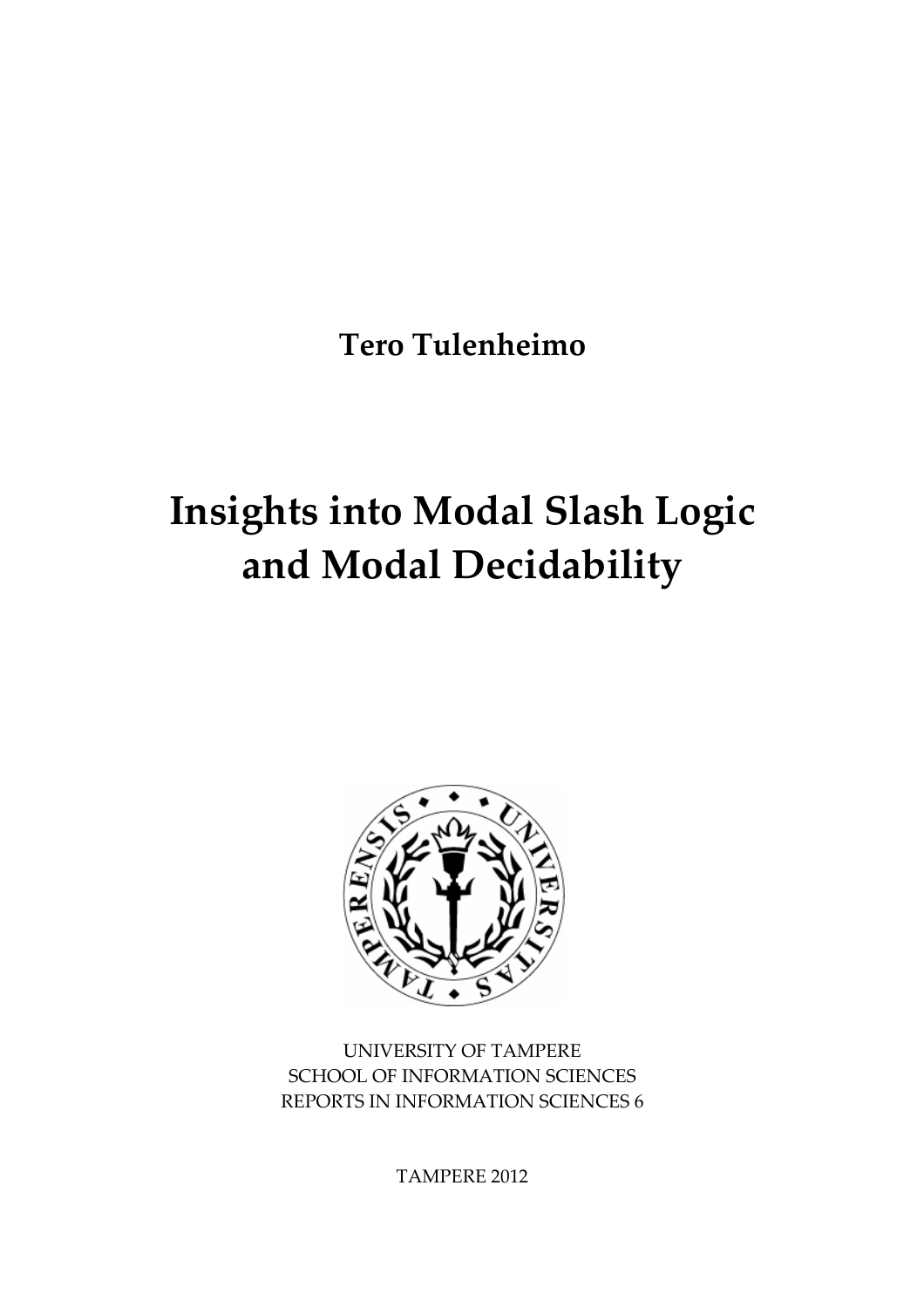UNIVERSITY OF TAMPERE SCHOOL OF INFORMATION SCIENCES REPORTS IN INFORMATION SCIENCES 6 JANUARY 2012

**Tero Tulenheimo** 

## **Insights into Modal Slash Logic and Modal Decidability**

SCHOOL OF INFORMATION SCIENCES FIN‐33014 UNIVERSITY OF TAMPERE

ISBN 978‐951‐44‐8725‐5

ISSN‐L 1799‐8158 ISSN 1799‐8158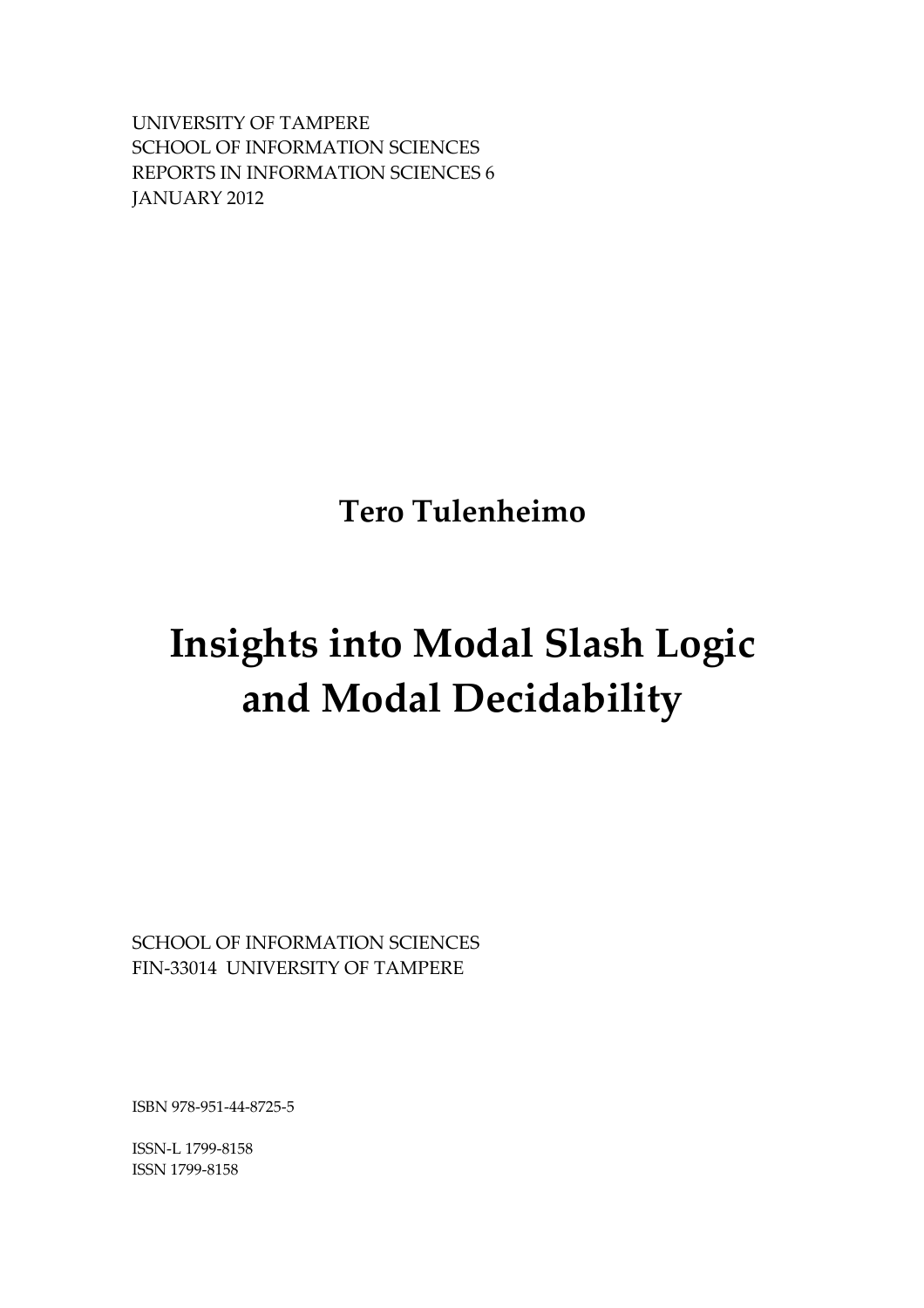## Insights into Modal Slash Logic and Modal Decidability <sup>∗</sup>

Tero Tulenheimo

School of Information Sciences, University of Tampere / Laboratoire Savoirs, Textes, Langage, Centre National de la Recherche Scientifique tero.tulenheimo@univ-lille3.fr

Abstract. The present paper has a two-fold task. On the one hand, it aims to provide an overview on Independence friendly modal logic as defined in (Tulenheimo, 2003; Tulenheimo, 2004) and studied in a number of subsequent publications. For systematic reasons to be explained, the logic is here referred to as *modal slash logic* (MsL). On the other hand, we take a close look at a syntactic fragment of MsL, to be termed MsL0, first formulated in (Tulenheimo and Sevenster, 2006). We push the study of this logic deeper at several points: a model-theoretic criterion is presented which serves to tell when a formula of  $MsL<sub>0</sub>$  is not truth-equivalent to any formula of basic modal logic (ML); the game-theoretic property of 'bounded quasi-positionality' of  $MsL_0$  is studied in detail; an alternative syntax for  $MsL_0$  is discerned and the logic obtained is shown to enjoy the property of quasi-locality (generalizing the notion of locality familiar from ML); and we formulate an asymmetric bisimulation concept and use it to prove that  $MsL<sub>0</sub>$  is not closed under complementation. Drawing from insights provided by the study of  $MsL<sub>0</sub>$ , we conclude by general observations about claims made on the 'reasons' why various modal logics are computationally well-behaved.

Keywords: complementation, decidability, expressivity, IF logic, independence, modal logic, slash logic

#### 1. Introduction

Independence-friendly (IF) first-order logic (Hintikka and Sandu, 1989; Hintikka, 1996) results from first-order logic by dissociating the notions of syntactic and semantic scope in the following sense: formulas of IF first-order logic are like those of first-order logic, except that in place of plain existential quantifiers, expressions of the form  $(\exists x/\forall y_1, \ldots, \forall y_n)$ may appear in a sentence  $\phi$ , provided that in  $\phi$  this expression is syntactically subordinate to (in the syntactic scope of) each of the universal quantifiers  $\forall y_1, \ldots, \forall y_n$ . The semantic effect of such independence indications '/ $\forall y_1, \ldots, \forall y_n$ ' is taken to be that in order for  $\phi$  to be true, the witness of  $\exists x$  may not depend on the values corresponding to the

<sup>∗</sup> I am grateful to Hans van Ditmarsch for having encouraged me to work for a paper on modal slash logic developing the results I presented in a survey talk in Seminario de Lógica y Lenguaje at the University of Sevilla on October 19, 2009. Further, I am indebted to Antti Kuusisto for useful comments on an earlier version of this manuscript.

c 2012 Tero Tulenheimo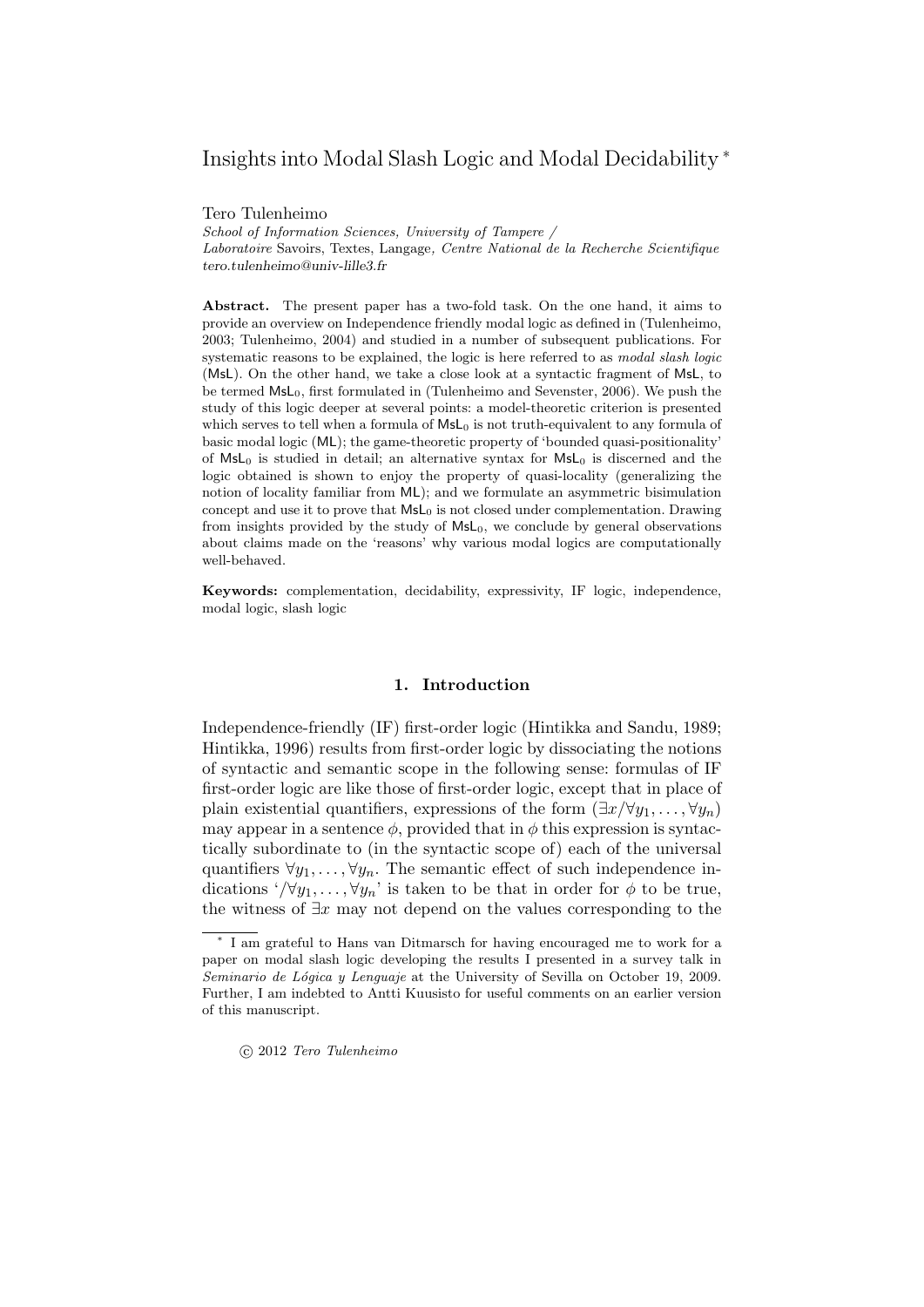universal quantifiers  $\forall y_1, \ldots, \forall y_n$ , that is, this value must be provided by a (Skolem) function not having the values chosen for those quantifiers among its arguments. Thereby  $\forall x(\exists y/\forall x)Rxy$  is true iff  $\exists y\forall xRxy$ is true, and  $\forall x \forall y (\exists z/\forall y)(\exists v/\forall x) Sxyzv$  is true iff the Henkin-quantifier sentence

$$
\left(\begin{smallmatrix} \forall x & \exists z \\ \forall x & \exists v\end{smallmatrix}\right) Sxyzv
$$

is true. Expressed in terms of two-player evaluation games among players  $E$  and  $A$ , the truth of an IF first-order sentence, hence defined, amounts to the existence of a winning strategy for E in the correlated evaluation game — supposing that strategy functions of a given player only take as arguments moves made by his or her adversary. However, this is not how strategies are typically understood in game theory: generally a strategy for a player in a two-player game can perfectly well make use of the previous choices of either player, his or her own ones included.

Hodges (2007) points out that in the literature some authors discussing IF first-order logic have opted for formulating the semantics as Hintikka does while others have utilized strategy functions in the standard game-theoretic sense in their semantics. Hodges (1997a) had adopted the notational convention of writing  $(\exists x/y)$  where Hintikka writes  $(\exists x/\forall y)$ , hence marking the difference between semantic games formulated in terms of arbitrary strategy functions and those whose strategy functions are in effect Skolem functions. The variable  $y$  in  $(\exists x/y)$  might in Hodges's syntax be 'bound' even by a syntactically precedent existential quantifier, whereas such independence of existential quantifiers cannot be syntactically marked in Hintikka's formulation. Hodges (2007, p. 119) writes:

[W]e refer to the logic with my notation and the general game semantics as slash logic. During recent years many writers in this area (but never Hintikka himself) have transferred the name 'IF logic' to slash logic, often without realising the difference. Until the terminology settles down, we have to beware of examples and proofs that don't make clear which semantics they intend.

The terminology has not shown much tendency of settling down; for instance the recent monograph by Mann, Sandu and Sevenster (2011) discusses in fact first-order slash logic but calls its object of study nevertheless Independence friendly first-order logic.

In the present paper we discuss a modal-like logic which in fact relates to first-order slash logic (FOsL) in the same way as basic modal logic (ML) relates to first-order logic (FOL): just like ML can be translated into FOL, also our modal-like logic — to be referred to as modal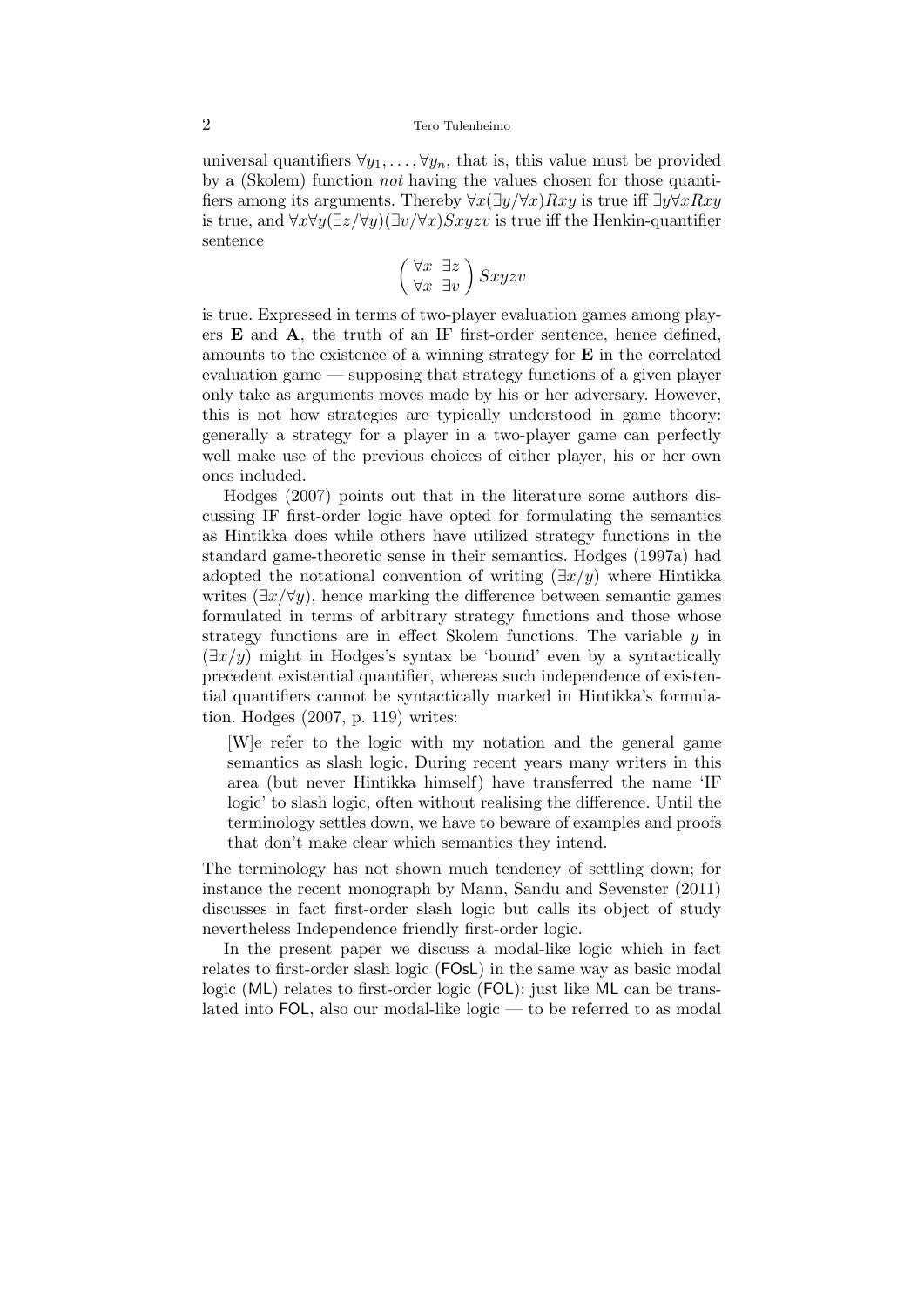slash logic (MsL) — semantically corresponds to a certain fragment of FOsL, as will be explained in Section 3. Different variants of modal slash logic can be discerned by restricting, or liberalizing, the sorts of independence indications allowed; see (Tulenheimo, 2003; Tulenheimo, 2004; Hyttinen and Tulenheimo, 2005; Tulenheimo and Sevenster, 2006; Sevenster, 2006; Tulenheimo and Sevenster, 2007; Tulenheimo and Rebuschi, 2009; Tulenheimo, 2009; Sevenster, 2010). The first formulation of a logic termed 'IF modal logic' was due to Bradfield and Fröschle (2002), who developed further the framework of Bradfield's Henkin modal logic (Bradfield, 2000). The key idea in their research was to use the analysis of quantifier independence in studying transition systems with *concurrency*; for comparison it should be noted that the semantics of MsL is relative to standard modal structures (Kripke models). Recently Väänänen has considered accommodating the framework of his dependence logic (Väänänen, 2007) to the case of modal logic, cf. (Väänänen, 2008; Sevenster, 2009). The logics emerging from the works of Bradfield and Väänänen are not studied in the present paper.

#### 1.1. Basic definitions

We need to lay down some definitions.

## 1.1.1. Logics.

Throughout the paper, prop will be a fixed countably infinite set of propositional atoms, denoted  $p, q, r$  etc. The syntax of basic modal logic (or ML) is generated by the grammar  $\phi$  ::=  $\top | \perp | p | \sim p | (\phi \vee \phi) |$  $(\phi \wedge \phi) \mid \diamondsuit \phi \mid \Box \phi$ , where  $p \in \text{prop}$ . The semantics of ML is defined relative to models and their states, i.e., tuples  $\mathfrak{M} = (M, R, V)$  and elements  $w \in M$ , where M is a non-empty domain, R is a binary relation on M termed accessibility relation, and  $V : \textbf{prop} \rightarrow Pow(M)$ is a valuation function. If  $\mathfrak{M}$  is a model and  $w \in M$ ,  $(\mathfrak{M}, w)$  is a pointed model. We assume the reader is familiar with the relation  $\mathfrak{M}, w \models \phi$ , or truth of an ML formula  $\phi$  in M at w; see, e.g., (Blackburn *et al.*, 2002, Def. 1.20). The symbols  $\top$  and  $\bot$  stand for verum and falsum, respectively: they have a fixed semantics, with  $\mathfrak{M}, w \models \top$  and  $\mathfrak{M}, w \not\models$  $\perp$  for all pointed models  $(\mathfrak{M}, w)$ . The modal depth of an ML formula  $\phi$ is the maximum number of nested modal operator tokens in  $\phi$ .

Fix a vocabulary  $\tau$  (i.e., a countable set of constant, relation, and function symbols). We write  $FOL[\tau]$  for first-order logic of vocabulary  $\tau$ ; ESO[ $\tau$ ] stands for existential second-order logic of vocabulary  $\tau$ , and FOsL[ $\tau$ ] is first-order slash logic of vocabulary  $\tau$ . Formulas of ESO[ $\tau$ ] are strings  $\exists f_1 \dots \exists f_n \phi$ , where the  $f_i$  are function symbols and  $\phi$  is an FOL formula of vocabulary  $\tau \cup \{f_1, \ldots, f_n\}$ . The syntax of FOsL[ $\tau$ ] is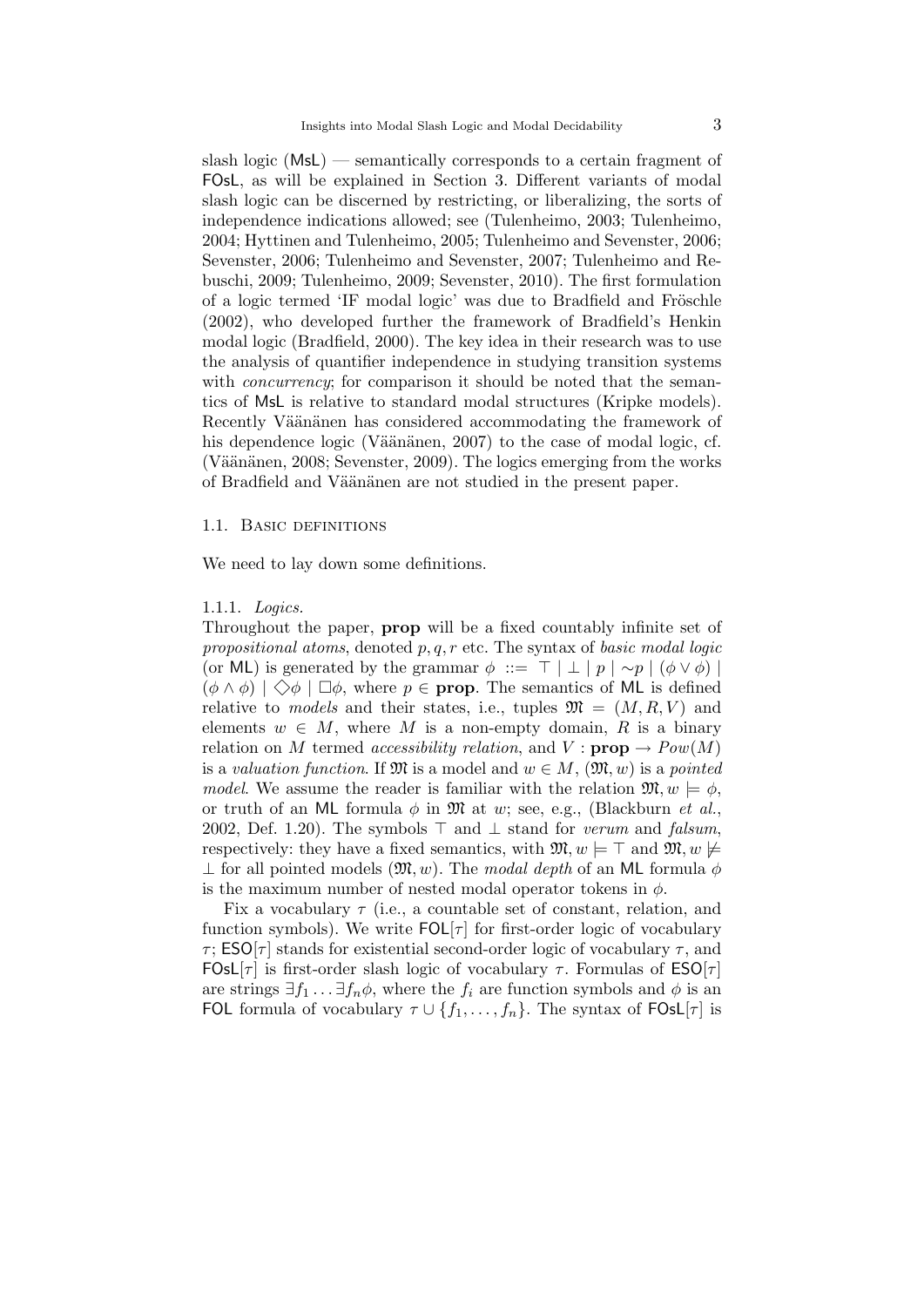produced by the grammar  $\phi$  ::=  $\alpha \mid (\phi \vee \phi) \mid (\phi \wedge \phi) \mid \forall x \phi \mid (\exists x/W) \phi$ , where  $\alpha$  is an atomic or negated atomic formula of  $\textsf{FOL}[\tau]$  and  $W \cup \{x\}$ is a finite set of variables, with  $x \notin W$ . We agree to write  $\exists x$  for  $(\exists x/\emptyset)$ . If  $x_1, \ldots, x_n$  are pairwise distinct variables, we allow writing  $(\exists x/x_1, \ldots, x_n)$  for  $(\exists x/\{x_1, \ldots, x_n\})$ . Expressions produced by the grammar are termed  $FOsL[\tau]$  strings. We may wish to distinguish two kinds of free variables in an FOsL string  $\phi$ : those appearing in atomic formulas ( $Free_1[\phi]$ ) and those appearing independence indications ( $Free_2[\phi]$ ). The former sets are recursively defined as in the case of first-order logic, the independence indications playing no role. To define the latter sets, put  $Free_2[(\exists x/W)\phi] = W \cup (Free_2[\phi] \setminus \{x\}),$  $Free_2[\forall x\phi] = Free_2[\phi], \ \ \ Free_2[\phi \star \psi] = Free_2[\phi] \cup Free_2[\psi] \ \ \text{for junctions}$  $\star$ , and  $Free_2[\alpha] = \varnothing$  for (negated) atoms  $\alpha$ . A string  $\phi$  is a formula if the set  $Free_2[\phi]$  is empty. If even the union  $Free_1[\phi] \cup Free_2[\phi]$  is empty,  $\phi$  is a sentence. For example,  $\exists x \exists y (\exists z/x) Rxyz$  is a sentence (and a fortiori a formula). The string  $\exists x(\exists z/x)Rxyz$  is not a sentence but is a formula. And  $\exists y(\exists z/x)Syz$  not even a formula. In the present paper we will assume, for simplicity, that in an FOsL string there will never appear two quantifiers carrying the same variable so that one would be syntactically subordinate to the other: hence, e.g.,  $\forall x \exists y \forall x (\exists z/x) Rxyz$  is not a string. Thanks to this stipulation, if  $(\exists x/W)$  appears in a formula, the variables in the set  $W$  refer to *uniquely determined* syntactically preceding quantifiers. To simplify further, we also suppose that if a variable belongs to  $Free_1[\phi]$ , then no quantifier carrying this variable occurs in  $\phi$ . The notion of *syntactic tree* is defined in the expected way for all logics discussed in the present paper: the nodes of a syntactic tree of  $\phi$  are the operator tokens and tokens of atomic formulas occurring in  $\phi$ , and they are ordered by the relation of syntactic precedence given by the syntax of the logic in question.

To distinguish  $\tau$ -structures from modal structures, we use calligraphic symbols such as M and N for the former. If M is such a structure, M stands for its domain. For the semantics of  $ESO[\tau]$ , see e.g. (Ebbinghaus and Flum, 1999; Väänänen, 2007). As to  $FOsL[\tau]$ , given any  $FOsL[\tau]$  formula  $\phi$  with  $Free_1[\phi] = \{x_1, \ldots, x_k\}, \tau$ -structure M, and a variable assignment  $x_i \mapsto c_i$ , there will be an evaluation game  $G(\phi, M, c_1 \cdots c_k)$  between two players, **A** and **E**. There are two kinds of moves: model moves (an element of  $M$  is chosen) and junction moves (a term 0 or 1 of a junction is chosen). The positions in the game are triples  $(\vec{a}, \vec{i}, \psi)$ , where  $\vec{a}$  is a tuple keeping track of model moves made in the course of a play,  $\vec{i}$  being a tuple keeping track of junction moves made in the course of a play. The initial position of the game is  $(c_1 \cdots c_k, \emptyset, \phi)$ . If a position  $(\vec{a}, \vec{i}, \psi)$  has been reached, the continuation of the play depends on the form of  $\psi$ . If  $\psi = (\chi_0 \vee \chi_1),$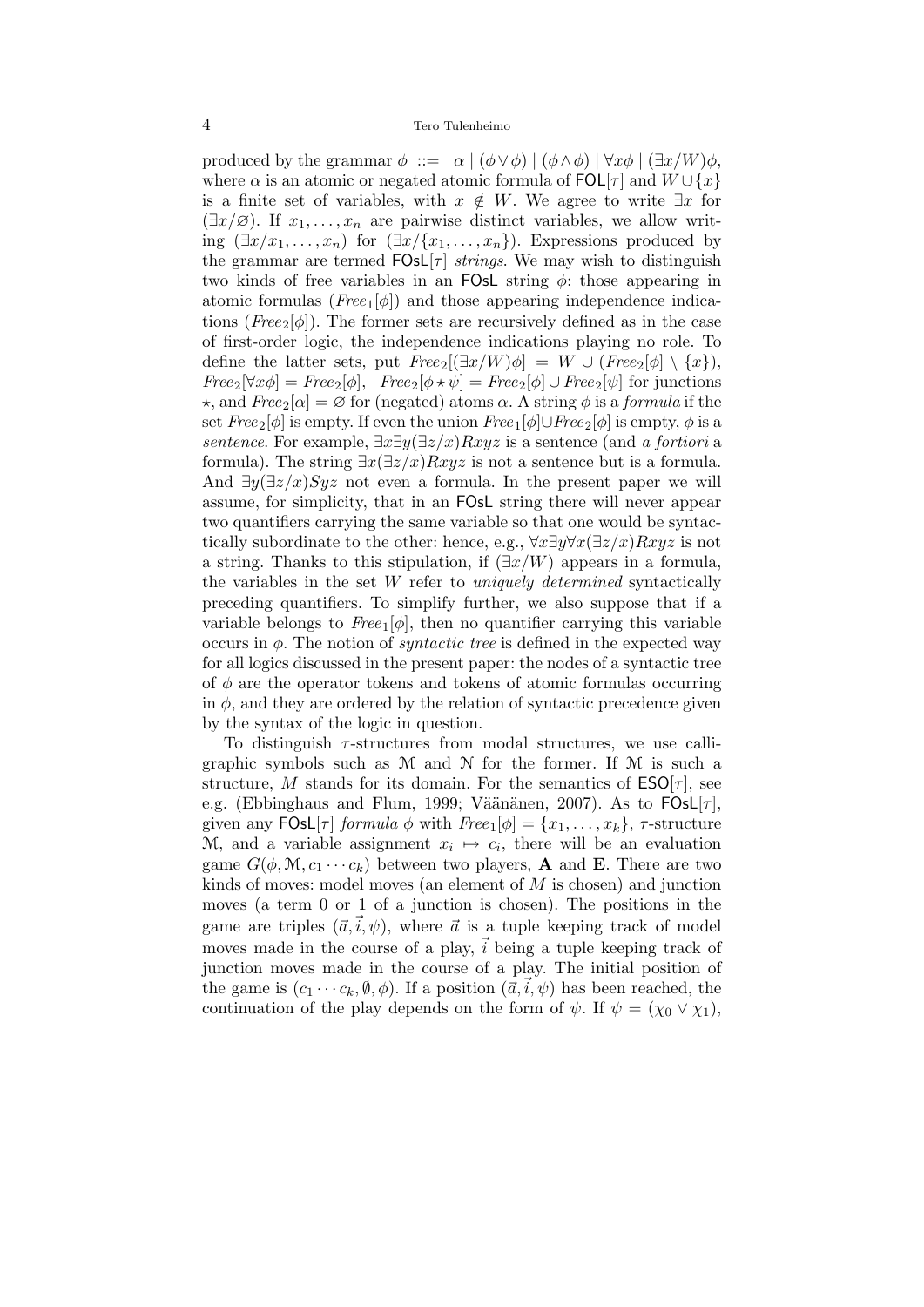player **E** selects  $j \in \{0,1\}$  and the play continues with the position  $({\vec a},{\vec i}j, {\chi}_i)$ . It is the player **A** who chooses if  $\psi = ({\chi}_0 \wedge {\chi}_1)$ . If, again,  $\psi = (\exists x/W)\chi$ , player **E** selects  $b \in M$  and the play continues with the position  $(\vec{a}, \vec{i}, \chi)$ ; note that the rule in no way utilizes the independence indication. If  $\psi = \forall x \chi$ , player **A** selects an element  $b \in M$ . Finally, if  $\psi$  is (negated) atomic, **E** wins and **A** loses if  $\psi$  is satisfied in M by the variable assignment induced by the tuple  $\vec{a}$ , else the players receive the reversed payoffs. Note that indeed we may think of  $\vec{a}$  as a variable assignment: thanks to our syntactic assumptions, the same variable is never re-interpreted in the course of a play, and therefore the tuples  $\vec{a}$ and  $\vec{i}$  together uniquely determine an assignment of type  $Free_1[\psi] \to M$ from the input formula  $\phi$ . We could have avoided encoding information about the junction moves in the description of positions, provided that we would have considered the formulas mentioned in positions as formula tokens. It serves clarity, however, to explicitly list the junction moves made, since a tuple of junction moves together with a formula type uniquely determines which formula token is meant.

Consider the positions  $(\vec{a}, \vec{i}, (\exists x/W)\psi)$  and  $(\vec{b}, \vec{i}, (\exists x/W)\psi)$  of one and the same game; note that necessarily the tuples  $\vec{a}$  and  $\vec{b}$  are of the same length. We say that these positions are *W-equivalent*, given that the following holds: whenever  $a_i \neq b_i$ , then  $a_i$  and  $b_i$  are both model moves made for some quantifier  $Qy$  with  $y \in W$ . A strategy of player **E** in game  $G(\phi, \mathcal{M})$  is *uniform* if for any W-equivalent positions  $({\vec a},{\vec i},(\exists x/W)\psi)$  and  $({\vec b},{\vec i},(\exists x/W)\psi)$ , the strategy yields the same move. By definition, an FOsL formula  $\phi$  is *satisfied* (*dissatisfied*) in M under assignment  $\vec{x} \mapsto \vec{c}$  if there is a winning strategy for player **E** (player **A** respectively) in game  $G(\phi, \mathcal{M}, \vec{c})$ . If there is no winning strategy for either player, the formula  $\phi$  is said to be *non-determined* in M under the assignment  $\vec{x} \mapsto \vec{c}$ . If  $\phi$  is a sentence, we say that  $\phi$  is true (false, non-determined) in M when  $\phi$  is satisfied (respectively false, nondetermined) in  $M$  by  $\emptyset$ . For instance, as the reader may readily check, the sentence  $\forall x(\exists y/x) x = y$  is neither true nor false in any model of size at least 2. We say that sentences  $\phi$  and  $\psi$  are truth equivalent if they are true in precisely the same structures. Since non-truth does not in general amount to falsity, truth-equivalence does not imply that  $\phi$ and  $\psi$  are also false in precisely the same structures. More generally, if  $\phi$  and  $\psi$  are formulas, it is said that they are *satisfaction equivalent* if they are satisfied by exactly the same structures and the same suitable variable assignments. For FOsL, see (Hodges, 1997a; Hodges, 2007) and cf. (Väänänen, 2007; Mann  $et \ al., 2011$ ).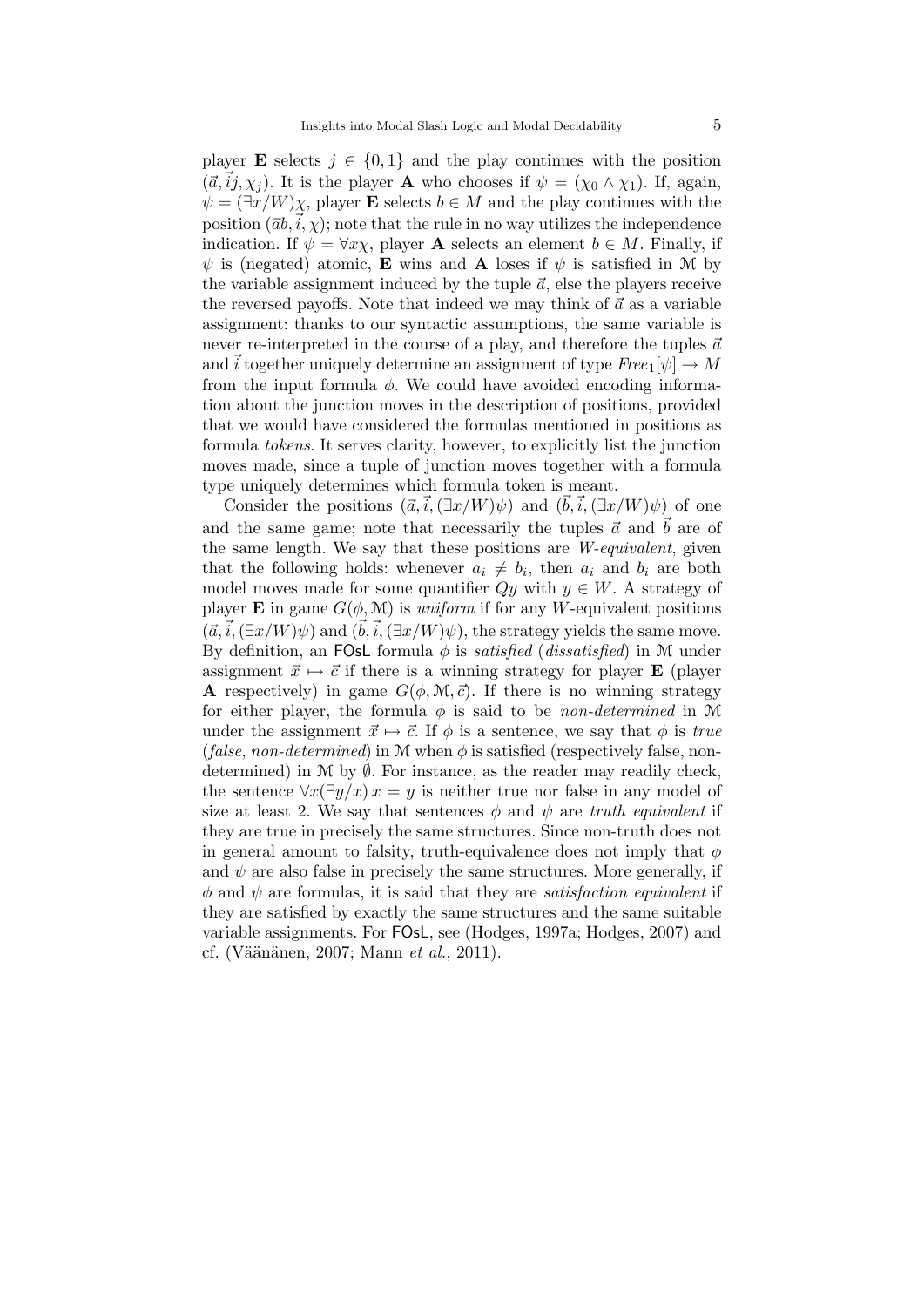1.1.2. Model-theoretic notions.

If R is a binary relation, write  $R^+$  for the transitive closure of R and  $R^*$  for the reflexive transitive closure of R. A modal structure is treelike if its accessibility relation R satisfies:  $(i)$  there is a unique element  $r \in M$ , the root of the model, such that for all  $x \in M$ ,  $R^*rx$ ; (ii) every element of  $M$  distinct from  $r$  has a unique  $R$ -predecessor; and (*iii*) R is acyclic, i.e., there is no x such that  $R^+xx$ . The unraveling of a pointed model  $(M, R, V, w)$  is a pointed model  $(M', R', V', w)$ such that the domain  $M' = \{(x_0, x_1, \ldots, x_n) \in M^{n+1} : x_0 = w \text{ and }$  $n < \omega$  and  $Rx_i x_{i+1}$  for all  $0 \leq i < n$ , the accessibility relation R' satisfies  $\langle (w, x_1, \ldots, x_n), (w, y_1, \ldots, y_m) \rangle \in R'$  iff  $(m = n + 1)$  and  $x_i = y_i$  for all  $1 \leq i \leq n$  and  $Rx_ny_m$ , and the valuation V' satisfies  $(w, x_1, \ldots, x_n) \in V'(p)$  iff  $x_n \in V(p)$ , for all propositional atoms p. Evidently for any pointed model  $(M, R, V, w)$  we have that  $(M', R', V')$ is tree-like and  $w$  is its root. (We identify unit tuples and elements.) Model  $(N, S, U)$  is a *submodel* of model  $(M, R, V)$  if  $N \subseteq M$ , S is a restriction of  $R$  to  $N$  and  $U$  is a restriction of  $V$  to  $N$ . Further,  $(N, S, U)$  is a generated submodel of  $(M, R, V)$  if it is a submodel of  $(M, R, V)$  and satisfies the following closure condition: if  $w \in N$  and  $R(w, v)$ , then  $v \in N$ . Submodel of  $(M, R, V)$  generated by  $S \subseteq M$  is by definition the smallest generated submodel whose domain contains S. The notion of substructure is defined similarly for first-order structures of vocabularies containing only one binary but any number of unary relation symbols. A modal logic  $\mathcal L$  evaluated over pointed models is said to be invariant under generated submodels provided that the following holds: if  $\mathfrak{N}$  is a generated submodel of  $\mathfrak{M}$ , and  $w \in N$ , then  $\mathfrak{M}, w \models \psi$ iff  $\mathfrak{N}, w \models \psi$ , for all formulas  $\psi$  of  $\mathcal{L}$ . The notion of invariance under generated substructures extends in an obvious way to abstract logics, in particular FOL. Given a pointed model  $(M, R, V, w)$ , define a partial map  $h : M \rightharpoonup \omega$  as follows: put  $h(w) = 0$ , and if  $h(u) = n$  and Ruv and v has not yet been assigned a value, put  $h(v) = n + 1$ . This recursive definition assigns a natural number  $h(v)$  — the *height* of v — to every state v in M for which there exists a path from w to v along R. That is, the map  $h$  is defined on all and only states in the domain of the submodel of  $(M, R, V, w)$  generated by the singleton set  $\{w\}$ . The height of a state v in a tree-like model  $\mathfrak{M}$  equals the height of v in the pointed model  $(\mathfrak{M}, w)$ , where w is the root of  $\mathfrak{M}$ . If the set  ${h(v): v \in M}$  has a maximum, we say that  $(\mathfrak{M}, w)$  is of finite height and take this quantity to be the *height of the pointed model*  $(\mathfrak{M}, w)$ . Else  $(\mathfrak{M}, w)$  is said to be of infinite height. If  $\mathfrak{M} = (M, R, V)$  is tree-like and  $k < \omega$ , the restriction of M to height k, denoted  $(\mathfrak{M} \restriction k)$ , is the model  $(M', R', V')$ , where M' consists of the states of M of height at most k, and R' (respectively  $V'$ ) is the restriction of R (respectively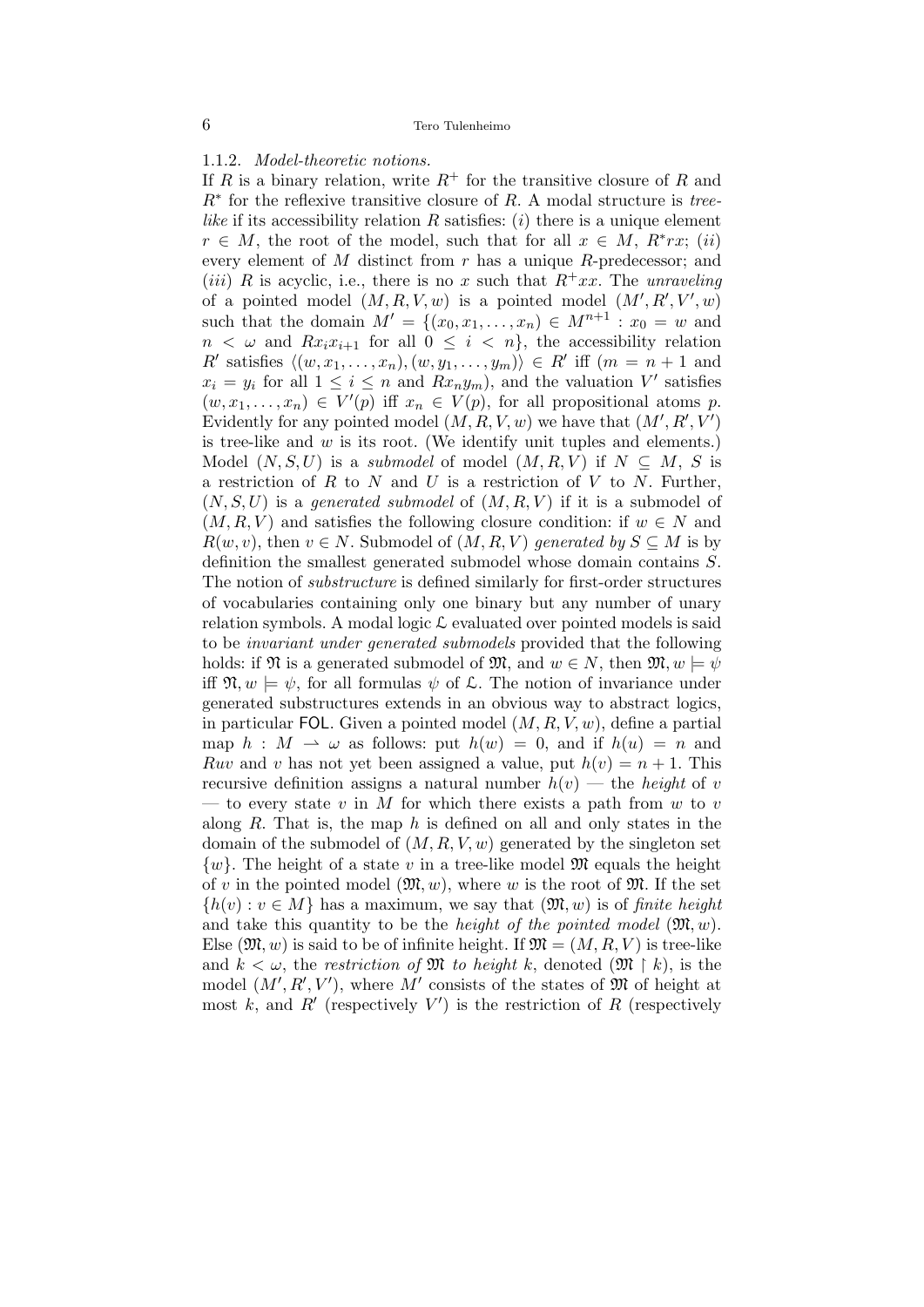V) to  $M'$ . If v is a state having a finite number, n, of successors along the accessibility relation, we say that the *out-degree* of v is n; if the number of successors has no finite bound, the out-degree of  $v$  is said to be infinite.

### 1.1.3. Expressivity and bisimulations.

Suppose the semantics of logics  $\mathcal L$  and  $\mathcal L'$  are defined relative to pointed models. Logic  $\mathcal L$  is *translatable* into logic  $\mathcal L'$  (in symbols  $\mathcal L \leq \mathcal L'$ ) if for every  $\phi \in \mathcal{L}$  there is  $\psi_{\phi} \in \mathcal{L}'$  such that for all  $\mathfrak{M}$  and w, we have:  $\mathfrak{M}, w \models \phi \text{ iff } \mathfrak{M}, w \models \psi_{\phi}. \text{ And } \mathcal{L}' \text{ is strictly more expressive than } \mathcal{L}$ (in symbols  $\mathcal{L} < \mathcal{L}'$ ) if  $\mathcal{L} \leq \mathcal{L}'$  but  $\mathcal{L}' \nleq \mathcal{L}$ . We say that logic  $\mathcal{L}$  is *closed* under complementation  $\sim$  or: closed under contradictory negation  $\sim$ if for every formula  $\phi$  of  $\mathcal L$  there is a formula  $neg(\phi)$  likewise of  $\mathcal L$ such that for all pointed models  $(\mathfrak{M}, w)$ , we have:  $\mathfrak{M}, w \models neg(\phi)$  iff  $\mathfrak{M}, w \not\models \phi$ . Pointed models  $(\mathfrak{M}, w)$  and  $(\mathfrak{M}', w')$  are  $\mathcal L$  equivalent if for every  $\phi \in \mathcal{L}$ , the following holds:  $\mathfrak{M}, w \models \phi$  iff  $\mathfrak{M}', w' \models \phi$ . For later purposes we recall the notions of bisimulation and  $n$ -bisimulation; for more details, see e.g. (Blackburn et al., 2002, Sect. 2.2). Suppose  $\mathfrak{M} = (M, R, V)$  and  $\mathfrak{M}' = (M', R', V')$  are pointed models,  $w \in M$  and  $w' \in M'$ . A relation  $Z \subseteq M \times M'$  is a *bisimulation* between the pointed models  $(\mathfrak{M}, w)$  and  $(\mathfrak{M}', w')$ , if the following four conditions hold: (0) Initial coordination:  $wZw'$ ; (1) Atomic harmony: for all states u and u', if  $uZu'$ , then for all atoms  $p \in \text{prop}$  we have that  $u \in V(p)$  iff  $u' \in V'(p)$ ; (2) Zig: for all states u, u' and t, if  $uZu'$  and  $R(u,t)$ , then there is t' such that  $R'(u', t')$  and  $tZt'$ ; (3) Zag: for all states u, u' and t', if  $uZu'$  and  $R'(u',t')$ , then there is t such that  $R(u,t)$  and  $tZt'$ . It is well known and easy to prove that bisimulations offer a criterion for ML equivalence. Indeed, if there is bisimulation between  $(\mathfrak{M}, w)$ and  $(\mathfrak{M}', w')$ , then these pointed models are ML equivalent, i.e., they cannot be distinguished by any ML formula. A sequence  $Z_0 \supseteq \ldots \supseteq Z_n$ of relations with  $Z_i \subseteq M \times M'$  is an *n-bisimulation* between  $(\mathfrak{M}, w)$ and  $(\mathfrak{M}', w')$  if we have: (0) Initial coordination:  $wZ_nw'$ ; (1) Atomic harmony: for all states u and u', if  $uZ_0u'$ , then for all atoms  $p \in \textbf{prop}$ we have that  $u \in V(p)$  iff  $u' \in V'(p)$ ; (2) Zig: for all  $i < n$  and for all states u, u' and t, if  $uZ_{i+1}u'$  and  $R(u,t)$ , then there is t' such that  $R'(u',t')$  and  $tZ_i t'$ ; (3) Zag: for all  $i < n$  and for all states u, u' and  $t'$ , if  $uZ_{i+1}u'$  and  $R'(u',t')$ , then there is t such that  $R(u,t)$  and  $tZ_i t'$ . Using n-bisimulations a criterion for ML equivalence of pointed models up to a modal depth is obtained: if there is an  $n$ -bisimulation between  $(\mathfrak{M}, w)$  and  $(\mathfrak{M}', w')$ , these pointed models cannot be distinguished by any ML formula of modal depth at most n.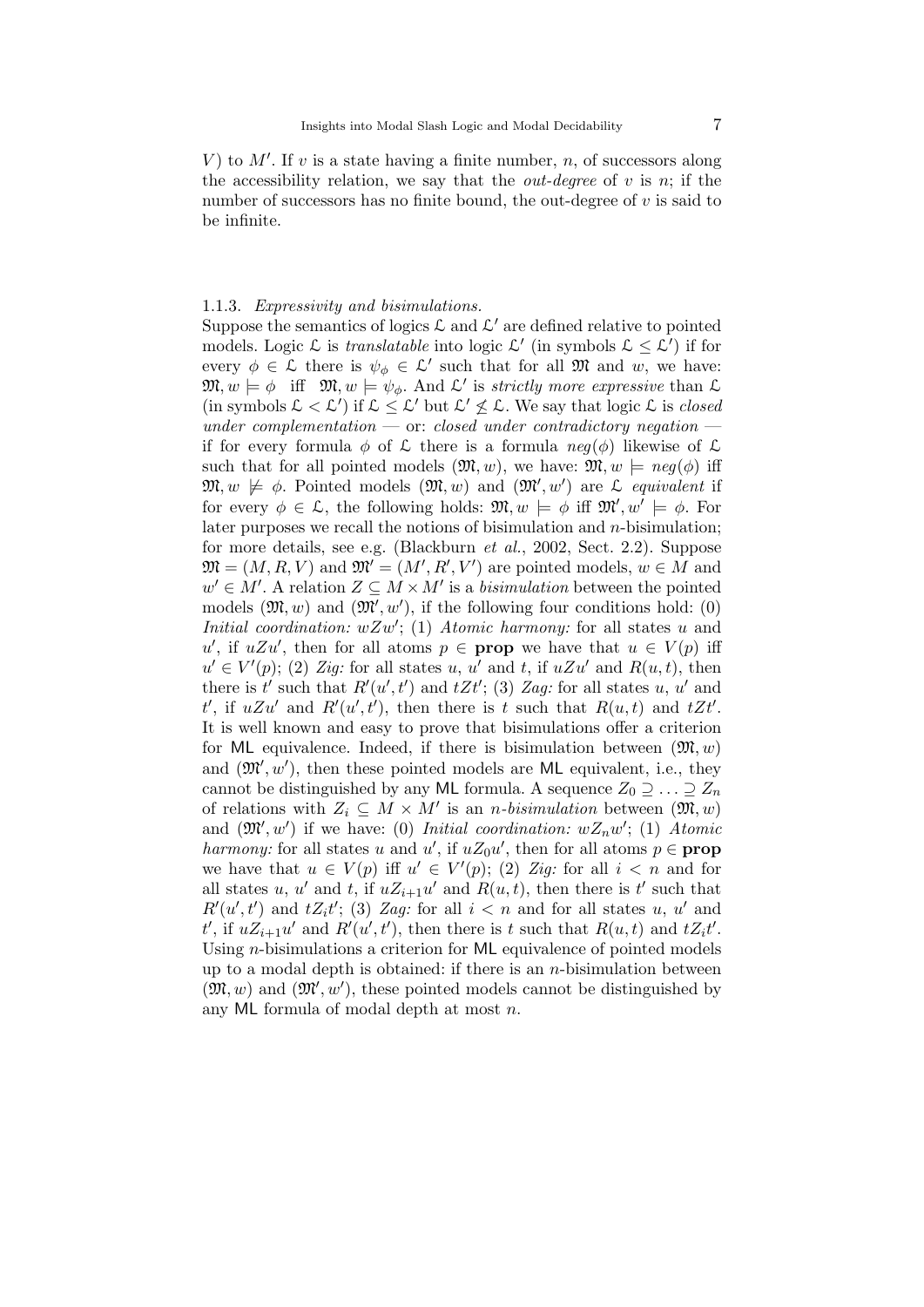## 1.2. Plan of the paper

Section 2.1 introduces modal slash logic (MsL); the expressive power of this logic is discussed in Section 3. In Section 4 we discern a fragment of MsL, to be denoted  $MsL_0$ , and formulate a criterion which serves to tell when a formula of  $MsL_0$  is not truth-equivalent to any formula of basic modal logic (ML). In Section 5 the game-theoretic property of 'bounded quasi-positionality' of  $MsL<sub>0</sub>$  is studied in detail. An alternative syntax for  $MsL_0$  is presented in Section 6; the logic obtained is shown to enjoy the property of quasi-locality which is a generalization of the notion of locality familiar from ML. In Section 7 modal slash logic is compared for its expressive power with first-order logic, finite-variable fragments of first-order logic and loosely guarded fragment of first-order logic. Section 8 introduces the notion of breadth of an  $MsL<sub>0</sub>$  formula; and it is shown that while the number of non-equivalent  $MsL<sub>0</sub>$  formulas of a fixed modal depth is infinite, the number of non-equivalent  $\textsf{MsL}_0$ formulas of a fixed modal depth and a fixed breadth is finite. We define an asymmetric bisimulation concept in Section 9 and employ this notion to prove that  $MsL_0$  is not closed under complementation. Section 10 closes the paper by making some general observations about claims made in the literature on the 'reasons' why various modal logics are computationally well-behaved.

## 2. The logic MsL

We begin by defining modal slash logic (MsL). It is a syntactic extension of basic modal logic (ML). As a matter of fact, MsL is strictly more expressive than ML.

#### 2.1. Syntax of MsL

We need to choose a syntax suitable for indicating the sorts of independence relations we are interested in. Having fixed a set prop of propositional atoms, we take as our point of departure basic modal logic in negation normal form (or  $ML$ ): its formulas are obtained from literals (i.e., formulas of the forms p and  $\sim p$  with p ∈ **prop**) by finitely many applications of the unary operators  $\Box$ ,  $\diamondsuit$  and the binary operators  $\land$ , ∨. We wish to study constraints on finding a witness when interested in the truth of formulas. This leads us, for reasons that will become clear in the sequel, to allow *slashed diamonds* in the syntax of modal slash logic. By means of a syntactic slashing device  $(\diamondsuit/\ldots)$  we will be able to mark diamonds as independent of a selection of syntactically preceding boxes and diamonds (referred to by suitable identifiers written in place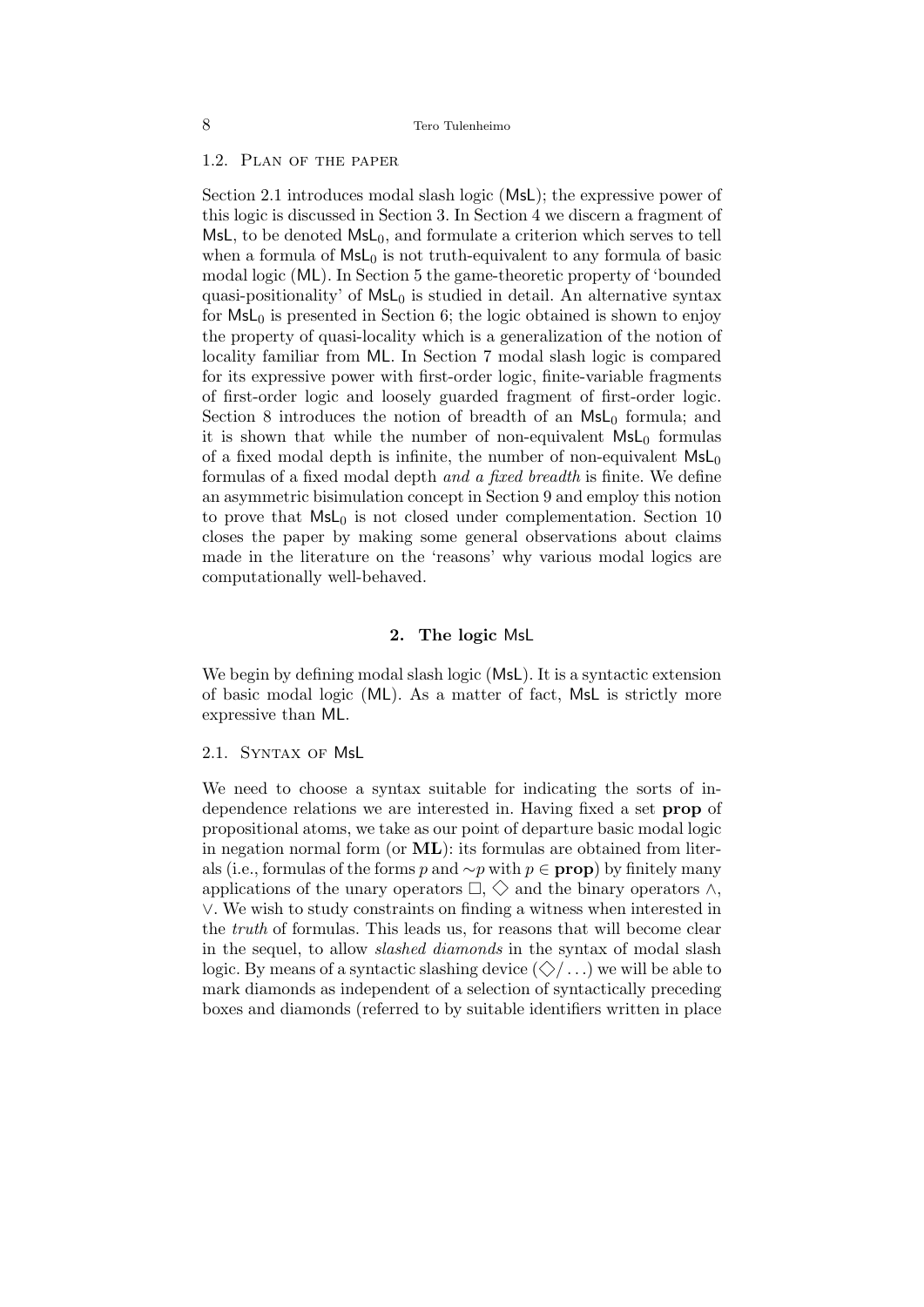of the dots). What this means is that syntactic scope and semantic scope are dissociated: here 'independent of' means 'not in the semantic scope of.' Generalizations of this syntax could be considered, where not only diamonds but also boxes and even conjunction and disjunction symbols could be slashed. These further options will not be explored in the present paper.

In first-order slash logic independence indications are expressed using variables with the aid of suitable further stipulations. If an existential quantifier  $\exists y$  is followed by the independence indication '/x,' its witness must not depend on the closest syntactically precedent quantifier carrying the variable  $x$ . (In fact, thanks to our stipulations concerning the syntax, there cannot be more than one quantifier token with the variable x preceding a given quantifier  $\exists y$ .) Since the syntax of modal logic involves no variables, here we may not use anything like variables to mark independence relations. Several choices are conceivable, one of which would be to employ explicit indexing of tokens of modal operators within a formula (for example by numerals standing for natural numbers) and using those indices in independence indications. This would lead to formulas such as  $\Diamond_1 \Box_2 (\Diamond_3 / 2)p$ . Since the use of indices would mark a difference compared with ML (whose formulas do not carry indexed modal operator tokens), we allow as the only difference between the syntaxes of ML and MsL that diamonds may carry independence indications of the form  $\langle i_1, \ldots, i_k \rangle$  where the  $i_j$  are pairwise distinct positive integers. Semantically these numbers are construed as relative de Bruijn indices (to be explained in Definition 2.1); they identify those syntactically preceding modal operator tokens of which the relevant diamond symbol is declared to be independent. For example, we will have formulas such as

$$
\Box \Box (\Diamond /1)p \quad \text{and} \quad \Box \Diamond (p \vee (\Diamond /1, 2)q).
$$

In the first formula, the numeral '1' refers back to the box token which is the immediate syntactic predecessor of the unique diamond symbol. In the second formula, the numeral '1' serves to identify the diamond symbol in whose syntactic scope we find  $(p \vee (\diamondsuit/1, 2)q)$ , while the numeral '2' refers back to the unique box token in the formula.

The syntax of  $MsL$  — or *modal slash logic* — is obtained from that of ML by the following rules:

- 1. If  $\phi \in \mathsf{ML}$  and  $\phi'$  results from replacing in  $\phi$  all tokens of  $\Diamond$  by the symbol  $(\diamondsuit/\emptyset)$ , then  $\phi'$  is a formula.
- 2. If  $\phi$  is a formula,  $i_1, \ldots, i_k$  is a non-empty strictly increasing tuple of (numerals standing for) positive integers, and  $\alpha$  is a token of  $(\diamondsuit/\emptyset)$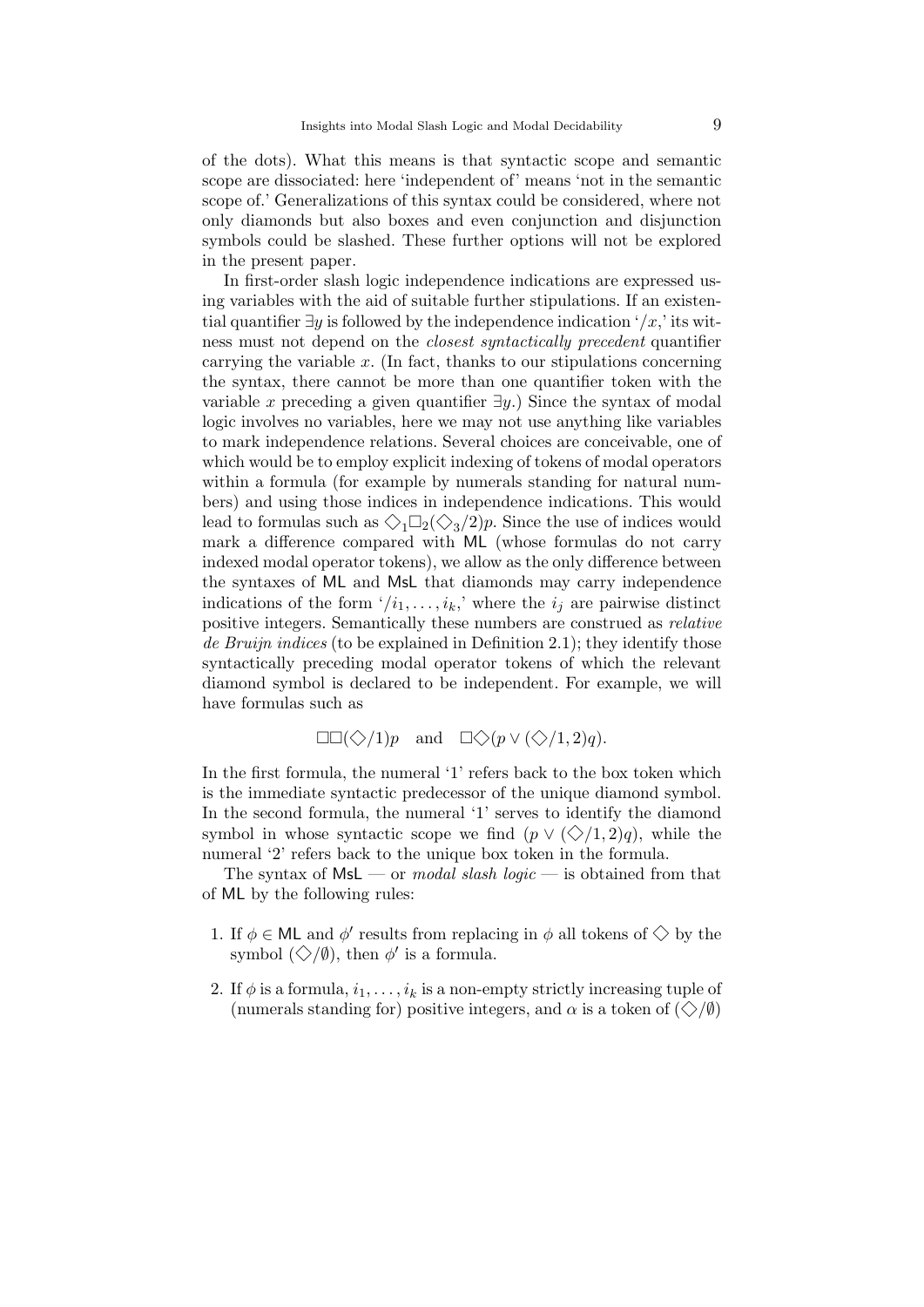#### 10 Tero Tulenheimo

that lies in  $\phi$  in the syntactic scope of at least  $\max\{i_1,\ldots,i_k\} = i_k$ modal operators, then the result of replacing  $\alpha$  in  $\phi$  by the symbol  $(\diamondsuit / i_1, \ldots, i_k)$  is also a formula.

According to the above syntax, all diamond tokens in MsL formulas are of the form  $(\diamondsuit/i_1, \ldots, i_k)$  for some tuple  $i_1, \ldots, i_k$ . If  $k = 0$ , the tuple is empty. We abbreviate diamond tokens  $(\diamondsuit/\emptyset)$  by  $\diamondsuit$ . We observe that on the basis of this notational convention, all ML formulas are, syntactically, MsL formulas. Examples of further formulas are  $\Box(\Diamond/1)p$ and  $\Box \Diamond \Diamond \Diamond /1, 2)q$ , as well as

 $\square((\diamondsuit/1)p \vee \diamondsuit(\diamondsuit/2)q)$ ,  $\square(\diamondsuit/1)(\diamondsuit/1)p$  and  $\square\square(\diamondsuit/1)(\diamondsuit/3)p$ .

By contrast, the strings  $\Box(\Diamond/5, 27)p$  and  $\Diamond(\Box/1)q$  cannot be produced by the above rules. In the former case this is because there are fewer than 27 modal operator tokens syntactically preceding the diamond symbol in the string  $\Box(\Diamond/5, 27)p$ ; and in the latter case because the syntax does not allow slashing boxes.

As already hinted at, the numerals  $i_1, \ldots, i_k$  appearing in independence indications  $\langle i_1, \ldots, i_k \rangle$  are interpreted as *referring* to certain preceding modal operator tokens. The semantics will impose as a condition for finding a witness for the diamond token  $(\diamondsuit/i_1, \ldots, i_k)$  that the witness must not depend on the values chosen for the operators to which the numerals  $i_1, \ldots, i_k$  refer. In order to specify which preceding operator is identified by which numeral, we adopt the convention of interpreting them as de Bruijn indices.

DEFINITION 2.1 (Relative de Bruijn index). Let  $\alpha$  and  $\beta$  be modal operator tokens appearing in a given MsL formula. We say that  $\beta$  immediately precedes  $\alpha$  if  $\beta$  syntactically precedes  $\alpha$  and in the relevant formula there is no modal operator token that syntactically precedes  $\alpha$ but is syntactically preceded by  $\beta$ . If  $\beta$  immediately precedes  $\alpha$ , de Bruijn index of  $\beta$  relative to  $\alpha$  is 1. And if de Bruijn index of  $\beta$  relative to  $\alpha$ is n and  $\gamma$  immediately precedes β, de Bruijn index of  $\gamma$  relative to  $\alpha$ is  $n+1$ .

For instance, the unique box token in  $\square((\diamondsuit/1)p \vee \diamondsuit(\diamondsuit/1, 2)q)$  has de Bruijn index 1 relative to  $(\diamondsuit/1)$ , which is why the numeral '1' in  $(\diamondsuit/1)$  by definition refers to that box token. The very same box token has de Bruijn index 2 relative to  $(\diamondsuit/1, 2)$ . As this example illustrates, in distinct slashed diamond tokens distinct numerals may refer to the same preceding modal operator token. The numeral '1' in  $(\diamondsuit/1, 2)$ refers to the diamond token immediately preceding  $(\diamondsuit/1, 2)$ . By the syntax, for any modal operator token  $(\diamondsuit/i_1, \ldots, i_k)$  appearing in an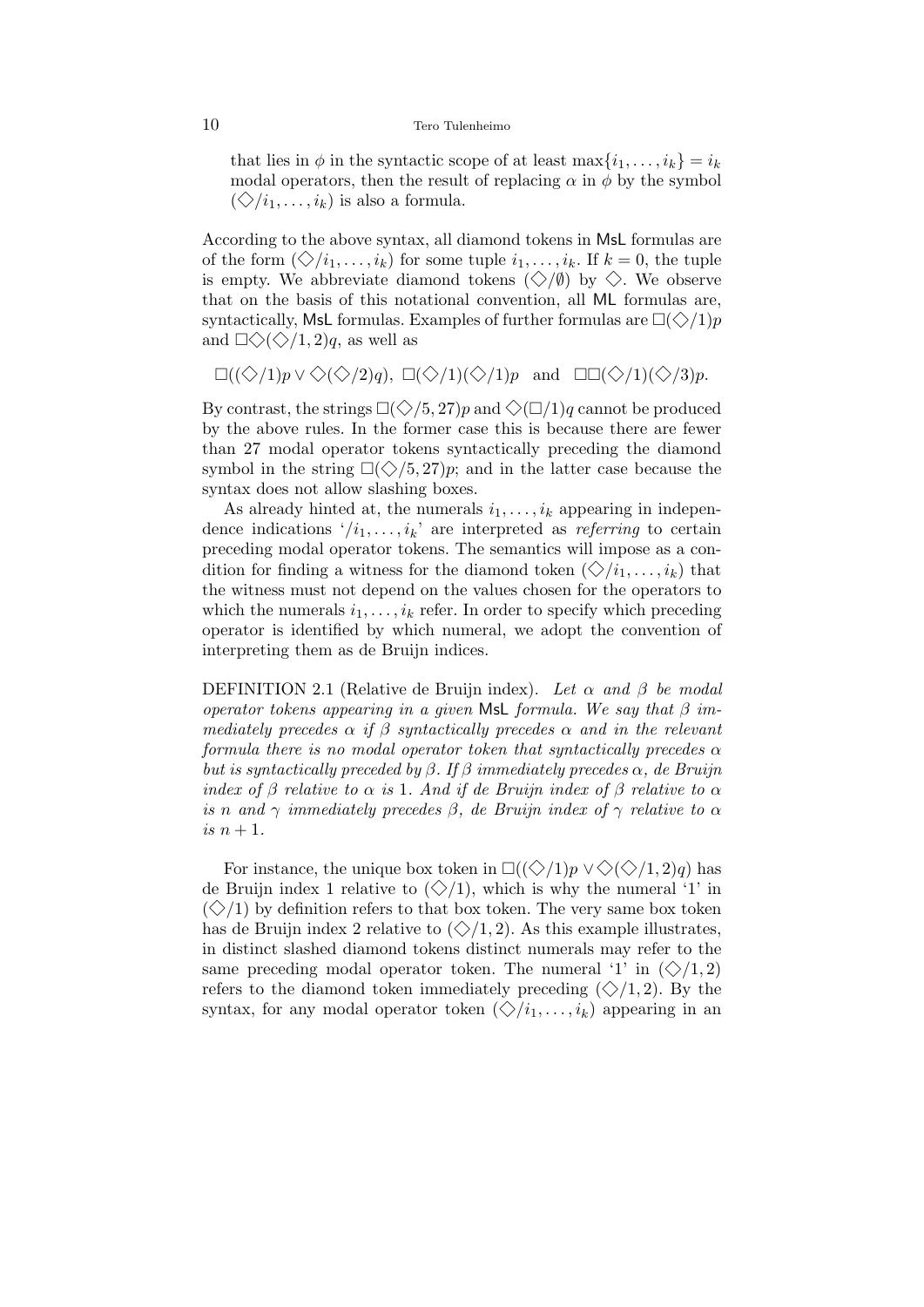MsL formula, there are in that formula preceding modal operator tokens to which the numerals  $i_1, \ldots, i_k$  refer.

#### 2.2. Semantics of MsL

The semantics of  $MsL$  — like that of  $ML$  — is defined relative to models and their states. For later purposes we adopt the following convention: if  $\mathfrak{M} = (M, R, V)$  is a model with  $prop = \{p_1, p_2, \ldots\},\$ then M is the corresponding first-order structure, i.e., the structure  $(M, R^{\mathcal{M}}, P_1^{\mathcal{M}}, P_2^{\mathcal{M}}, \ldots),$  with  $R^{\mathcal{M}} = R$  and  $P_i^{\mathcal{M}} = V(p_i)$ .

EXAMPLE 2.2. On what condition should the formula  $\Box(\Diamond/1)p$  be true in model M at state w? Recalling that the independence indication  $\sqrt{1}$  is to express that in order for the formula to be true, it must be possible to select a witness for  $\Diamond$  independently of the state chosen to interpret  $\Box$ , we see that  $\Box(\Diamond/1)p$  is true in  $\mathfrak{M}$  at w iff

- (1) the basic modal formula  $\Box \Diamond p$  is true in M at w, and
- (2) the witness of  $\Diamond$  in  $\Box \Diamond p$  can be chosen uniformly with respect to the state interpreting  $\Box$ .

To illustrate, consider two pointed models  $(\mathfrak{M},a)$  and  $(\mathfrak{M}',a')$  which both satisfy condition (1), i.e., render  $\Box \Diamond p$  true:



The former fails to satisfy the additional condition (2). For, when  $\Box \Diamond p$ is being evaluated on  $(\mathfrak{M}, a)$ , the possible states interpreting  $\Box$  are  $b_1$ and  $b_2$ . In the former case the accessible states are  $c_1$  and  $c_2$ , in the latter  $c_2$  and  $c_3$ . If the witness for  $\Diamond$  is to be chosen uniformly, it must be a state accessible both from  $b_1$  and from  $b_2$  and so it must actually be  $c_2$ . But if it is also to render the atom p true, it must be either  $c_1$ or c<sub>3</sub>. Since no state satisfies both conditions, the formula  $\Box(\Diamond/1)p$  is not true in  $\mathfrak{M}$  at a. On the other hand, this formula is true in  $\mathfrak{M}'$  at a'. Here the diamond token may be witnessed by the state  $c'_2$ , which renders the atom p true. Indeed, the formula  $\Box(\Diamond/1)p$  claims of its state of evaluation w that there exists a state u that is a common successor to all states v accessible from w, and that u makes p true.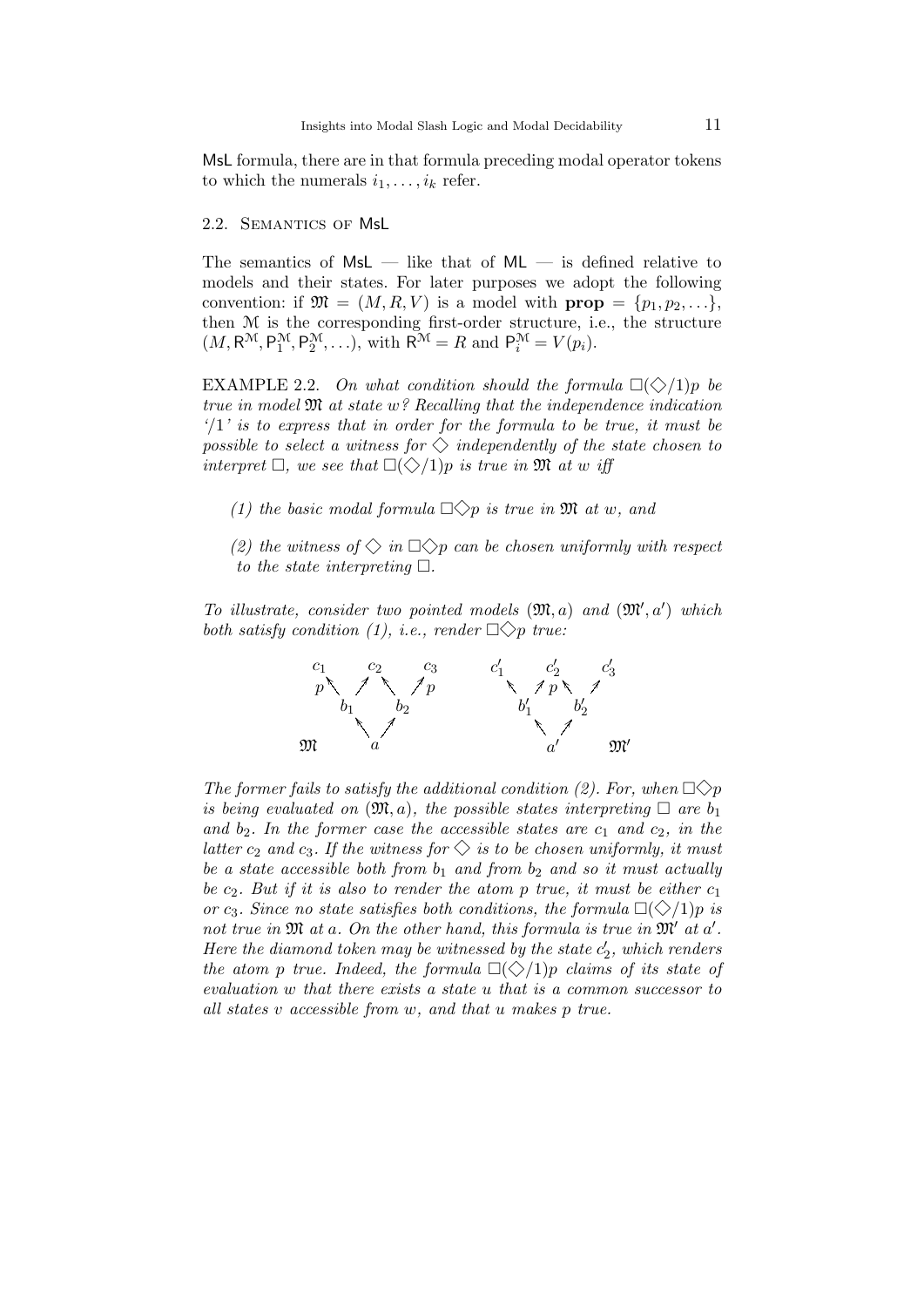#### 12 Tero Tulenheimo

For every triple  $(\phi, \mathfrak{M}, w)$ , where  $\phi$  is an MsL formula and  $(\mathfrak{M}, w)$ is a pointed model, we associate a game between two players, E and **A**, denoted  $G(\phi, \mathfrak{M}, w)$ . Player **A** will make choices corresponding to tokens of  $\Box$  and ∧ — operators with universal force<sup>1</sup> — while **E** will make choices corresponding to the tokens of  $\diamondsuit$  and  $\vee$  — operators with existential force. In order to get an idea of how such games are played, let us take examples of games played relative to the pointed model  $(\mathfrak{M}, a)$  of Example 2.2.

EXAMPLE 2.3. Let us begin by considering an ML formula. How is the game for the formula  $\Box \Diamond p$  played on  $(\mathfrak{M}, a)$ ? A 'terminal play'  $(a, x, y)$  consists of some state x accessible from state a, chosen by **A** corresponding to  $\Box$ , followed by some state y accessible from state x, chosen by **E** and corresponding to  $\Diamond$ . **E** wins the play if the state y makes the atom p true, otherwise  $A$  wins. There are four possible terminal plays:  $(a, b_1, c_1)$  and  $(a, b_1, c_2)$  and  $(a, b_2, c_2)$  and  $(a, b_2, c_3)$ . There exists a winning strategy for player  $E$ : choose  $c_1$  if  $A$  chose  $b_1$ , and choose  $c_3$  if  $\bf{A}$  chose  $b_2$ .

What about the game played on the same pointed model but with the MsL formula  $\Box(\Diamond/1)p$ ? The set of possible terminal plays is the same as in the case of the ML formula  $\Box \Diamond p$ . Also the winning conditions for terminal plays are the same. The difference is that here a restriction is imposed on available winning strategies: a strategy is winning for player  $E$  only if it is uniform in the sense of assigning the same state to  $(\diamondsuit/1)$  regardless of the state chosen for  $\Box$ . No uniform winning strategy exists: the only strategy which yields corresponding to  $(\diamondsuit/1)$  a state that is available at both states  $b_1$  and  $b_2$  consists of choosing the state  $c_2$  in both cases. But p is false at  $c_2$ .

We introduce the set of *positions* of game  $G(\phi, \mathfrak{M}, w)$  by laying down the relevant game rules. At each position at most one player has to make a move. Depending on the position, he or she must either make a model move or a junction move. In the former case the player must choose from the domain a state meeting a certain additional condition. In the latter case the choice is syntactic: one of the terms of a junction is chosen. Sequences of positions generated according to the game rules are plays. Plays that cannot be further extended are called terminal plays. For terminal plays we define conditions under which a player comes out as the winner. By stipulation  $G(\phi, \mathfrak{M}, w)$  is a zero-sum game: who does not win, loses.

DEFINITION 2.4 (Positions). The positions of game  $G(\phi, \mathfrak{M}, w)$  are generated thus:

<sup>1</sup> Recall that the negation sign may only appear before an atom.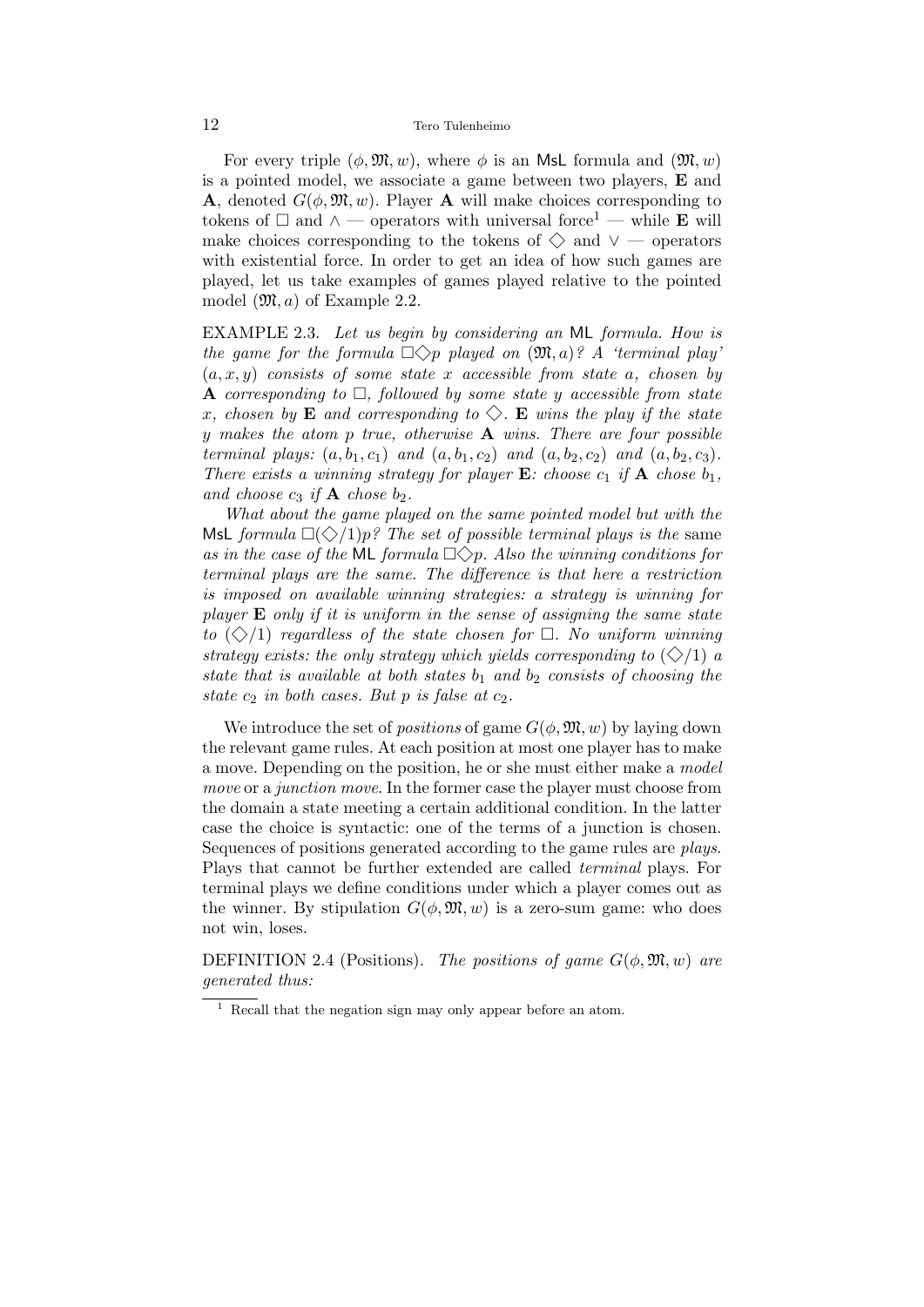Insights into Modal Slash Logic and Modal Decidability 13

- The initial position is  $(\phi, \emptyset, w)$ .
- If the position  $((\psi \vee \chi), \vec{b}, a)$  has been reached, also  $(\psi, \vec{b}0, a)$  and  $(\chi, \vec{b}_1, a)$  are positions.<sup>2</sup> Player **E** chooses one of them.
- If the position  $((\psi \wedge \chi), \vec{b}, a)$  has been reached, also  $(\psi, \vec{b}0, a)$  and  $(\chi, \vec{b}_1, a)$  are positions. Player A chooses one of them.
- If the position  $((\diamondsuit/i_1, \ldots, i_k)\psi, \vec{b}, a)$  has been reached and  $R(a, c)$ , then  $(\psi, \vec{b}, c)$  is a position. If a is R-maximal,  $(\psi, \vec{b}, \text{fail})$  is a position. E makes the choice. If  $(\psi, \vec{b}, \text{fail})$  is chosen, A wins the resulting play.
- If the position  $(\Box \psi, \vec{b}, a)$  has been reached and  $R(a, c)$ , then  $(\psi, \vec{b}, c)$ is a position. If a is R-maximal,  $(\psi, \vec{b}, \text{fail})$  is a position. It is player **A** who chooses. If  $(\psi, \vec{b}, \text{fail})$  is chosen, **E** wins the resulting play.
- If  $\ell$  is a literal and the position  $(\ell, \vec{b}, a)$  has been reached, then **E** wins the play that led to this position if  $\ell$  is true at a according to the valuation function of the model, else A wins.

A position encodes the information about which subformula token has been reached, as well as what the most recent model move has been. Observe that the independence indications play no role whatsoever in the clause for strings of the form  $(\diamondsuit/i_1, \ldots, i_k)\psi$ : the rule for the slashed diamond is perfectly symmetric to that of the box. The independence indications will have an effect elsewhere: they regulate winning strategies available to player E. For future use, we stipulate that substrings of formula  $\phi$  are those expressions that appear as leftmost components of a position of a game  $G(\phi, \mathfrak{M}, w)$ . We call a string of symbols an MsL string if it is a substring of some MsL formula. Not all MsL strings are MsL formulas; e.g.,  $(\diamondsuit/27)q$  is not one. If  $(\psi,\vec{b},a)$  is a position, the pair  $(\psi,\vec{b})$  identifies a specific token of the substring type  $\psi$ ; indeed the rationale for including the binary tuples  $\vec{b}$  in the positions is precisely to keep track of substring tokens (which is important, as we will see, in MsL). The third component of a position  $(\psi,\vec{b},a)$  is either a state belonging to the domain of the relevant model or the symbol fail.

Let us move on to define the notion of strategy and explain what it takes for a strategy to be 'uniform' and 'winning.'

DEFINITION 2.5 (Strategy, extension of a strategy). If  $\phi \in \mathsf{Msl}$  and  $\alpha_1, \ldots, \alpha_n$  is a list of all diamond and disjunction tokens appearing in

<sup>&</sup>lt;sup>2</sup> We assume that 0 and 1 are objects not belonging to the set  $M$ .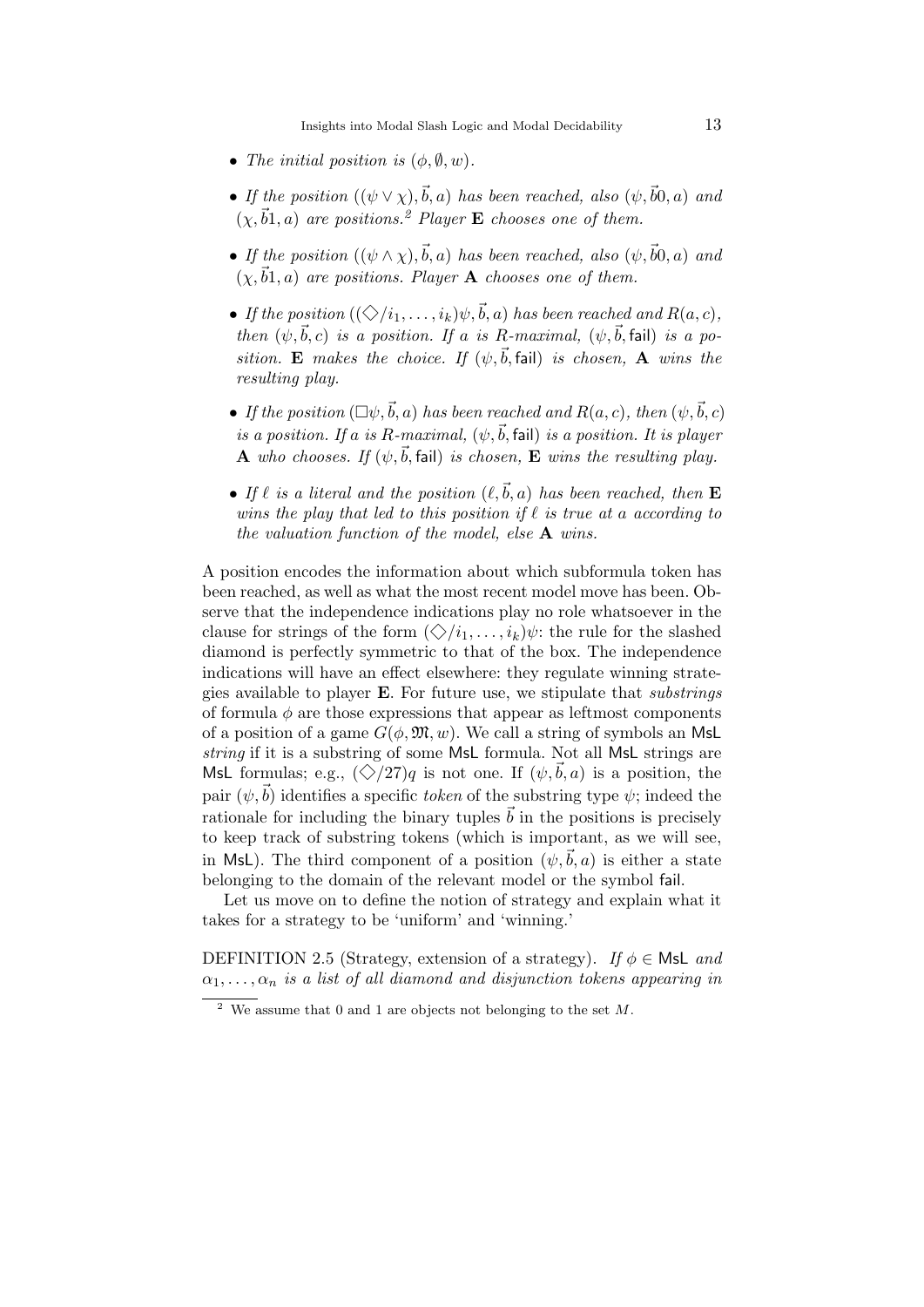#### 14 Tero Tulenheimo

 $\phi$ , a strategy of player **E** in game  $G(\phi, \mathfrak{M}, w)$  is a tuple  $(f_1, \ldots, f_n)$ of functions, called strategy functions. For each i and every position at which a move corresponding to  $\alpha_i$  must be made, the strategy function f<sup>i</sup> provides a move that respects the game rules, depending on the previous moves made in the play leading to that position. (Additional requirements imposed on a strategy may, in general, cancel out some of those dependencies; the uniformity requirement discussed below is a case in point.)

By fixing a strategy f, player **E** leaves open certain plays and excludes others: precisely those are left open that player  $\bf{A}$  can realize by making suitable moves, given that  $E$  follows the strategy f. Call the set of plays left open by the choice of f the extension of f, denoted  $Ext(f)$ .

We generalize the notion of strategy as follows. If  $(f_{i_1},...,f_{i_k})$  is the restriction of a strategy  $f = (f_1, \ldots, f_n)$  to the set  $Ext(f)$  — that is, if  $(f_{i_1},...,f_{i_k})$  is the list of all functions among  $f_1,...,f_n$  whose all arguments are plays in  $Ext(f)$  — then also the tuple  $(f_{i_1},...,f_{i_k})$  is a strategy.

We note that a strategy  $f$  in the narrower sense may include strategy functions that never need be used, since the plays in which they would be used lie outside the extension of  $f$ . This is what motivates the more general notion of strategy.

Strategy functions are functions that map non-terminal plays to positions. Often it will be more convenient to consider functions which take simply tuples of states as their arguments and which return as values states (case of boxes and diamonds) or objects encoding junction moves (case of junctions). We recall that 0 encodes the choice of the left term of a junction and 1 the choice of its right term. From a suitable function of the latter type it will be straightforward to define a strategy function proper. When no confusion threatens, we will simply take the latter types of functions to be strategy functions.

A strategy  $f$  of player **E** is *uniform*, if for every diamond token  $(\diamondsuit/i_1, \ldots, i_k)$  in  $\phi$ , the strategy satisfies the following: whenever two plays that belong to the extension of  $f$  lead to a position where a move for this token must be made, and those plays differ at most in the choices made for the preceding modal operator tokens identified by the numerals  $i_1, \ldots, i_k$ , then the strategy yields the same choice in both cases. For instance,  $\mathbf{E}$ 's strategy f in the game associated with  $\Box(\Diamond/1)p$ , played relative to the state w, is uniform if there is a state u such that f yields the choice u for  $(\diamondsuit/1)$  no matter which state v accessible from w is chosen by player **A** for  $\Box$ .

In order for a strategy of player  $E$  to be *winning*, it must satisfy: (1) all terminal plays in the extension of f are won by  $\bf{E}$ , and (2) f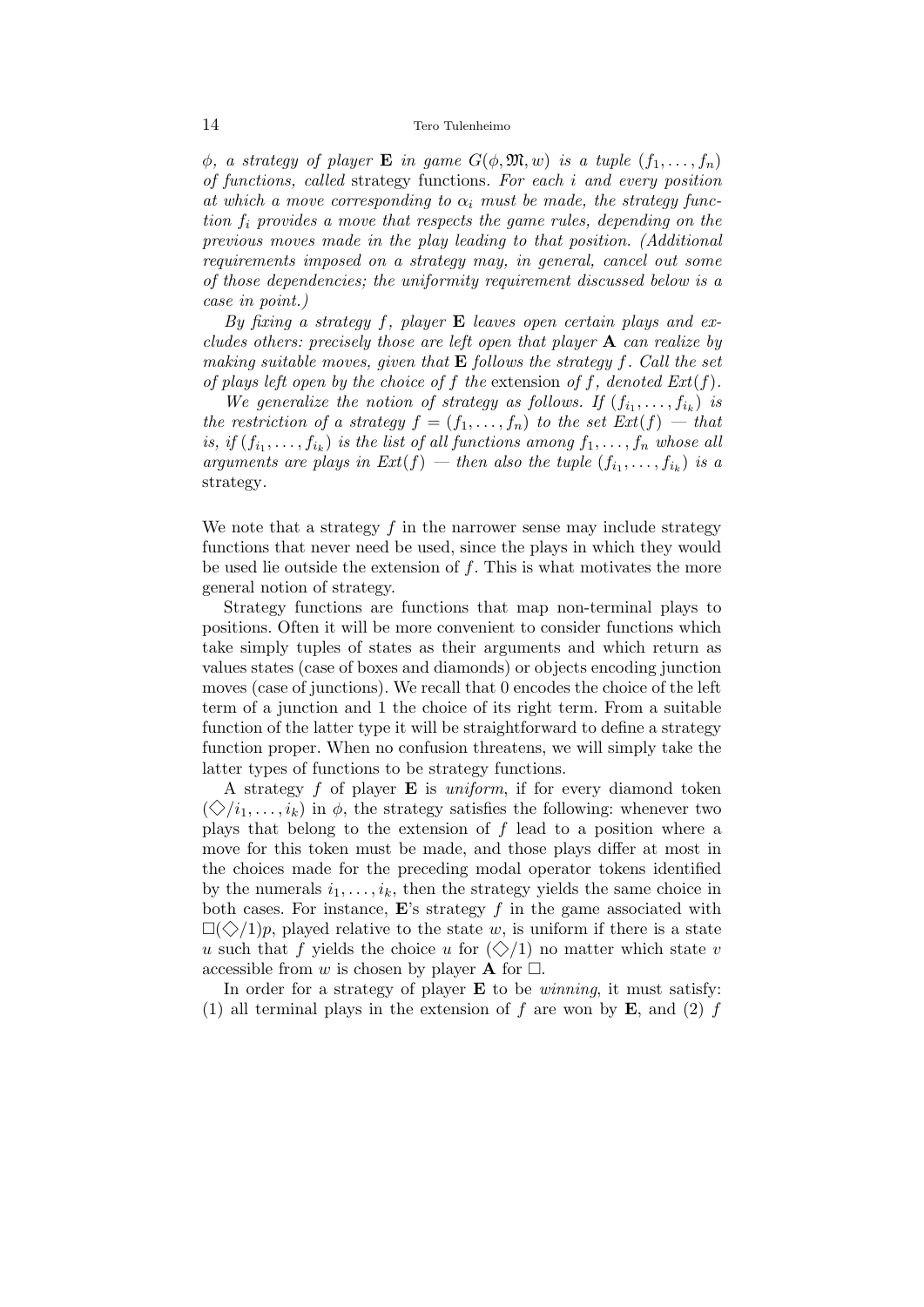is uniform. The notion of winning strategy of player A is otherwise similar but involves no requirement of uniformity. This is because the syntax precludes boxes with independence indications.

DEFINITION 2.6 (Truth, falsity). Let  $\phi$  be an MsL formula. We say that  $\phi$  is true in M at w, if there exists a winning strategy for **E** in game  $G(\phi, \mathfrak{M}, w)$ . And we say that  $\phi$  is false in  $\mathfrak{M}$  at w, if there exists a winning strategy for **A** in game  $G(\phi, \mathfrak{M}, w)$ . We write  $\mathfrak{M}, w \models \phi$  to indicate that  $\phi$  is true in  $\mathfrak{M}$  at w.

As the following example illustrates, the formula  $\phi$  and the pointed model  $(\mathfrak{M}, w)$  can be so chosen that there exists no winning strategy for either player in game  $G(\phi, \mathfrak{M}, w)$ , i.e., the game is non-determined in the sense of game theory. In such a case we will derivatively say that  $\phi$  is non-determined in  $\mathfrak{M}$  at w. Observe that the non-determinacy of a formula in  $\mathfrak{M}$  at w amounts to its being neither true nor false in  $\mathfrak{M}$  at w, given that 'true' and 'false' are understood in the sense of Definition 2.6. It follows from the existence of such formulas that the non-truth of a formula in a pointed model does not guarantee its falsity therein.

EXAMPLE 2.7. Let us return to the formula  $\phi := \Box(\Diamond/1)p$  and the pointed model  $(\mathfrak{M},a)$  of Example 2.3. We already saw that  $\phi$  is not true in  $\mathfrak{M}$  at a. We will establish that it is not false in  $\mathfrak{M}$  at state a either. Note that there are exactly two possible strategies for  $A$  in the game  $G(\phi, \mathfrak{M}, a)$ , namely choosing  $b_1$  or choosing  $b_2$  to interpret the box. In the former case  $E$  may choose  $c_1$  and win, while in the latter case she may choose  $c_3$  and win. Therefore no strategy of  $\bf{A}$  is winning and  $\phi$ is not false in M at a.

We note that since there are formulas non-determined in some pointed models, truth-equivalence of  $\phi$  and  $\psi$  does not in general guarantee that these formulas are also false in precisely the same models: there can be models in which one is false and the other is nondeterminate. Let us take still further examples of evaluating MsL formulas. These examples will utilize the models  $\mathfrak{M}_1$  and  $\mathfrak{M}_2$ :



EXAMPLE 2.8. Consider evaluating the formula  $\Box \Diamond \Diamond /1, 2)$ q in the model  $\mathfrak{M}_1$  at state w. Let us first note that the following pair  $f :=$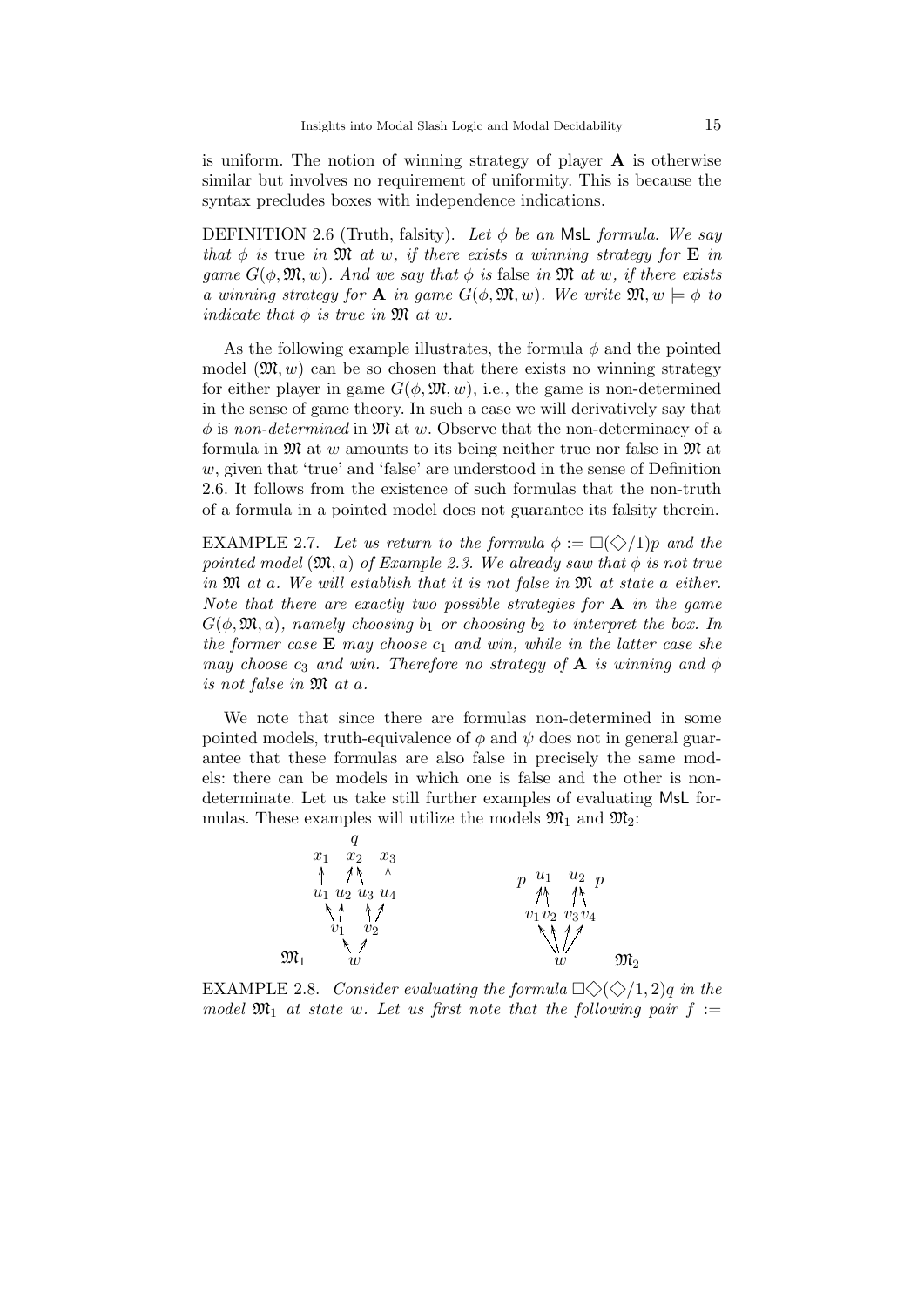$(f_1, f_2)$  yields a strategy for **E** in the relevant game, leading against both possible moves by  $A$  to a terminal play won by  $E$ :

$$
- f_1(v_1) = u_2 \text{ and } f_1(v_2) = u_3.
$$
  

$$
- f_2(v_1, u_2) = x_2 = f_1(v_2, u_3).
$$

The functions  $f_1$  and  $f_2$  provide moves that indeed are available according to the game rules, and both terminal plays in the extension of the strategy  $f$  are won by  $E$ . Second, we may observe that this strategy is uniform: the plays in the extension of f at which a choice for  $(\diamondsuit/1, 2)$  is made are  $(w, v_1, u_2)$  and  $(w, v_2, u_3)$ , and the strategy f indeed maps them both to the same state, viz.  $x_2$ . We may conclude that  $\mathfrak{M}_1, w \models \Box \Diamond \langle \Diamond \rangle 1, 2)q.$ 

EXAMPLE 2.9. Consider the model  $\mathfrak{M}_2$  depicted above. Obviously the formula  $\Box(\Diamond/1)p$  considered in Examples 2.3 and 2.7 is not true in  $\mathfrak{M}_2$  at w: that would require that there be a common successor to all the states  $v_1, v_2, v_3, v_4$  making p true, and this is not the case. However — and here we see a rather unusual feature of  $MSL -$  the formula  $\Box((\Diamond/1)p)(\Diamond/1)p)$  is true in  $\mathfrak{M}_2$  at w: replacing the string  $(\Diamond/1)p$  by the string  $(\langle \diamond \rangle/1)p \vee (\diamondsuit/1)p$  produces a true formula out of a non-true one. Let us see what is behind this phenomenon.

Here is a winning strategy  $f := (f_1, f_2, f_3)$  for **E** in the game corresponding to the latter formula, played on the pointed model  $(\mathfrak{M}_2, w)$ .

- $f_1(w, v_1) = 0 = f_1(w, v_2)$  and  $f_1(w, v_3) = 1 = f_1(w, v_4)$
- $-f_2(w, v_1, 0) = u_1 = f_2(w, v_2, 0)$
- $-f_3(w, v_3, 1) = u_2 = f_3(w, v_4, 1).$

Not only do the functions  $f_1$ ,  $f_2$  and  $f_3$  yield a strategy for **E** such that all plays in its extension are won by  $E$ , but also the strategy is uniform. For, consider the plays in the extension of  $f$  at which a move must be made corresponding to the leftmost token of  $(\diamondsuit/1)$ , i.e., the plays  $(w, v_1, 0)$  and  $(w, v_2, 0)$ . Evidently f maps these plays to the same state, viz.  $u_1$ . Similarly, the plays  $(w, v_3, 1)$  and  $(w, v_4, 1)$  in the extension of f at which a move is to be made for the rightmost token of  $(\diamondsuit/1)$ are likewise mapped to the same state, that is, to  $u_2$ . When player **E** is making her move for the slashed diamond, she is so to say aware of which one of the two tokens of the slashed diamond she is reacting to, and nothing prevents her from acting differently in the two cases. Considering the totality of the plays, using her preceding disjunctive choice,  $\bf{E}$  has been able to partition the set of immediate successors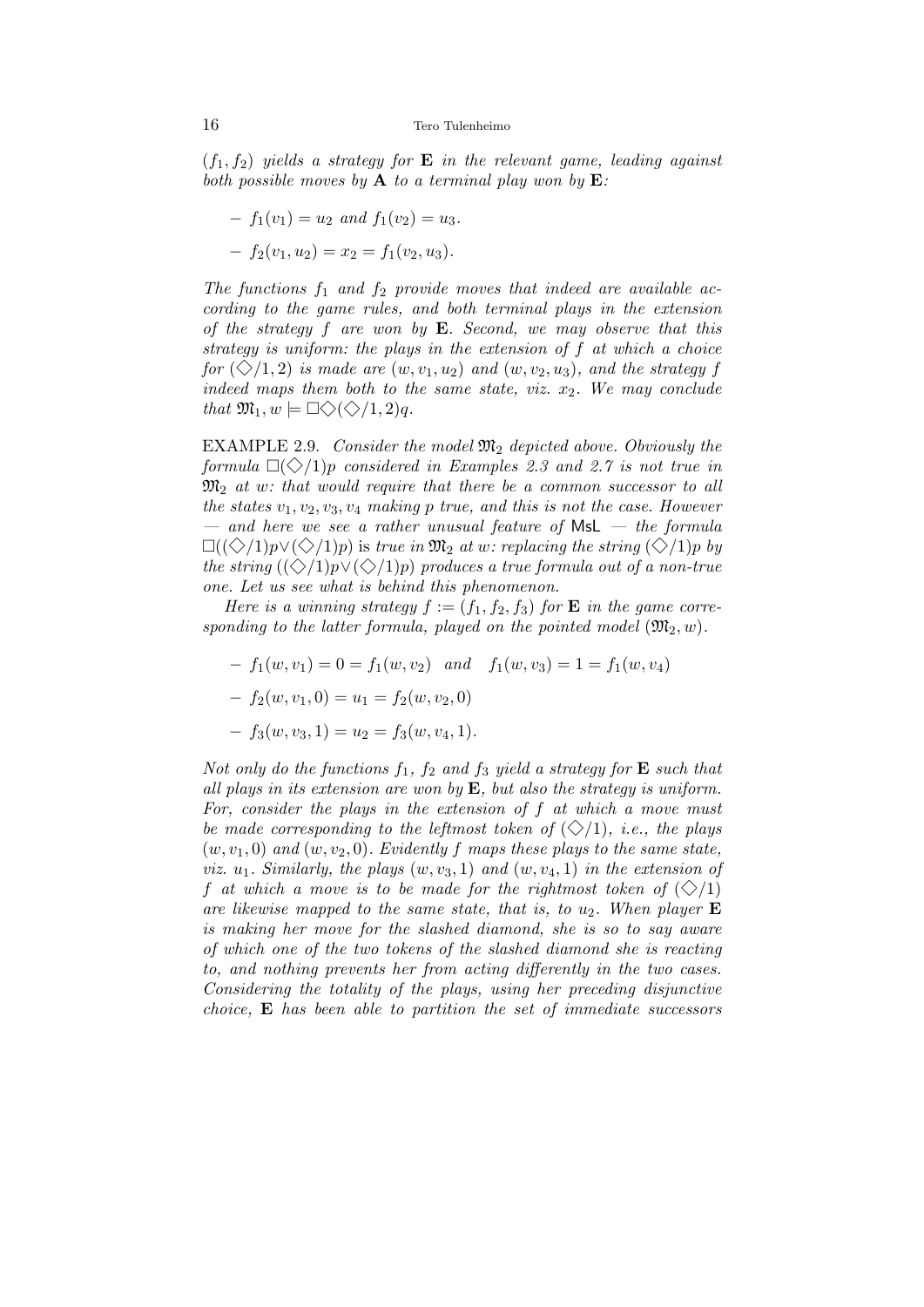of the state w in two pieces: those states associated with 0 and those associated with 1. When it is  $E$ 's turn to move for a diamond token, she only needs to be able to provide a common successor to those states which have been associated with the same number, 0 or 1.

Example 2.9 shows that if  $\alpha$  is a substring of an MsL formula, substituting  $(\alpha \vee \alpha)$  for  $\alpha$  in that formula is not in general a truthvalue preserving operation. However, it is not difficult to see that the phenomenon may only occur if  $\alpha$  is not an MsL formula, i.e., only if  $\alpha$  is a substring of a formula which cannot itself be produced by the syntax of MsL.

#### 3. The expressivity of MsL

Many properties of MsL are known from the literature. Since we will be interested in a fragment of  $MSL$  — the logic  $MSL_0$  to be introduced in Section  $4$  — and as we wish to contrast this fragment with various logics, among them the logic MsL itself, it is in order to register here some of these properties, notably those concerning to the relative expressive power of MsL.

FACT 3.1 (Tulenheimo 2003). MsL is more expressive than ML.

Proof. First, ML is a syntactic fragment of MsL and so the gametheoretic semantics of MsL yields in particular a certain truth condition for each formula of ML. Assuming the Axiom of Choice, the standard semantics of ML and its game-theoretic semantics coincide. The assumption is needed in the direction from the ML semantics to the game-theoretical semantics on models having states with an infinite out-degree: the truth of  $\phi$  in the standard sense only guarantees the existence of a non-deterministic strategy in the corresponding game, and for the possibility of turning a non-determinisitc strategy into a deterministic one (as required by the MsL semantics), we need the Axiom of Choice.<sup>3</sup> We conclude that  $ML \leq MSL$ . In order to see that  $MSL \nleq ML$ , consider the pointed models  $(\mathfrak{M}, a)$  and  $(\mathfrak{M}', a')$  of Example 2.2. They are plainly bisimilar and therefore ML equivalent. Yet, as noted in Example 2.2, we have  $\mathfrak{M}, a \not\models \Box(\Diamond/1)p$  but  $\mathfrak{M}', a' \models \Box(\Diamond/1)p$ .

<sup>3</sup> It was observed in (Hodges, 1983, p. 94) and in (Hintikka and Kulas, 1985, pp. 6– 7) that one must assume the Axiom of Choice in order to prove the equivalence of the standard Tarskian semantics of first-order logic and its game-theoretical semantics. Hodges (2006) noted that if the weaker notion of strategy is applied — namely that of non-deterministic strategy — we obtain an unconditional correspondence between the Tarskian and the game-theoretical semantics for first-order logic.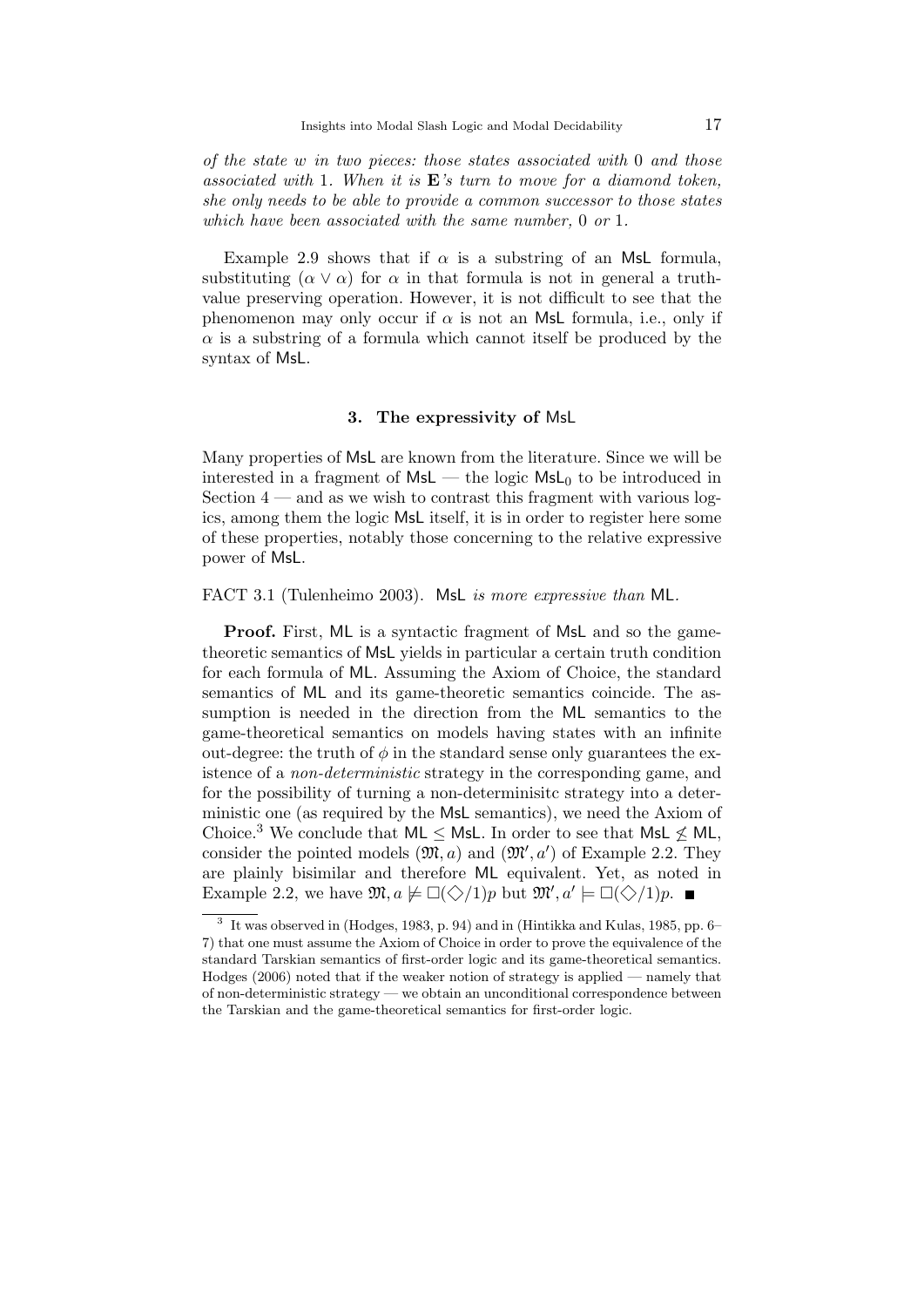It is well-known that ML enjoys the tree-model property: every satisfiable ML formula is true at the root of a tree-like model. The logic MsL, again, lacks this property.

#### FACT 3.2. MsL does not have the tree-model property.

**Proof.** Consider the MsL formula  $\phi := ((\Diamond p \land \Diamond \sim p) \land \Box(\Diamond/1) \top).$ It is satisfiable: e.g., the pointed model  $(\mathfrak{M}, a)$  makes it true:



No pointed model  $(\mathfrak{N}, v)$  making  $\phi$  true is tree-like: the out-degree of v is at least 2 and the successors of v have a common successor.  $\blacksquare$ 

Just like there exists a well-known straightforward translation of ML into  $FOL$  — for this so-called *standard translation*, see e.g. (Blackburn et al., 2002, Def. 2.45) — there exists a straightforward translation of MsL into FOsL. The following examples suffice for seeing how the translation works.

| MsL formula                                         | <i>its standard translation</i>                                                                                                                 |
|-----------------------------------------------------|-------------------------------------------------------------------------------------------------------------------------------------------------|
| $\sqrt{5}/1$ )p                                     | $\forall x (Rx_0x \rightarrow (\exists y/x)(Rxy \land Py))$                                                                                     |
|                                                     | $\Box((\Diamond/1)q \vee (\Diamond/1)q) \bigvee \forall x (Rx_0x \rightarrow ((\exists y/x)(Rxy \wedge Qy) \vee (\exists z/x)(Rxz \wedge Qz)))$ |
|                                                     |                                                                                                                                                 |
| $\square\square(\diamondsuit/1)(\diamondsuit/1,3)p$ | $\forall x (Rx_0x \rightarrow \forall y (Rxy \rightarrow$                                                                                       |
|                                                     | $(\exists z/y)(Ryz \wedge$                                                                                                                      |
|                                                     | $(\exists v/x, z)(Rzv \wedge Pv))))$                                                                                                            |

For every  $\phi \in \mathsf{Msl},$  let  $ST_{x_0}(\phi)$  be its standard translation in FOsL obtained in this way, with  $x_0$  as its sole free variable. By the semantics of the two logics, it is evident that  $\mathfrak{M}, w \models \phi$  iff  $\mathfrak{M}, w \models ST_{x_0}(\phi)$ .

FACT 3.3. MsL  $\leq$  ESO. That is, for every  $\phi \in$  MsL there is an ESO formula  $\psi_{\phi}(x)$  of one free variable such that for every pointed model  $(\mathfrak{M}, w)$ , the following holds:  $\mathfrak{M}, w \models \phi$  iff  $\mathfrak{M}, w \models \psi_{\phi}$ .

**Proof.** It is well known that  $FOSL \leq ESO$ ; cf., e.g., (Väänänen, 2007, Subsect. 6.1). Since  $MsL \leq FOsL$ , the statement follows.

It is quite obvious that Fact 3.3 can be improved: MsL < ESO. Actually already for the fragment FOL of ESO we have that FOL  $\nleq$  MsL. We will obtain a strict proof of this fact in Section 9 (Corollary 9.8).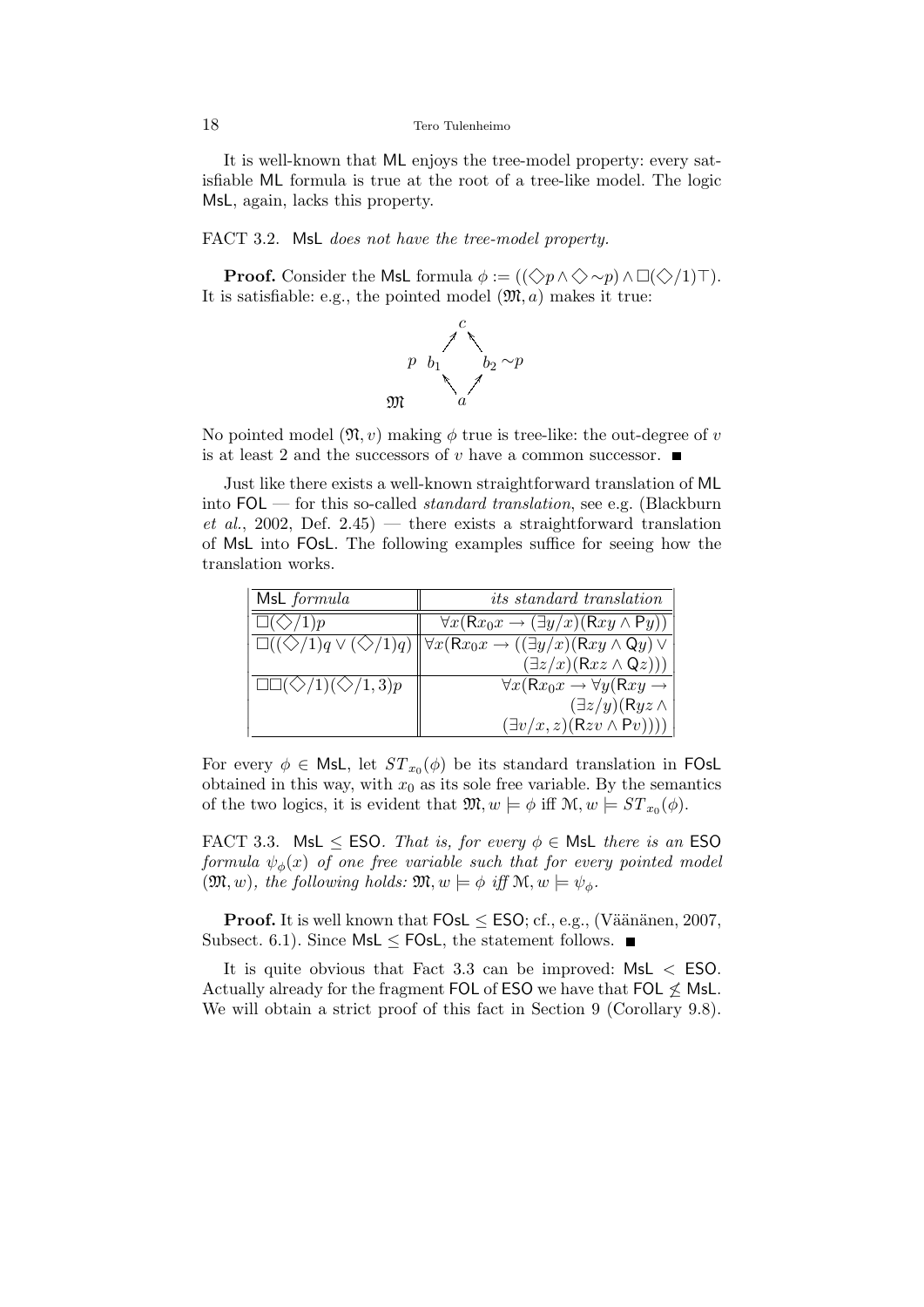Alternatively, this could be proven for example by observing that MsL, like ML, is invariant under generated submodels whereas FOL is not.

Basic modal logic is translatable into FOL. Could we perhaps improve Fact 3.3 to the point of showing that actually MsL is translatable already into FOL? The answer is in the negative.

#### PROPOSITION 3.4 (Tulenheimo & Sevenster 2007). MsL  $\le$  FOL.

The idea of proof used in (Tulenheimo and Sevenster, 2007) was as follows. A certain MsL formula  $\chi$  and a family  $\{(\mathfrak{M}_n, a) : n \geq 2\}$  of pointed models were discerned. Then it was shown (1) that  $\mathfrak{M}_n, a \models \chi$ iff *n* is even, and (2) that for every  $n \geq 0$  there is a number  $k_n \geq 2$  such that the structures  $(\mathcal{M}_{k_n}, a)$  and  $(\mathcal{M}_{k_n+1}, a)$  are elementarily equivalent up to quantifier rank n. It then follows that  $\chi$  has no translation into FOL. For suppose it had one, say  $\phi_{\chi}(x)$ , and let r be the quantifier rank of  $\phi_{\chi}(x)$ . Then  $(\mathcal{M}_{k_r}, a)$  and  $(\mathcal{M}_{k_r+1}, a)$  would be elementarily equivalent up to quantifier rank  $r$  and in particular not distinguished by  $\phi_{\rm y}(x)$ . But exactly one of the numbers  $k_r$  and  $k_r + 1$  is even, so  $(\mathfrak{M}_{k_r}, a)$  and  $(\mathfrak{M}_{k_r+1}, a)$  are distinguished by  $\chi$ . Therefore  $(\mathfrak{M}_{k_r}, a)$ and  $(\mathcal{M}_{k+1}, a)$  are distinguished by the translation  $\phi_{\chi}(x)$  of  $\chi$ . This is a contradiction. In the proof  $\chi$  was chosen to be the MsL formula  $\Box(\Box(\Diamond/1)(\Diamond/1,3)\top \vee \Box(\Diamond/1)(\Diamond/1,3)\top).$ 

The following result concerning contradictory negation follows from Proposition 3.4. In Section 9 this negative result will be improved.

COROLLARY 3.5. MsL is not closed under contradictory negation. That is, it is not the case that for every  $\phi \in \mathsf{Msl}$  there is  $\psi_{\phi} \in \mathsf{Msl}$  such that for all pointed models  $(\mathfrak{M}, w)$ , we have:  $\mathfrak{M}, w \models \psi_{\phi}$  iff  $\mathfrak{M}, w \not\models \phi$ .

Proof. It is well known that contradictory negation is inexpressible in ESO in the following strong sense: if  $\xi$  and  $\zeta$  are two ESO formulas such that for all models M and all variable assignments  $\gamma$ , we have  $\mathcal{M}, \gamma \models \xi$  iff  $\mathcal{M}, \gamma \not\models \zeta$ , then actually each of  $\xi$  and  $\zeta$  is logically equivalent to an FOL formula; for a proof, see e.g. (Barwise, 1979, pp. 56, 73–74). Now, the MsL formula  $\chi$  used in the proof of Proposition 3.4 can be translated into ESO but not into FOL. By the fact just mentioned, its contradictory negation has no translation into ESO, and so a fortiori not into MsL.  $\blacksquare$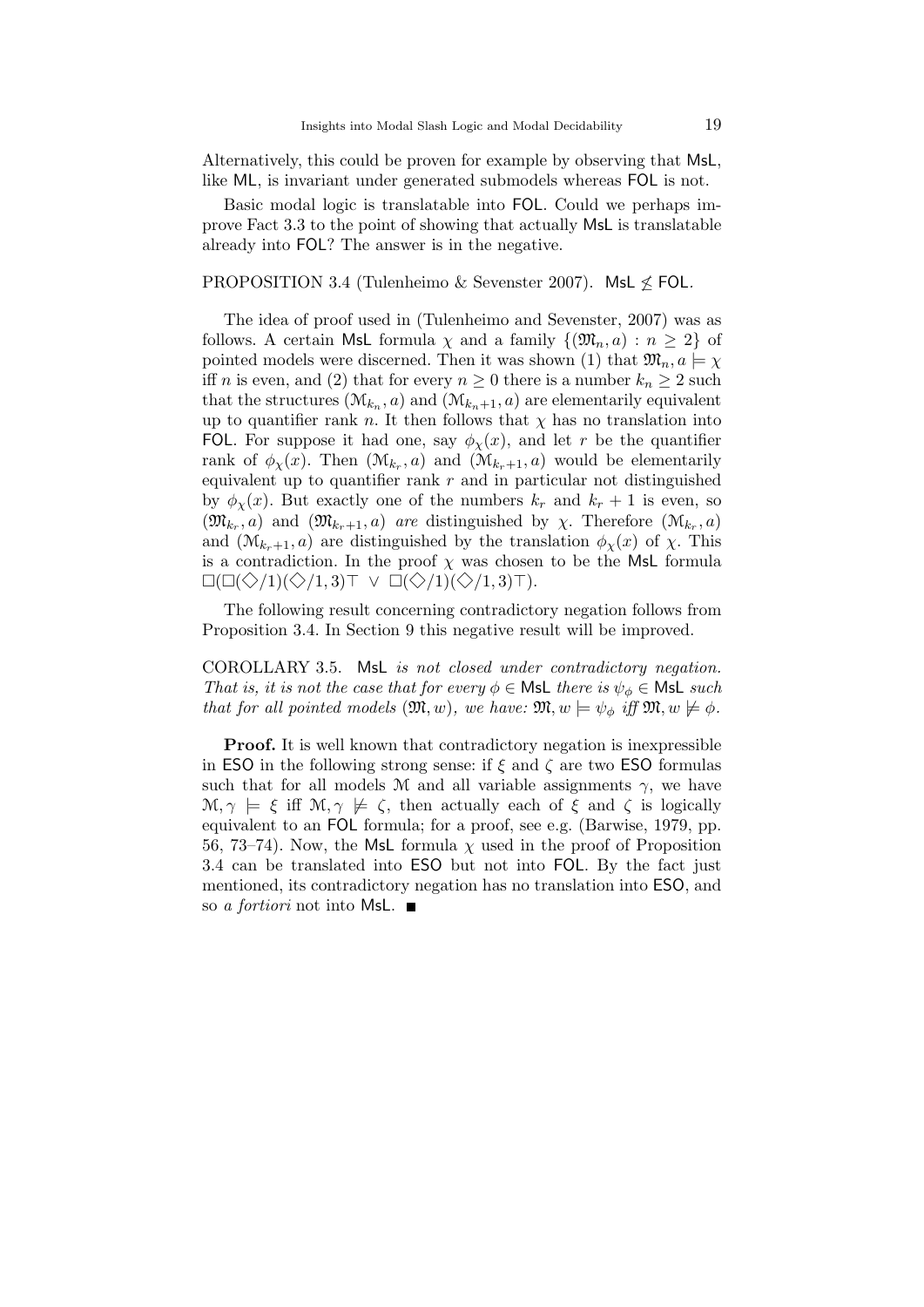## 4. The fragment  $MsL_0$

We discern a certain simple fragment of MsL, to be dubbed  $MsL<sub>0</sub>$ . The syntax of  $MsL_0$  is obtained from that of MsL by allowing only formulas containing diamond symbols of the forms  $(\diamondsuit/\emptyset)$  or  $(\diamondsuit/1)$ , where '1' identifies a syntactically preceding *box* token. Accordingly, for example  $\Box(\Diamond/1)p$  and  $\Box(p \vee (\Diamond \Box(\Diamond/1)q \wedge (\Diamond/1)r))$  are formulas, while  $\Diamond(\Diamond/1)p$  and  $\Box \Diamond(\Diamond/1, 2)q$  are not. The logic MsL<sub>0</sub> is a notational variant of the logic  $\mathcal{L}_{SD}$  that was formulated and studied in (Tulenheimo and Sevenster, 2006).

In the present and the five following sections we study the expressive power of  $MsL_0$ . In particular, we obtain a model-theoretic criterion for telling when an  $MsL_0$  formula cannot be translated into basic modal logic (the present section); we offer a normal form result for E's winning straregies in  $\textsf{MsL}_0$  games (Section 5); we prove that the semantics of  $MsL<sub>0</sub>$  is 'quasi-local' in a sense to be specified (Section 6); we will see that  $MsL_0$  is translatable into FOL but neither to any finite variable fragment of FOL nor to the loosely guarded fragment of FOL (Section 7); it is observed that up to truth-equivalence there are infinitely many  $MsL<sub>0</sub>$  formulas of a given modal depth, but only finitely many  $MsL<sub>0</sub>$ formulas with a fixed modal depth and a fixed so-called breadth (Section 8); finally, we show that — in a very strong sense —  $MsL_0$  fails to be closed under contradictory negation (Section 9).

#### 4.1. Syntax recursively defined

Consider the following grammars  $A$  (the former) and  $B$  (the latter); note that A is defined with reference to  $B$ <sup>4</sup>

$$
\alpha \ ::= p \mid \sim p \mid (\alpha \vee \alpha) \mid (\alpha \wedge \alpha) \mid \diamondsuit \alpha \mid \Box \alpha \mid \Box \beta
$$
  

$$
\beta \ ::= (\diamondsuit/1) \alpha \mid (\alpha \star \beta) \mid (\beta \star \alpha) \mid (\beta \star \beta),
$$

with  $\star \in \{\vee, \wedge\}$  and  $p \in \text{prop}$ . The formulas of MsL<sub>0</sub> are recursively generated — as a moment's reflection reveals — by the grammar  $A$ . The strings (sequences of symbols) generated by the grammar B are not formulas of MsL. However, they are available as building blocks when producing formulas. Indeed, they are substrings of formulas in the sense explained in Section 2.2. Note that for any string  $\beta$  there is a tuple  $(s_1, \ldots, s_{n+1})$  of terms such that  $\beta$  is obtained from those terms — using them, say, in the order from  $s_1$  up to  $s_{n+1}$  — by n applications of  $\wedge$  and  $\vee$ , each term  $s_i$  being either an MsL<sub>0</sub> formula or a string of the form  $(\diamondsuit/1)\alpha$ , where  $\alpha$  is an MsL<sub>0</sub> formula. We say that

 $\overline{4}$  Recall that  $\diamondsuit$  abbreviates  $(\diamondsuit/\emptyset)$ .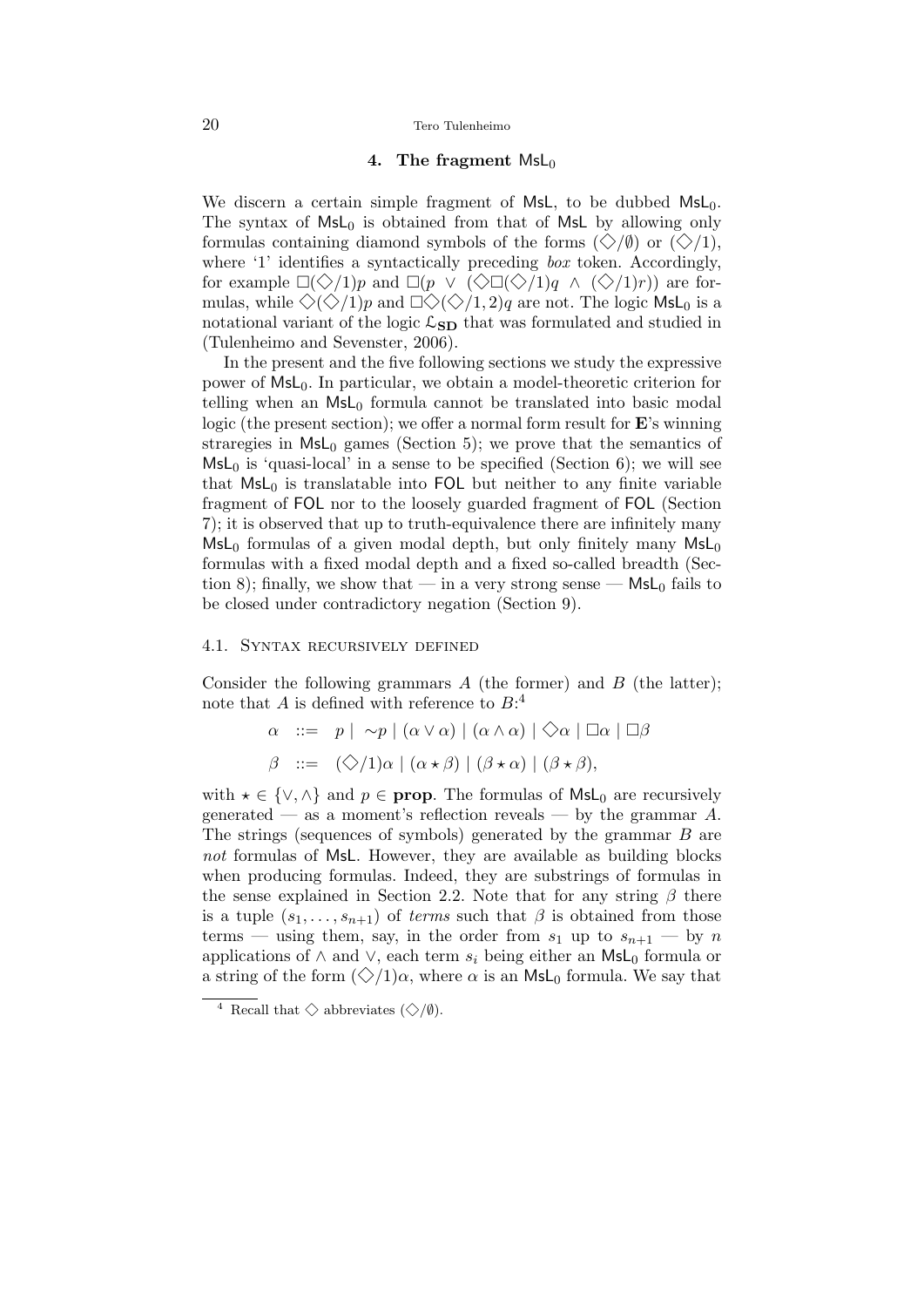terms of the former kind are formula terms and those of the latter kind non-formula terms. For later purposes, let us introduce the syntactic notions of degree and breadth of a formula.

DEFINITION 4.1 (Degree, breadth). If  $\beta$  is a string produced by the grammar B, its degree, denoted  $deg(\beta)$ , is the number of its nonformula terms. In other words,  $deg(\beta)$  is the number of those tokens of the symbol  $(\diamondsuit/1)$  in  $\beta$  that are not syntactically subordinate to a token of  $\Box$  in  $\beta$ . Given a formula  $\phi$  of  $\mathsf{Msl}_0$ , let  $\mathcal{S}_\phi$  be the set of its subformulas (subformula types) generated by the grammar B. By definition, the breadth of  $\phi$ , denoted bre( $\phi$ ), equals max $\{\deg(\beta) : \beta \in \mathcal{S}_{\phi}\}.$ 

We will call diamond symbols  $\Diamond$  basic diamonds and diamond symbols  $(\diamondsuit/1)$  slashed diamonds. When reasoning about **E**'s strategies in  $MsL<sub>0</sub>$  games, we will make use of the following further definitions.

DEFINITION 4.2 (Contextual vs. basic disjunction tokens). Suppose  $\phi \in \mathsf{Msl}_0$ . If  $(\chi_1 \vee \chi_2)$  is a substring of  $\phi$  and both of its terms  $\chi_1$ and  $\chi_2$  are formulas, then the token of  $\vee$  is basic. If, again, at least one of its terms is a non-formula, the token of  $\vee$  is contextual. That is, the token of  $\vee$  is contextual if there is in  $(\chi_1 \vee \chi_2)$  a token of slashed diamond not preceded in  $(\chi_1 \vee \chi_2)$  by a box token.

For example, consider the formula  $(p \vee \Box((q \vee (r \wedge (\Diamond/1)p')) \wedge (q' \vee$  $(r')$ )). Counting from left to right, the first token of  $\vee$  is basic: p and  $\square((q \vee (r \wedge (\diamondsuit/1)p')) \wedge (q' \vee r'))$  are formulas. Also the third token of  $\vee$  is basic: q' and r' are formulas. However, the second token is contextual: the substring  $(r \wedge (\bigotimes /1)p')$  is not a formula.

DEFINITION 4.3 (Recollection, recollection state). Let  $\phi \in \mathsf{Msl}_0$ . If  $((\diamondsuit/1)\chi, \vec{c}, a)$  is the last position of a play  $\pi$  of game  $G(\phi, \mathfrak{M}, w)$ , there is in  $\pi$  a unique earlier position of the form  $(\Box \beta, \vec{d}, b)$  with  $R(b, a)$  such that  $(\diamondsuit/1)_\chi$  is a term of  $\beta$ . Similarly, if  $((\chi_1 \vee \chi_2), \vec{c}, a)$  is the last position of a play  $\pi$  with  $\vee$  contextual, there is in  $\pi$  a unique earlier position of the form  $(\Box \beta, \vec{d}, b)$  with  $R(b, a)$  such that  $\chi_1$  and  $\chi_2$  are Boolean combinations of terms of  $\beta$ . We say that the position  $(\Box \beta, \vec{d}, b)$ is the recollection of the slashed diamond token  $(\diamondsuit/1)$  in  $\pi$  and the element b of M its recollection state in  $\pi$ ; respectively we say that  $(\Box \beta, \vec{d}, b)$  is the recollection of the relevant contextual disjunction token in  $\pi$  and b its recollection state in  $\pi$ .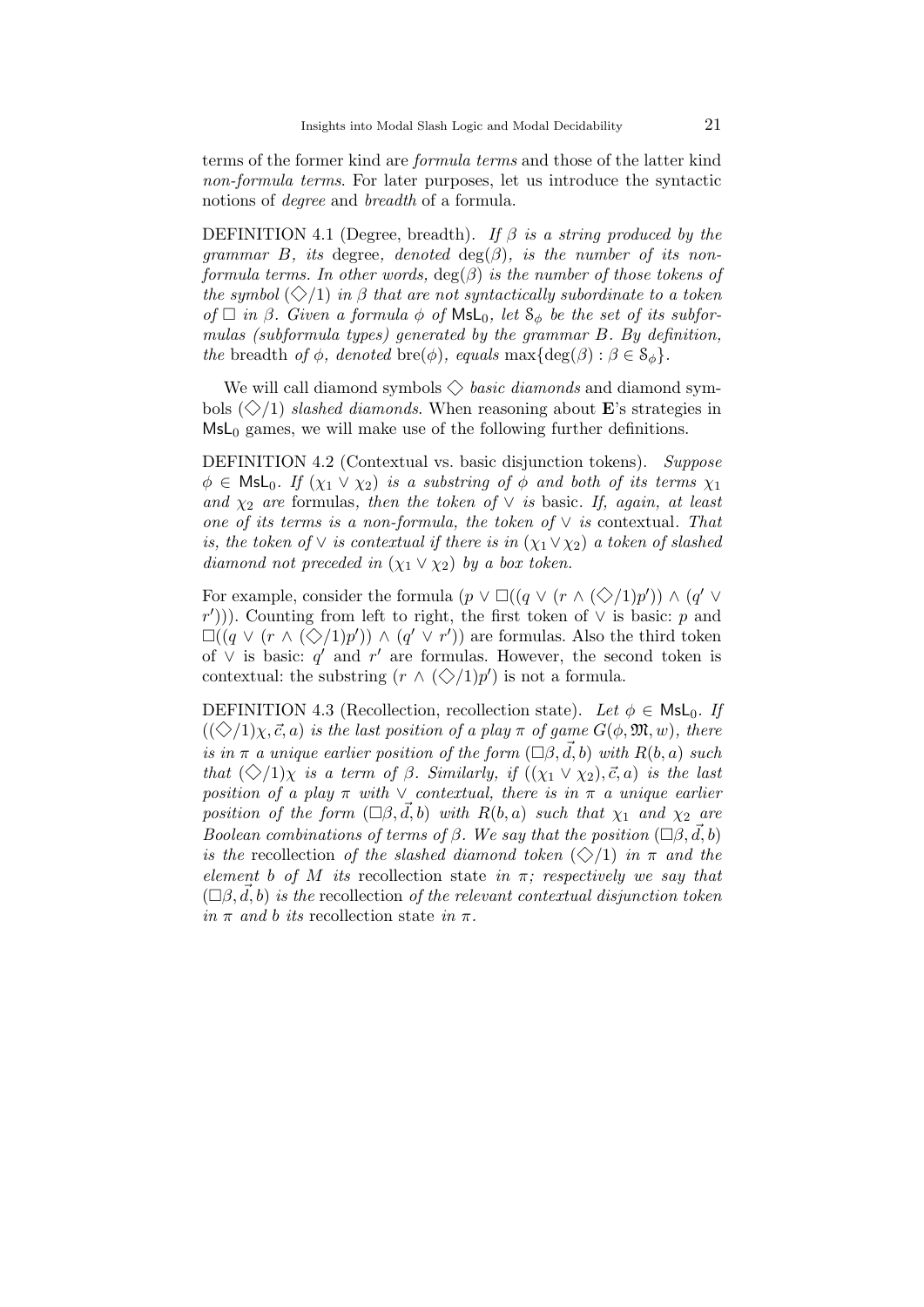4.2. Criterion for non-properness

A formula of  $MSL_0$  is *proper* if it is not truth-equivalent to any ML formula. We establish a model-theoretic criterion enabling us to tell when a formula is *not* proper. This result will be of use in Section 9.

DEFINITION 4.4 (Global duplication). Let  $(\mathfrak{M}, w)$  be a pointed treelike model of finite height. Write n for its height.

- (a) Let I be any subset of M. For each  $i \in I$ , fix a set  $K_i$  of indices; the set  $K_i$  may have any cardinality. For every  $i \in I$ , suppose that  $J_i = \{(\mathfrak{M}_j^i, w_j^i) : j \in K_i\}$  is a set of pointed tree-like models having no states in common with  $\mathfrak{M}$  and having pairwise disjoint domains. Write  $\mathfrak F$  for the family  $\{J_i : i \in I\}$ . We define the sum of  $(\mathfrak{M}, w)$  and the family  $\mathfrak{F}$ , denoted  $(\mathfrak{M}, w) \bigoplus_I \mathfrak{F}$ , to be the treelike model whose root is w, whose domain is  $M \cup \bigcup_{i \in I} \bigcup_{j \in K_i} M_j^i$ , whose accessibility relation is  $R \cup \bigcup_{i \in I} \bigcup_{j \in J_i} R_j^i \cup \{(i, w_j^i) : j \in I_j\}$  $K_i$  and  $i \in I$  and whose valuation assigns to every atom p the set  $V(p) \cup \bigcup_{i \in I} \bigcup_{j \in J_i} V^i_j(p).$
- (b) Let  $0 \leq m < n$  and let  $L_m$  be the set of states of  $\mathfrak{M}$  of layer m (i.e., the set of states of height m). For every state v in  $L_m$  and every R-successor u of v, let  $(\mathfrak{M}^{v,u}, u')$  be an isomorphic copy of the submodel of  $\mathfrak{M}$  generated by  $u$ , having no nodes in common with  $\mathfrak{M}$ . Write  $J_v$  for the set  $\{(\mathfrak{M}^{v,u}, u'): R(v, u)\}\)$  and  $\mathfrak{F}$  for the family  $\{J_v : v \in L_m\}$ . By definition the duplication of M at layer m equals  $(\mathfrak{M}, w) \bigoplus_{L_m} \mathfrak{F}$ . (There is nothing to duplicate at layer n — leaves have no successors — hence we only consider values of m smaller than n.)
- (c) Let  $S_0$  be the duplication of  $(\mathfrak{M}, w)$  at layer 0. Further, if  $1 \leq r <$  $n-1$ , then let  $S_{r+1}$  be the duplication of  $S_r$  at layer  $r+1$ . By definition the global duplication of  $(\mathfrak{M}, w)$  equals  $\mathcal{S}_{n-1}$ .

Let  $(\mathfrak{N}, w)$  be the global duplication of a tree-like pointed model  $(\mathfrak{M}, w)$  of finite height, and let R be the accessibility relation of  $\mathfrak{N}$ . Suppose u is an R-successor of v. Then, due to the way in which  $\mathfrak{N}$ was constructed, there is a state  $u'$  with  $u \neq u'$  such that  $R(v, u')$  and the submodel of  $\mathfrak N$  generated by u is *isomorphic* to the submodel of  $\mathfrak N$ generated by  $u'$ . Further, suppose  $\mathcal K$  is a class of pointed models closed under global duplications. Let k be any positive integer. If  $(\mathfrak{M}, w) \in \mathcal{K}$ is tree-like and of finite height, there is a pointed model  $(\mathfrak{N}, w) \in \mathcal{K}$ with the following property: if v and u are states in  $N$ , u accessible from v, there are  $2^k - 1$  further states in N, likewise accessible from v,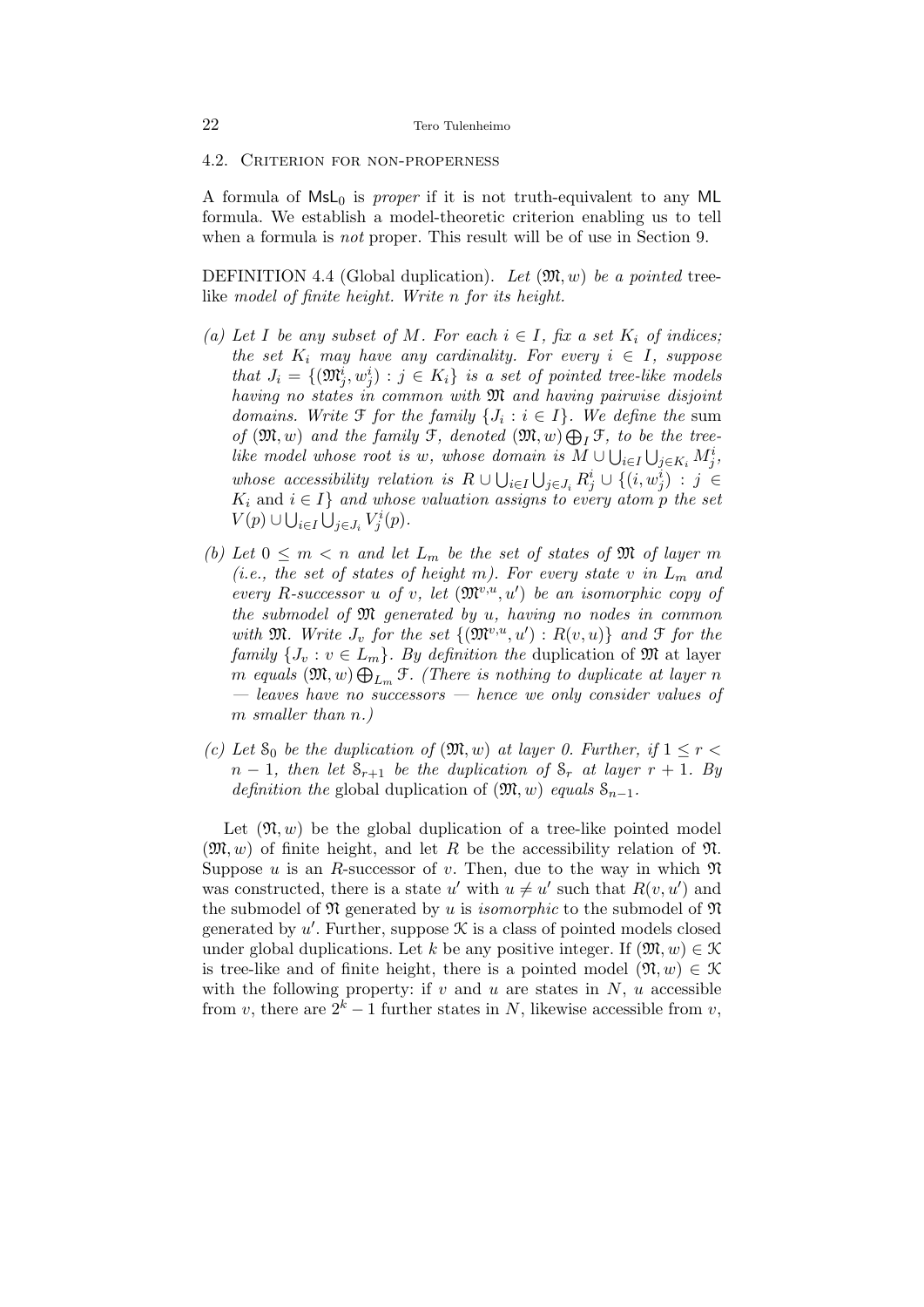such that the submodel of  $\mathfrak{N}$  generated by any of these  $2^k - 1$  states is isomorphic to the submodel generated by u. Such a pointed model — to be termed the k-fold duplication of  $(\mathfrak{M}, w)$  — is obtained by applying k times successively the operation of global duplication starting from  $(\mathfrak{M},w).$ 

To facilitate discussion, we stipulate that if a pointed model of finite height is *not* tree-like, it is its own global duplication. In this way the operation of global duplication is defined for all pointed models of finite height. We write  $Mod(\phi)$  for the class of all pointed models in which  $\phi$ is true and the height of which is at most  $md(\phi)$ . Nothing of interest is left outside the class  $Mod(\phi)$ : the class of all pointed models of  $\phi$  is evidently the class of those pointed models whose restriction to height  $md(\phi)$  belongs to  $Mod(\phi)$ . The *n*-unraveling of a pointed model is the restriction of its unraveling to height n.

THEOREM 4.5. Let  $\phi \in \mathsf{MsL}_0$ . If the class  $Mod(\phi)$  is closed under  $md(\phi)$ -unraveling and global duplication, then  $\phi$  is not proper.

**Proof.** Let k be a positive integer such that  $2^k \geq \text{bre}(\phi) + 1$ . Suppose  $Mod(\phi)$  is closed under  $md(\phi)$ -unraveling and global duplication. If  $Mod(\phi)$  is empty, trivially  $\phi$  is not proper. So suppose there is a pointed model  $(\mathfrak{M}, w)$  in  $Mod(\phi)$ . By assumption the  $md(\phi)$ -unraveling  $(\mathfrak{M}', w)$ of  $(\mathfrak{M}, w)$  belongs to  $Mod(\phi)$  as well. Now, the  $md(\phi)$ -unraveling is of finite height, so there is in  $Mod(\phi)$  also the k-fold duplication  $(\mathfrak{N}, w)$ of  $(\mathfrak{M}', w)$ .

Let f be E's winning strategy in game  $G(\phi, \mathfrak{N}, w)$ . Since  $\phi$  is a formula of  $\textsf{MsL}_0$ , whenever a position of the form  $(\langle \diamondsuit /1 \rangle \psi, \vec{c}, a)$  occurs in a play of this game, its recollection  $(\Box \beta, \vec{d}, b)$  occurs in that play as well. Without loss of generality, we may assume that the strategy f avoids positions  $((\diamondsuit/1)\psi, \vec{c}, a)$  whenever possible. What this means can be explained in other words as follows: if the strategy nevertheless leads to such a position against some sequence of moves by A, then all formula terms  $\chi$  of the corresponding Boolean combination  $\beta$  are nontrue at a. Now, given that  $f$  is a winning strategy and avoids positions of the form  $(\langle \diamondsuit /1 \rangle \psi, \vec{c}, a)$  whenever possible, it actually follows that no position of the form  $((\Diamond/1)\psi, \vec{c}, a)$  is reached in the first place. In order to prove this we make essential use of the fact that  $(\mathfrak{N}, w)$  is a k-fold duplication of a tree-like pointed model of  $\phi$ .

Suppose for contradiction that following  $f$  against some sequence of moves by **A** leads to a position  $((\diamondsuit/1)\psi_0, \vec{c}_0, a_0)$ . If  $(\Box \beta, \vec{d}, b)$  is the recollection of the token of  $(\diamondsuit/1)$ , we know that no formula term of β is true at  $a_0$ . By the construction of  $\mathfrak{N}$ , there are at least bre( $\phi$ ) further states  $a_1, \ldots, a_{\text{bre}(\phi)}$ , all accessible from b, such that each of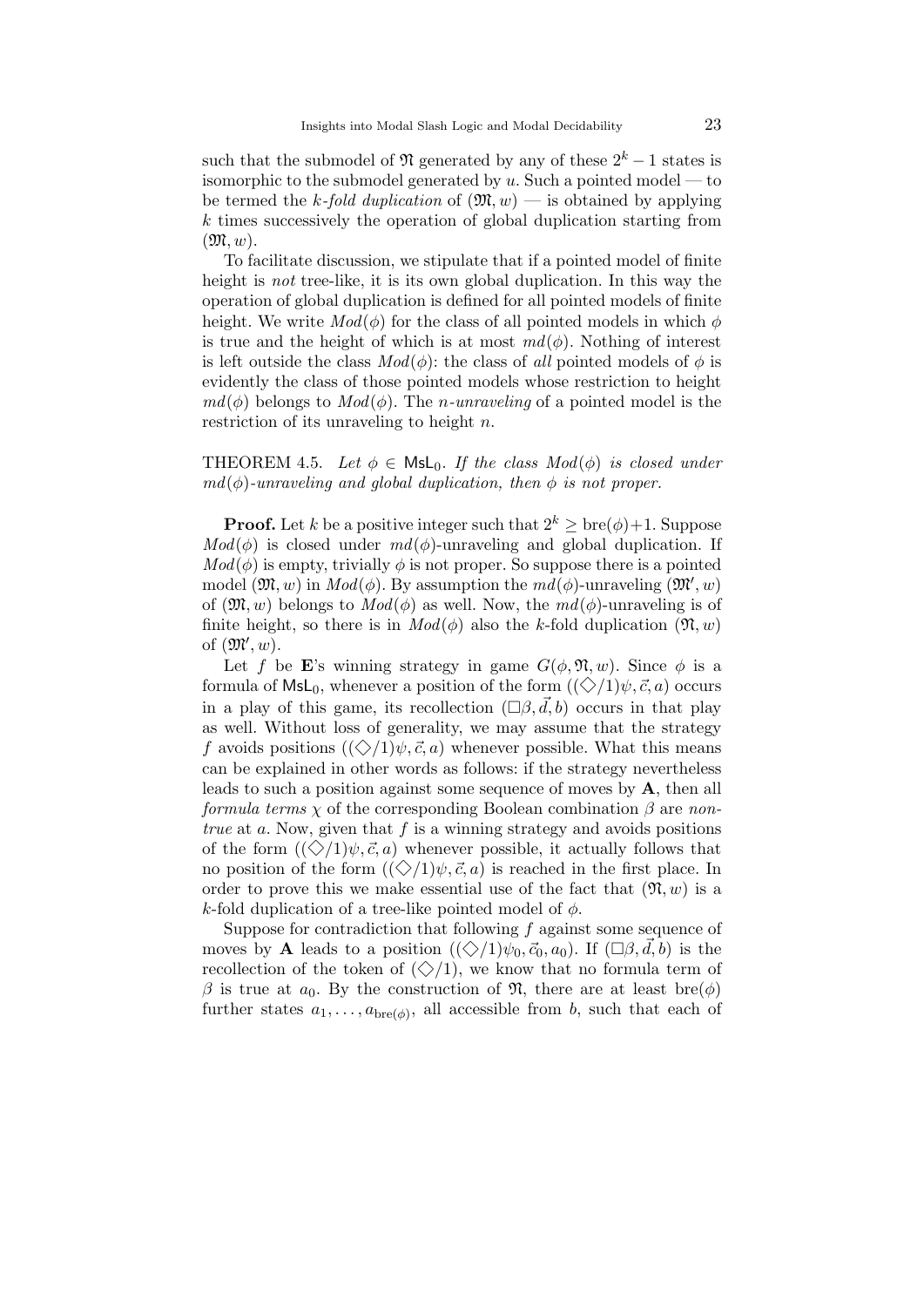them generates a submodel of  $\mathfrak N$  isomorphic to the submodel of  $\mathfrak N$ generated by  $a_0$ . Due to isomorphism, we may conclude that no formula term of  $\beta$  is true at any of those further states either. Therefore, the winning strategy f must lead against any moves by  $\bf{A}$  to such disjunctive choices that for each of those further states  $a_i$ , a position  $((\diamondsuit/1)\psi_i, \vec{c}_i, a_i)$  is reached, where  $(\diamondsuit/1)\psi_i$  is a non-formula term of β. Since there are at most bre( $φ$ ) such non-formula terms to assign to the bre $(\phi)$  + 1 states  $a_0, a_1, \ldots, a_{\text{bre}(\phi)}$ , one of those non-formula terms must be utilized twice. That is, there are i and j with  $a_i \neq a_j$  such that  $\psi_i = \psi_j$  (meaning that  $\psi_i$  and  $\psi_j$  are the same string token). Since f is a winning strategy, it will map  $a_i$  and  $a_j$  to their common successor. But  $\mathfrak N$  is tree-like, so no two states  $a_i, a_j$  with  $R(b, a_i)$  and  $R(b, a_j)$  have a common successor. This is a contradiction. We have just shown that no winning strategy of **E** in game  $G(\phi, \mathfrak{N}, w)$  will yield any position of the form  $((\diamondsuit/1)\psi, \vec{c}, a)$ .

Now, let  $\phi'$  be the formula obtained from  $\phi$  by replacing by  $\perp$  its all substrings of the form  $(\diamondsuit/1)\psi$  which do not lie in  $\phi$  in the syntactic scope of a further diamond symbol  $(\diamondsuit/1)$ . Note that by syntactic criteria,  $\phi'$  is a formula of ML. It remains to show that  $\phi$  and  $\phi'$  are truth-equivalent. Trivially, whenever  $\phi'$  is true in M at w, also  $\phi$  is true in  $\mathfrak{M}$  at w. Namely, the formula  $\phi'$  determines a certain subtree of the syntactic tree of  $\phi$ . The existence of a winning strategy for **E** corresponding to  $\phi'$  guarantees that she can remain within that subtree when playing the game corresponding to  $\phi$ . For any sequence of moves by **A** in game  $G(\phi, \mathfrak{M}, w)$ , player **E** may respond by the move that her winning strategy yields for the same sequence of moves in game  $G(\phi', \mathfrak{M}, w)$ ; in this way **E** will in particular never end up in a position involving a slashed diamond in game  $G(\phi, \mathfrak{M}, w)$ . In order to see that conversely, the truth of  $\phi$  in  $\mathfrak{M}$  at w suffices for the truth of  $\phi'$  in  $\mathfrak{M}$  at w, we may reason as follows. Suppose  $\mathfrak{M}, w \models \phi$ . Construct from  $\mathfrak{M}$  a model  $\mathfrak{N}$  as above. Given that  $Mod(\phi)$  is closed under  $md(\phi)$ -unraveling and global duplication, we have  $\mathfrak{N}, w \models \phi$ . Since **E**'s winning strategy in  $G(\phi, \mathfrak{N}, w)$  does not yield any positions of the form  $((\diamondsuit/1)\psi, \vec{c}, a)$ , evidently  $\phi'$  is true in  $\mathfrak{N}$  at w. Now, observe that  $(\mathfrak{M}, w)$  and  $(\mathfrak{N}, w)$ are  $md(\phi)$ -bisimilar. Since  $md(\phi') \leq md(\phi)$ , we may conclude that  $\phi'$ is true in  $\mathfrak{M}$  at w.

#### 5.  $MsL<sub>0</sub>$  and bounded quasi-positionality

We will next prove a result which serves to deepen our understanding of the semantics of  $MsL_0$ . We show that the value of a winning strategy for player  $E$  at a given play only depends on certain earlier positions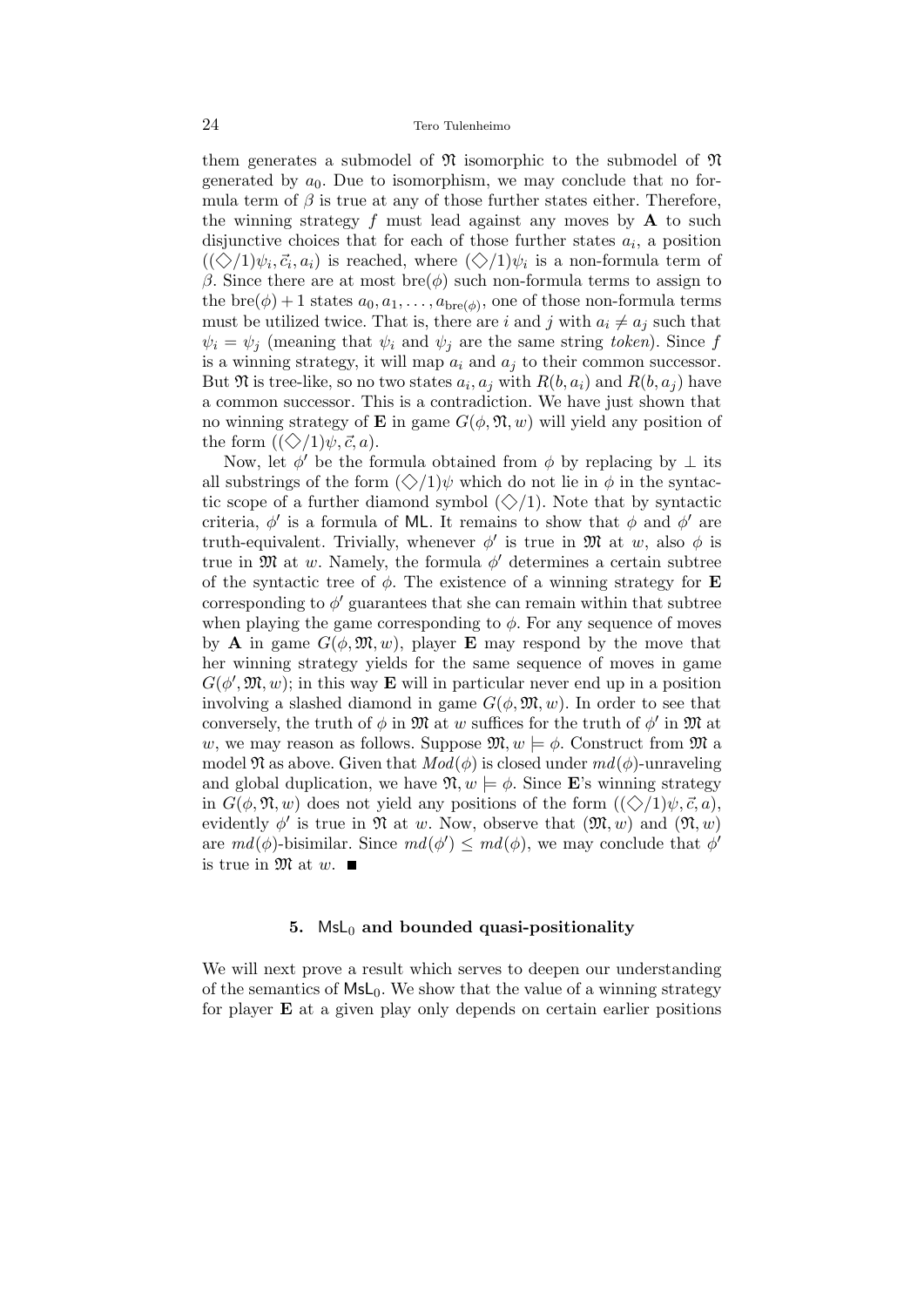— in fact it depends on at most two earlier positions. In what follows, if  $\pi$  and  $\sigma$  are any sequences,  $\pi \hat{\sigma}$  stands for the sequence obtained by concatenating  $\pi$  and  $\sigma$  (in this order). We need to agree on some further terminology.

DEFINITION 5.1 (Bounded quasi-positionality). Let  $\phi \in \mathsf{MsL}_0$  and let  $\alpha$  be a diamond or disjunction token in  $\phi$ .

- (a) A strategy function for  $\alpha$  is positional if its value on a play  $\pi$ depends only on the last model move in  $\pi$ . If  $\alpha$  is a slashed diamond, a strategy function for  $\alpha$  is quasi-positional if its value on  $\pi$  depends only on the recollection state of  $\alpha$  in  $\pi$ . And if  $\alpha$  is a contextual disjunction token, a strategy function for  $\alpha$  has bounded quasipositionality if its value depends only on the following two positions: the last model move of  $\pi$  and the recollection state of  $\alpha$  in  $\pi$ .
- (b) A sequence of strategy functions (in particular, an entire strategy) of player  $\bf{E}$  has bounded quasi-positionality if its strategy functions for basic diamonds and basic disjunctions are positional, its strategy functions for slashed diamonds are quasi-positional, and its strategy functions for contextual disjunctions have bounded quasi-positionality.
- (c) Derivatively, a fragment  $\mathcal L$  of  $\mathsf{Msl}_0$  is said to have bounded quasipositionality, if the following condition holds: for all formulas  $\phi \in$  $\mathcal L$  and pointed models  $(\mathfrak M, w)$ , if there exists a winning strategy for  $\mathbf{E}$  in  $G(\phi, \mathcal{M}, w)$ , then in this game there exists a winning strategy for E which has bounded quasi-positionality.

As the following example illustrates, in  $MsL<sub>0</sub>$  we cannot generally hope that the value of a winning strategy for E on a play would depend only on one single model move therein.

EXAMPLE 5.2. Consider the MsL<sub>0</sub> formula  $\phi := \Box \Box ((\Diamond /1)p \vee$  $(\diamondsuit/1)$ ∼p) and the model M depicted below.



(1) We note that  $\mathfrak{M}, w \models \phi$ . Indeed, define the functions f, g and h as follows:  $f(v_1, u_1) = f(v_1, u_2) = f(v_2, u_4) = f(v_2, u_5) = 0, f(v_1, u_3) =$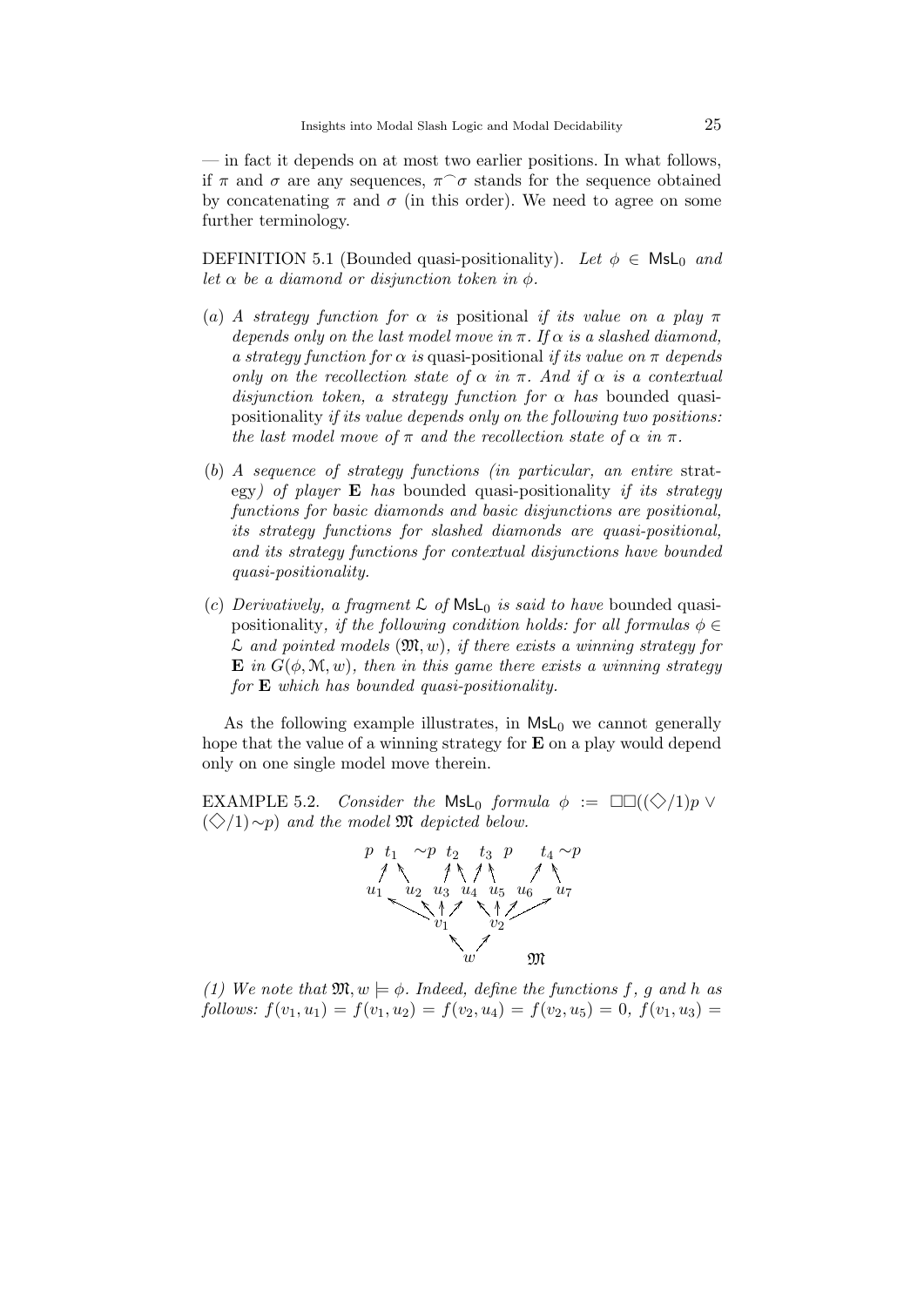#### 26 Tero Tulenheimo

 $f(v_1, u_4) = f(v_2, u_6) = f(v_2, u_7) = 1, g(v_1) = t_1, g(v_2) = t_3, h(v_1) =$  $t_2$ ,  $h(v_2) = t_4$ . The functions f, g and h induce strategy functions for the disjunction, the left slashed diamond and the right slashed diamond, respectively; obviously these strategy functions constitute a winning strategy for **E** in game  $G(\phi, \mathfrak{M}, w)$ . We note that the function f yielding the strategy function for the disjunction uses two arguments. (2) We proceed to prove that if d is a strategy function for the disjunction in  $G(\phi, \mathfrak{M}, w)$  and the value of d at a play depends (i) only on  ${\bf A}$ 's move for the first occurrence of  $\square$  or (ii) only on  ${\bf A}$ 's move for the second occurrence of  $\Box$ , then d is not **E**'s strategy function for the disjunction in any winning strategy.

Suppose  $d, g, h$  are functions inducing a winning strategy for **E** in  $G(\phi, \mathfrak{M}, w)$ , with g and h of type  $\{v_1, v_2\} \rightarrow \{t_1, t_2, t_3, t_4\}$ , corresponding to the left and the right slashed diamond respectively. Case  $(i)$ : suppose d is a function of type  $\{v_1, v_2\} \rightarrow \{0, 1\}$ . If  $d(v_1) = 0$ , the function g maps in particular both plays  $(w, v_1, u_2)$  and  $(w, v_1, u_3)$  to the state  $g(v_1)$ . Since g belongs to a winning strategy, the state  $g(v_1)$  is  $accessible$  from  $u_2$  and from  $u_3$ , which is impossible. Similar reasoning applies if  $d(v_1) = 1$ , this time using the function h. Case (ii): suppose d is a function of type  $\{u_1, \ldots, u_7\} \rightarrow \{0, 1\}$ , i.e., suppose d is positional. Suppose  $d(u_4) = 0$ . Since g yields a strategy function for the left slashed diamond and g belongs to a winning strategy, g must map each of the plays  $(w, v_1, u_4)$  and  $(w, v_2, u_4)$  to a state at which p is true – not because of the uniformity requirement, but because the state chosen must make p true. Hence in fact  $g(v_1) = t_3 = g(v_2)$ . Now, the state  $t_3$  is not accessible from any of the states  $u_1, u_2, u_3, u_6, u_7$ . So d cannot map any of these five states to 0. Thus, in particular  $d(u_1) = d(u_3) = 1$ . But then h maps both of the plays  $(w, v_1, u_1)$  and  $(w, v_1, u_3)$  to the state  $h(v_1)$ . Since h yields a strategy function for the right slashed diamond and h belongs to a winning strategy,  $h(v_1)$  is accessible from both  $u_1$  and  $u_3$ , which is impossible as the two states do not have a common successor. Similar reasoning applies if  $d(u_4) = 1$ . We conclude that any strategy function for the disjunction in  $\phi$  belonging to a winning strategy must be a function of two arguments.

Directly by the definition of bounded quasi-positionality, we have:

FACT 5.3. Let  $\phi, \psi \in \mathsf{Msl}_0$  and suppose f is a winning strategy for player **E** in game  $G(\phi, \mathfrak{M}, w)$  such that f has bounded quasi-positionality. If the position  $(\psi, \vec{c}, v)$  appears in a play belonging to the extension of f, then there is a winning strategy for **E** in game  $G(\psi, \mathfrak{M}, v)$ , in fact a winning strategy having bounded quasi-positionality.

We prove that the whole  $MsL<sub>0</sub>$  has bounded quasi-positionality in the sense of Definition  $5.1(c)$ . By Example  $5.2$  this is an optimal result: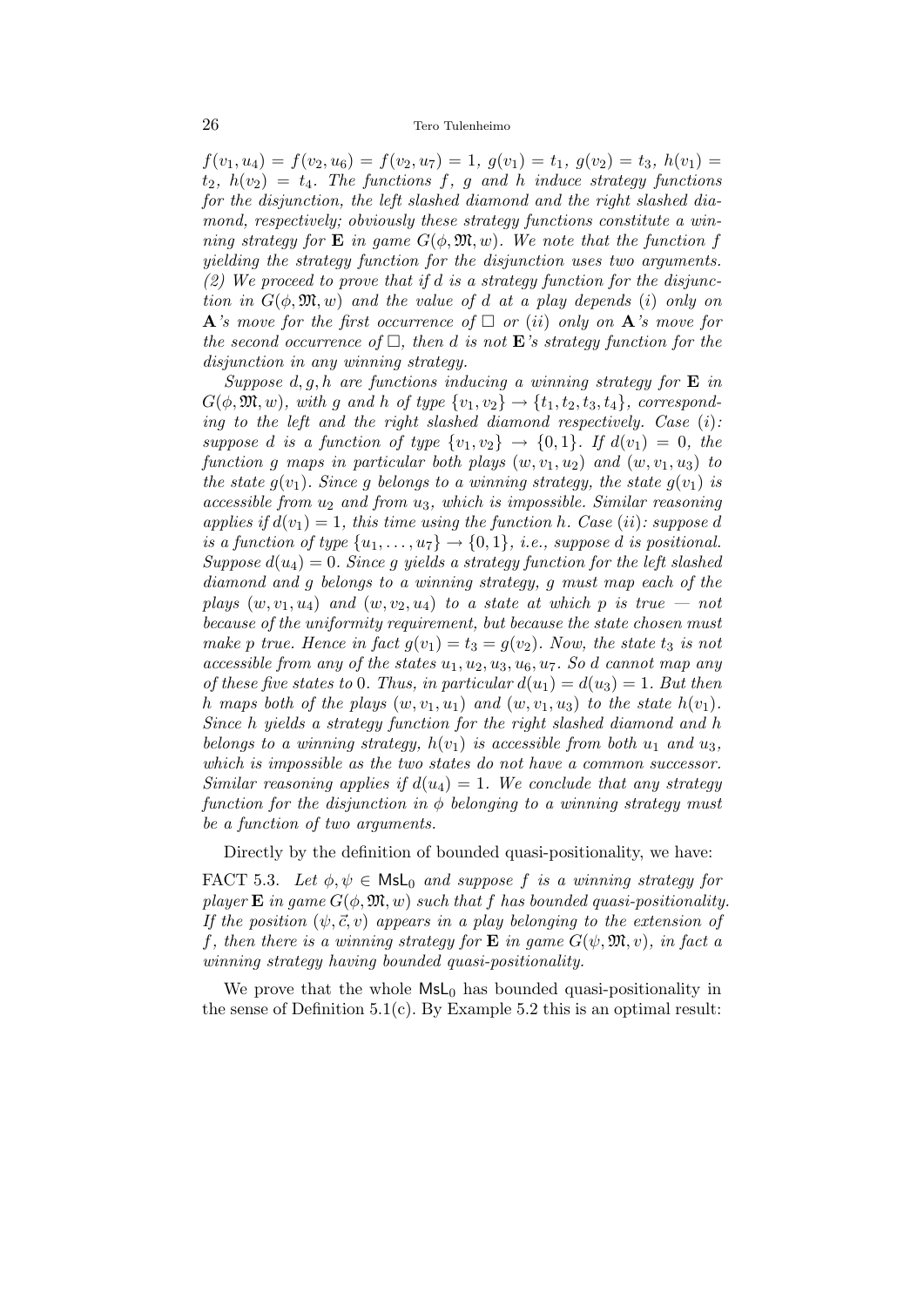we could not always find a winning strategy whose all strategy functions are functions of one argument only. For a less transparent proof of a more general result, see (Tulenheimo, 2009), Appendix §3, Lemma 3.

#### THEOREM 5.4.  $Msl_0$  has bounded quasi-positionality.

**Proof.** Suppose there is a winning strategy for **E** in game  $G(\phi, \mathfrak{M}, w)$ , call it f. We will define a certain function  $g$  and show that it is a winning strategy for **E** in  $G(\phi, \mathfrak{M}, w)$  with bounded quasi-positionality.

Let  $\Pi$  be the set of all plays of  $G(\phi, \mathfrak{M}, w)$  at which it is **E**'s turn to move. Before doing anything else, with each play  $\pi$  in  $\Pi$  we associate a tuple  $P_{\pi}$  of moves in  $\pi$  as follows. (Depending on how the last position of  $\pi$  looks like, this tuple will contain either one or two members.) Suppose the last position of  $\pi$  is  $(\psi, \vec{c}, a)$ .

- $-$  If  $\psi = \diamondsuit \chi$ , or  $\psi = (\chi_1 \vee \chi_2)$  with  $\vee$  basic, then  $P_\pi := (a)$ .
- $-$  If  $ψ = (♦/1)χ$  and b is the recollection state of this token of  $(\diamondsuit/1)$ , then  $P_\pi := (b)$ .
- $-$  If  $\psi = (\chi_1 \vee \chi_2)$ , with  $\vee$  contextual, and b is the recollection of this token of  $\vee$ , then  $P_{\pi} := (b, a)$ .

Then define an equivalence relation  $\approx$  on  $\Pi$  by setting  $\pi \approx \pi'$  iff  $(\pi$  and  $\pi'$  are of the same length, involve the same junction moves, and satisfy  $P_{\pi} = P_{\pi}$ . With these definitions at our disposal, let us proceed to define the function  $g$ . We wish to define  $g$  in such a way that whenever  $\sigma, \sigma' \in Ext(g)$  and  $\sigma \approx \sigma'$ , there is a play  $\pi \in Ext(f)$  with  $\sigma \approx \pi \approx \sigma'$ such that  $g(\sigma) = f(\pi) = g(\sigma')$ . We must of course check that a play  $\pi \in \text{Ext}(f)$  with  $\sigma \approx \pi \approx \sigma'$  can always be found. We define g together with an auxiliary function  $h : Ext(q) \cap \Pi \rightarrow Ext(f)$  which indeed provides such a play: for any  $\sigma$  on which h is defined,  $\sigma \approx h(\sigma)$  and  $h(\sigma) = h(\sigma')$  for any  $\sigma \approx \sigma'$ . Once the function g with the desired properties is defined, we show that it is actually a winning strategy for E; its quasi-positionality follows automatically from its definition.

First, if  $S \in \Pi/\approx$  and all plays in S contain only moves by A, select arbitrarily a play  $\pi \in S$  and set  $h(\sigma) := \pi$  for all  $\sigma \in S$ . Trivially  $\pi$ belongs to the extension of f. Define  $g(\sigma) := (f \circ h)(\sigma)$ , for all  $\sigma \in S$ . Next suppose

$$
\sigma = \tau^\frown g(\tau)^\frown \rho
$$

is a play in the set  $\Pi$  and constructed using g, where  $\rho$  contains only moves by **A** and there is  $\pi \in Ext(f)$  such that for all  $\tau'$  constructed using g and satisfying  $\tau' \approx \tau$ , we have:  $\tau' \approx \pi$  and  $h(\tau') = \pi$  and  $g(\tau') = (f \circ h)(\tau')$ . We wish to find  $\pi_0 \in Ext(f)$  such that for all plays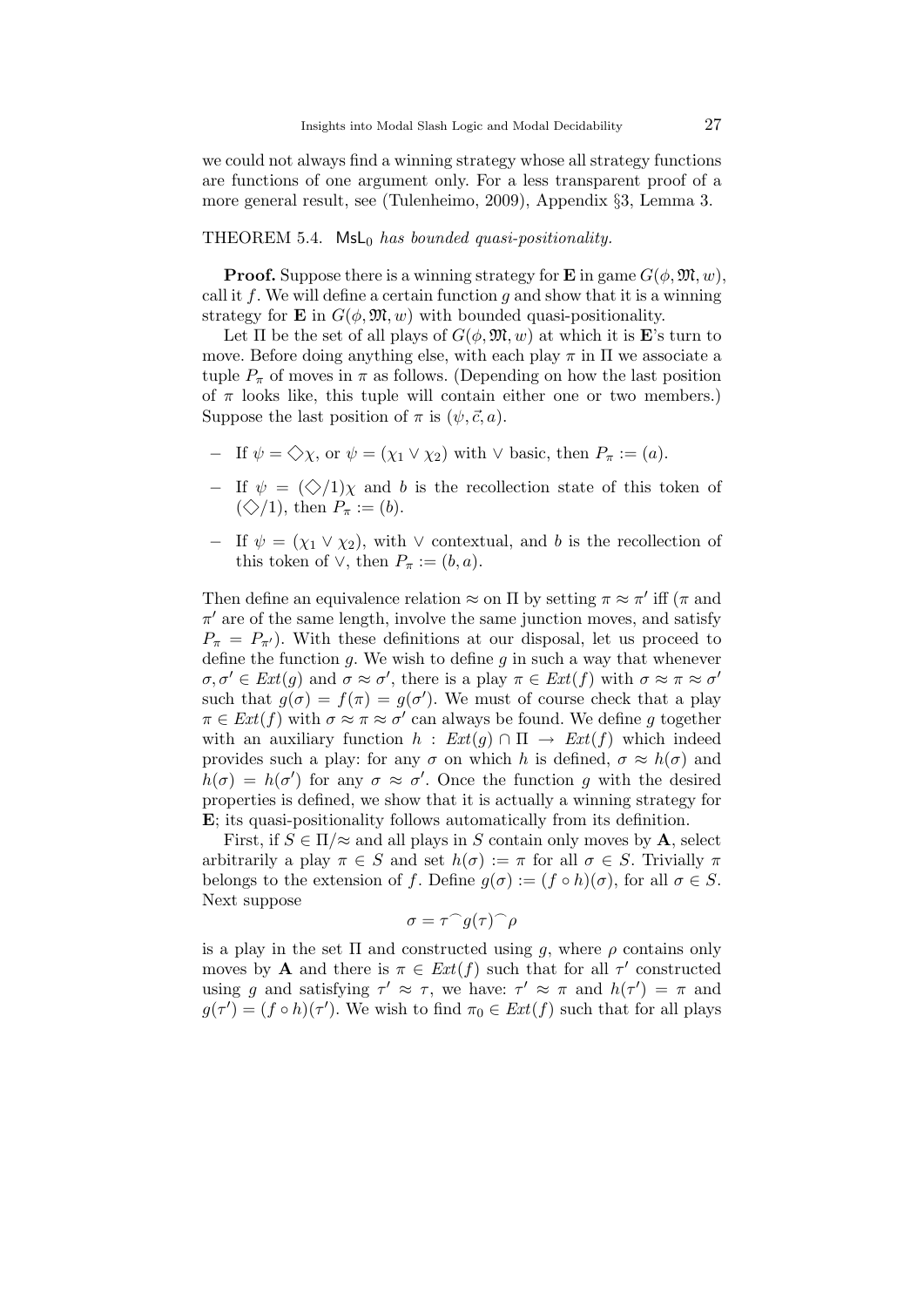#### 28 Tero Tulenheimo

 $\sigma'$  constructed using g with  $\sigma' \approx \sigma$ , we have  $\pi_0 \approx \sigma'$ . Once such a play is found we define  $h(\sigma') := \pi_0$  and we set  $g(\sigma') := (f \circ h)(\sigma')$  for all  $\sigma'$ constructed using g with  $\sigma' \approx \sigma$ . We will consider cases according to the form of the string  $\psi$  at the last position  $(\psi, \vec{c}, a)$  of the sequence  $g(\tau)$   $\rho$ . (Note that  $\rho$  may be empty.) Now, by assumption  $\tau \approx h(\tau)$ . Since  $h(\tau)$  is in  $Ext(f)$ , also  $h(\tau)$ <sup>(f o</sup> h)( $\tau$ )<sup>o</sup> $\rho = h(\tau)$ <sup>o</sup> $g(\tau)$ <sup>o</sup> $\rho$  is in Ext(f). Write  $\pi^* := h(\tau)^\frown g(\tau)^\frown \rho$ . We will show that actually  $\sigma \approx \pi^*$ .

- 1. The case  $\psi := \diamondsuit \chi$  or  $\psi := (\chi_1 \vee \chi_2)$  with basic  $\vee$ : Since the plays  $\sigma$  and  $\pi^*$  share their last member, we have that  $\sigma \approx \pi^*$ .
- 2. The case:  $\psi := (\diamondsuit/1)\chi$ . We consider two subcases according to whether the recollection of the slashed diamond token occurs in the sequence  $\tau$  or in the sequence  $g(\tau)$   $\rho$ . (2.1) If it occurs in the sequence  $g(\tau)$   $\rho$ , then it is immediate  $\sigma \approx \pi^*$ . (2.2) If, again, the recollection  $(\Box \beta, \vec{d}, b)$  of  $(\Diamond /1)$  with  $R(b, a)$  occurs in the sequence  $\tau$ , then we may observe that the substring component of the last position of  $\tau$  must be a contextual diamond. But then, since  $\tau \approx$  $h(\pi)$ , the plays  $\tau$  and  $h(\tau)$  share the position  $(\Box \beta, d, b)$ , and it follows that also the plays  $\sigma$  and  $h(\tau)$   $q(\tau)$   $\tau$  share the position  $(\Box \beta, \vec{d}, b)$ . That is,  $\sigma \approx \pi^*$ .
- 3. The case  $\psi := (\chi_1 \vee \chi_2)$  with contextual ∨: Again we consider two subcases, according to where the recollection  $(\Box \beta, \vec{d}, b)$  of the slashed disjunction token lies; note that here  $R(b, a)$ . (3.1) If it occurs in the sequence  $g(\tau)$   $\rho$ , then the plays  $\pi^*$  and  $\sigma$  share both the position  $(\Box \beta, \vec{d}, b)$  and their last model moves, namely the position  $(\beta, \vec{d}, a)$  and we have  $\sigma \approx \pi^*$ . (3.2) If, again, the recollection  $(\Box \beta, \vec{d}, b)$  of the diamond token occurs in the sequence  $\tau$ , we may observe that also the substring component of the last position of  $\tau$  must be a contextual diamond. But then, since  $\tau \approx h(\pi)$ , the plays  $\tau$  and  $h(\tau)$  share both the position  $(\Box \beta, \vec{d}, b)$  and the position  $(\beta, \vec{d}, a)$ , and it follows that also the plays  $\sigma$  and  $\pi^*$  share these positions. That is,  $\sigma \approx \pi^*$ .

Let us now proceed to show that the function  $g$  is a winning strategy for player **E**. First we observe that for every play  $\sigma \in \Pi$  on which q is defined, the move  $q(\sigma)$  respects the game rules, i.e., the sequence  $\sigma^{\frown}g(\sigma)$  is a play. In the case that the last position of  $\sigma$  carries a disjunction (whether basic or contextual) this is trivial, and in the case its last position carries a diamond (whether basic or slashed) this follows immediately from the definition of g. Second, if  $\tau^{\frown}g(\tau)^{\frown}\rho$  is a terminal play in the extension of g, where  $\rho$  contains only moves by  $\mathbf{A}$ ,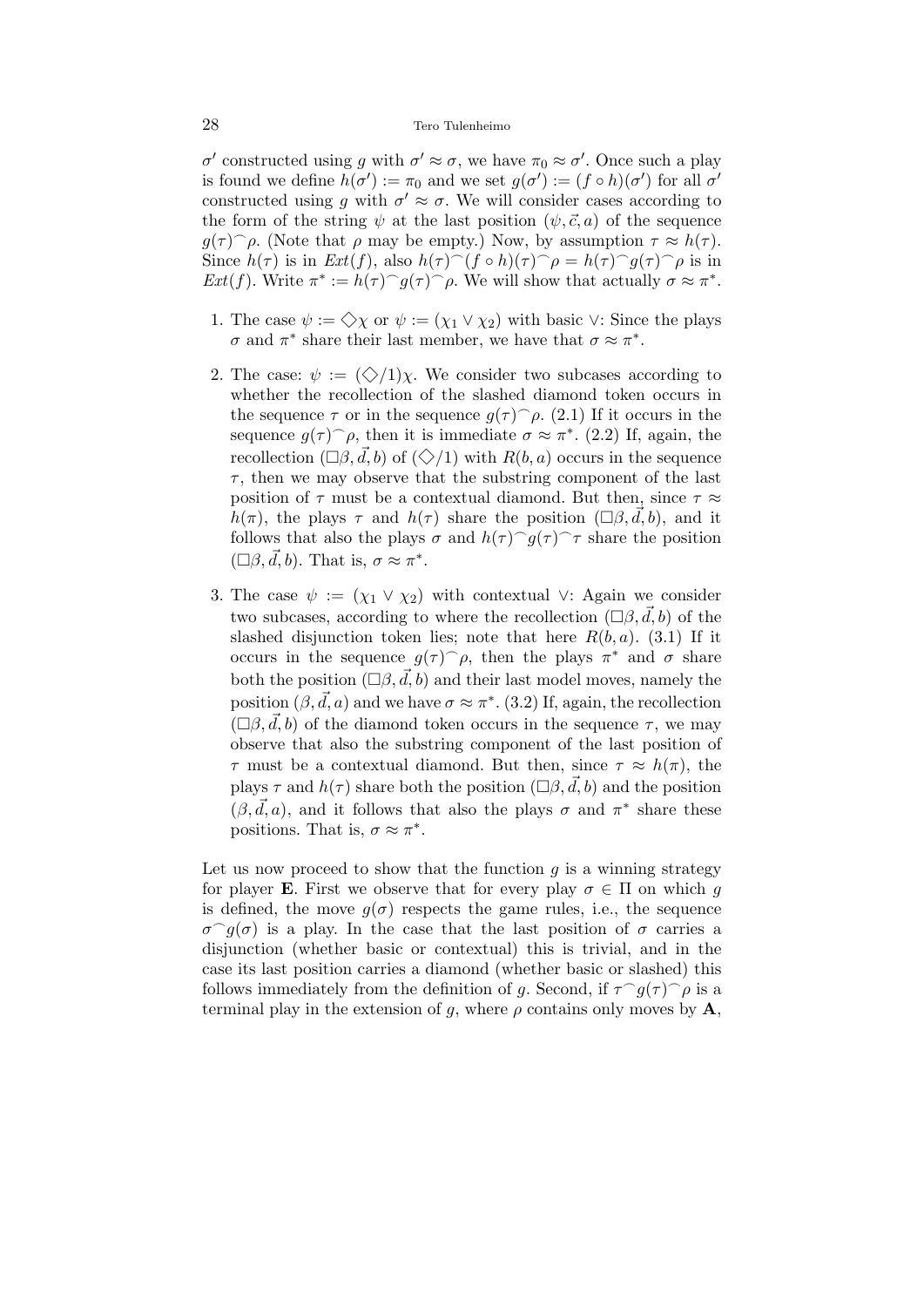this play is won by **E** because the play  $h(\tau) \cap g(\tau) \cap \rho$  in the extension of f is won by  $E$  (the condition of winning depends only on the last position of a terminal play). Third, we note that g respects the required uniformity conditions. Actually, if  $\sigma \approx \sigma$ , the function g agrees on these plays. This is more than enough for respecting the corresponding uniformity constraint: the latter would allow the value of the strategy on  $\sigma$  to depend on any model move preceding the earliest model move on which the value of g on  $\sigma$  depends. (That is, the choice made for basic and contextual disjunctions and basic diamonds could depend on any earlier moves, and the choice made for slashed diamonds could depend, in addition to its recollection, on any model move preceding the recollection.)  $\blacksquare$ 

Let us still introduce some more terminology.

DEFINITION 5.5 (Forwards-looking truth-condition). Let  $\phi$  be a formula of MsL (not necessarily a formula of  $MsL_0$ ).

- (1) Suppose f is a strategy for **E** in game  $G(\phi, \mathfrak{M}, w)$  and S is a set of positions at which it is  $E$ 's turn to move and which appear in the extension of f. We say the set S is forwards-looking for f provided that we have: if  $\sigma := \pi^{\frown}(\psi, \vec{c}, v)$   $\rho$  is any play in Ext(f) on which f is defined and for which  $(\psi, \vec{c}, v) \in \mathcal{S}$ , the value of f on  $\sigma$  does not depend on any position in  $\pi$ .
- (2) We say that  $\phi$  has a strongly (respectively, weakly) forwards-looking truth-condition, if for all  $\mathfrak{M}$  and  $w \in M$ , the following holds: if  $\mathfrak{M}, w \models \phi$ , there exists a winning strategy g for **E** in  $G(\phi, \mathfrak{M}, w)$ such that the set  $\mathcal{P}_{g}^{\mathfrak{M},w}$  (respectively  $\mathcal{S}_{g}^{\mathfrak{M},w}$ ) is forwards-looking for g, where  $\mathcal{P}^{\mathfrak{M},w}_{g}$  is the set of all positions in  $Ext(g)$  at which it is  $\mathbf{E}'s$ turn to move, and  $S_g^{\mathfrak{M},w}$  is the subset of  $\mathcal{P}_g^{\mathfrak{M},w}$  consisting of positions  $(\psi, \vec{c}, v)$  in which  $\psi$  is a formula (and not merely a substring).

OBSERVATION 5.6. By Theorem 5.4, all formulas of  $Msl_0$  have a weakly forwards-looking truth-condition, though not in general a strongly forwards-looking one. The formulas of ML indeed have a strongly forwards-looking truth-condition.

When discussing the possibility for a language to have a compositional semantics, Hintikka has stressed the property of semantic contextindependence: semantic attributes of a complex expression depend only on the semantic attributes of its constituent expressions, plus its structure — not on the sentential context in which the expression is embedded (Hintikka and Kulas, 1983; Hintikka, 1996). As subsequent work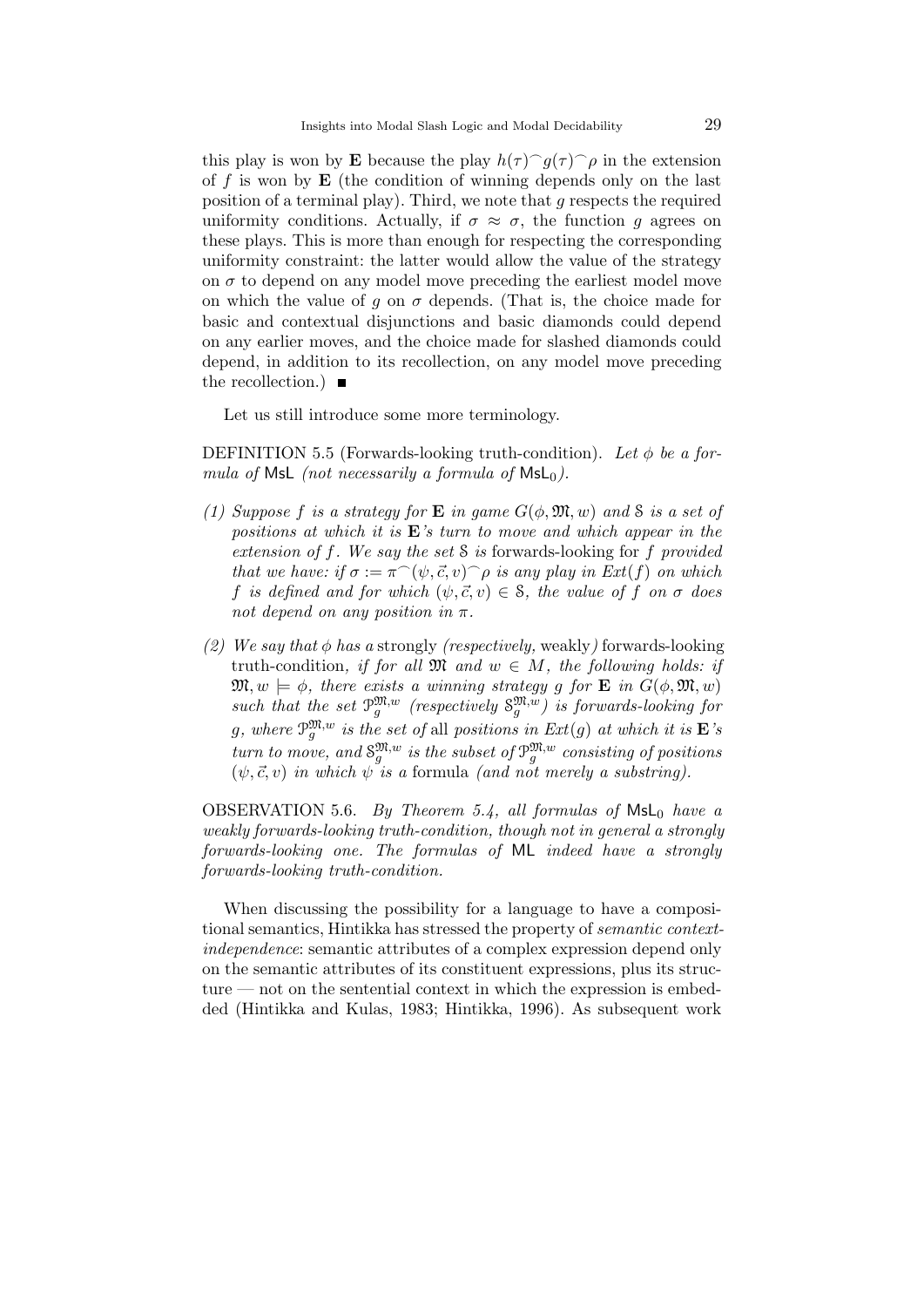by Hodges in effect highlights, a language — Hodges discusses precisely first-order slash logic — may enjoy semantic context-independence relative to one type of semantic attribute while failing to enjoy this property relative to another type of semantic attribute. He (Hodges, 1997a; Hodges, 1997b) showed that first-order slash logic actually does admit of a compositional semantics, given that formulas are evaluated relative to sets of variable assignments, instead of being evaluated relative to one assignment only. On the other hand, Cameron and Hodges (2001, Cor. 6.2) proved that no 'Tarskian' compositional semantics exists for first-order slash logic, interpreting a string  $\phi(x)$  by a subset of  $M^n$  for some  $n < \omega$  rather than by a subset of  $Pow(M)$ . That is, any compositional semantics of first-order slash logic is bound to employ sets of assignments rather than single assignments. Hintikka used to take it for granted that context-independence unavoidably fails for first-order slash logic (IF first-order logic). This is, then, correct if attention is confined to the semantic attribute satisfaction under an assignment, but not if the attribute satisfaction under a set of assignments is considered. Even without resorting to the non-trivial result of Cameron and Hodges, it is plain that at least there is no obvious way in which the semantics of expressions such as  $(\exists x/\forall y)\phi$  could have a context-independent semantics in the 'Tarskian' sense. Actually, from the viewpoint of game-theoretical semantics, such strings do not by themselves have any satisfaction conditions at all, so in particular not satisfaction conditions that could be used for determining whether a larger formula is satisfied. For a discussion on compositionality and first-order slash logic (IF first-order logic), see (Sandu and Hintikka, 2001).

In connection with the semantic attribute of truth, the above notion of strongly forwards-looking truth-condition provides a formulation of the notion of semantic context-independence utilizing the notion of strategy. The fact that  $MsL<sub>0</sub>$  formulas have a weakly forwards-looking truth-condition suggests that through a suitable syntactic reformulation we might be able to turn  $MsL<sub>0</sub>$  into an equivalent language whose formulas have a strongly forwards-looking truth-condition and indeed manifest semantic context-independence. Such a language will actually be generated by the grammar  $C$ , which we now move on to introduce.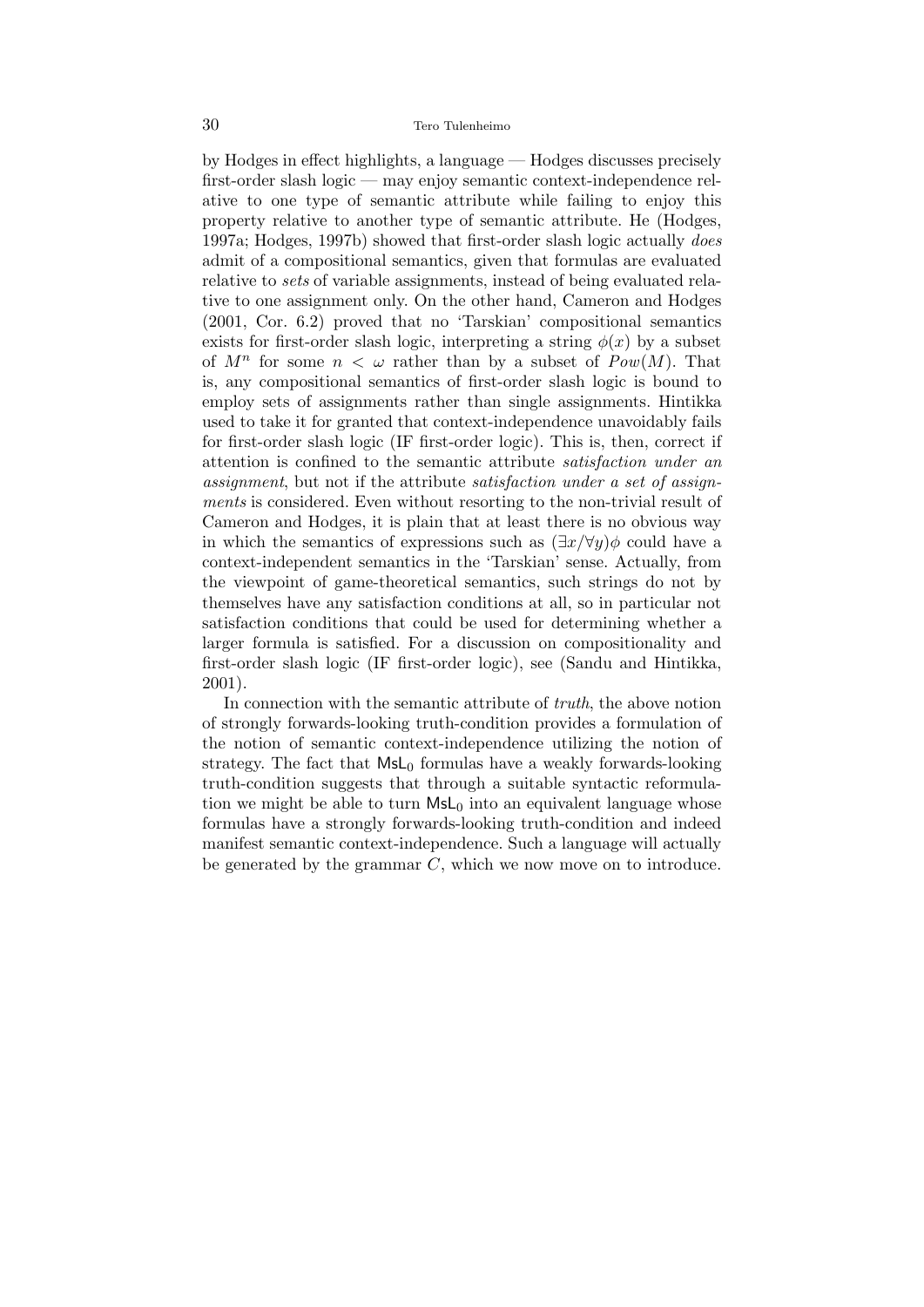## 6. Grammar  $C$  and the quasi-locality of the semantics

#### 6.1. Grammar C

Let us take another look at strings  $\beta$  generated by the grammar B introduced in Subsection 4.1. There are  $n^2 \cdot (n-1)!$  trees with n nodes of out-degree 2, the rest being of out-degree 0, such that every node of out-degree 2 is labeled either with ∨ or with ∧. We may call such trees binary syntactic structures of size n. In such a tree the number of leaves is  $n+1$ . We may take the nodes to be binary strings, the root of the tree being the empty string and the successors of a node  $b$  of outdegree 2 being  $b0$  and  $b1$ . The leaves may be enumerated by stipulating that  $\vec{b}_1$  precedes  $\vec{b}_2$  iff in the first position in which these strings differ,  $\vec{b}_1$  carries 0 while  $\vec{b}_2$  carries 1. Binary syntactic structures of size n can be understood as  $(n+1)$ -ary connectives. When such a connective  $C_n$  is applied to a tuple of  $n+1$  syntactic objects  $\xi_1, \ldots, \xi_{n+1}$ , the result is one syntactic object, namely the binary syntactic structure of size *n* whose leaf  $\ell_i$  is labeled with  $\xi_i$  for every  $1 \leq i \leq n+1$ . We may write  $C_n(\xi_1,\ldots,\xi_{n+1})$  for the resulting syntactic object. If for example  $\xi_1, \xi_2, \xi_3, \xi_4$  are formulas of propositional logic and  $C_3$  is a binary syntactic structure of size 3, then  $C_3(\xi_1, \xi_2, \xi_3, \xi_4)$  is the syntactic tree of a formula of propositional logic obtained from  $\xi_1, \xi_2, \xi_3, \xi_4$  by exactly 3 applications of connectives from the set  $\{\vee,\wedge\}$ . Now, for every string  $\beta$  produced by grammar B there is a positive interger n, a set  $S \subseteq \{1, \ldots, n+1\}$  and a binary syntactic structure  $C_{n,S}$  of size n such that  $C_{n,S}(\xi_1,\ldots,\xi_{n+1})$  is the syntactic tree of  $\beta$ , given that for all  $1 \leq i \leq n+1$ , we have:  $\xi_i \in \mathsf{MsL}_0$  if  $i \notin S$ , while  $\xi_i$  is a string of the form  $(\diamondsuit/1)\phi_i$  with  $\phi_i \in \mathsf{Msl}_0$  if  $i \in S$ .

If  $\phi_1, \ldots, \phi_{n+1}$  are formulas of  $\mathsf{MsL}_0$ , define  $D_{n,S}(\phi_1, \ldots, \phi_{n+1}) :=$  $C_{n,S}(\xi_1,\ldots,\xi_{n+1}),$  where  $\xi_i := \phi_i$  if  $i \notin S$  and  $\xi_i := (\diamondsuit/1)\phi_i$  if  $i \in S$ . For example,  $D_{2,\{1,3\}}(p,q,r) = C_{2,\{1,3\}}((\diamondsuit/1)p,q,(\diamondsuit/1)r)$ . That is,  $D_{n,S}$  is a binary syntactic structure of size n which, when applied to an  $(n + 1)$ -tuple of MsL<sub>0</sub> formulas, returns a syntactic tree whose leaves with an order position in  $S$  are labeled with strings of the form  $(\diamondsuit/1)\phi$ , while leaves having their order position outside S are labeled with  $MsL_0$  formulas. Labeled trees such as those denoted by expressions  $D_{n,S}(\phi_1,\ldots,\phi_{n+1})$  can be identified with the corresponding  $\mathsf{MsL}_0$ strings. Let us define  $E_{n,S}(\phi_1,\ldots,\phi_{n+1}) := \Box D_{n,S}(\phi_1,\ldots,\phi_{n+1})$ . Any MsL<sub>0</sub> formula of the form  $\Box \beta$ , with  $\beta$  generated by grammar B, has as its notational variant an expression of the form  $E_{n,S}(\phi_1,\ldots,\phi_{n+1}),$  the  $\phi_i$  being MsL<sub>0</sub> formulas. The following grammar C yields an alternative notation for the syntax of MsL0:

$$
\phi \ ::= \ p \mid \sim p \mid (\phi \lor \phi) \mid (\phi \land \phi) \mid \Diamond \phi \mid \Box \phi \mid E_{n,S}(\phi_1,\ldots,\phi_{n+1}).
$$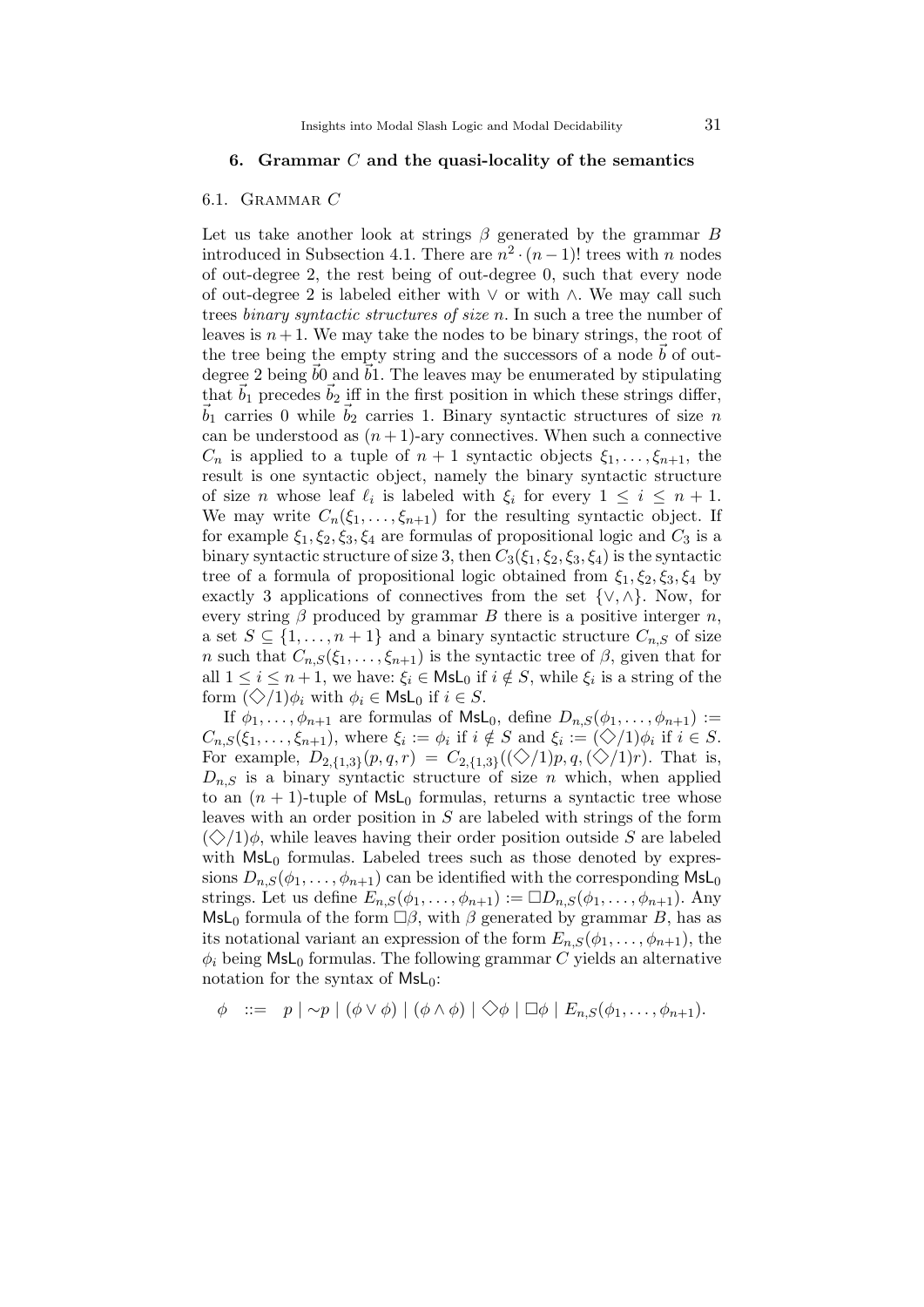#### 32 Tero Tulenheimo

Here  $p \in \text{prop}$  and  $E_{n,S} = \Box D_{n,S}$ , with  $D_{n,S}$  a binary syntactic structure of size *n* for some  $n \geq 1$  and  $S \subseteq \{1, \ldots, n+1\}$ . The notion of immediate subformula of a formula generated by the grammar  $C$  is defined in the obvious way. Syntactically formulas generated by C can be considered in their own right, but at the same time they serve as a metalogical notation denoting  $MsL<sub>0</sub>$  formulas. Continuing with the above example, the formula  $E_{2,\{1,3\}}(p,q,r)$  equals by definition  $\Box D_{2,\{1,3\}}(p,q,r)$ which equals by definition  $\Box C_{2,\{1,3\}}((\diamondsuit/1)p,q,(\diamondsuit/1)r)$ . While the immediate subformulas of  $E_{2,\lbrace 1,3\rbrace}(p,q,r)$  are p, q and r, it stands for an  $MsL<sub>0</sub>$  formula which is syntactically composed of expressions not all of which are  $MsL<sub>0</sub>$  formulas. In particular the Boolean combination denoted by  $C_{2,\{1,3\}}((\diamondsuit/1)p,q,(\diamondsuit/1)r)$  is not an MsL<sub>0</sub> formula.

#### 6.2. Quasi-locality

Let  $\phi$  be a formula generated by grammar C. The semantics of  $\phi$  is said to be *quasi-local* provided that the following condition holds. If  $\mathfrak{M} = (M, R, V)$  is any model and  $w \in M$ , then in order to determine whether  $\phi$  is true in M at w, it is sufficient to consider the set  $\{x : x = v\}$ or  $R(v, x)$  or  $(R \circ R)(v, x)$  of states and to know for every immediate subformula  $\psi$  of  $\phi$  and all states u in that set whether  $\psi$  is true in M at u. Quasi-locality amounts to semantic context-independence relative to the semantic attribute of truth at states at most 2 steps away from the current state along the relevant accessibility relation. If it is actually enough to consider the smaller set  $\{x : x = v \text{ or } R(v, x)\}\$  of states, the semantics of  $\phi$  is *local*. This is the case with formulas  $\phi$  of ML. The following result is a consequence of Theorem 5.4.

## COROLLARY 6.1. The semantics of all formulas generated by grammar C is quasi-local.

**Proof.** Suppose there is a map  $F$  such that for all immediate subformulas  $\psi$  of  $\phi$  and all states u in the set  $\{x : x = v \text{ or } R(v, x) \text{ or }$  $(R \circ R)(v, x)$ , we have  $F(\psi, u) = 1$  if  $\mathfrak{M}, u \models \psi$  and  $F(\psi, u) = 0$ otherwise. We show that the map  $F$  allows us to determine whether  $\mathfrak{M}, w \models \phi$ . If  $(\psi, b, u)$  is a position of game  $G(\phi, \mathfrak{M}, w)$  belonging to the extension of E's strategy q, we say  $(\psi, \vec{b}, u)$  is a q-winning position for **E**, if player **E** wins all terminal plays in  $Ext(q)$  containing this position. (We note that a strategy  $f$  is winning iff the initial position of the game is an f-winning position, but a position may be g-winning without  $q$ being a winning strategy.)

Let us consider different cases according to the form of  $\phi$ . The case of literals is trivial, and so is the case of junctions. If  $\phi := \Box \chi$ , then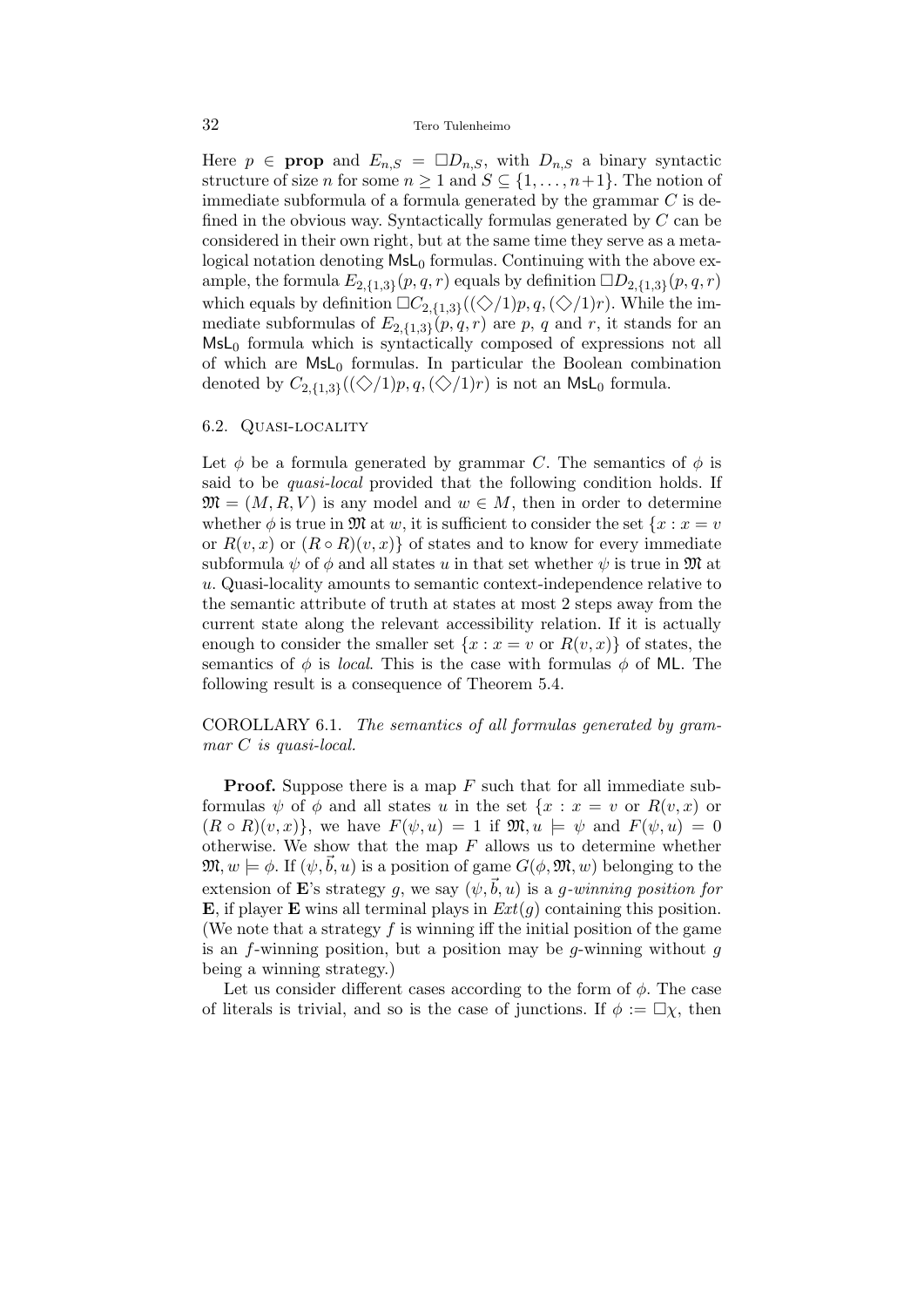$\mathfrak{M}, w \models \phi$  iff for some winning strategy g of **E** in  $G(\phi, \mathfrak{M}, w)$  having bounded quasi-positionality we have that for all u with  $(w, u) \in R$ , the position  $(\chi, \emptyset, u)$  is a g-winning position for **E** iff  $F(\chi, u) = 1$  for all u with  $(w, u) \in R$ . In the first equivalence, the direction from left to right holds by Theorem 5.4, while in the second equivalence, the direction from left to right holds because the truth-condition of  $\phi$  is weakly forwards-looking and  $\phi$  is a formula. The case of  $\phi := \bigcirc \chi$  is perfectly analogous. Finally, consider the case  $\phi := E_{n,S}(\chi_1, \ldots, \chi_{n+1}) =$  $\square D_{n,S}(\chi_1,\ldots,\chi_{n+1})$ . Recall how the binary syntactic structure  $D_{n,S}$ was defined from a certain binary syntactic structure  $C_{n,S}$ , the latter being applied to an  $(n + 1)$ -tuple of strings such that the strings in places  $i \in S$  are of the form  $(\diamondsuit/1)\chi_i$  and those in places  $i \notin S$  are of the form  $\chi_i$ . Write m for the number of conjunction symbols in the binary syntactic structure  $C_{n,S}$ . Now,  $\mathfrak{M}, w \models \phi$  iff for some winning strategy g of **E** in  $G(\phi, \mathfrak{M}, w)$  having bounded quasi-positionality, there are states  $t_1, \ldots, t_{|S|}$  such that for all u with  $R(v, u)$  and every tuple  $\vec{c} \in \{0, 1\}^m$ of choices for conjunctions, there are choices for disjunctions  $\vec{d}$  such that the substring token  $\chi_i$  corresponding to the tuple  $\vec{b}$  determined by these binary choices  $\vec{c}, \vec{d}$  satisfies: if  $i \notin S$ , then  $(\chi_i, \vec{b}, u)$  is a g-winning position for **E** — whereas if  $i \in S$ , we have that  $R(u, t_i)$  and  $(\chi_i, \vec{b}, t_i)$ is a g-winning position for **E** iff there are states  $t_1, \ldots, t_{|S|}$  such that for all u with  $R(v, u)$  and every tuple  $\vec{c} \in \{0, 1\}^m$  of choices for conjunctions, there are choices for disjunctions  $\vec{d}$  such that the substring token  $\chi_i$  corresponding to these binary choices  $\vec{c}, \vec{d}$  satisfies: if  $i \notin S$ , then  $F(\chi_i, u) = 1$  — whereas if  $i \in S$ , we have  $R(u, t_i)$  and  $F(\chi_i, t_i) = 1$ . Again, Theorem 5.4 grants the left-to-right direction of the first equivalence; in the second equivalence, the direction from left to right uses the fact that the truth-condition of  $\phi$  is weakly forwards-looking and the  $\chi_i$  are formulas.

Note that Corollary 6.1 is not literally about  $MsL_0$ ; it is about formulas generated by grammar C. Thanks to this result we may, derivatively, say that the semantics of  $MsL<sub>0</sub>$  itself is quasi-local. What this really means is that when  $MsL<sub>0</sub>$  formulas are suitably syntactically analyzed — when they are considered as generated by grammar  $C$  — suitable subformulas can be identified so that in terms of the semantic values of those subformulas (truth or non-truth relative to certain nearby states), the semantic value of a given formula at a given state can be determined.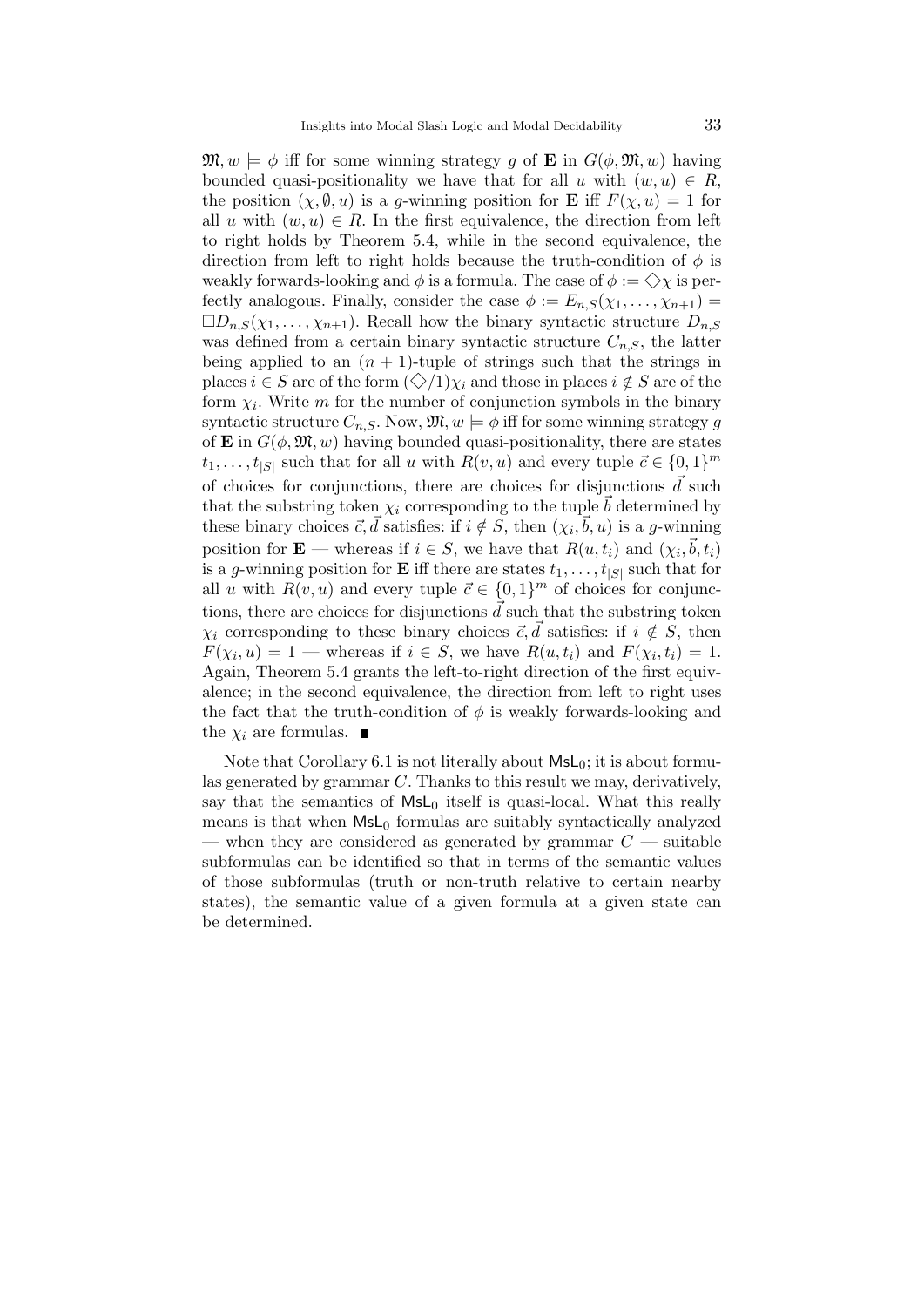## 7.  $MsL_0$  compared with FOL

## 7.1. Translatability into FOL

Trivially  $MsL_0 \leq MsL$ . Unlike MsL itself,  $MsL_0$  can actually be translated into FOL. Let us first take an example.

EXAMPLE 7.1. Consider the MsL<sub>0</sub> formula  $\Box(\Diamond/1)p$ . Its standard translation is  $\theta_1 := \forall x (Rx_0x \to (\exists y/x)(Rxy \land Py))$ . This FOsL formula is satisfaction-equivalent to the FOL formula  $\theta_2 := \exists y \forall x (Rx_0x \rightarrow$  $(Rxy \wedge Py)$ , obtained from  $\theta_1$  by erasing the expression  $(\exists y/x)$  and placing the quantifier  $\exists y$  in front of  $\forall x$ .

In order to see that  $\theta_1$  and  $\theta_2$  are indeed satisfaction-equivalent, suppose first that  $(f, g)$  is **E**'s winning strategy in game  $G(\theta_1, \mathcal{M}, w)$ . Then in particular g can be taken to be a function of type  $M \to M$ which is uniform in its sole argument. If the constant value of g equals c, it is obvious that  $(f, c)$  is **E**'s winning strategy in game  $G(\theta_2, \mathcal{M}, w)$ . Conversely, if  $(f, c)$  is **E**'s winning strategy in game  $G(\theta_2, \mathcal{M}, w)$ , letting a map g be defined by putting  $g(a) = c = g(a')$  for all  $a, a' \in M$ , we have that  $(f, g)$  is **E**'s winning strategy in game  $G(\theta_1, \mathcal{M}, w)$ .

Similarly it is seen that the MsL<sub>0</sub> formula  $\Box((\Diamond/1)p \vee (\Diamond/1)p)$ admits of an FOL translation: its standard translation  $\forall x (Rx_0x \rightarrow$  $((\exists y/x)(Rxy \wedge Py) \vee (\exists z/x)(Rxz \wedge Pz))$  is satisfaction-equivalent to the FOL formula  $\exists y \exists z \forall x (Rx_0x \rightarrow ((Rxy \land Py) \lor (Rxz \land Pz)).$ 

It was proven in (Tulenheimo and Sevenster, 2006) that  $MsL_0$  is translatable into FOL, by utilizing a suitable skolemization procedure; in the outputs of the procedure all function symbols were nullary, i.e., the outputs were notational variants FOL formulas not using function symbols. We prove the fact here by more direct means.

#### THEOREM 7.2 (Tulenheimo & Sevenster 2006). MsL<sub>0</sub>  $\leq$  FOL.

**Proof.** Let us define a map  $T_{x_0}$  :  $\mathsf{Msl}_0 \to \mathsf{FOL}$  recursively, relative to the syntax given by grammar  $C$  discerned in Section 6. If  $y$  is a variable and the map  $T_{x_0}$  is defined on  $\phi$ , we write  $T_{x_0/y}(\varphi)$  for the result of having first changed, if necessary, variables in  $T_{x_0}(\phi)$  so that in the resulting formula,  $x_0$  does not appear free in the syntactic scope of any quantifier  $\mathsf{Q}_y$ , and having then substituted y for  $x_0$  in that resulting formula. For literals, disjunctions, conjunctions and formulas with the prefix  $\Diamond$  or  $\Box$ , let the map T be defined in the same way as the standard translation of basic modal logic. Finally, let  $T_{x_0}[E_{n,S}(\phi_1,\ldots,\phi_{n+1})] :=$ 

$$
\exists x_{i_1} \dots \exists x_{i_{|S|}} \forall x (\mathsf{R} x_0 x \rightarrow C_{n,S}(\xi_1, \dots, \xi_{n+1})),
$$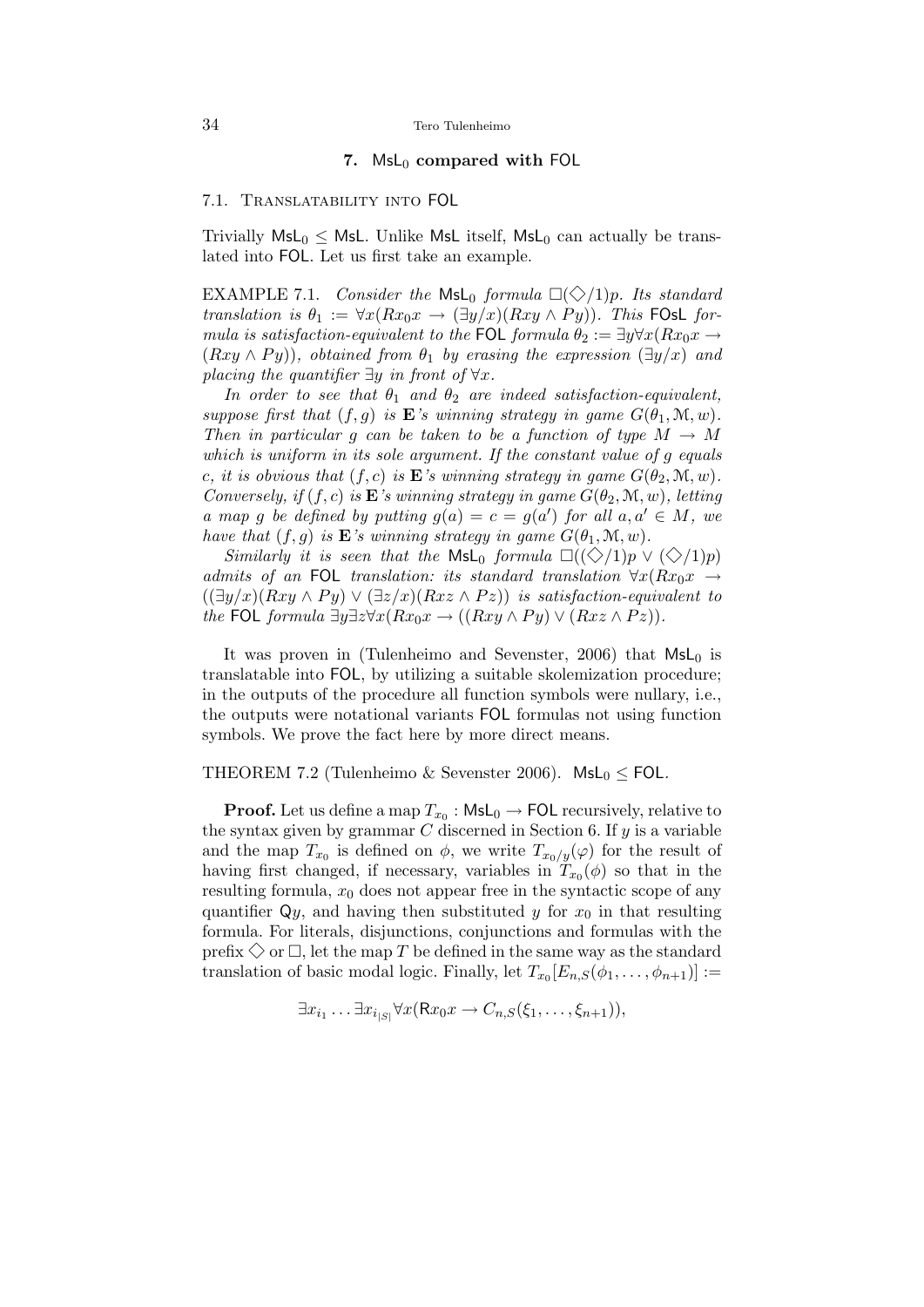where  $\xi_j = (\mathsf{R}xx_j \wedge T_{x_0/x_j}[\phi_j])$  if  $j \in S$ , and  $\xi_j = T_{x_0/x}[\phi_j]$  if  $j \notin S$ , given that the map  $j \mapsto i_j$  is an enumeration of the elements of S. We claim: for all  $Msl_0$  formulas  $\phi$ , models  $\mathfrak{M}$  and states a of M, there is a winning strategy for player **E** in game  $G(\phi, \mathfrak{M}, a)$  iff  $\mathfrak{M}, a \models T_{x_0}[\phi]$ .

The claim holds evidently for literals. It is also clear that it holds for formulas of the forms  $\land, \lor, \Box, \Diamond$  if it holds for their immediate subformulas. (For reasons mentioned in the proof of Fact 3.1 above, we need to assume the Axiom of Choice in the direction from right to left.) As to the remaining case, let  $\psi := E_{n,S}(\phi_1,\ldots,\phi_{n+1})$ . Let  $(\mathfrak{M},a)$  be an arbitrary pointed model and assume inductively that the claim holds for the formulas  $\phi_i$ . Suppose first that there is a winning strategy f for **E** in game  $G(\psi, \mathfrak{M}, a)$ . The strategy f induces a map  $\sharp$  such that for any state b with  $R(a, b)$  and any tuple  $\vec{d} \in \{0, 1\}^m$  of left/right choices for conjunctions in the tree  $C_{n,S}$ , a certain substring token  $(\zeta_i, \vec{e}_i)$  is determined with  $i = \sharp(f, \vec{d}, b)$  and  $1 \leq i \leq n + 1$  such that  $\zeta_i = \phi_i$  if  $i \notin S$  and  $\zeta_i = (\diamondsuit/1)\phi_i$  if  $i \in S$ . Now, if indeed  $i \notin S$ , then  $\zeta_i$  is itself a formula of  $MsL_0$  and by Observation 5.6, there is a winning strategy for player **E** in game  $G(\zeta_i, \mathfrak{M}, b)$ . Then, by the inductive hypothesis we have  $\mathcal{M}, b \models T_{x_0}[\zeta_i]$ . If, again, we have  $i \in S$ , then  $\zeta_i$  is a non-formula. Letting  $c_i$  with  $R(b, c_i)$  be the state that the strategy f yields at the position  $((\diamondsuit/1)\phi_i, \vec{e}, b)$  of game  $G(\psi, \mathfrak{M}, a)$ , we may by Observation 5.6 infer that there is a winning strategy for **E** in  $G(\phi_i, \mathfrak{M}, c_i)$  and so by the inductive hypothesis that  $\mathcal{M}, c_i \models T_{x_0}[\phi_i]$ . It follows that  $\mathcal{M}, a \models$  $T_{x_0}[\psi]$ , since  $\mathcal{M}, \gamma \models (\mathsf{R}x_0x \to C_{n,S}(\xi_1,\ldots,\xi_{n+1}))$  with  $\gamma(x_0) = a$  and  $\gamma(x_i) = c_i$  for  $i \in S$ . Conversely, suppose  $\mathcal{M}, a \models T_{x_0}[\psi]$ . Then there are witnesses  $c_{i_1}, \ldots, c_{i_{|S|}}$  such that for all b with  $R(a, b)$  we have  $\mathcal{M}, \gamma \models$  $C_{n,S}(\xi_1,\ldots,\xi_n)$ , with  $\gamma(x) = b$  and  $\gamma(x_{i_k}) = c_{i_k}$ . Let  $\vec{d} \in \{0,1\}^m$ be a tuple of conjunctive choices in the tree  $C_{n,S}$ . Then there is a corresponding substring token  $(\xi_j, \vec{e}_j)$  such that  $\mathcal{M}, \gamma \models \xi_j$ . If  $j \notin S$ , by the inductive hypothesis there is a winning strategy  $h_i$  for **E** in game  $G(\xi_j, \mathfrak{M}, b)$ . If, again,  $j \in S$ , there is by the inductive hypothesis a winning strategy  $h_j$  for **E** in game  $G(\xi_j, \mathfrak{M}, c_j)$ . Define a strategy g for **E** in  $G(\psi, \mathfrak{M}, a)$  as follows: if **A** chooses b for  $\Box$  and he produces the string  $\vec{c}$  of conjunctive choices, let **E** respond in such a way that the string  $(\xi_i, \vec{e}_i)$  is reached with  $j = \sharp (f, d, b)$ . If **E** arrives at a position  $(\phi_i, \vec{e}_i, b)$  with  $j \notin S$ , let **E** continue by applying strategy  $h_j$ ; if again she arrives at a position  $((\Diamond/1)\phi_i, \vec{e}_i, b)$  with  $j \in S$ , let her pick the state  $c_i$  and then continue by applying the corresponding strategy  $h_i$ . Clearly g is winning for **E** in  $G(\psi, \mathfrak{M}, a)$ .

It was noted in connection with Fact 3.3 that FOL cannot be translated into MsL, though we postponed the proof (we will obtain one via Corollary 9.8). A fortiori, then, FOL cannot be translated into the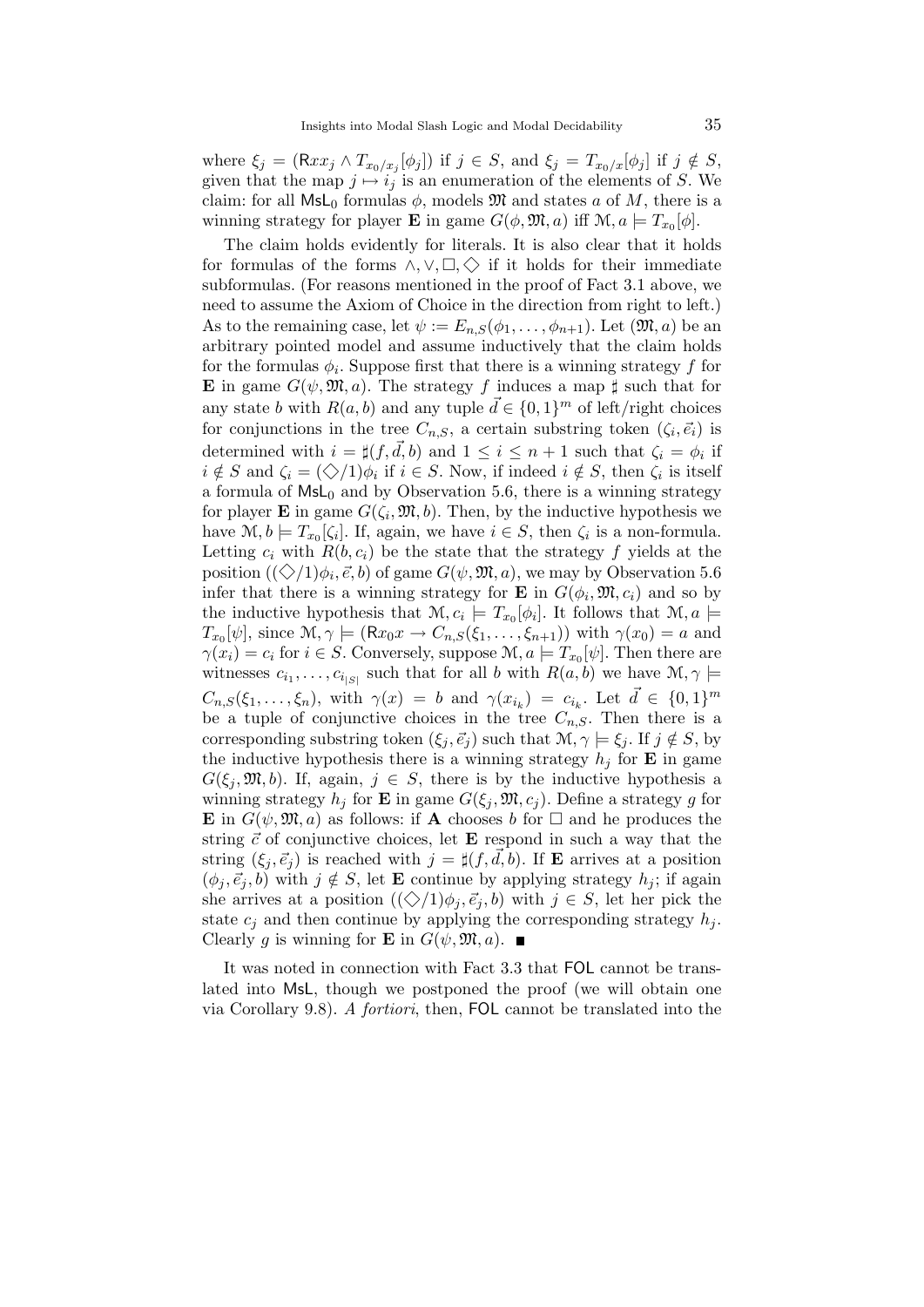fragment  $MsL_0$  of MsL. It follows by Theorem 7.2 that  $MsL_0 < FOL$ . As to the relation of  $MsL_0$  and MsL, we have:

#### COROLLARY 7.3.  $\textsf{MsL}_0 < \textsf{MsL}.$

**Proof.** Trivially  $MsL_0 \leq MsL$ . By Theorems 3.4 and 7.2, MsL cannot be translated into FOL but  $MsL_0$  can. So MsL  $\nleq MsL_0$ .

## 7.2. NON-TRANSLATABILITY INTO  $FOL<sup>n</sup>$

It is well known that ML can be translated into the two-variable frament FOL<sup>2</sup> of FOL. Now,  $\mathsf{MsL}_0$  can be translated into FOL; does perhaps some finite number of variables suffice for carrying out this translation? As it happens, the answer is in the negative.

THEOREM 7.4 (Tulenheimo & Sevenster 2006). For all positive inte*gers n, we have:*  $Msl_0 \nleq FOL<sup>n</sup>$ .

**Proof.** Let  $m \geq 2$  be arbitrary and write  $\phi_m$  for the formula

$$
\Box(\underbrace{(\bigdiamondsuit/1)\top\vee\ldots\vee(\bigdiamondsuit/1)\top}_{m-1\;\mathrm{times}}).
$$

The formula  $\phi_m$  can be translated into  $\text{FOL}^{m+1}$  by the formula  $\chi_m$ :=

$$
\exists z_1 \ldots \exists z_{m-1} \forall y (Rx_0y \rightarrow (Ryz_1 \vee \ldots \vee Ryz_{m-1})).
$$

If  $k \geq 1$ , define a structure  $\mathcal{N}_k = (N_k, R^{\mathcal{N}_k})$  by putting  $N_k =$  $\{w, v_1 \ldots, v_{2k}, u_1, \ldots, u_k\}$  and  $R^{\mathcal{N}_k} = \{(w, v_i) : 1 \leq i \leq 2k\} \cup \{z\}$  $\bigcup_{1\leq i\leq k}\{(v_i,u_i),(v_{k+i},u_i)\}.$  The structure  $\mathcal{N}_k$  consists of three mutually disjoint layers: the root w, a layer of 2k elements and a layer of k elements. The second layer can be partitioned into cells of size two such that the elements of each cell have a common successor on the third layer. We observe that  $\mathfrak{N}_k, w \models \phi_m$  iff  $1 \leq k < m$ . We proceed to prove that  $\chi_m$  is not equivalent to any formula of  $\mathsf{FOL}^m$ . To this end, we claim that the structures  $(\mathcal{N}_{m-1}, w)$  and  $(\mathcal{N}_m, w)$  are FOL<sup>m</sup> equivalent. From this we will be able to conclude that  $\chi_m$  is not equivalent to any formula of FOL<sup>m</sup>, since  $\mathcal{N}_{m-1}, w \models \chi_m$  but  $\mathcal{N}_m, w \not\models \chi_m$ . The proof uses a pebble game argument. For using pebble games  $G_m^n(\mathcal{M}, \vec{a}, \mathcal{N}, \vec{b})$  to characterize equivalence of structures up to quantifier rank  $\leq r$  relative to FOL<sup>r</sup>, see, e.g., (Ebbinghaus and Flum, 1999; Väänänen, 1999).

The claim follows if we show that there is a winning strategy for Duplicator in the pebble game  $G^m(\mathcal{N}_{m-1}, w, \mathcal{N}_m, w)$ . Let the relevant m pairs of pebbles be  $(\alpha_0, \beta_0), \ldots, (\alpha_{m-1}, \beta_{m-1})$ , with  $\alpha_0$  placed initially on the root of  $\mathcal{N}_{m-1}$  and  $\beta_0$  on the root of  $\mathcal{N}_m$ . Clearly an optimal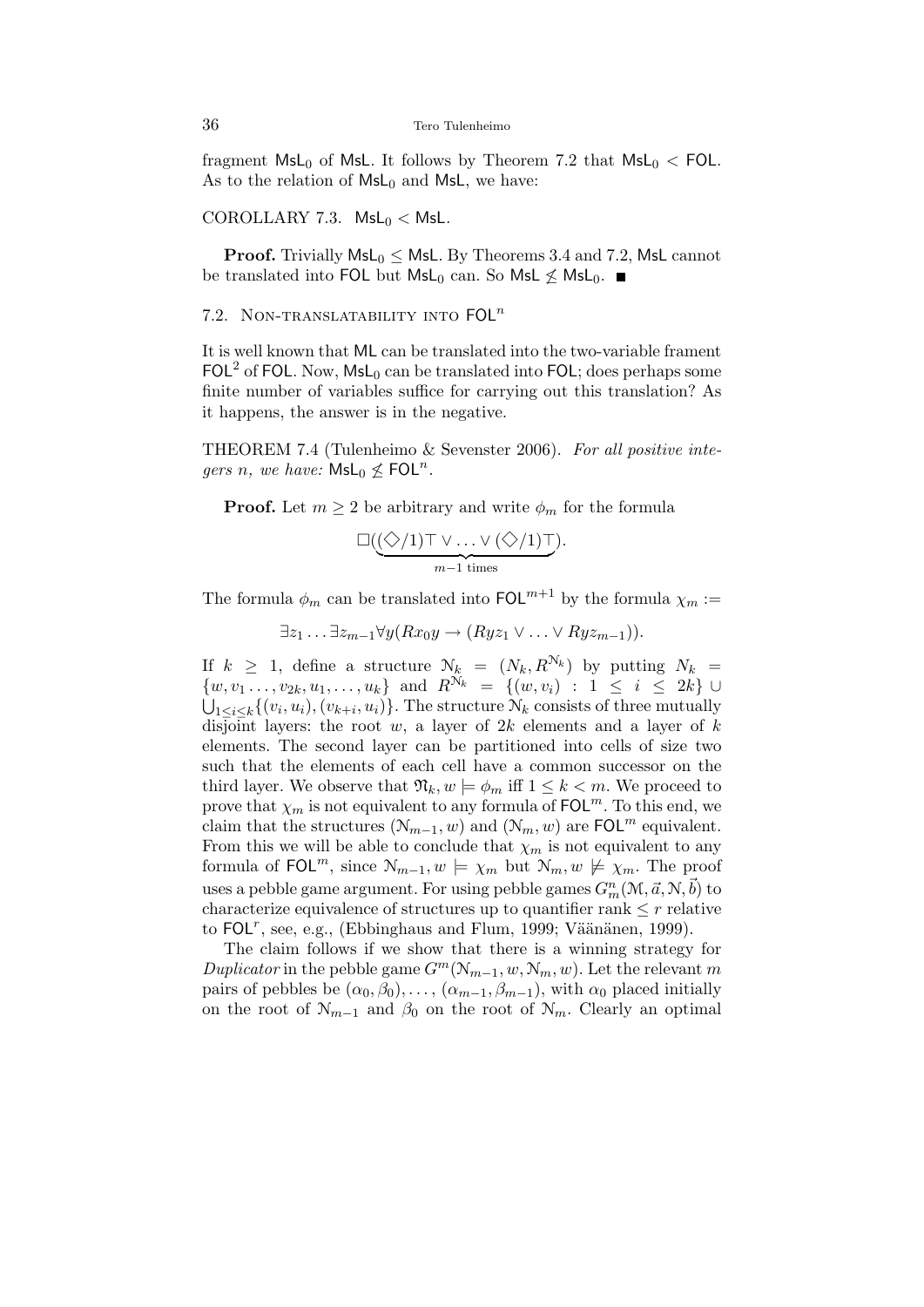strategy for *Duplicator* would consist of considering successively some  $m-1$  elements of the third layer from  $\mathcal{N}_m$ , say  $u_1, \ldots, u_{m-1}$ , and placing the pebble  $\beta_i$  on  $u_i$ ; Duplicator may respond to these moves by placing the pebble  $\alpha_i$  on the element  $u_i$  of  $\mathcal{N}_{m-1}$ . Should the players be granted one extra pair of pebbles,  $(\alpha_m, \beta_m)$ , Spoiler could place  $\beta_m$  on the second-layer element  $v_{2m}$  of  $\mathcal{N}_m$ , and to this *Duplicator* would have no response, since the third layer successor  $u_m$  of  $v_{2m}$  would have no pebble placed on it, but all third layer elements of  $\mathcal{N}_{m-1}$  would already carry a pebble. We conclude that the structures  $(\mathcal{N}_{m-1}, w)$  and  $(\mathcal{N}_m, w)$ are FOL<sup>m</sup> equivalent.  $\blacksquare$ 

#### 7.3. Non-translatability into LGF

Consider the result of translating ML into FOL. In the fragment in question any existential quantifier appears in a context  $\exists y(Rxy \wedge \psi(y))$ . We may say that the atomic formula  $Rxy$  is the *guard* of the quantifier  $\exists y$ . Similarly all universal quantifiers in the fragment are guarded by an atomic formula: they all appear in contexts of the form  $\forall y(Rxy \rightarrow$  $\psi(y)$ ). The guards have a double function. On the one hand they render the quantifiers of the relevant fragment relativized: they impose a condition that the value of the quantified variable must satisfy. On the other hand, they dictate a syntactic property that the matrix formula  $\psi$  must satisfy: its only free variable y appears free in the guard as well. In the *quarded fragment* (GF) this setting is generalized. In GF quantifiers may only appear in contexts of the form  $Q\vec{y}(G\star\psi)$ , where G is *atomic* and the free variables of  $\psi$  are among those of G. Let  $\tau$  be a relational vocabulary. The syntax of  $GF[\tau]$  is specified by the following grammar:

$$
\psi \ ::= \ x_1 = x_2 \mid R\vec{x} \mid \neg \psi \mid (\psi \land \psi) \mid (\psi \lor \psi) \mid Q\vec{x}(\mathbf{G} \star \psi),
$$

where  $R \in \tau$  is an *n*-ary relation symbol from  $\tau$ ,  $Q \in {\forall, \exists}$ , the relativizer G is an atomic formula,  $(Q, \star) \in \{(\forall, \rightarrow), (\exists, \wedge)\}, x_1, x_2$  are variables,  $\vec{x}$  is a finite tuple of variables, and  $Free(\psi) \subseteq Free(G)$ . Let us mention also a generalization of GF due to van Benthem(1997), called the *loosely quarded fragment* (LGF). Also here it is required that all quantifiers have relativizers, but the relativizers need not be atomic. Further, a syntactic condition on the distribution of the variables of the tuple  $\vec{y}$  over the relativizer G is imposed. The syntax of LGF is obtained from that of GF by keeping the definition otherwise intact but requiring only that G be a conjunction of atomic formulas (not necessarily a single atomic formula as in  $GF$ ), and, moreover, stipulating that for every  $y_i$  in the tuple  $\vec{y}$  and every  $z \in Free(G)$ , at least one conjunct of G contains both  $y_i$  and z.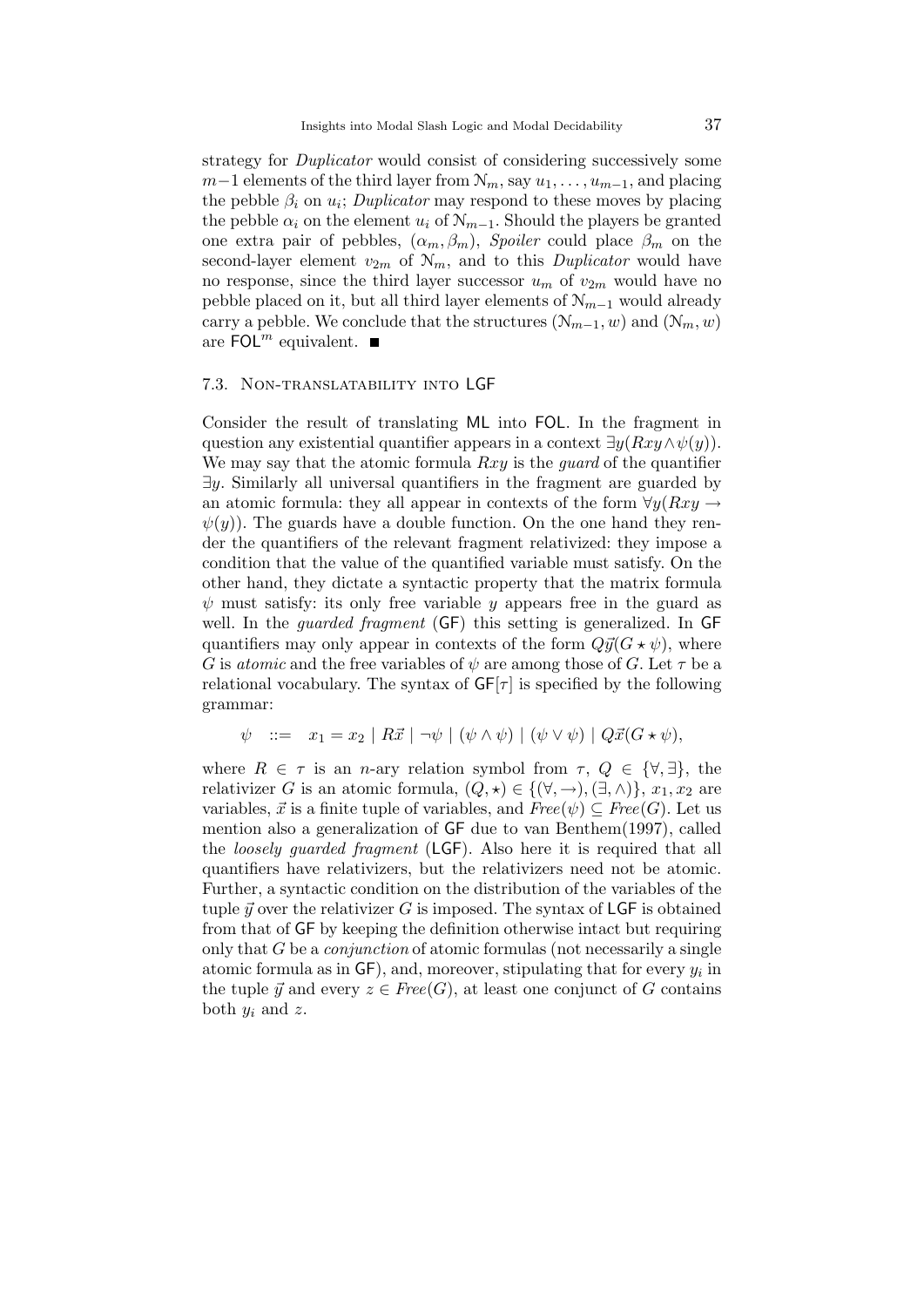As is obvious and well known, ML can be translated into the guarded fragment of first-order logic (GF). Andréka, van Benthem and Németi (1998) famously suggested that the distinguishing feature of 'modal fragments' of FOL is that quantifiers appear *quarded* in them. Notably, they proposed that this fact provides an 'explanation' of the decidability of basic modal logic. Indeed GF is decidable. The loosely guarded fragment (LGF) extends GF but remains decidable (van Benthem, 1997; Grädel, 1999a). So it is potentially capable of 'explaining' even a larger variety of modal decidability results than GF. Postponing comments on the computational properties of  $MsL<sub>0</sub>$  to Section 10. we proceed to prove that  $MsL_0$  cannot be translated into LGF and consequently not into GF.

We need some definitions. If the  $\alpha_i$  with  $1 \leq i \leq m$  are atomic first-order formulas of some vocabulary  $\tau$  and  $(x_1, \ldots, x_s)$  is a tuple of variables, the conjunction  $\alpha_1 \wedge \ldots \wedge \alpha_m$  is said to *guard* the tuple  $(x_1, \ldots, x_s)$  if for all  $1 \leq i, i' \leq s$  there is  $1 \leq j \leq m$  such that  $x_i$  and  $x_{i'}$ appear both in  $\alpha_j$ . Given that N is a  $\tau$ -structure, a subset X of N is said to be loosely k-guarded in N, if for some  $s \leq k$  there is an assignment  $\gamma$ :  ${x_1, \ldots, x_s} \rightarrow N$  such that  $X \subseteq Im(\gamma)$ , and there are atomic formulas  $\alpha_i$  with  $1 \leq i \leq m$  of vocabulary  $\tau$ , such that  $\mathcal{N}, \gamma \models \alpha_1 \land \ldots \land \alpha_m$ and the conjunction  $\alpha_1 \wedge \ldots \wedge \alpha_m$  guards the tuple  $(x_1, \ldots, x_s)$ . A set is *loosely guarded* if it is loosely  $k$ -guarded for some  $k$ . In order to formulate the notion of loosely guarded k-bisimulation, we adopt the following notation. If  $\mathcal F$  is a set of finite partial  $\tau$ -isomorphisms between  $\tau$ -structures M and N, and if  $f: X \to Y$  is a map in the set  $\mathcal F$  such that  $X \subseteq M$  and  $Y \subseteq N$  are loosely k-guarded sets, we write  $\mathbf{Zig}(f, X)$  for the claim "for every loosely k-guarded set  $X' \subseteq M$  there is in the set  $\mathcal{F}$ a partial isomorphism  $g: X' \to Y'$  such that f and g agree on  $X \cap X'$ ." Similarly, we write  $\text{Zag}(f, Y)$  for the claim "for every loosely k-guarded" set  $Y' \subseteq N$  there is in the set  $\mathcal{F}$  a partial isomorphism  $g: X' \to Y'$  such that  $f^{-1}$  and  $g^{-1}$  agree on  $Y \cap Y'$ ." A loosely guarded k-bisimulation between  $M$  and  $N$  is any non-empty set  $\mathcal F$  of finite partial isomorphisms between M and N such that for all  $f : X \to Y$  in  $\mathcal F$  with X, Y loosely k-guarded sets, we have  $\mathbf{Zig}(f, X)$  and  $\mathbf{Zag}(f, Y)$ . The width of an LGF formula is the maximum number of free variables (variable types) in its subformulas.

The notion of loosely guarded k-bisimulation offers, in particular, a criterion for equivalence of two structures  $(M, a)$  and  $(N, b)$  with respect to LGF formulas of one free variable and width at most  $k$ : if there is a loosely guarded k-bisimulation  $\mathcal F$  between M and N with  $\{(a, b)\}\in \mathcal F$ , then for all LGF formulas  $\psi$  of width at most k and with exactly one free variable, x, we have:  $\mathcal{M}, a \models \psi$  iff  $\mathcal{N}, b \models \psi$ . For this criterion and the requisite definitions presented above, cf. (Grädel, 1999b, Sect. 3).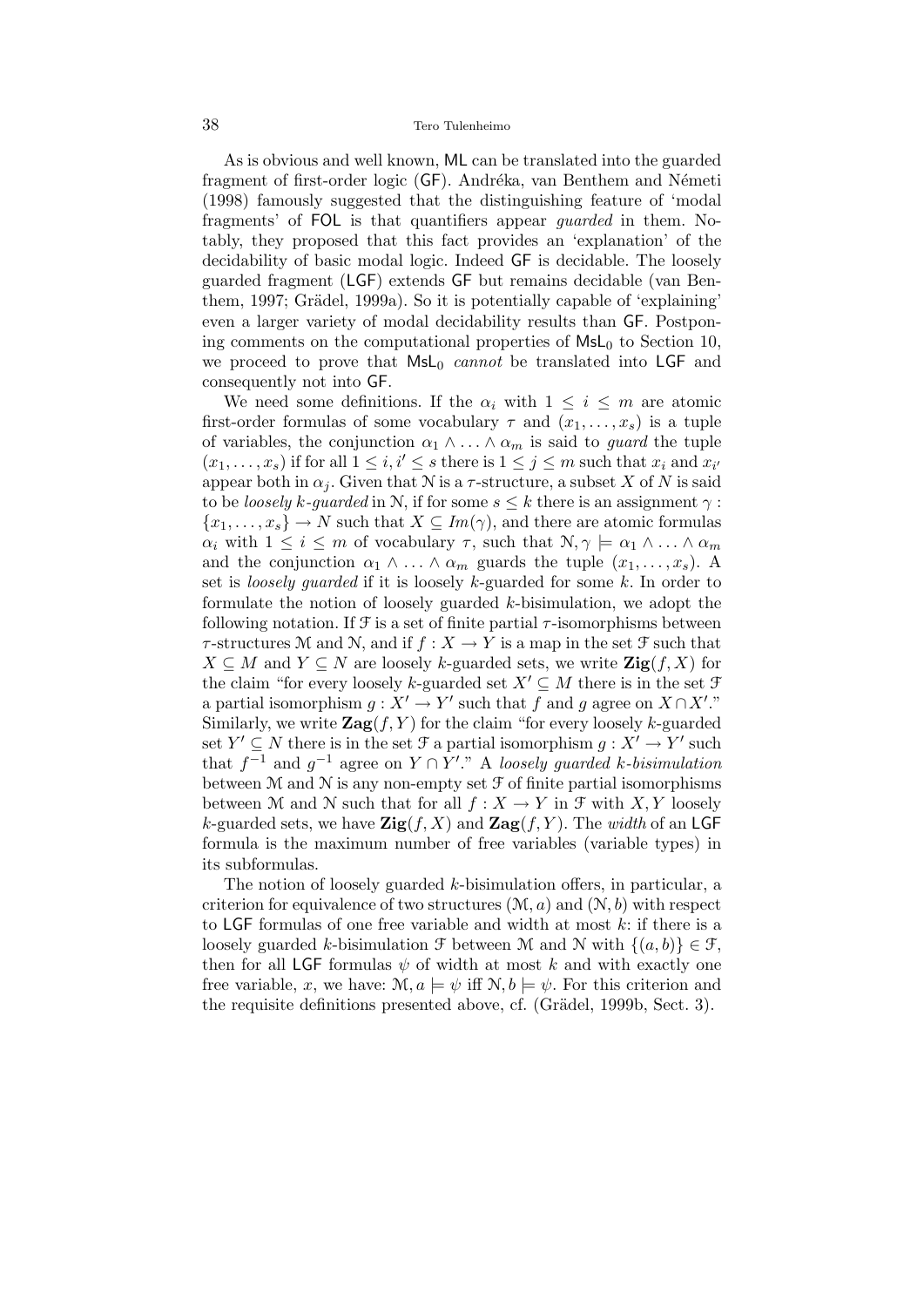## THEOREM 7.5. MsL<sub>0</sub>  $\nleq$  LGF.

**Proof.** Let  $R$  be a binary relation symbol. Consider the structures  $\mathcal{M} = (\{a, b, c\}, R^{\mathcal{M}})$  and  $\mathcal{M}' = (\{a', b'_1, b'_2, c'_1, c'_2\}, R^{\mathcal{M}'})$  depicted below:



We show that the structures  $(M, a)$  and  $(M', a')$  are LGF-equivalent by showing that for every positive integer  $k \geq 2$ , there exists a loosely guarded k-bisimulation between  $(M, a)$  and  $(M', a')$ . Now, for all  $k \geq 2$ , there are 6 loosely k-guarded subsets of M, namely  $\emptyset$ ,  $\{a\}$ ,  $\{b\}$ ,  $\{c\}$ ,  $\{a, b\}$  and  $\{b, c\}$ ; and there are 10 loosely k-guarded subsets of M', that is,  $\emptyset$ ,  $\{a'\}$ ,  $\{b'_1\}$ ,  $\{b'_2\}$ ,  $\{c'_1\}$ ,  $\{c'_2\}$ ,  $\{a', b'_1\}$ ,  $\{a', b'_2\}$ ,  $\{b'_1, c'_1\}$  and  ${b'_2, c'_2}$ . Let F be the set consisting of the following maps of type  $M \to$  $\widetilde{M'}: \widetilde{\varnothing}, \, \{(a,a')\}, \, \{(b,b_1')\}, \, \{(c,c_1')\}, \, \{(b,b_2')\}, \, \{(c,c_2')\}, \, \{(a,a'), (b,b_1')\},$  $\{(a, a'), (b, b'_2)\}, \{(b, b'_1), (c, c'_1)\}\$  and  $\{(b, b'_2), (c, c'_2)\}.$  These maps are partial isomorpisms. Further, clearly for every  $\overline{f}: X \to Y$  in  $\mathcal F$  we have both  $\mathbf{Zig}(f, X)$  and  $\mathbf{Zag}(f, Y)$ . For all  $k \geq 2$ , the set  $\mathcal F$  is, then, a loosely guarded  $k$ -bisimulation between  $M$  and  $M'$  containing the map  $\{(a, a')\}$ . It follows that the  $\{R\}$ -structures  $(\mathcal{M}, a)$  and  $(\mathcal{M}', a')$  satisfy the same  $\textsf{LGF}[\{R\}]$ -formulas of exactly one free variable. On the other hand, we note that the  $\textsf{MsL}_0$ -formula  $\square(\diamondsuit/1)\top$  is true in M at a but not true in  $\mathfrak{M}'$  at  $a'$ . Therefore there cannot exist a map T from  $\mathsf{MsL}_0$ to the formulas of  $LGF[\{R\}]$  of exactly one free variable such that for all formulas  $\phi \in \mathsf{Msl}_0$  and all pointed models  $(\mathfrak{N}, w)$ , we would have  $\mathfrak{N}, w \models \phi \text{ iff } \mathfrak{N}, w \models T(\phi). \blacksquare$ 

## 8. Finite modal depth and finite breadth

Restricting attention to a finite set of propositional atoms, the number of pairwise non-equivalent ML formulas of a given modal depth is finite; for a proof, see, e.g., (Blackburn et al., 2002, Prop. 2.29). Not so for the logic  $MsL_0$ .

FACT 8.1 (Tulenheimo & Sevenster 2006). Suppose the set prop of available propositional atoms is finite. For any  $m > 2$ , the set of pairwise non-truth-equivalent  $\mathsf{MsL}_0$  formulas of modal depth m is infinite.

**Proof.** If  $k \geq 0$  and  $m \geq 2$ , let  $\phi_m^k := \Box \dots \Box \phi_m$ , where  $\phi_m$  is defined as in the proof of Theorem 7.4, and the number of boxes preceding  $\phi_m$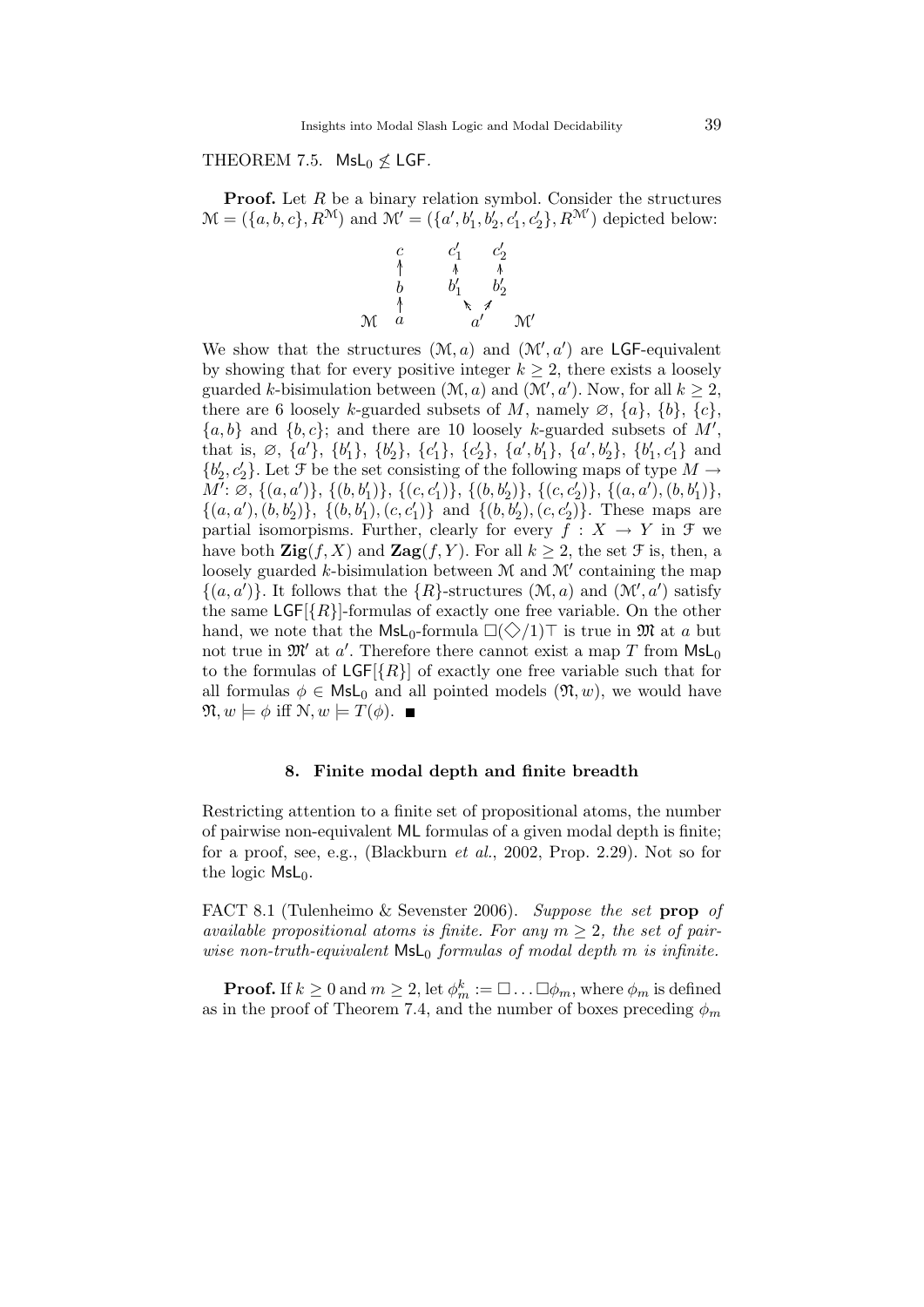is k. Let  $r \geq 2$  be arbitrary, and consider the set of formulas  $\{\phi_m^{r-2}$ :  $m < \omega$ . All formulas in this set are of modal depth r. Yet whenever  $m_1 < m_2$ , the formulas  $\phi_{m_1}^{r-2}$  and  $\phi_{m_2}^{r-2}$  fail to be truth-equivalent. This follows from Theorem 7.4: the former formula can be translated into FOL $^{m_1+r-1}$  but the latter cannot. ■

There is, however, a way to restore an analogy with basic modal logic. This requires taking into consideration an additional parameter which plays no role in ML but does play a role here: the breadth of an  $MsL<sub>0</sub>$  formula (see Definition 4.1).

THEOREM 8.2. Suppose the set prop is finite. Let  $m, k < \omega$ . The set of pairwise non-truth-equivalent  $\mathsf{MsL}_0$  formulas of modal depth m and breadth  $k$  is finite.

**Proof.** We prove the claim by double induction on the parameters  $m$  and  $k$ . The base case of literals (which are both of modal depth and of breadth zero) holds by the assumption that prop is finite. We proceed in two steps. (1) First observe that if  $\phi$  is a formula of modal depth  $\leq m+1$  and breadth  $\leq k$ , it is obtained by some finite number (possibly zero) of applications of ∨ and ∧ from formulas of the forms  $\phi$  or  $\Box \phi$  or  $\Diamond \phi$  or  $E_{n,S}(\phi_1, \ldots, \phi_n)$  satisfying the following conditions:

$$
-\quad md(\phi) \leq m, \quad |S| \leq k, \quad bre(\phi) \leq k
$$

$$
- \quad md(\phi_i) \le m \text{ if } i \notin S, \quad md(\phi_i) \le m-1 \text{ if } i \in S, \quad bre(\phi_i) \le k.
$$

Now, let  $k$  be fixed and assume that there are (up to truth-equivalence) only finitely many formulas of modal depth  $m$  and breadth  $k$ . We prove that in that case there are (up to truth-equivalence) likewise only finitely many formulas of modal depth  $m+1$  and breadth k. From the assumption it immediately follows that there are only finitely many formulas of each of the forms  $\phi$  or  $\Box \phi$  or  $\Diamond \phi$  or  $E_{n,S}(\phi_1,\ldots,\phi_n)$ , where  $\phi$  and the  $\phi_i$  satisfy the relevant syntactic conditions. But the rest of the formulas of modal depth  $\leq m+1$  and breadth  $\leq k$  are truth-functions of these formulas. And out of finitely many formulas only finitely many truth-functions can be formed. The claim follows.

(2) Next, note that if  $\phi$  is a formula of modal depth  $\leq m$  and breadth  $\leq k+1$ , it is obtained by some finite number (possibly zero) of applications of  $\vee$  and  $\wedge$  from formulas of the forms  $\phi$  or  $E_{n,S}(\phi_1,\ldots,\phi_n)$ with  $|S| \leq k+1$ , where

 $- \text{ } md(\phi) \leq m, \text{ } md(\phi_i) \leq m-1 \text{ if } i \notin S, \text{ } md(\phi_i) \leq m-2 \text{ if } i \in S$ 

$$
- \quad bre(\phi), \, bre(\phi_i) \leq k.
$$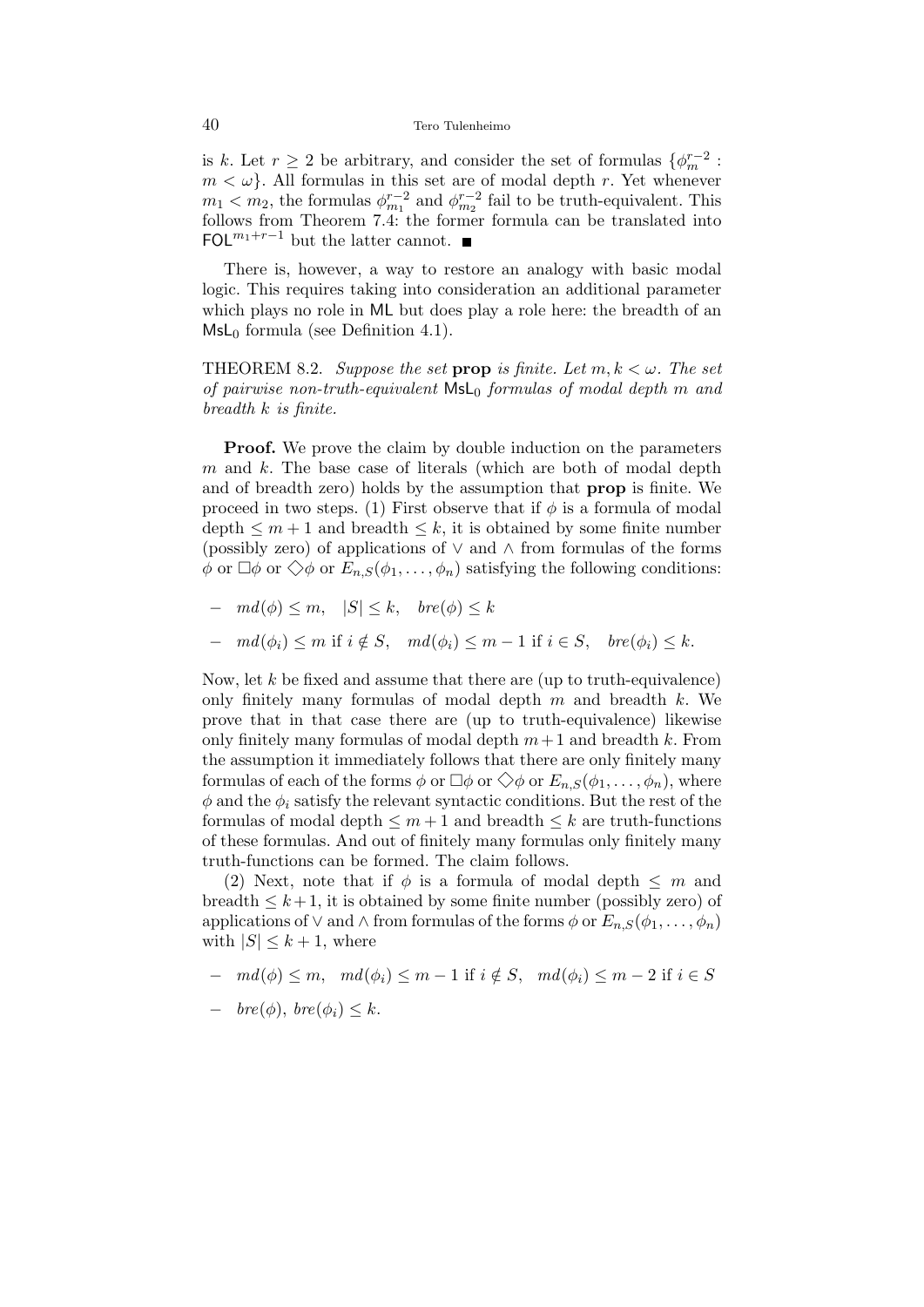Let  $m$  be fixed. Assume there are (up to truth-equivalence) only finitely many formulas of modal depth  $m$  and breadth  $k$ . We show that in that case there are (up to truth-equivalence) only finitely many formulas of modal depth m and breadth  $k + 1$ . Directly by assumption there are only finitely many formulas of the forms  $\phi$  or  $E_{n,S}(\phi_1,\ldots,\phi_n)$ , where  $\phi$ and the  $\phi_i$  satisfy the appropriate syntactic conditions. Since the other formulas of modal depth  $\leq m$  and breadth  $\leq k+1$  are truth-functions of these formulas, the claim follows.  $\blacksquare$ 

#### 9. Inexpressibility of contradictory negation

In Corollary 3.5 it was seen that MsL is not closed under contradictory negation; the proof turned on the fact that some MsL formulas cannot be translated into FOL. Since the fragment  $MSL_0$  is so translatable, we do not know on the basis of the mentioned corollary whether also  $MsL<sub>0</sub>$  fails to be closed under contradictory negation. We proceed to prove that as a matter of fact this is the case. Let us first introduce a generalization of the notion of ML bisimulation.

DEFINITION 9.1 (Asymmetric  $MsL_0$  bisimulation). Let  $(\mathfrak{M}, w)$  and  $(\mathfrak{M}', w')$  be pointed models, with  $\mathfrak{M} = (M, R, V)$  and  $\mathfrak{M}' = (M', R', V').$ A relation  $Z \subseteq M \times M'$  is an asymmetric  $MsL_0$  bisimulation from the pointed model  $(\mathfrak{M}, w)$  to the pointed model  $(\mathfrak{M}', w')$ , symbolically  $Z : (\mathfrak{M}, w) \rightarrow (\mathfrak{M}', w')$ , if Z satisfies the conditions (0) to (4) of an ML bisimulation and the following additional condition holds:

- (5) Suppose  $k < \omega$  and  $vZv'$  and  $(v, t_i) \in (R \circ R)$  for all  $1 \leq i \leq k$ . Then there are  $t'_1, \ldots, t'_k$  such that (a) and (b) both hold:
	- (a)  $t_i Z t'_i$  and  $(v', t'_i) \in (R' \circ R')$ ;
	- (b) If I is a subset of  $\{1, \ldots, k\}$  and  $(v', u') \in R'$  and  $(u', t'_i) \notin R'$ for all  $i \in I$ , there is u with  $uZu'$  such that  $(v, u) \in R$  and  $(u, t_i) \notin R$  for all  $i \in I$ .

We write  $(\mathfrak{M}, w) \rightarrow (\mathfrak{M}', w')$  to indicate that there is a relation Z with  $Z: (\mathfrak{M}, w) \oplus (\mathfrak{M}', w')$ .

Some comments are in order. Subclause (5b) allows us to select any index set I and to consider the corresponding states  $t_i$  with  $i \in I$ from the fixed tuple  $(t_1, \ldots, t_k)$ , and it asserts that if there is in  $\mathfrak{M}'$  a successor of  $v'$  which is not among the predecessors of any of the states  $t'_{i}$  with  $i \in I$ , then there is likewise a successor of v in  $\mathfrak{M}$  which is not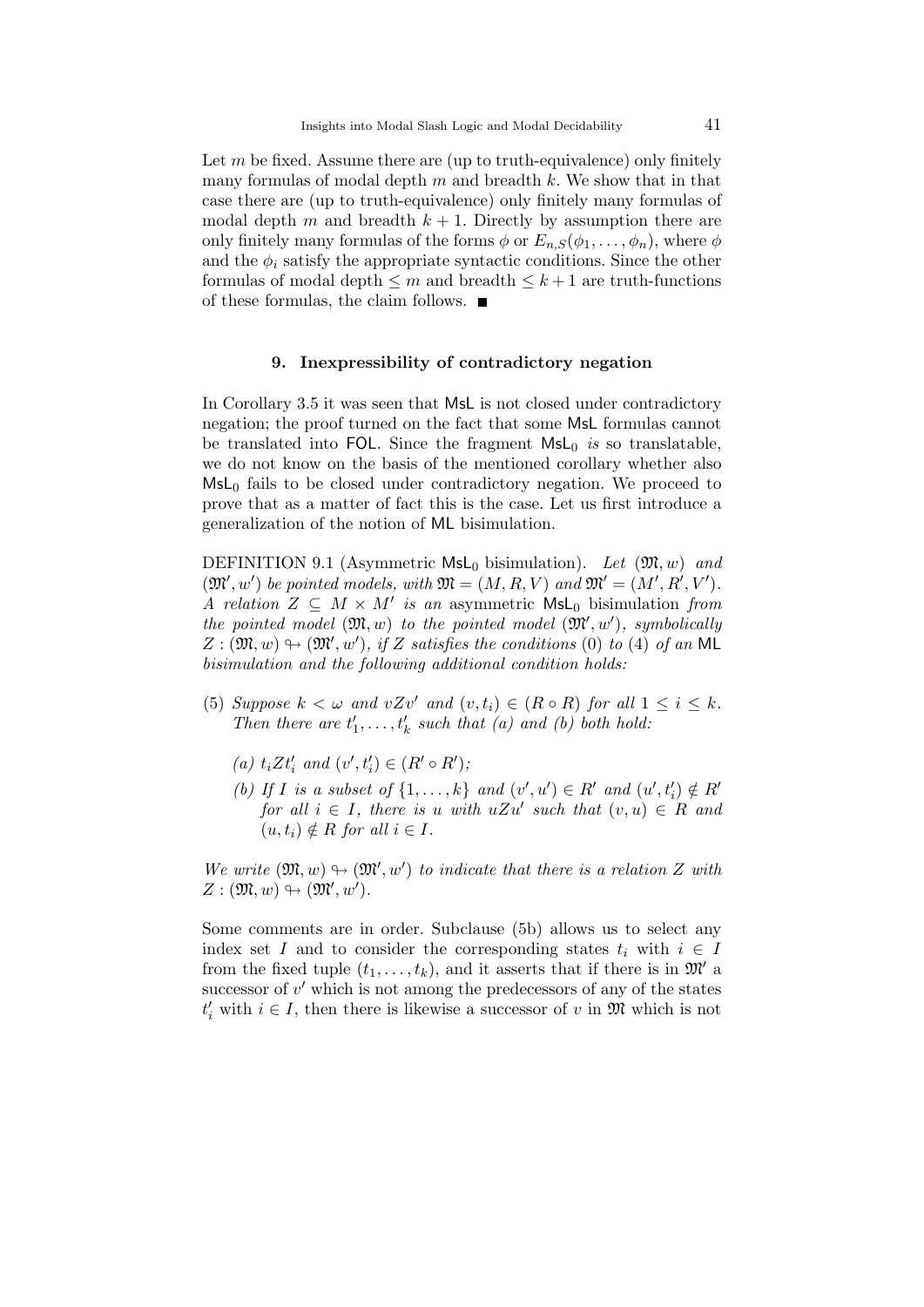#### 42 Tero Tulenheimo

among the predecessors of any of the states  $t_i$  with  $i \in I$ . Positively this condition means that if all successors of  $v$  in  $\mathfrak{M}$  have at least one of the  $t_i$  among their successors, then likewise all successors of  $v'$  in  $\mathfrak{M}'$  have at least one of the  $t_i'$  among their successors. Clause (5) is manifestly asymmetric. Subclause (5a) asserts the existence of a certain tuple of states in  $\mathfrak{M}'$  provided that a certain tuple of states exist in  $\mathfrak{M}$ ; there is no clause expressing the analogous condition in the direction from  $\mathfrak{M}'$  to  $\mathfrak{M}$ . And subclause (5b) asserts the existence of a certain state in  $\mathfrak{M}$  given that a certain state exists in  $\mathfrak{M}'$ ; no clause expresses the analogous condition in the direction from  $\mathfrak{M}$  to  $\mathfrak{M}'$ .

EXAMPLE 9.2. Let us consider the models  $\mathfrak{M}, \mathfrak{M}', \mathfrak{N}$  and  $\mathfrak{N}'$ .



- (a) Let Z be the following relation:  $\{(w, w'), (u_1, u'_1), (u_2, u'_1), (u_3, u'_2),\}$  $(t_1, t')$ ,  $(t_2, t')$ . Evidently Z is a bisimulation. Does Z satisfy clause (5)? Given that  $wZw'$  and  $(w, t_1), (w, t_2) \in (R \circ R)$ , we may take as an input of rule (5) one of these three tuples of states:  $(t_1)$ ,  $(t_2)$ ,  $(t_1, t_2)$ . In each case subclause (a) is satisfied: all states of the relevant set are related via  $Z$  to  $t'$ . Subclause (b) is trivially met as there is in  $\mathfrak{M}'$  no successor of w which would not have  $t'$  as its successor. We conclude that  $Z : (\mathfrak{M}, w) \to (\mathfrak{M}', w')$ .
- (b) Conversely, we do not have  $(\mathfrak{M}', w') \rightarrow (\mathfrak{M}, w)$ . For, taking (t') as an input of the rule  $(5)$ , the state  $t'$  would have to be correlated either with  $t_1$  or with  $t_2$ . In neither case would subclause (b) be satisfied. Note that the  $\textsf{Msl}_0$  formula  $\square(\diamondsuit/1)\top$  is true in  $\mathfrak{M}'$  at w' but not in  $\mathfrak{M}$  at w.
- (c) We also do not have  $(\mathfrak{N}, a) \oplus (\mathfrak{N}', a')$ . To see this, observe first that for the input  $(c_1, c_3)$  of rule (5), we must choose a pair  $(x_1, x_2)$  of states from the set  $\{c_1', c_2', c_3'\}$ . At least one of the states  $c_1', c_2', c_3'$ does not appear in this pair. Hence there is a state  $b'_j$  in  $\mathfrak{N}'$  having no successor among  $x_1$  and  $x_2$  (actually there are exactly two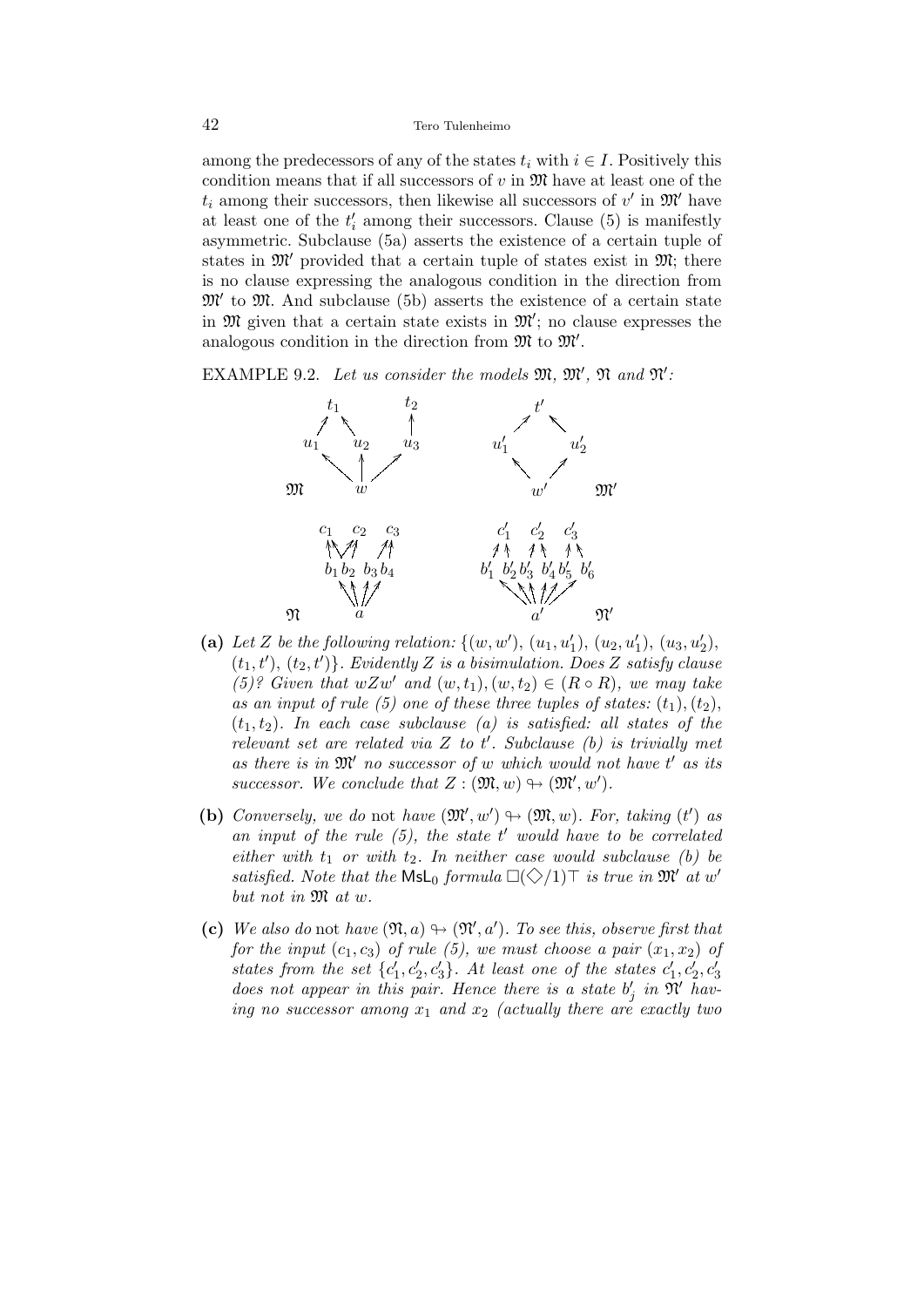such states). But this violates subclause (5b), since all states among  $b_1, b_2, b_3, b_4$  have one of the states  $c_1$  and  $c_3$  as their successor in  $\mathfrak{N}.$  We note that the formula  $\square((\diamondsuit/1)\top \vee (\diamondsuit/1)\top)$  is true in  $\mathfrak{N}$ at a but not in  $\mathfrak{N}'$  at  $a'$ .

(d) We have  $(\mathfrak{N}',a') \rightarrow (\mathfrak{N},a)$ . Let Z be the following relation:  $\{(a, a'), (b_1, b'_1), (b_1, b'_3), (b_2, b'_2), (b_2, b'_4), (b_3, b'_5), (b_4, b'_6), (c_1, c'_1),$  $(c_1, c'_2), (c_2, c'_1), (c_3, c'_3) \}$ . Now, Z is a bisimulation. Further, for any tuple  $\vec{x} \in \bigcup_{1 \leq m \leq 3} \{c'_1, c'_2, c'_3\}^m$ , the corresponding tuple  $\vec{y} \in$  $\cup_{1\leq m\leq 3}\{c_1,c_2,c_3\}^{\bar{m}}$  (uniquely) determined by the relation Z clearly satisfies clause (5).

Using the notion of asymmetric bisimulation just defined, we obtain a criterion for the preservation of truth of an  $MsL<sub>0</sub>$  formula when moving from a given pointed model to another. The criterion precisely does not guarantee the preservation of truth also in the direction from the latter to the former pointed model. This asymmetry is crucial when proving that  $MsL_0$  is not closed under contradictory negation. For proofs of this kind, cf., e.g., (Immerman, 1999, Ch. 8).

We will use the following terminology. If  $R$  is a binary relation,  $(U_1, \ldots, U_m)$  is a partition of the set  $\{u : R(v, u)\}$  and there are pairwise distinct states  $s_1, \ldots, s_n$  with  $n \in \{m, m-1\}$  such that  $s_i$  is a common R-successor to all states in  $U_i$ , we say that the partition is *indexed* by the tuple  $(s_1, \ldots, s_n)$ . If  $n = m-1$ , the partition is with remainder and the cell  $U_m$  is a remainder cell. If  $n = m$ , it is without remainder. If  $(t_1, \ldots, t_k)$  is any tuple of states (not necessarily pairwise distinct), let  $(s_1, ..., s_n)$  be a tuple of states such that  $\{s_1, ..., s_n\} = \{t_1, ..., t_k\},\$ the states  $s_i$  are pairwise distinct (hence  $n \leq k$ ), and  $s_i$  precedes  $s_j$ iff there are  $i', j'$  with  $i' < j'$  such that  $s_i = t_{i'}$  and  $s_j = t_{j'}$ . We say derivatively that a partition  $(U_1, \ldots, U_m)$  is indexed by the tuple  $(t_1, \ldots, t_k)$  if it is indexed by the tuple  $(s_1, \ldots, s_n)$ . Note that there may in general be many ways of partitioning the set of successors of a state  $v$  in such a way as to be indexed by a tuple: this is the case when  $u_1, u_2, u_3$  are successors of v, t is a successor of  $u_1, u_2$  and t' is a successor of  $u_2, u_3$ .

THEOREM 9.3. If  $(\mathfrak{M}, w) \rightarrow (\mathfrak{M}', w')$ , then for all  $\mathsf{MsL}_0$  formulas  $\phi$ , we have: if  $\mathfrak{M}, w \models \phi$ , then  $\mathfrak{M}', w' \models \phi$ .

**Proof.** Suppose  $Z : (\mathfrak{M}, w) \to (\mathfrak{M}', w')$ . We show that for all states  $v \in M$  and  $v' \in M'$  with  $vZv'$  the following holds: for all  $\phi \in \mathsf{Msl}_0$ , if  $\mathfrak{M}, v \models \phi$ , then  $\mathfrak{M}', v' \models \phi$ . We may consider  $\mathsf{Msl}_0$  formulas as generated by the grammar C. It is evident that the claim holds for atoms, and that it can be inductively proven to hold for formulas of the forms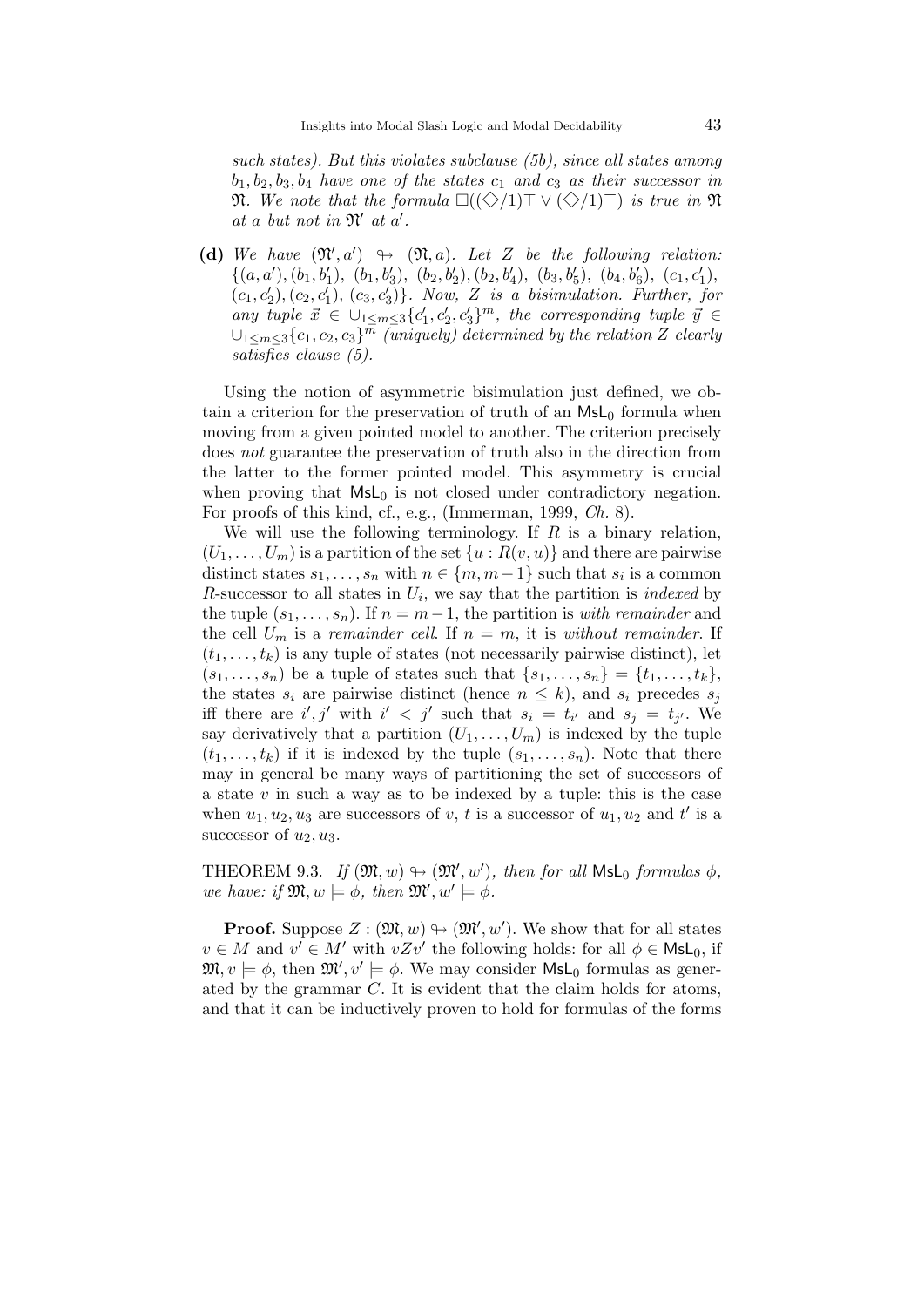$\vee, \wedge, \Diamond, \Box$ ; for the cases of  $\Diamond$  and  $\Box$  we will be able to use the inductive hypothesis thanks to the fact that  $Z$  has the properties of usual bisimulation between  $(\mathfrak{M}, w)$  to  $(\mathfrak{M}', w')$ . What remains to be checked are the formulas of the form  $\Box D_{n,S}(\xi_1,\ldots,\xi_{n+1})$ . Without loss of generality we may assume that there is  $1 \leq k \leq n+1$  such that  $S = \{1, \ldots, k\}.$ Let  $T_{x_0}$  be the translation of  $\mathsf{MsL}_0$  into FOL discussed in the proof of Theorem 7.2. Now, instead of  $\phi := \Box D_{n,S}(\xi_1,\ldots,\xi_{n+1}),$  we may just as well consider its FOL translation  $\theta := \exists x_1 \dots \exists x_k \forall y (Rx_0y \rightarrow$  $D_{n,S}(\xi'_1,\ldots,\xi'_{n+1})$ , where  $\xi'_i$  is the FOL formula  $(Ryx_i \wedge T_{x_0/x_i}[\phi_i])$  if  $i \in S$  and  $\xi_i = (\diamondsuit/1)\phi_i$ , while  $\xi'_i$  is the FOL formula  $T_{x_0/y}[\xi_i]$  if  $i \notin S$ . We may note that among the formulas  $\xi'_1, \ldots, \xi'_{n+1}$ , there is for every variable  $x_i$  with  $1 \leq i \leq k$  exactly one formula  $\xi'_j$  in which this variable occurs free. Now, there are positive integers m and  $r_1, \ldots, r_m$  such that  $\theta$  is logically equivalent to an FOL formula  $\chi$  of the form

$$
\exists x_1 \ldots \exists x_k \bigwedge_{1 \leq i \leq m} \forall y (Rx_0y \to \bigvee_{1 \leq j \leq r_i} \zeta_{ij}),
$$

where each  $\zeta_{ij}$  is one of the formulas  $\xi'_1, \ldots, \xi'_{n+1}$ . Here one and the same variable  $x_i$  with  $1 \leq i \leq k$  may well occur free in several conjuncts.

Assume inductively that for any states r and r', if  $rZr'$  and  $\mathcal{M}, r \models$  $\zeta_{ij}$ , then  $\mathcal{M}'$ ,  $r' \models \zeta_{ij}$ . Now, suppose that  $vZv'$  and that for fixed (but not necessarily pairwise distinct) states  $t_1, \ldots, t_k$  and for all  $1 \leq i \leq m$ , we have:

$$
\mathcal{M}, v, t_1, \ldots, t_k \models \forall y (Rx_0y \rightarrow \bigvee_{1 \leq j \leq r_i} \zeta_{ij}).
$$

By the fact that  $Z : (\mathfrak{M}, w) \to (\mathfrak{M}', w')$ , if we take the tuple  $(t_1, \ldots, t_k)$ as the input of rule (5), a certain tuple  $(t'_1, \ldots, t'_k)$  is obtained with  $t_l Z t'_l$  for all  $1 \leq l \leq k$ . We proceed to prove that for every  $1 \leq i \leq m$ ,

$$
\mathcal{M}', v', t'_1, \ldots, t'_k \models \forall y (Rx_0y \rightarrow \bigvee_{1 \leq j \leq r_i} \zeta_{ij}).
$$

Let *i* be fixed. Since  $\forall y (Rx_0y \rightarrow \forall_{1 \leq j \leq r_i} \zeta_{ij})$  is satisfied in  $(\mathcal{M}, v, t_1, \ldots, t_k)$ , there is  $I \subseteq \{1, \ldots, k\}$  such that the set  $\{u : R(v, u)\}$ has a partition  $\mathcal P$  indexed by the tuple  $\langle t_i : i \in I \rangle$ . The partition  $\mathcal P$ has at most  $r_i \leq k+1$  cells. By subclause (5a) in the definition of asymmetric  $\textsf{MsL}_0$  bisimulation, there is, then, a partition  $\mathcal{P}'$  of the set  $\{u': R'(v', u')\}$  indexed by the tuple  $\langle t'_i : i \in I \rangle$ . Let  $l \in I$  be arbitrary. Then there is j such that the state  $t_l$  satisfies the formula  $T_{x_0/x_l}[\phi_j]$ in M. On the other hand,  $t_l Z t'_l$ . Thus, by the inductive hypothesis  $t'_l$ satisfies  $T_{x_0/x_l}[\phi_j]$  in M'. It follows that  $\forall y(Rx_0y \to \bigvee_{1 \leq j \leq r_i} \zeta_{ij})$  is satiisfied in  $(\mathcal{M}', v', t'_1, \ldots, t'_k)$ . If, again, the partition  $\mathcal P$  is with remainder,  $\mathcal{P}'$  may or may not be itself with remainder. If it is without remainder,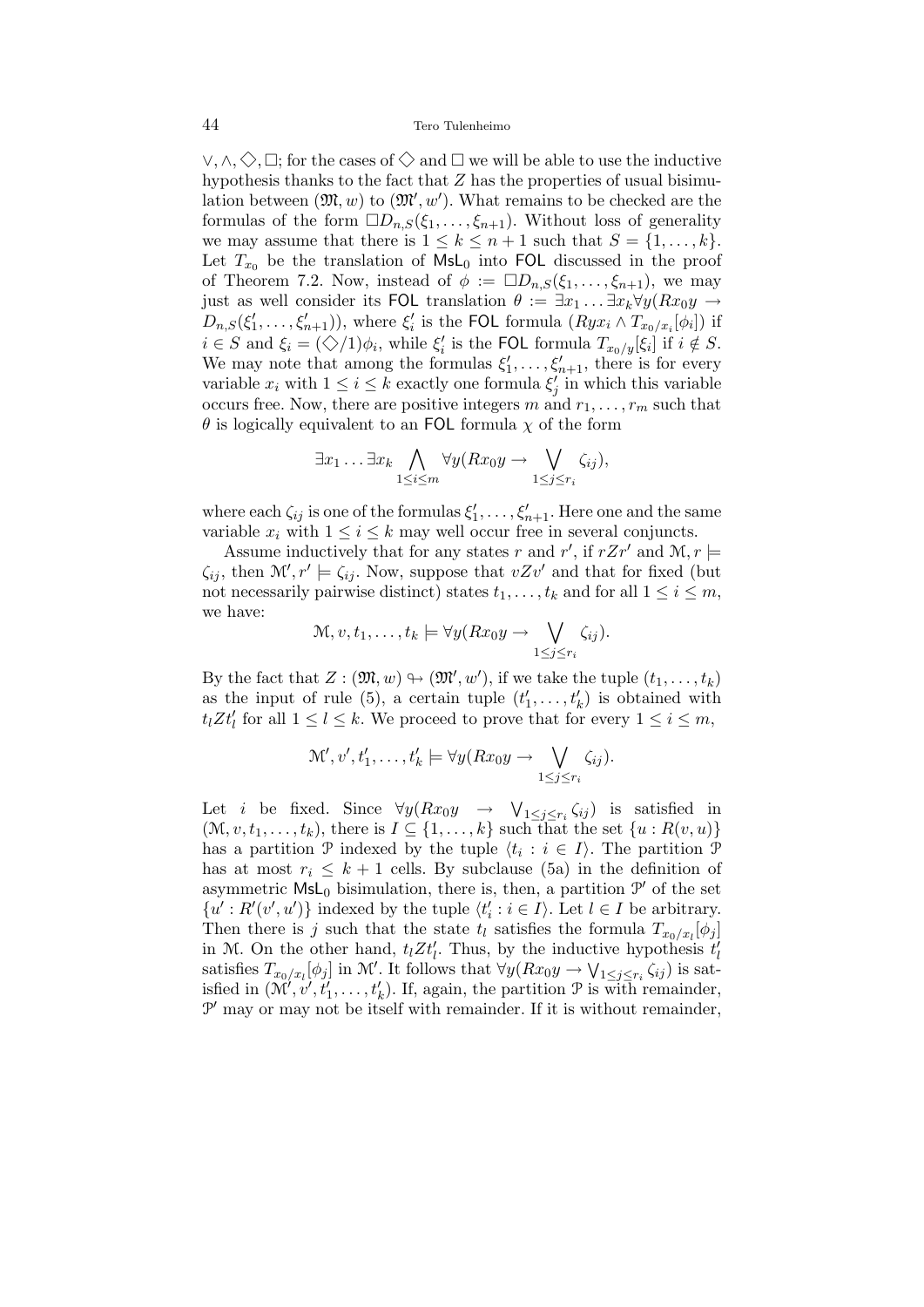the claim follows immediately by the inductive hypothesis. If it is with remainder, we need to check that every state in the remainder cell of  $\mathcal{P}'$  satisfies in  $\mathcal{M}'$  some formula  $\xi'_{l}$  with  $l \notin S$ . Let  $u'$  be any state with  $R'(v', u')$  in the remainder cell of  $\mathcal{P}'$ . By clause (5a) we find, then, a state u with  $R(v, u)$  in the remainder cell of  $\mathcal{P}$  such that  $uZu'$ . Because  $\mathcal{M}, v, t_1, \ldots, t_k \models \forall y (Rx_0y \rightarrow \bigvee_{1 \leq j \leq r_i} \zeta_{ij}),$  there is  $l \notin S$  such that  $\mathcal{M}, u \models \xi_l'$  (recall that every  $\zeta_{ij}$  equals  $\xi_l'$  for some  $1 \leq l \leq n+1$ ). By the inductive hypothesis we may conclude that  $\mathcal{M}'$ ,  $u' \models \xi'_{l}$ , and again the claim follows.

In the above proof it was crucial that the states  $t'_1, \ldots, t'_k$  provided by the asymmetric  $MsL_0$  bisimulation Z were obtained once and for all as witnesses for certain slashed diamonds, and that it was possible to repeatedly choose a selection I of those states when considering the relevant different conjuncts. Indeed it would have led to too weak a condition if subclause (5b) had been imposed directly on the states  $t'_1, \ldots, t'_k$  and not to a separately chosen selection thereof; that would have corresponded to choosing separate witnesses for each conjunct.

We use the following lemma in proving the main result of the present section, i.e., that  $MsL<sub>0</sub>$  is not closed under complementation.

## LEMMA 9.4. Let  $h, m \geq 0$ . If  $(\mathfrak{N}, w)$  is the h-fold duplication of the m-unraveling of  $(\mathfrak{M}, w)$ , then  $(\mathfrak{N}, w) \rightarrow (\mathfrak{M}, w)$ .

**Proof.** First note that the following clearly holds. If  $Z_1$  :  $(\mathfrak{M}_1, w_1) \rightarrow$  $(\mathfrak{M}_2, w_2)$  and  $Z_2 : (\mathfrak{M}_2, w_2) \rightarrow (\mathfrak{M}_3, w_3)$ , then the composite relation  $Z_1 \circ Z_2$  satisfies:  $Z_1 \circ Z_2 : (\mathfrak{M}_1, w_1) \leftrightarrow (\mathfrak{M}_3, w_3)$ . Let  $(\mathfrak{M}, w)$  be a pointed model,  $(\mathfrak{M}', w)$  its m-unraveling and  $(\mathfrak{N}, w)$  the h-fold duplication of  $(\mathfrak{M}', w)$ . By what just noted, in order to prove the lemma, it suffices to show that  $(\mathfrak{N}, w) \rightarrow (\mathfrak{M}', w)$  and  $(\mathfrak{M}', w) \rightarrow (\mathfrak{M}, w)$ . Write  $\mathfrak{M} =$  $(M, R, V), \mathfrak{M}' = (M', R', V') \text{ and } \mathfrak{N} = (N, S, U).$ 

We define a relation  $Z_1 \subseteq M' \times M$  by using the fact that there is a natural correlation of the states of the models  $\mathfrak{M}'$  and  $\mathfrak{M}$ , given the way in which  $\mathfrak{M}'$  is produced from  $\mathfrak{M}$ . For every state v' in  $\mathfrak{M}'$ , there is a path  $(w, v_1, \ldots, v_n)$  along R such that  $v' = (w, v'_1, \ldots, v'_n)$ . Put  $v'Z_1v_n$ . Plainly  $Z_1$  is a bisimulation between  $(\mathfrak{M}', w)$  and  $(\mathfrak{M}, w)$ . We claim that  $Z_1$  also satisfies clause (5) of an asymmetric bisimulation. So suppose  $v'Z_1v$  and let the tuple  $(t'_1,\ldots,t'_k)$  of elements of  $\mathfrak{M}'$  be the input of clause (5). For every  $t_i'$  there is a uniquely determined  $t_i$ such that  $t_i'Z_1t_i$ . Clearly  $(R \circ R)(v, t_i)$ . Suppose, then, that there is  $I \subseteq \{1, \ldots, k\}$  and u with  $R(v, u)$  such that no  $t_i$  with  $i \in I$  is Raccessible from u. We must show that there is an  $R'$ -successor u' of v' from which no state  $t'_{i}$  with  $i \in I$  is  $R'$ -accessible and which satisfies  $u'Z_1u$ . Now, if there was no such state, there would be u' with  $u'Z_1u$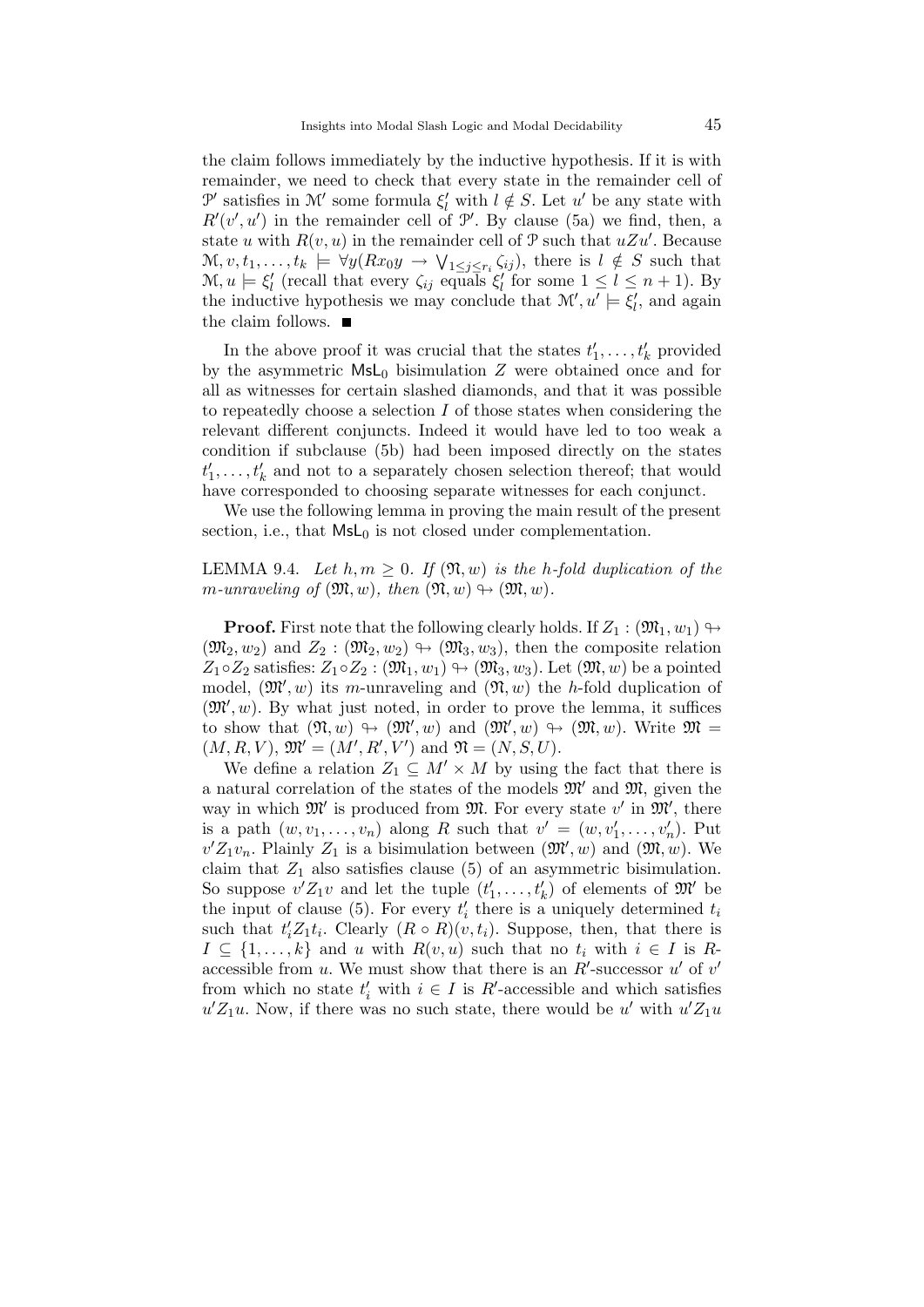such that  $R'(v', u')$  and  $R'(u', t'_j)$  for some  $j \in I$ . Thus, there would be x such that  $t'_j Z_1 x$  and  $R(u, x)$ ; indeed  $t'_j$  is a certain finite path along R and x is its last member. Since there is only one state from  $\mathfrak{M}$ correlated with  $t'_j$  via  $Z_1$ , it follows that we would have  $x = t_j$ . Yet x is R-accessible from  $u$ , but  $t_i$  is not. This is a contradiction. We conclude that  $Z_1 : (\mathfrak{M}', w) \rightarrow (\mathfrak{M}, w)$ .

To complete the proof, we define a relation  $Z_2 \subseteq N \times M'$ . By the construction of  $(\mathfrak{N}, w)$ , there are models  $\mathfrak{I}_0, \ldots, \mathfrak{I}_{h \cdot m}$  with the following properties:  $\mathfrak{T}_0 = \mathfrak{M}'$ ;  $\mathfrak{T}_{h \cdot m} = \mathfrak{N}$ ; each  $\mathfrak{T}_i$  is a tree of height m; and there is a map  $f_i: T_i \to Pow(T_{i+1})$  mapping distinct states to disjoint sets of states such that for every state  $x \in T_i$  and every state  $y \in f_i(x)$ , the submodel of  $\mathfrak{T}_i$  generated by x is isomorphic to the submodel of  $\mathfrak{T}_{i+1}$ generated by y, and for every state  $z \in T_{i+1}$  there is  $x \in T_i$  such that  $z \in f_i(x)$ . We set  $vZ_2v'$  iff there are states  $x_0, \ldots, x_{h \cdot m}$  with  $x_0 = v'$  and  $x_{h\cdot m} = v$  such that for all  $0 \leq i \leq h\cdot m$ , we have:  $x_{i+1} \in f_i(x_i)$ . That is, we have  $vZ_2v'$  iff v is one of the 'copies' of v' created by the process of h-fold duplication of  $(\mathfrak{M}', w)$ . Trivially  $Z_2$  is a bisimulation between  $(\mathfrak{N}, w)$  and  $(\mathfrak{M}', w)$ . Suppose  $vZ_2v'$  and let the tuple  $(s_1, \ldots, s_k)$  of elements of  $\mathfrak N$  be the input of clause (5). For every  $s_i$  there is a uniquely determined  $s_i'$  such that  $s_i Z_2 s_i'$  and indeed  $(R' \circ R')(v', s_i')$ . Now, suppose there is  $I \subseteq \{1, ..., k\}$  and u' with  $R'(v', u')$  such that no  $s'_i$  with  $i \in I$ is R'-accessible from u'. Then there is u with  $S(v, u)$  such that  $uZ_2u'$ and no  $t_i$  with  $i \in I$  is S-accessible from u. Namely, for contradiction suppose there is u with  $uZ_2u'$  and  $S(u, s_j)$  for some  $j \in I$ . Then there is x with  $s_j Z_2 x$  and  $R'(u',x)$ . But there is exactly one state in  $\mathfrak{N}$  to which  $s_j$  is related via  $Z_2$ , so  $x = s'_j$ . This is a contradiction and we may conclude that  $Z_2 : (\mathfrak{N}, w) \to (\mathfrak{M}', w)$ .

Inspecting the proof of Lemma 9.4, we obtain the following:<sup>5</sup>

COROLLARY 9.5. Suppose Z is a bisimulation from  $(\mathfrak{N}, v)$  to  $(\mathfrak{M}, w)$ . If Z is a surjective function, then in fact Z is an asymmetric  $\textsf{MsL}_0$ bisimulation from  $(\mathfrak{N}, v)$  to  $(\mathfrak{M}, w)$ .

We proceed to prove that there is no proper  $MsL<sub>0</sub>$  formula whose contradictory negation is expressible in  $MsL<sub>0</sub>$ .

THEOREM 9.6 (Strong inexpressibility of contradictory negation). If  $\phi$  and  $\psi$  are MsL<sub>0</sub> formulas such that for all pointed models  $(\mathfrak{M}, w)$  we have  $\mathfrak{M}, w \models \psi$  iff  $\mathfrak{M}, w \not\models \phi$ , then  $\phi$  is not proper.

**Proof.** Assume  $\phi$  is a proper formula of MsL<sub>0</sub>. By Lemma 4.5 the class  $Mod(\phi)$  is either not closed under  $md(\phi)$ -unraveling or else it is

 $^5\,$  The author is grateful to Antti Kuusisto who observed that Lemma 9.4 has this corollary.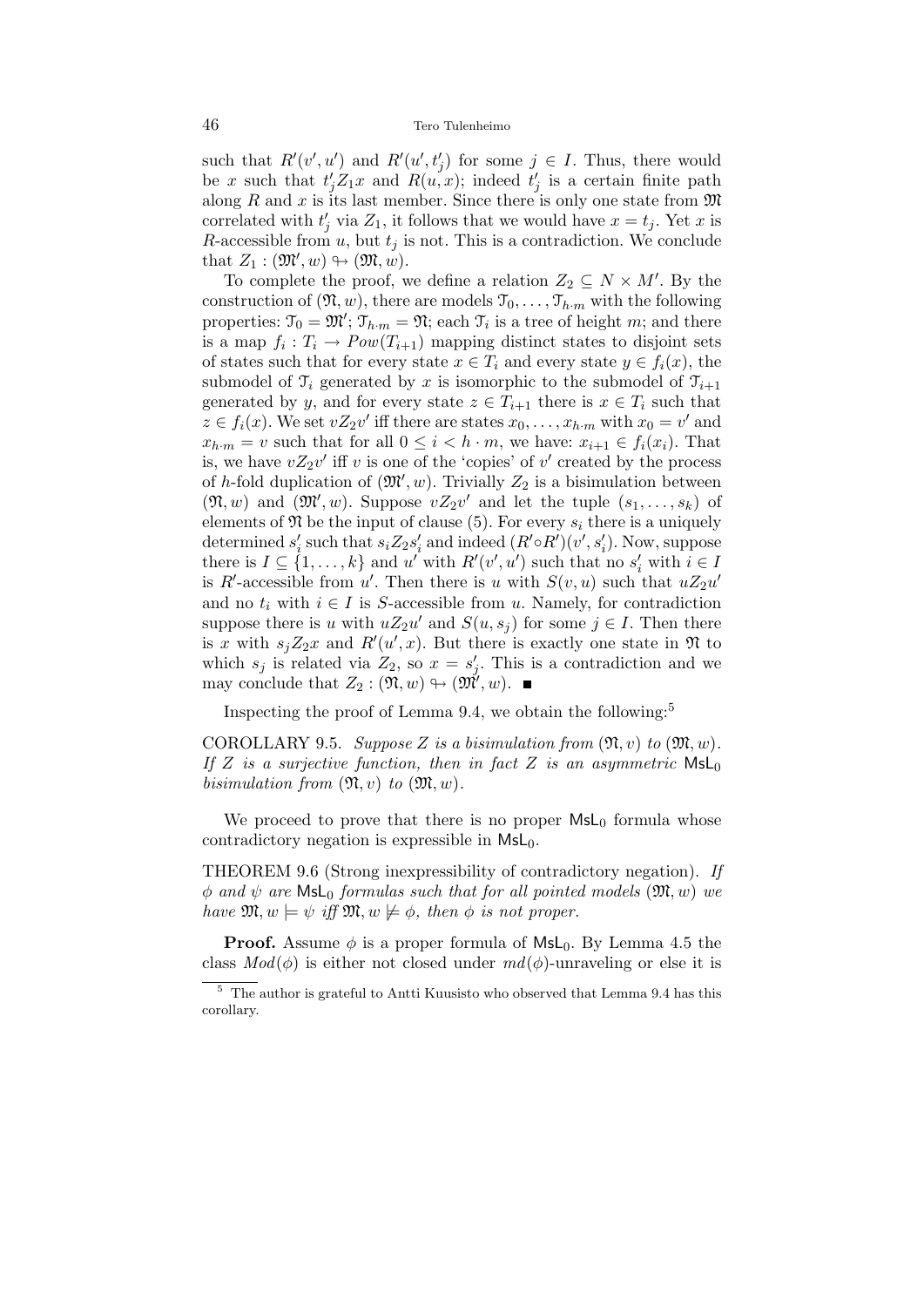not closed under global duplication. That is, there is a pointed model  $(\mathfrak{M}, w)$  of height at most  $md(\phi)$  such that  $\mathfrak{M}, w \models \phi$  while  $\mathfrak{M}', w \not\models \phi$ , where the pointed model  $(\mathfrak{M}', w)$  is either (i) the unraveling of  $(\mathfrak{M}, w)$ , or else (ii) the global duplication of  $(\mathfrak{M}, w)$ . Now, suppose for contradiction that there is an  $\mathsf{MsL}_0$  formula  $neg(\phi)$  which is true in a pointed model iff  $\phi$  is not true therein. We note that  $\mathfrak{M}'$ ,  $w \models neg(\phi)$ . Let us consider the two cases separately. Case  $(i)$ : In passing note that in this case  $(\mathfrak{M}, w)$  cannot be tree-like, for otherwise  $(\mathfrak{M}, w)$  would be isomorphic to its own  $md(\phi)$ -unraveling. Now, by Lemma 9.4 (setting  $h := 0$ , we have  $(\mathfrak{M}', w) \oplus (\mathfrak{M}, w)$ . Therefore, by Theorem 9.3, we may conclude that  $\mathfrak{M}, w \models \text{neg}(\phi)$ . This is a contradiction. Case (ii): First note that  $(\mathfrak{M}, w)$  must be tree-like, for otherwise it would be its own global duplication. But if  $(\mathfrak{M}, w)$  is tree-like, again Lemma 9.4 applies (this time setting  $h := 1$ ) and we have  $(\mathfrak{M}', w) \oplus (\mathfrak{M}, w)$ . This yields a contradiction, since by Theorem 9.3 we have again  $\mathfrak{M}, w \models \text{neg}(\phi)$ .

Theorem 9.6 states a very strong inexpressibility result for the fragment  $\mathsf{MsL}_0$  of  $\mathsf{MsL}$ . Now, by any reasonable criterion  $\square(\diamondsuit/1)\top$  is the syntactically simplest proper MsL formula. As a consequence of what just proven, we may observe the following fact concerning the larger language MsL, thereby vindicating the claim we made in Section 3 to the effect that Corollary 3.5 (according to which MsL is not closed under contradictory negation) can be improved.

## COROLLARY 9.7. Any fragment of MsL which contains the formula  $\Box(\Diamond/1)$  fails to be closed under contradictory negation.

**Proof.** Consider the pointed models  $(\mathfrak{M}, a)$  and  $(\mathfrak{M}', a')$  discussed in the proof of Theorem 7.5. The formula  $\square(\diamondsuit/1)\top$  is true in the former but not in the latter. On the other hand, these pointed models are evidently bisimilar. Thus,  $\Box(\Diamond/1)$  is a proper MsL<sub>0</sub> formula. By Theorem 9.6, then, there is no  $MsL<sub>0</sub>$  formula that can express the contradictory negation of  $\square(\diamondsuit/1)$ . Observe that any MsL formula of modal depth at most 2 is by syntactic criteria a formula of  $MsL_0$ . It follows that no MsL formula of modal depth at most 2 can express the contradictory negation of  $\square(\diamondsuit/1)\top$ . Suppose, then, for contradiction that there is  $\phi \in \mathsf{Msl}$  with  $md(\phi) \geq 3$  such that  $\phi$  is true in a pointed model iff  $\Box(\Diamond/1)$  is not true therein. Now, clearly any MsL formula of modal depth at most 2 is true at v in  $\mathfrak{N}$  iff it is true at v in the restriction of  $\mathfrak N$  to the height 2. It is also clear that any MsL formula  $\chi$  of modal depth at least 3 is truth-equivalent over models of height at most 2 to an MsL formula  $\theta_{\chi}$  of modal depth at most 2. It follows that for all pointed models  $(\mathfrak{N}, v)$  we have:  $\mathfrak{N}, v \models \phi$  iff  $(\mathfrak{N} \restriction 2), v \models \phi$ iff  $(\mathfrak{N} \restriction 2), v \models \theta_{\phi}$  iff  $\mathfrak{N}, v \models \theta_{\phi}$ , where  $md(\theta_{\phi}) \leq 2$ . But then  $\theta_{\phi}$  is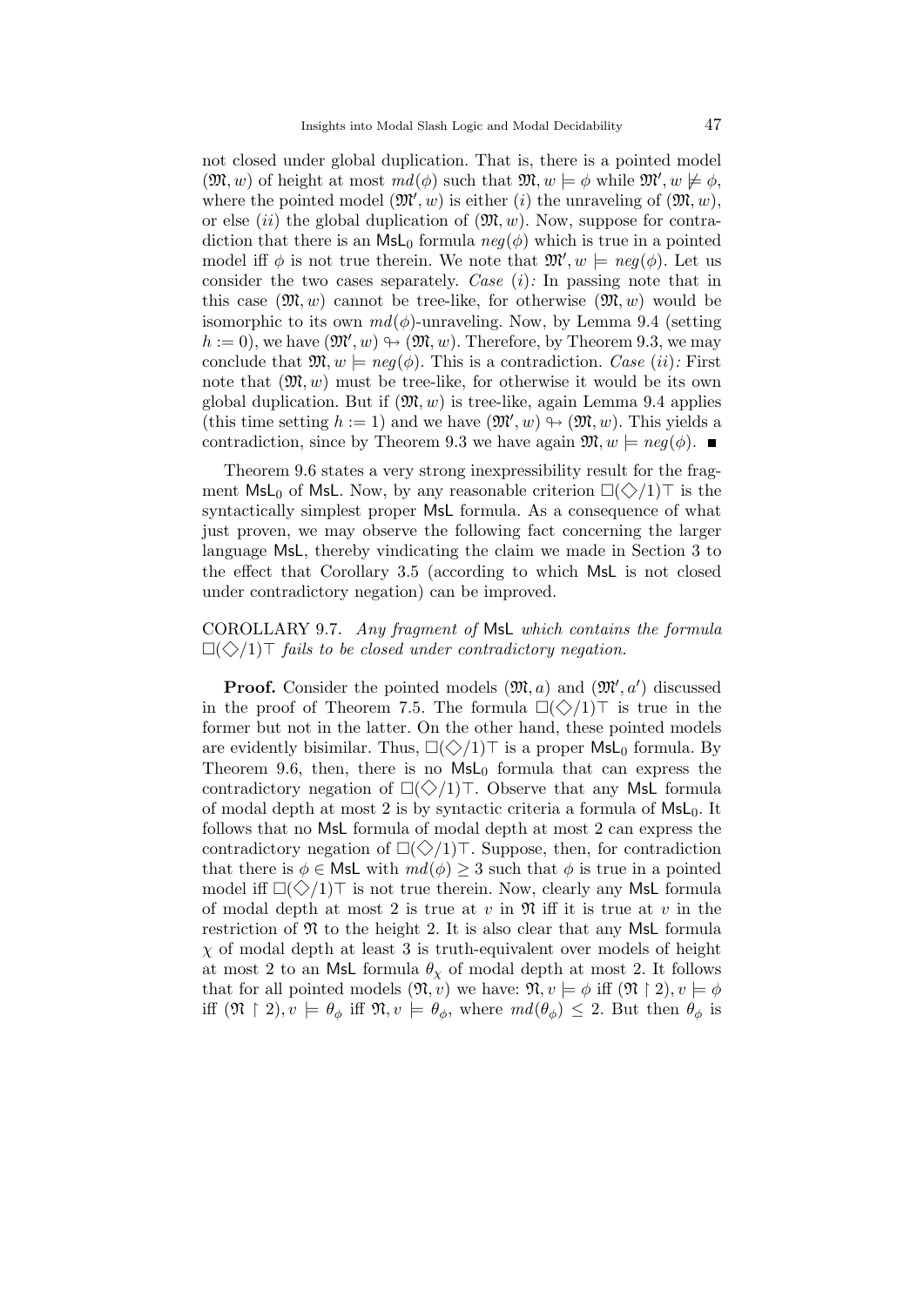a formula of  $MsL_0$  expressing the contradictory negation of  $\square(\diamondsuit/1)\top$ . This is a contradiction. We conclude that there is no MsL formula which would express the contradictory negation of  $\Box(\Diamond/1)$ .

As a by-product of what just established, we obtain a proof of the rather obvious fact that FOL cannot be translated into MsL; in Sections 3 and 7 we promised to exhibit such a proof.

#### COROLLARY 9.8. FOL  $\nleq$  MsL.

**Proof.** The formula  $\Box(\Diamond/1)$ <sup>T</sup> can be translated into FOL. Therefore also its contradictory negation can. So if we had  $FOL < MsL$ , the contradictory negation of  $\square(\diamondsuit/1)\top$  could be translated into MsL, contrary to Corollary 9.7.

#### 10. The robust decidability of modal logic revisited

We proceed to draw some general morals from the properties of  $MsL_0$ that we have detected. Let us first note a couple of relevant facts about this logic.

#### 10.1. COMPUTATIONAL PROPERTIES OF  $Msl_0$

Let us say that logic  $L$  is *strongly closed under complementation* if there exists a **PTIME**-computable function f such that for every  $\phi \in L$  we have that  $f(\phi)$  is true in a model iff  $\phi$  is not true therein. If L is strongly closed under complementation, the satisfiability problem of L is decidable iff its validity problem is decidable. Moreover, if one of the problems is  $C$ -complete for some complexity class  $C$ , the other is coC-complete. If in particular C happens to be a deterministic complexity class, both problems are C-complete if one of them is: in this case  $\mathbf{coC} = \mathbf{C}$ . Now, many commonly encountered logics are strongly closed under complementation. Among them are the following: the logic S5 (i.e., ML evaluated over models whose accessibility relation is an equivalence relation), the (poly)modal logics  $\mathsf{K4}_n$  (i.e., the extension of ML with  $n$  modalities, each associated with a transitive accessibility relation), the hybrid logic  $\mathcal{H}(\mathcal{Q})$ , the logic of until and since (US), the finite-variable fragments  $\textsf{FOL}^n$  of first-order logic, the guarded fragment (GF) and the loosely guarded fragment (LGF) of first-order logic, the fixed point extensions  $\mu$ ML ( $\mu$ -calculus),  $\mu$ GF and  $\mu$ LGF of ML, GF and LGF, respectively. All these logics have available a syntactic sign for the contradictory negation, so in each of these cases there is a constant time computable function yielding the contradictory negation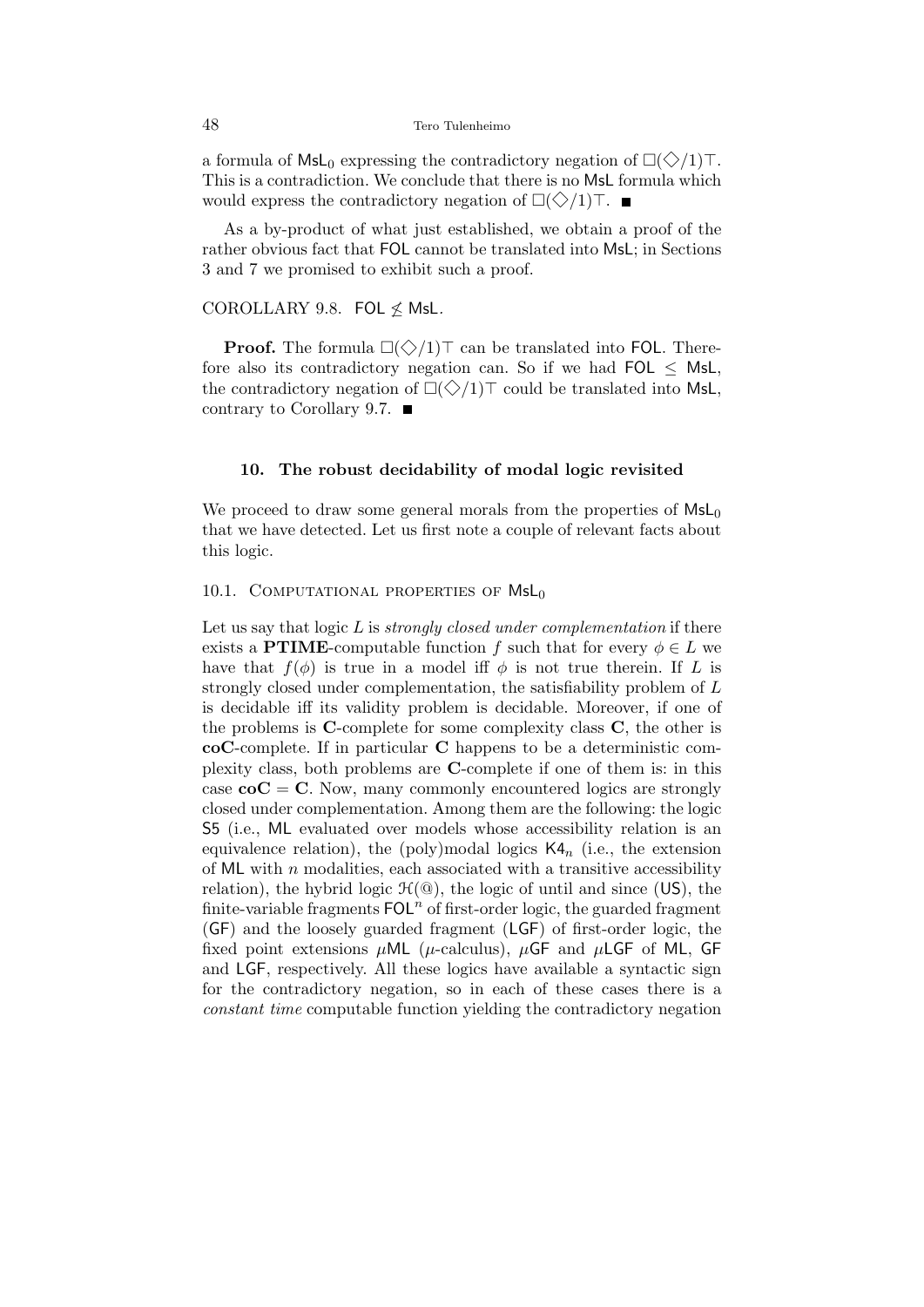of a given input formula. Observe that in logics like MsL which are not closed under complementation to begin with (cf. Theorem 9.6), the satisfiability and validity problems need to be discussed separately or at least there is no obvious way to reduce one to the other.

The following results are immediate consequences of results proven in (Tulenheimo and Sevenster, 2006) about the logic  $\mathcal{L}_{SD}$  (see *ibid.*, Theorems 15, 17 and 19). Logic  $\mathcal{L}_{SD}$  is a notational variant of MsL; more specifically there exist obvious linear-time computable truth-preserving translations from  $\mathcal{L}_{SD}$  to MsL and from MsL to  $\mathcal{L}_{SD}$ .

PROPOSITION 10.1. (a) The model-checking problem for  $Msl_0$  is NP-complete in combined complexity (i.e., measured in terms of the combined length of both inputs); (b) the validity problem of  $MsL_0$  is **PSPACE**-complete; (c)  $\textsf{MsL}_0$  has the strong finite model property (i.e., there is a recursive upper bound to the size of every satisfiable  $\mathsf{Msl}_0$  formula); and (d) the satisfiability problem of  $\mathsf{Msl}_0$  is  $\mathbf{PSPACE}\text{-complete}$ .

10.2.  $ML$  and  $MsL_0$  as fragments of FOL

The fact that basic modal logic has many 'good' properties that firstorder logic lacks has generated a remarkable literature. The modelchecking problem and the validity and satisfiability problems of ML are decidable. More specifically, the combined complexity of the modelchecking problem for  $ML$  is  $PTIME$ -complete (Grädel and Otto, 1999), while its satisfiability problem is **PSPACE**-complete (Ladner, 1977). Now, ML is semantically speaking a fragment of first-order logic. Via its translation, then, ML determines a decidable fragment of FOL. This has been considered interesting because in the relevant fragment no limit is imposed on the allowed quantifier alternations — while historically, known decidable fragments of FOL had been obtained by restricting patterns of allowed quantifier alternations; see, e.g., (Börger  $et \ al.$ ) 1997). We may note that  $MSL<sub>0</sub>$  is not less interesting in this respect.

OBSERVATION 10.2. Also  $Msl_0$  is semantically a decidable fragment of FOL with unbounded quantifier alternation (Theorem 7.2). In particular, it is strictly more expressive than ML (Fact 3.1).

Basic modal logic has been hailed not only because it is decidable (and decidable using an algorithm of a relatively reasonable complexity), but because it is 'robustly decidable': it has a host of independently interesting extensions or variants which are likewise (elementarily) decidable. Examples abound. The satisfiability problem of S5 is NPcomplete (Ladner, 1977), while that of  $K4_n$  is **PSPACE**-complete for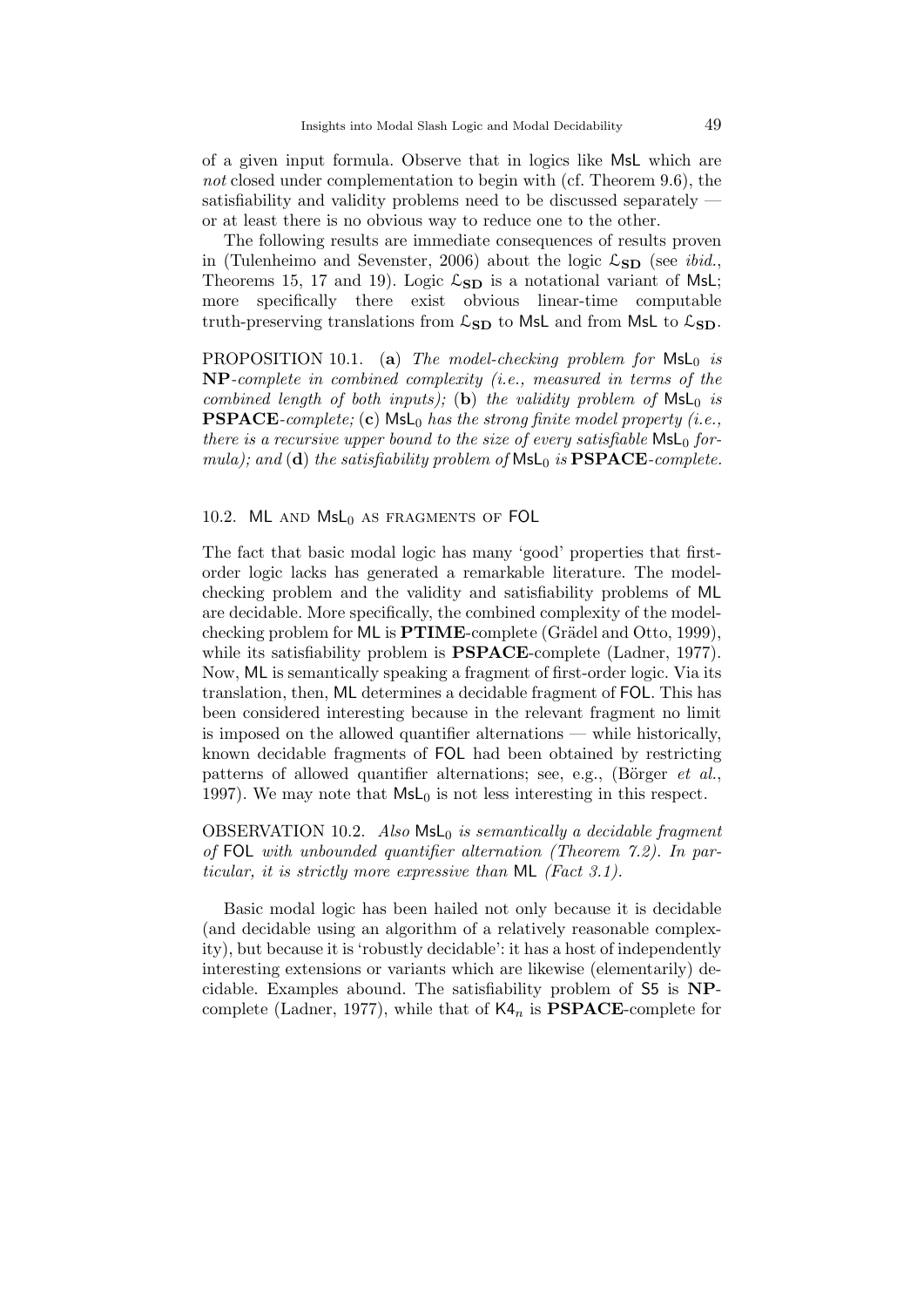all  $n \geq 1$ ; for hardness, see (Ladner, 1977) and for inclusion cf., e.g., (Horrocks et al., 2007, Thm. 21). The satisfiability of the hybrid logic  $\mathcal{H}(\mathbb{Q})$  is **PSPACE**-complete (Areces *et al.*, 1999). It was noted in (Burgess, 1982) that the decidability of the logic of until and since (US) evaluated over arbitrary linear orders immediately follows from the results of (Rabin, 1969). Actually the satisfiability problem of US over arbitrary linear orders is PSPACE-complete: inclusion has been proven in (Reynolds, 2010; Rabinovich, 2010); hardness follows from the main result of (Reynolds, 2003). The satisfiability problem of the  $\mu$ -calculus is **EXPTIME**-complete (Emerson and Jutla, 1988).

OBSERVATION 10.3. Modal slash logic provides yet another confirmation of the robust decidability of  $ML - in$  a strikingly strong way.

(a) Extending ML by performing slashing in the way permitted by the syntax of  $Msl_0$  yields a logic with a decidable satisfiable prob $lem.6$  Even better, insofar as the satisfiability problem is concerned, nothing is lost in terms of computational complexity in the transition from  $ML$  to  $MsL<sub>0</sub>$ : the satisfiability problem of both logics is  $PSPACE-complete. Unless PTIME = NP, the difficulty$ of solving the model-checking problem is increased, though (cf. Proposition 10.1).

(b) Consider the full logic  $MsL$  — which, as we recall, is not translatable into FOL. It was proven in (Sevenster, 2010, Thm. 4.9) that the satisfiability problem of a certain polymodal extension of (a notational variant of)  $MSL$  is decidable, actually in  $2NEXPTIME$ . Therefore, in particular, MsL singles out a decidable fragment of ESO lying beyond FOL. And we obtain a host of new decidable fragments of FOL: a fortiori every first-order translatable fragment of MsL has a decidable satisfiability problem.

#### 10.3. Explaining the robust decidability of ML

It is natural to ask — and has indeed been asked by several people what it is in ML that is responsible for its good computational behavior, and especially for its robust decidability. Looking at different ways of translating ML into FOL, one may reflect upon syntactic properties of the translations, and endeavor to identify, from the viewpoint of FOL,

<sup>6</sup> To employ an imprecise turn of phrase of a kind common in the literature, ML remains decidable even when it is subjected to some slashing. Of course in reality ML is not the subject of change here — there is no subject of change — rather one logic gives rise to another and a certain property is preserved.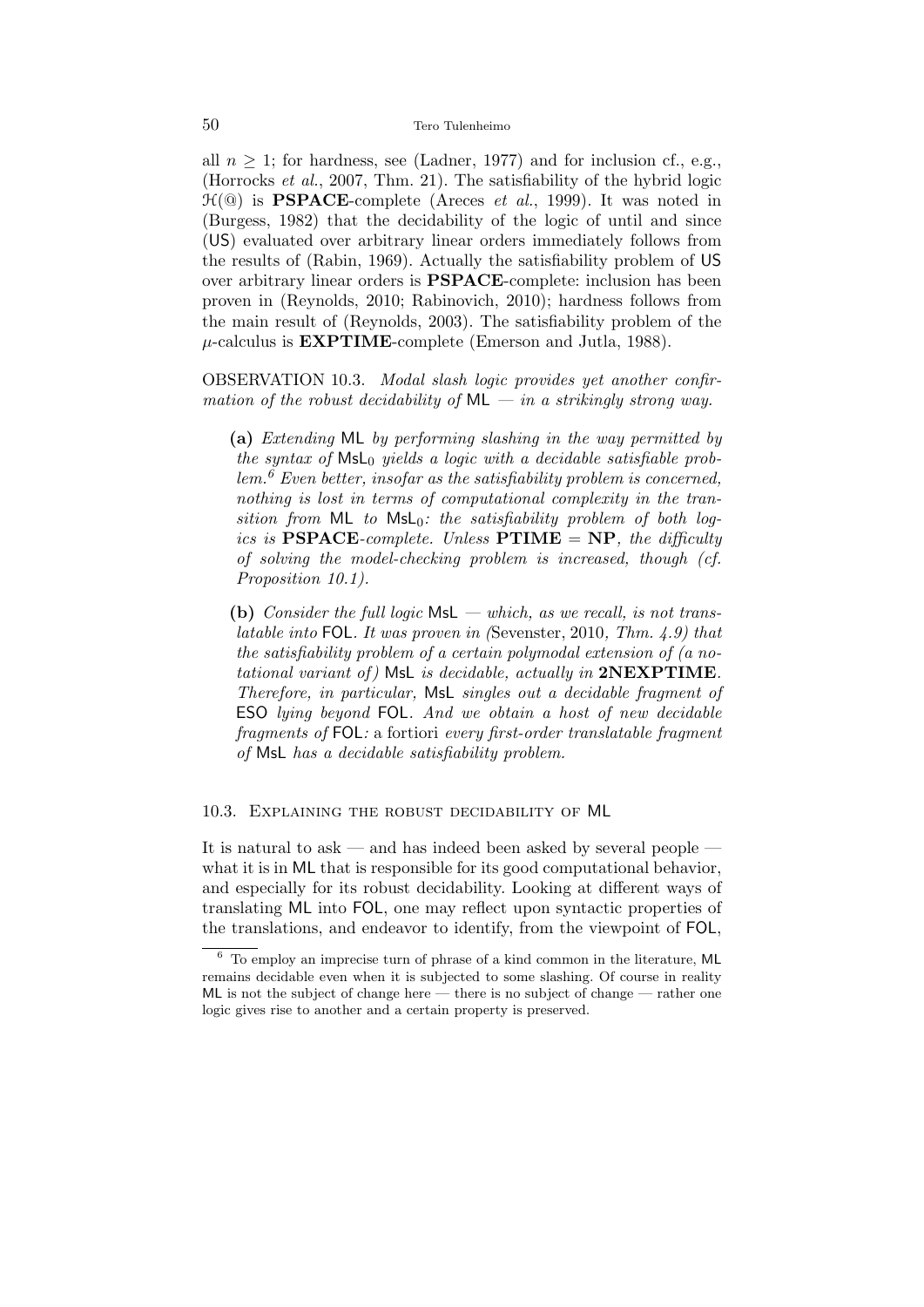syntactic features that would throw light on the relevant properties of ML. One may expect this to lead to a generalization: a fragment of FOL more expressive than ML, or at least syntactically an extension of the translation of ML, yet exhibiting appropriate 'nice' properties. The authors discussing the issue have phrased it as a quest for an  $explanation$ ; cf. (Vardi, 1998, pp. 8, 22), (Andréka et al., 1998, pp. 243,  $261$ ), (Grädel,  $2001$ , pp. 8, 12). If any sort of explanation is sought for, it cannot simply consist of a description applying to ML and to nothing else — any more than the question 'Why does Moon revolve around the Earth?' could be answered by saying 'Because it is Moon.' At the very least, we need to pinpoint a more general phenomenon which subsumes the case of ML.

Concretely, at least three features have been proposed to have an explanatory role: the translatability of ML into the 2-variable fragment of first-order logic  $(FOL^2)$ , its translatability into the guarded fragment of first-order logic (GF), as well as the tree-model property that ML enjoys. The first two involve syntactic conditions imposed on the relevant fragment of FOL, whereas the third one is a purely semantic condition. The relevance of these proposals comes from the good computational behavior of the logics  $FOL<sup>2</sup>$  and GF as well as from the fact that the decidability of logics having the tree model property can be approached using very widely applicable automata-theoretic tools. The combined complexity of the model-checking problem of  $FOL<sup>2</sup>$  is **PTIME-complete** (Grädel and Otto, 1999). The logic  $FOL<sup>2</sup> without$ equality is decidable (Scott, 1962). This is enough to conclude that ML is decidable, since equality is not needed to translate (in polynomial time)  $ML$  into  $FOL<sup>2</sup>$ . The complexity of the satisfiability problem of  $FOL<sup>2</sup>$  is NEXPTIME-complete; hardness follows from a result of Fürer (1981) while inclusion was proven in (Grädel *et al.*, 1997). What about the logic  $GF$ ? Like with  $FOL^2$ , also the combined complexity of the model-checking problem of GF is PTIME-complete (Berwanger and Grädel, 2001). The decidability of  $GF$  was proven in (Andréka et al., 1998). The satisfiability problem of  $GF$  is  $2EXPTIME-complete$  $(Grädel, 1999a)$ .

Let us restrict attention to syntactically phrased explanations such as  $\text{FOL}^2$  and GF. Even when an automata-theoretic account of the decidability of a modal logic is available, we would still wish to understand of what its decidability consists from the syntactic viewpoint. Now, it makes sense to ask which syntactic features of the translation of ML into FOL are responsible for its decidability  $-$  except that of course there is no unique translation, instead there are syntactically innumerable translations which might lead to different assessments of what it is that is responsible for the properties considered. Relative to a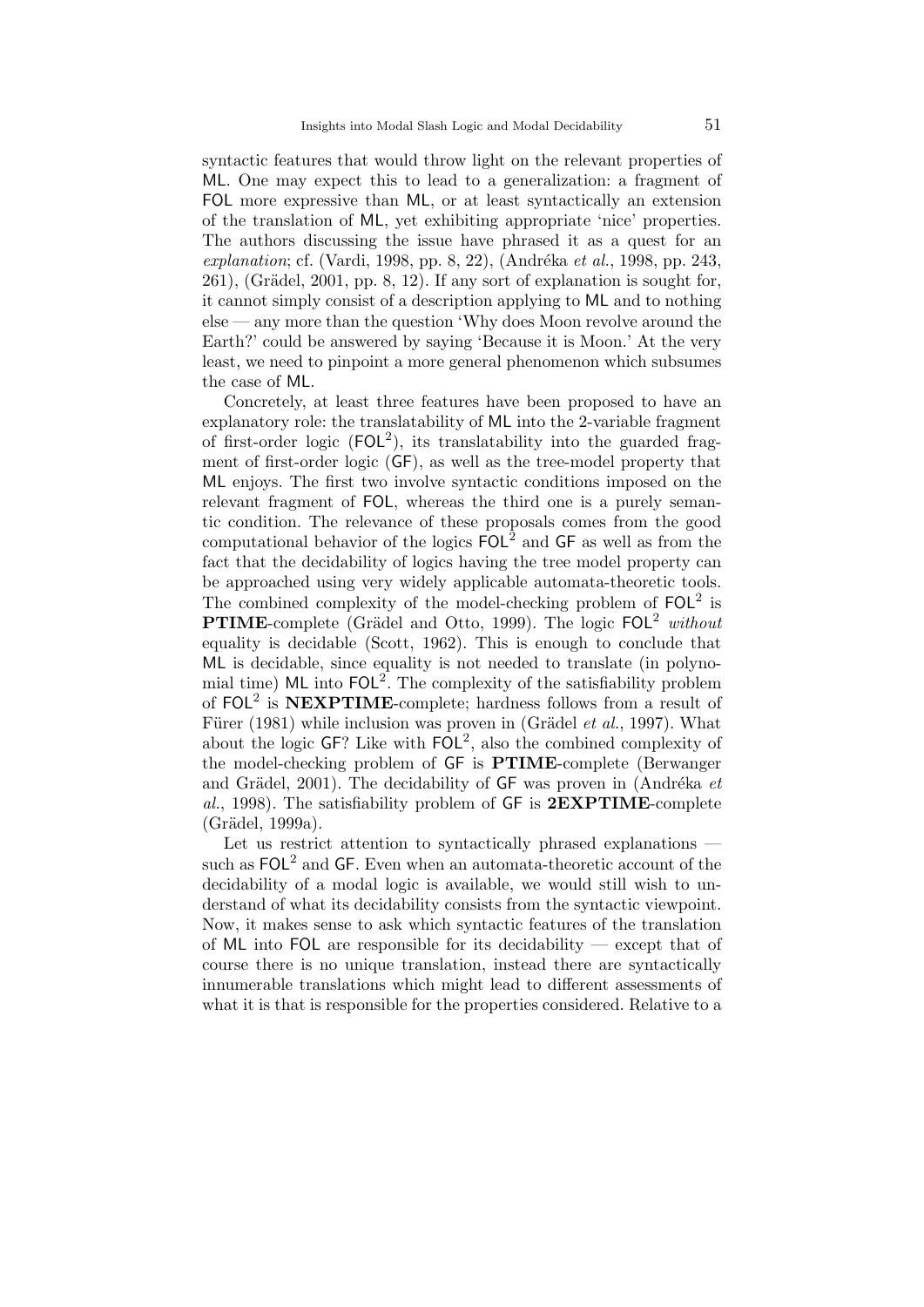given translation, what does it, then, mean to figure out which syntactic features are responsible for the decidability of the fragment. Well, it can only mean detecting irrelevant syntactic features and showing that generalizing with respect to those features still results to a fragment with sufficiently nice features. Of course even relative to a fixed translation there might be several ways of effecting such a generalization. When one poses questions such as 'Why is ML so robustly decidable?' or looks for an explanation of the decidability of ML, what one is doing is at least searching for such generalizations. One's search is typically guided by some preexisting idea as to what modal logic is. Then one aims to single out modal fragments of first-order logic and perhaps to understand in first-order terms of what the modal nature of a fragment consists.

How should we evaluate whether a proposed syntax-based explanation of the robust decidability of ML is correct or illuminating or credible? We may distinguish a strong and a weak criterion. In what follows, the options are, for simplicity, expressed in terms of the satisfiability problem, even though we might wish to consider also further computational problems. From now on, when we say without qualification that logic  $L'$  is *translatable* into  $L$ , we mean that there exists a polynomial time computable truth-preserving translation of  $L'$  into  $L$ (thereby deviating from the terminology introduced in Subsect. 1.1).

(1) We say that the decidability of an extension or variant of ML is *strongly explained* by the translatability of  $ML$  into logic  $L$ , if L is decidable (using an algorithm of such-and-such complexity). Logic  $L$  strongly explains the robust decidability of  $ML$  if it strongly explains the decidability of all relevant extensions or variants of ML. For example, one manifestation of the robust decidability of ML is that the satisfiability problem of the modal logic T (or the result of restricting the evaluation of ML to models with a reflexive accessibility relation) is also decidable, in fact PSPACE-complete (Ladner, 1977). This fact is strongly explained by the translatability of ML into  $FOL^2$ , since T can be translated into  $FOL^2$ : to find out whether a formula  $\phi$  of T is satisfiable, apply a decision algorithm of FOL<sup>2</sup> to the formula ( $\psi_{\phi} \wedge \forall x Rxx$ ), where  $\psi_{\phi}$  is a translation of  $\phi$  into FOL<sup>2</sup> using only the variables x and y. Also basic tense logic is decidable and indeed translatable into  $FOL<sup>2</sup>$ . For explanations in this sense, cf. (Vardi, 1998, p. 11). Note that it might be tempting to liberalize the definition of the notion of strong explanation by saying that it suffices that the satisfiability problem of M can be reduced to that of L. Here one should be careful, though. Since for example the satisfiability problem of  $FOL<sup>2</sup>$  is  $NEXPTIME-$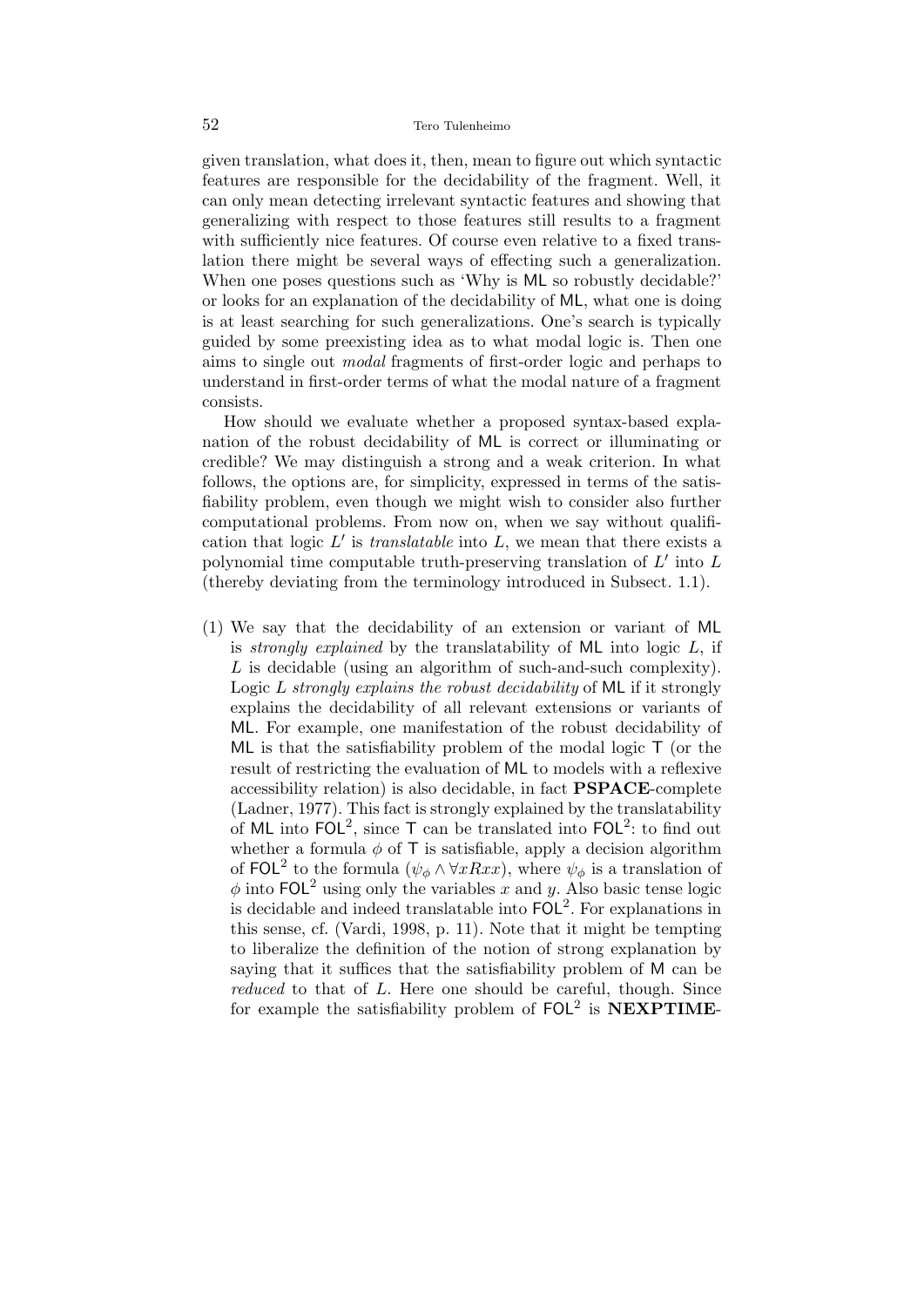complete, we could according to such a definition trivially 'explain' the decidability of any extension or variant M of ML whose satisfiability problem happens to lie in **NEXPTIME**. For, for such a logic M, there would trivially exist a **PTIME**-reduction  $t : M \to L$  such that for any formula  $\phi$  of M, we would have that  $\phi$  is satisfiable iff  $t(\phi)$  is satisfiable. The more complex the satisfiability of the explanans, the more we would purportedly get explanatory power! We are well-advised to stay with reductions phrased in terms of truth-preserving (PTIME-computable) translations.

(2) If logic  $L$  is decidable (using an algorithm of such-and-such complexity), the translatability of ML into L weakly explains the decidability of an extension  $M$  of  $ML$ , if the result  $L'$  of extending  $L$  in the same way as M extends ML has a decidable satisfiability problem. For example, the translatability of ML into GF offers a weak explanation of the fact that the satisfiability problem of  $\mu$ ML is decidable; actually this problem is EXPTIME-complete (Emerson and Jutla, 1988). Namely, the satisfiability problem of the fixed point extension  $\mu$ GF of GF is decidable, in fact  $2$ EXPTIME-complete (Grädel and Walukiewicz, 2006). Incidentally, the same fact is not weakly explained by the translatability of  $ML$  into  $FOL<sup>2</sup>$ , because the fixed point extension of  $FOL<sup>2</sup>$  is highly undecidable (Grädel *et al.*, 1997). If M is a variant of ML obtained by imposing a restriction on its models, the fact of translatability weakly explains the decidability of the variant if the result of restricting the models of L in an analogous way is decidable as well. In connection with such model restrictions, several 'analogous' restrictions on the side of L may present themselves. If, say, ML is considered relative to models whose accessibility relation is required to be transitive (i.e., when considering the logic K4), according to the generalization chosen we must see how L behaves over structures which interpret exactly one/at least one/every binary predicate by a transitive relation; even further options are conceivable as will be noted below, cf. (Szwast and Tendera, 2004). Logic L weakly explains the robust decidability of ML, then, if it weakly explains the decidability of all relevant extensions and variants of ML.

The above terminology proves useful for systematic purposes, but one should not be misled by it. The existence of a strong explanation does not guarantee the existence of a weak explanation. To see this, write X for the result of translating  $\mu$ ML into monadic second-order logic. Let  $Y := \text{FOL}^2 \cup X$ . We assume for simplicity that  $\text{FOL}^2$  utilizes the variables  $x, y$  but no formula of  $X$  uses these individual variables. Then we can check in **PTIME** whether a formula of  $Y$  is from  $X$  or not,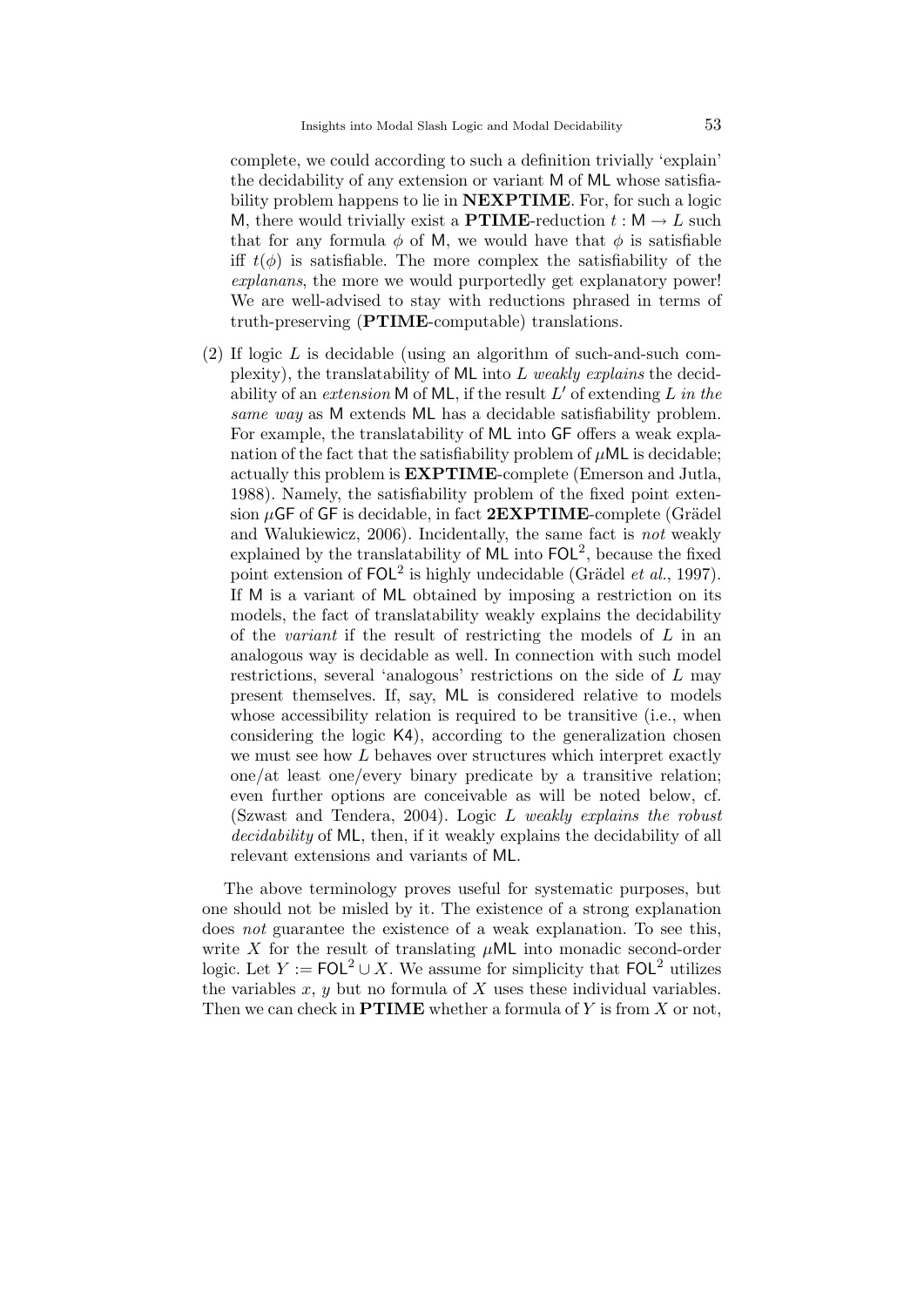and Y is decidable because  $\text{FOL}^2$  and X are. Now, by the above criterion the translatability of ML into Y provides a strong explanation for the decidability of  $\mu$ ML, since (trivially)  $\mu$ ML  $\leq Y$  and Y is decidable. Yet this fact does not provide a weak explanation for the decidability of  $\mu$ ML: the fixed point extension of Y contains the fixed point extension of  $FOL<sup>2</sup>$  which is highly undecidable. (It does not matter in which particular way we define the fixed point extension of  $X$ .) Conversely, the existence of a weak explanation does not guarantee the existence of a strong one. For example the translatability of ML into GF weakly explains the decidability of  $\mu$ ML because  $\mu$ GF is decidable, but it does not strongly explain the decidability of  $\mu$ ML, because  $\mu$ ML cannot be translated into FOL to begin with and so a fortiori not into GF.

#### 10.4. How do the proposed explanations fare?

Let us look at the proposed explanations of the robust decidability of ML in some more detail. In the literature, the observation that ML is translatable into  $FOL<sup>2</sup>$  is often attributed to Gabbay (1981). So is the general proposal that there is an intimate relation between the finitevariable fragments of FOL and modal logics; cf., e.g., (Vardi, 1998; van Benthem, 1995; Andréka et al., 1998). In reality Gabbay did not even mention the fact that basic modal or basic tense logic can be translated into  $FOL<sup>2</sup>$ ; neither did he 'identify' modal fragments of  $FOL$  with its finite-variable fragments. What he did, though, is to establish a lemma, namely Lemma 57 in (Gabbay, 1981), stating that a k-dimensional modal/temporal logic with a finite number of connectives  $\sharp_i$  — the semantics of each connective being defined by some first-order formula of k free variables, called the *table* of the connective — can be translated into FOL<sup>max<sub>i</sub>  $n(i)+k$ , using at most max<sub>i</sub>  $n(i)$  bound and k free variables,</sup> where for every relevant  $i$ , the number of bound variables used in the table of the connective  $\sharp_i$  equals  $n(i)$ . The proof does not make use of properties of any specific class of models, so the result applies generally. Now, if one takes k-dimensional modal logics in the sense of Gabbay as exhausting the possible modal fragments of FOL and if one decides to restrict attention modal logics with only finitely many connectives, then indeed Gabbay's lemma implies that any such modal fragment can be translated into  $\text{FOL}^n$  for some  $n < \omega$ . Pointing to this doubly conditional consequence of the lemma is the best that can be said by way of justifying the attributions mentioned in the beginning of this paragraph. Inspecting, then, the appropriate tables, it is seen, e.g., that ML is translatable into  $FOL<sup>2</sup>$  and US into  $FOL<sup>3</sup>$ . (Both logics are onedimensional; the tables of the former use 1 and the tables of the latter 2 bound variables.) Returning to  $FOL<sup>2</sup>$  and the robust decidability of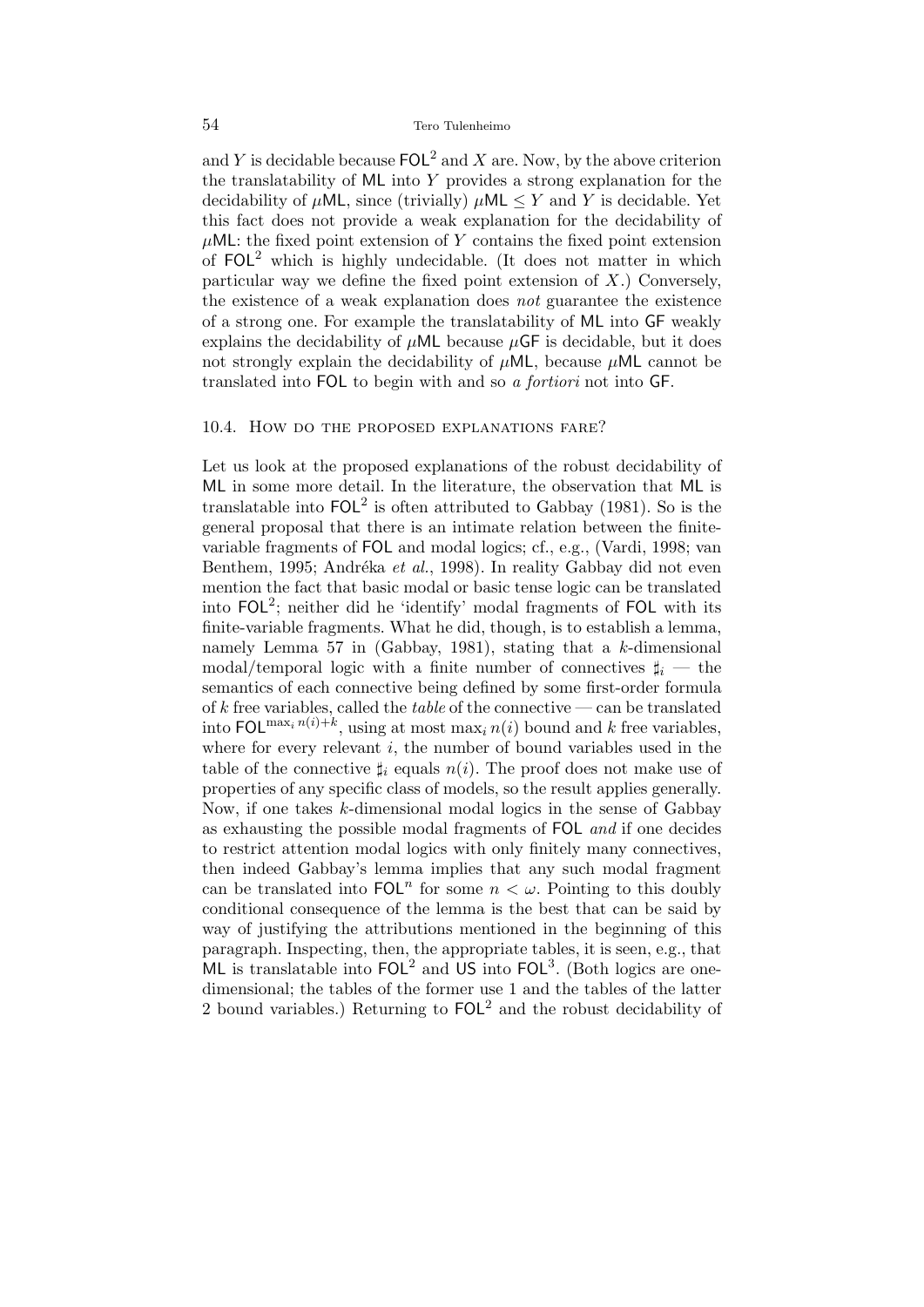ML, the explanatory value of the embeddability of ML into  $FOL<sup>2</sup>$  is limited. This fact does not strongly explain the decidability of  $\mu$ ML, simply because  $\mu$ ML  $\leq$  FOL<sup>2</sup>. For a further example, the logic US evaluated over arbitrary linear orders is a decidable variant of ML whose decidability is not strongly explained by the translatability of ML into  $FOL<sup>2</sup>$ . For, 3 variables are actually needed to express the tables of *until* and *since* and therefore US cannot be translated into  $FOL<sup>2</sup>$  (relative to the class of all linear orders). In passing, note that in connection with a logic such as US there is no clear meaning to the notion of weak explanation: how should we extend  $FOL<sup>2</sup>$ , say, in order to extend it as US extends ML?

In (Vardi, 1998), the logic S5 is discussed as a counterexample to the explanatory role of  $FOL<sup>2</sup>$ . It is a fact that in order to express transitivity in FOL, 3 variables are needed. Because any translation of an S5 formula, evaluated over arbitrary models, must express that the interpretation of its binary relation symbol is transitive, the translation cannot be in  $FOL<sup>2</sup>$ . No strong explanation of the decidability of 55 is offered by the fact that  $ML \leq FOL^2$ . Note that translatability into  $FOL^3$ cannot be used to formulate an alternative strong explanation, since FOL<sup>n</sup> with  $n \geq 3$  (even without equality) is undecidable; this follows from the simple fact that already  $FOL<sup>3</sup>$  harbors the prefix class AEA which is undecidable; see, e.g., (Börger *et al.*, 1997). It could be argued, however, that it is unfair to require that transitivity should be expressible in a logic  $L$  in order for  $L$  to be able to explain the decidability of S5. After all, S5 itself is nothing but ML evaluated on a specific class of models, so we should rather ask whether  $\mathsf{FOL}^2[\{R,P_1,\ldots\}]$  is decidable when evaluated over structures interpreting the binary relation symbol  $R'$  by an equivalence relation. That is, we should rather ask whether we can have a *weak* explanation here. As a matter of fact, it was proven in (Kieronski and Otto, 2005) that the satisfiability problem of  $FOL<sup>2</sup>$ with a single equivalence relation is decidable, in fact **NEXPTIME**complete. So arguably S5 does not provide a counterexample to the explanatory role of  $FOL<sup>2</sup>$  in the weak sense. Yet, other examples suffice for showing that  $FOL<sup>2</sup>$  cannot function even as a weak explanation. It was already noted in Subsection 10.3 that the translatability of ML into  $FOL<sup>2</sup>$  does not weakly explain the decidability of the  $\mu$ -calculus: the fixed point extension of  $FOL<sup>2</sup>$  is highly undecidable.

At the end of Subsection 10.3 we mentioned that the translatability of ML into GF explains weakly but not strongly the decidability of the  $\mu$ -calculus. Another case in which strong explanation fails  $\mu$  a case in which, as noted, the question of weak explanation cannot even be formulated in a natural way — is that of the logic US evaluated over the arbitrary linear orders. Take for example the formula  $until(p, q)$  which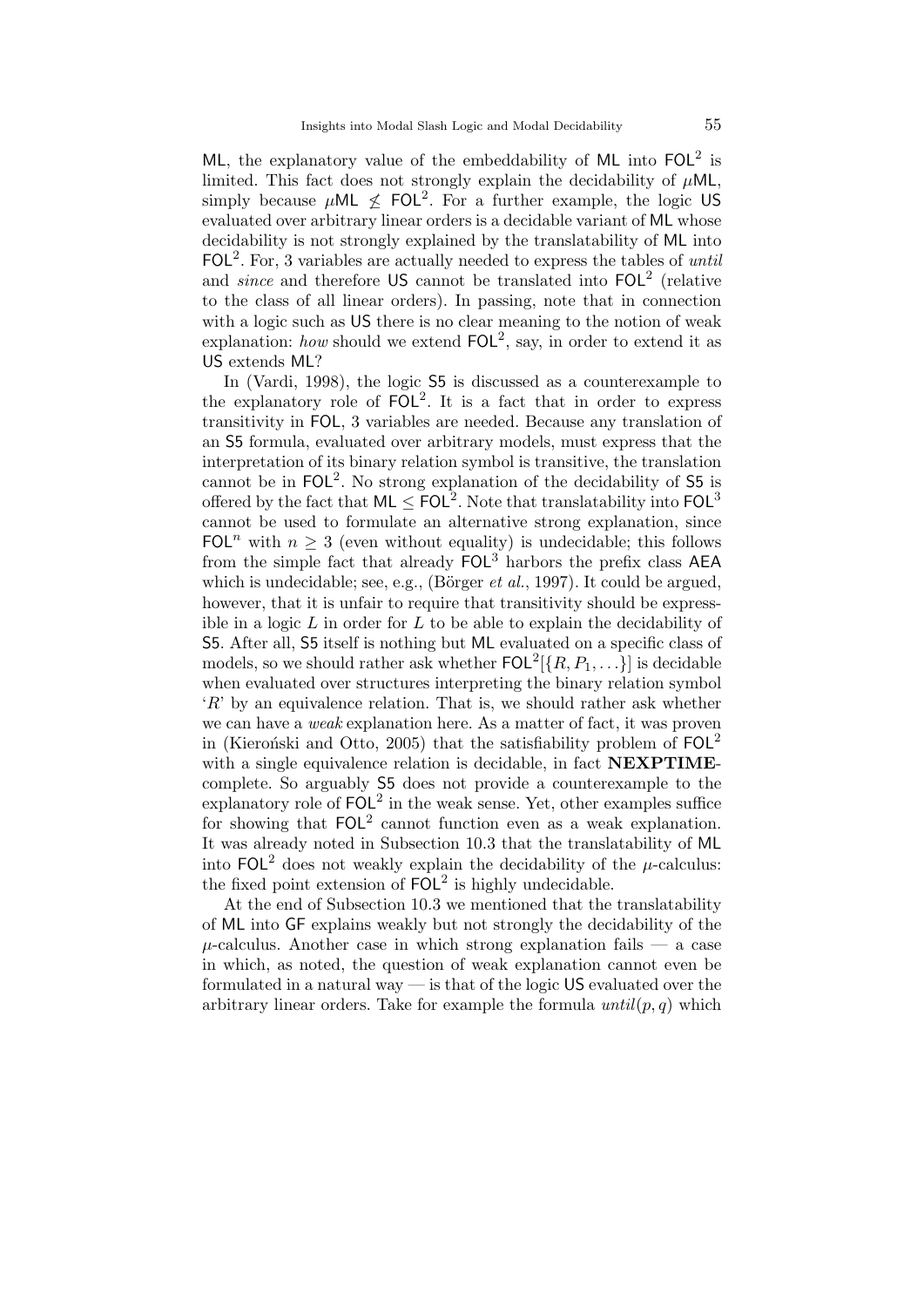can be translated into FOL by the formula  $\exists y(x \lt y \land Py \land \forall z([x \lt y \land \neg \forall y \land \forall z])$  $z \wedge z \langle y | \rightarrow Qz$ ). This formula is not in GF: the quantifier  $\forall z$  is not guarded in a suitable way. Actually it can be shown that this formula does not even have a translation into GF. While US over arbitrary linear orders is decidable, this cannot, then, be strongly explained with reference to the translatability of ML into GF. This observation need not yet discourage those who see in something like the guarded fragment the key to the explanation of robust modal decidability. For, we may reformulate the strong explanation thesis in terms of LGF instead of GF. Why should this be relevant? As an aside it can be mentioned that LGF over *arbitrary models* is decidable — a proof sketch was presented in (van Benthem, 1997) — in fact its satisfiability problem is 2EXPTIME-complete (Grädel, 1999a). But this fact is irrelevant here. Write  $\tau = \{ \langle P_1, \ldots, P_n \}$ , with  $\langle P_n \rangle$  binary and the  $P_j$  unary. We can only proceed if the logic  $\textsf{LGF}[\tau]$  is decidable over structures interpreting ' $\lt'$ ' as a linear order. But this is the case: actually the full  $FOL[\tau]$  is decidable over such structures (Ehrenfeucht, 1959). Therefore, indeed we may take LGF as strongly explaining the decidability of US over the class of all linear orders. What about the logics  $\mathsf{K4}_n$ ? Transitivity is not expressible in LGF (Grädel, 1999a), so the translatability of ML into LGF cannot strongly explain the decidability of  $\mathsf{K4}_n$  for any  $n \geq 1$ . Can the decidability of  $K4_n$  be weakly explained with reference to GF or LGF? Let  $\tau_k$  be a vocabulary containing (among other items) the relation symbols  $R_1, \ldots, R_k$  and write  $\mathcal{T}_k$  for the class of all  $\tau$ structures that interpret the relation symbols  $R_1, \ldots, R_k$  by transitive relations. If  $S_1, \ldots, S_k$  are binary relations, let  $Trans[S_1, \ldots, S_k]$  be the statement (not expressible in LGF) that the interpretations of ' $S_1$ ', ' $S_2$ ', etc. are transitive. If we take the weak explanation to mean that the satisfiability problem of  $GF[\tau_k]$  (or that of  $LGF[\tau_k]$ ) is decidable over  $\mathcal{T}_k$ , the answer is in the negative for all  $k \geq 2$ . For, a  $\mathsf{GF}[\tau_k]$  formula  $\varphi$ is satisfiable over  $\mathcal{T}_k$  if and only if the statement  $\varphi \wedge Trans[R_1, R_2]$  is satisfiable *simpliciter*. But Grädel has shown that the latter question is undecidable for formulas  $\varphi \in \mathsf{GF}[\tau_2]$ ; see (Grädel, 1999a, proof of Theorem 5.10). In the case of LGF, the answer is known to be negative already for  $k = 1$  (even when there is no equality in the language); see (Ganzinger et al., 1999). Let us finally consider giving the following meaning to the notion of weak explanation. Define the guarded fragment with transitive guards, denoted  $[GF + TG]$ , to be the extension of GF (of a vocabulary without constant symbols) which allows even formulas of the form  $\varphi \wedge Trans[R_1, \ldots, R_k],$  provided that in  $\varphi$  the binary relation symbols  $R_1, \ldots, R_k$  occur in guards. Clearly there is a truth-preserving translation of type  $\mathsf{K4} \rightarrow [\mathsf{GF} + \mathsf{TG}]$ . So it might be suggested that if the satisfiability problem of  $[GF + TG]$  is decidable.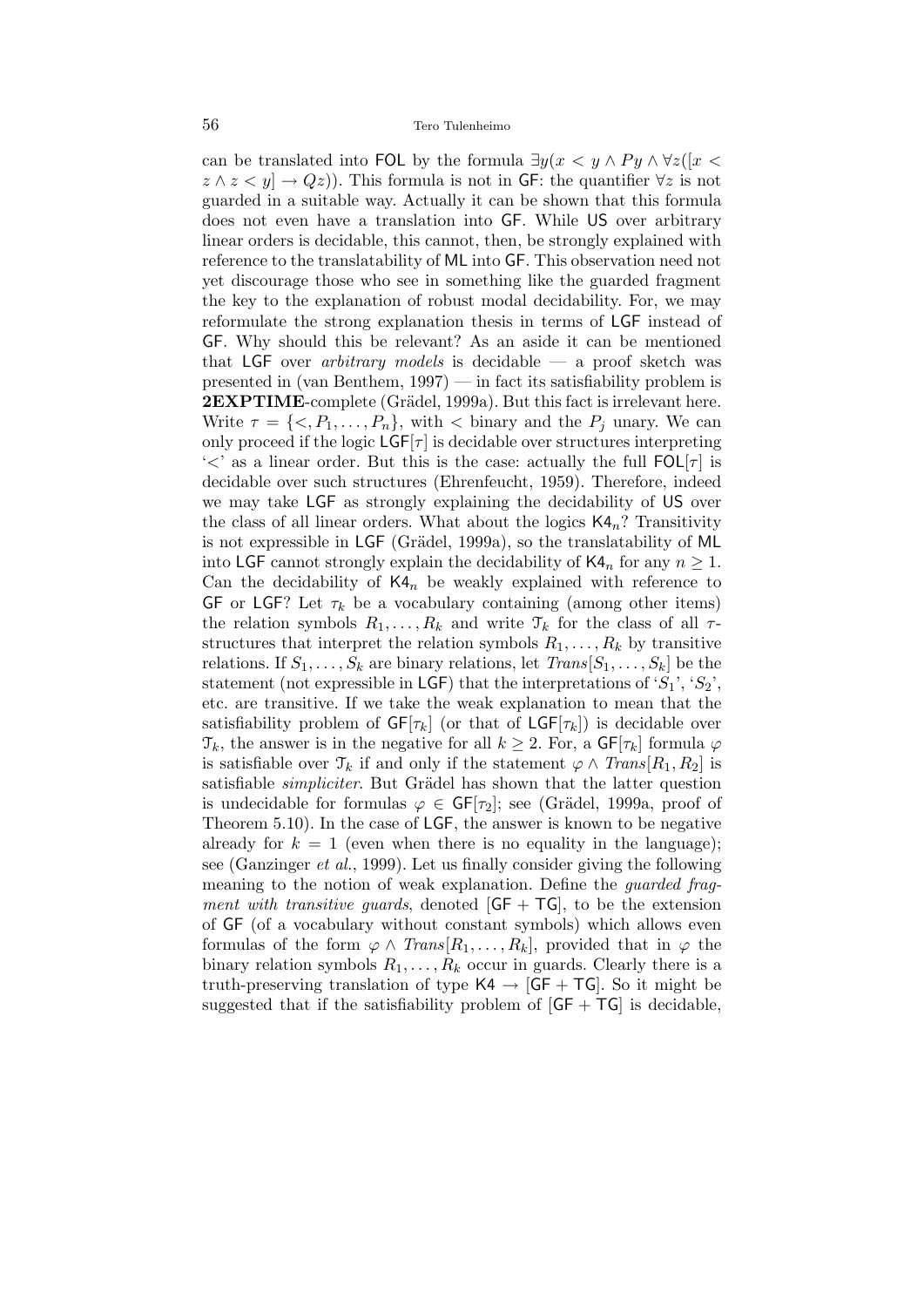this would provide a weak explanation of the decidability of K4. And actually it was proven in (Szwast and Tendera, 2004) that the former problem is indeed decidable, in fact 2EXPTIME-complete. The discussion above shows that it is not obvious how to choose the specific first-order decision problem that would function as a weak explanation of a given modal decision problem. Though at first sight  $[GF + TG]$ looks promising, it would be more in line with the modal case to find a direct model restriction to be imposed on models of GF than forcing such a restriction with expressions like  $Trans[R_1, \ldots, R_k]$  not inherently belonging to our language. Unfortunately for those who would like to see GF as a universal explanation in modal decidability matters, no such model restriction is forthcoming in the case of  $[GF + TG]$ . The best we could do is the following 'hybrid' formulation. Every formula  $\varphi$  of  $GF[\tau]$ has some finite number  $n(\varphi)$  of binary guards, so from  $\varphi$  we can select a set of binary guards in  $2^{n(\varphi)}$  ways. For every  $0 \leq i \leq 2^{n(\varphi)}$ , define  $\mathcal{C}_{\varphi}^{i} := \{(\varphi, \mathcal{M}) : \mathcal{M} \text{ is a } \tau\text{-structure interpreting by a transitive relation}\}$ every each binary guard belonging to the selection  $i$ . We stipulate that the case  $i := 0$  corresponds to the selection of the empty set of guards. Note that  $\mathcal{C}_{\varphi}^0 = \{(\varphi, \mathcal{M}) : \mathcal{M}$  is a  $\tau$ -structure}. Finally, put  $\mathfrak{C} := \{ \mathfrak{C}_{\varphi}^i : \varphi \in \mathsf{GF}[\tau] \text{ and } 0 \leq i \leq m(\varphi) \}.$  Now, the satisfiability problem of  $[GF + TG]$  can be reduced to the following problem: given a class  $\mathcal{C}^i_{\varphi} \in \mathfrak{C}$ , find out whether there is a model M with  $(\varphi, \mathcal{M}) \in \mathcal{C}^i_{\varphi}$ such that  $\mathcal{M} \models \varphi$ . This formulation makes use of model restrictions, but they are relative to the syntax of a given formula. That is, if we say that a weak explanation of the decidability of K4 consists of the decidability of the latter decision problem, also this suggestion appears rather artificial.

## 10.5. LESSONS FROM  $MsL_0$

By the results discussed earlier in this paper, the logic  $MsL_0$  is an extension of ML that appears to provide a rather strong counterexample to each of the explanations offered in the literature as being relevant to the robust decidability of ML. First, as noted in Observation 10.3, on the one hand  $MsL_0$ , and even the full MsL, are decidable extensions of ML, but on the other hand, insofar as the satisfiability and validity problems are concerned, the logic  $MsL<sub>0</sub>$  behaves algorithmically exactly as well as ML itself. Second, however, we have seen that the following negative facts hold:

1. The logic  $MsL_0$  is able to state that certain paths of the same length in a pointed model converge (have a common successor), so this logic lacks the tree-model property (Fact 3.2).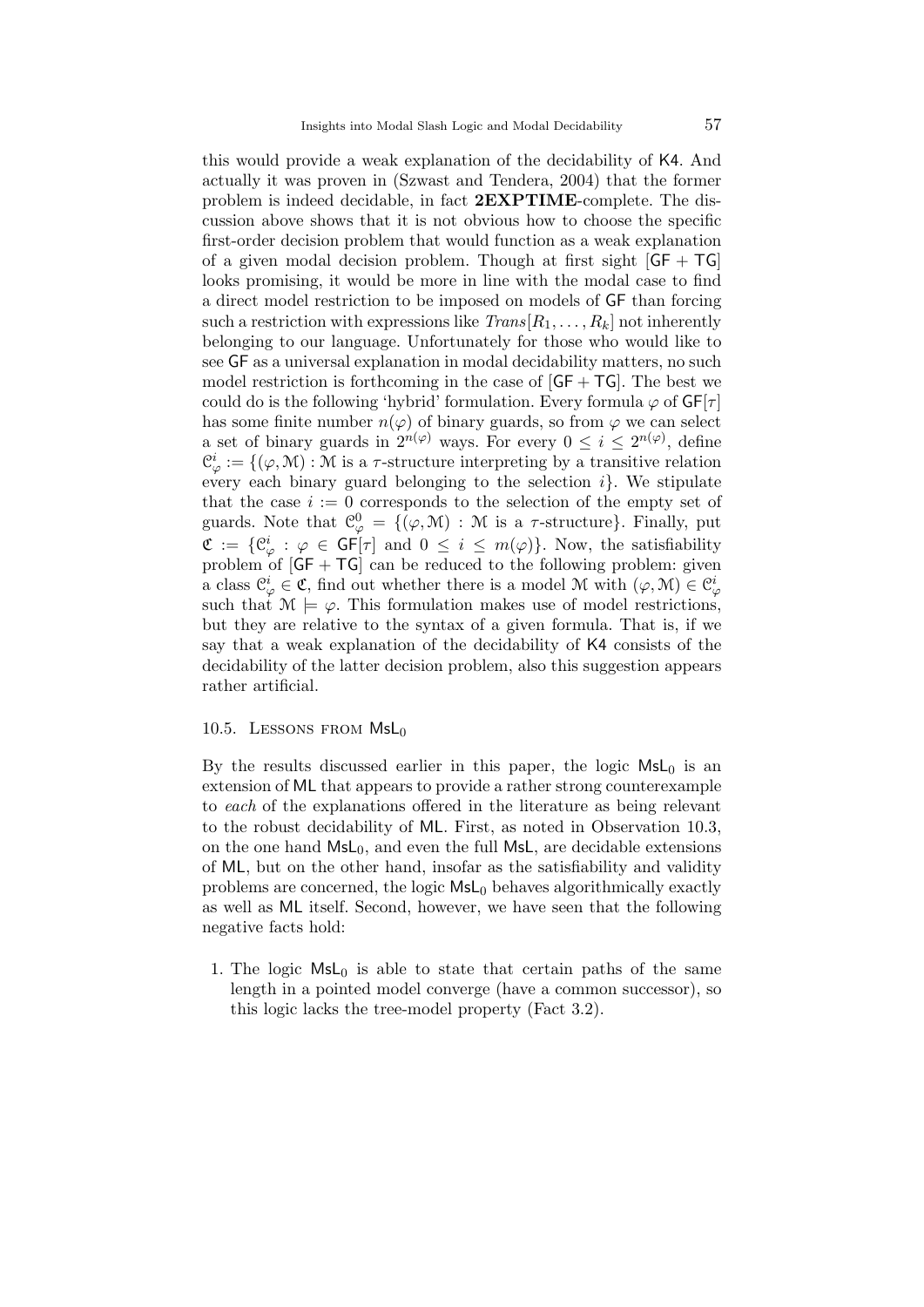#### 58 Tero Tulenheimo

- 2. Not only is  $MsL<sub>0</sub>$  not translatable into  $FOL<sup>2</sup>$ , but it cannot be translated into any finite-variable fragment of FOL (Theorem 7.4).
- 3. There is no truth-preserving translation of  $\mathsf{MsL}_0$  into LGF (Theorem 7.5). That is, the translatability of ML into LGF does not strongly explain the decidability of  $MsL_0$ .

On the basis of these three negative properties, it can be said that  $MsL<sub>0</sub>$  rather convincingly resists features commonly associated with decidable extensions of ML. This is worth noting, even if it remains quite possible that the translatability of ML into LGF weakly explains the decidability of MsL<sub>0</sub>: the relevance of LGF for the decidability of  $MsL<sub>0</sub>$  could still be saved by showing the decidability of the result of extending LGF in the same way as  $MsL<sub>0</sub>$  extends ML; cf. the discussion in (Tulenheimo and Sevenster, 2006). Different formulations of such a 'slashed LGF' (or sLGF) could be proposed, but the most immediate formulation would be as follows. All LGF formulas are formulas of sLGF. Further, suppose a formula  $\phi$  of sLGF has a subformula  $\phi'$  of the form  $\forall \vec{x} (G \rightarrow \psi)$ . If here  $\psi$  contains a subformula  $\psi' := \exists \vec{y} (G' \wedge \chi)$ such that in  $\psi$  no quantifier syntactically precedes  $\exists \vec{y}$ , the result of replacing in  $\phi$  the subformula  $\psi'$  by the string  $(\exists \vec{y}/\vec{x})(G' \wedge \chi)$  is likewise a formula of sLGF. The semantics of sLGF is obtained from that of **FOsL** by taking  $Qx_1 \ldots x_n$  to be a shorthand notation for  $Qx_1 \ldots Qx_n$ when  $Q \in \{\forall, \exists\}$ , and  $(\exists y_1 \ldots y_m/x_1 \ldots x_n)$  to be an abbreviation of  $(\exists y_1/x_1, \ldots, x_n) \ldots (\exists y_m/x_1, \ldots, x_n)$ . We leave it as an open question whether the satisfiability problem of **sLGF** is decidable.

Given that semantically  $MsL<sub>0</sub>$  liberalizes certain restrictions inherent in ML, and that it is even most conveniently defined precisely as a result of such liberalization, it does not appear far-fetched to view it as a modal logic, or if more general term is needed, as a modal-like logic. In any case it is obviously an extension of ML. Since it furthermore behaves computationally very well indeed, any proposal purporting to clarify the computational properties of ML and its extensions should also prove to have explanatory power here. However, as just reiterated, none of the suggestions routinely resorted to in the literature in connection with modal logics is applicable (with the possible exception of LGF in the sense of weak explanation).

We conclude by some comments about the negative results (2) and (3) listed above. As to finite-variable fragments, we have mentioned Gabbay's lemma to the effect that any finite-dimensional modal logic with finitely many connectives, each with a first-order table, can be translated into  $FOL<sup>n</sup>$  for some  $n < \omega$ . How does  $MSL<sub>0</sub>$  look like from this perspective? Does it have finitely many connectives? Which are its connectives? From the viewpoint of slash logic, the answer to the last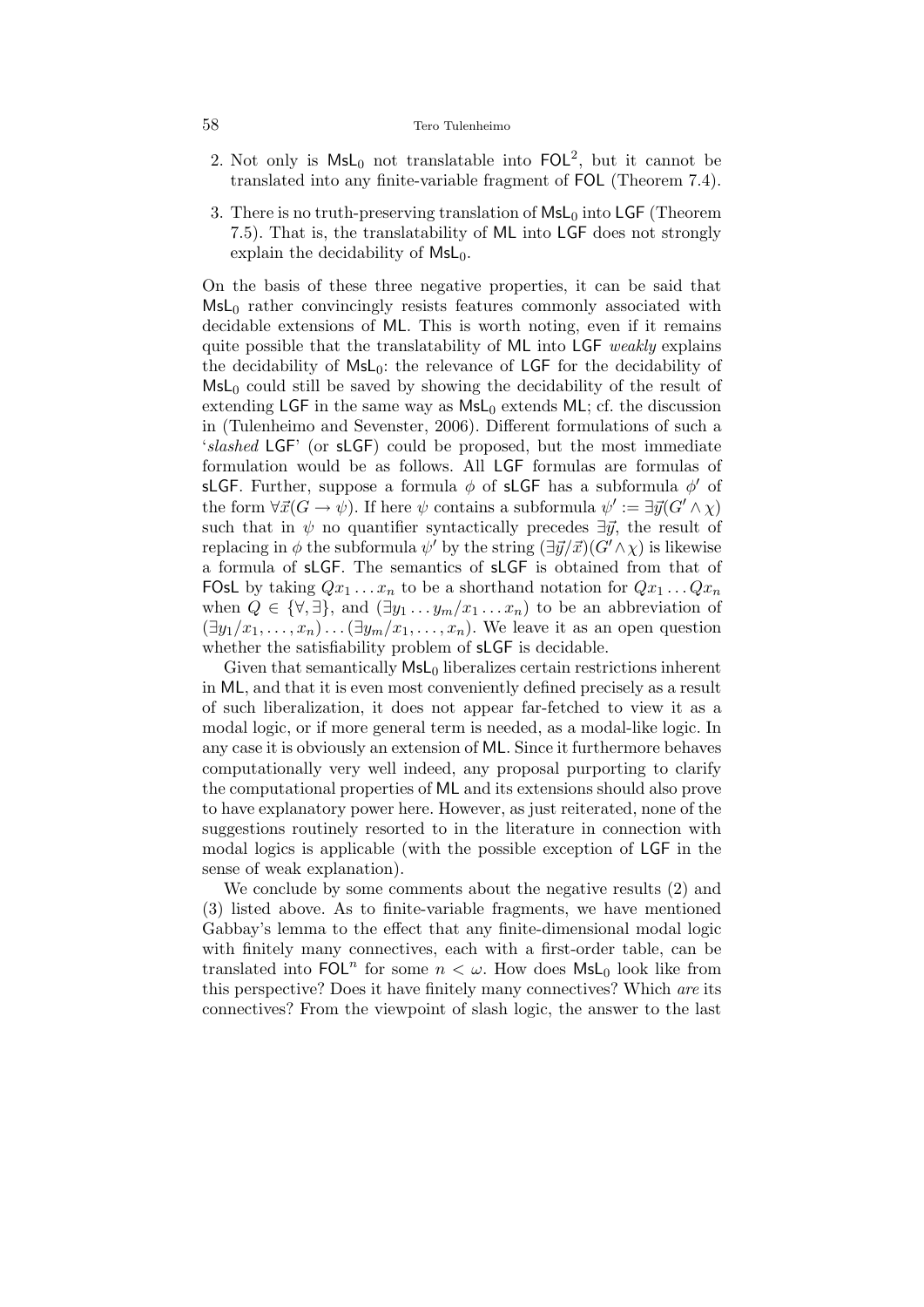question is clear: its connectives are the two modal operators  $\Box, \Diamond$  and the propositional connectives. The slash symbol '/' is not an operator — but, as (Hintikka, 1997, p. 523) puts it, a punctuation device, which helps to complete the job of parentheses as scope-indicators. However, it is plain that the tables of these connectives only yield the semantics of ML, not that of MsL<sub>0</sub>. If we wish to attempt forcing  $MsL<sub>0</sub>$  into the format in which the semantics of a modal language is defined via tables associated with its connectives, it appears advisable to treat the expression  $(\Diamond/1)$  as if it was an operator of its own. Then we can assign the following table to this pretended operator:  $(\exists y/x)(Rxy \wedge Py)$ . Supposing the remaining connectives  $\Box, \Diamond, \wedge, \vee, \neg$  have their usual tables, we end up having a way to assign to every  $\mathsf{Msl}_0$  formula  $\phi$  a formula  $T[\psi]$  of FOsL expressing the truth condition of  $\phi$ . Such a formula  $T[\psi]$ is simply computed from atomic subformulas of  $\phi$  by making use of the tables; incidentally, we may arrange that the formulas  $T[\psi]$  only use the variables x and y. Construed in this way,  $\mathsf{MsL}_0$  is a one-dimensional modal logic with finitely many connectives. The tables of these connectives are strings of  $FOsL$ ; the truth conditions of  $MsL<sub>0</sub>$  formulas are defined by formulas of FOsL obtained via the tables. Yet  $MsL_0$  is not translatable into any finite-variable fragment of FOL. That is, Gabbay's lemma cannot be generalized by allowing the tables of connectives to be even very simple FOsL formulas. The interest of this observation is reinforced by the fact that still the truth condition of each single  $MsL_0$ formula can be expressed even in FOL. However, if we wanted to use tables written in FOL to express the semantics of  $\mathsf{MsL}_0$ , we would need to introduce infinitely many connectives: essentially the connectives  $C_{n,S}$  of grammar C. While the table of  $(\diamondsuit/1)$  can be translated into FOL, there is no  $n$  such that every 'substitution instance' of the table can be translated into  $FOL<sup>n</sup>$ .

Let us then note how MsL as a semantic fragment of FOL behaves from the viewpoint of guards. In the guarded fragment, quantifiers are both (syntactically) relativized and (semantically) guarded: quantifiers only appear relativized, i.e., in contexts of the form  $Q\vec{x}(G\star\psi)$  with  $(Q, \star) \in \{ (\forall, \rightarrow), (\exists, \wedge) \}$ , and furthermore the relativizer G is a guard in the sense that it imposes an explicit condition relating the variables in the tuple  $\vec{x}$  to the free variables of  $\psi$ . We might conceive of separating the two functions of guards. A formula might serve to impose the relevant sort of semantic condition without being syntactically a relativizer of the quantifier. For example in the formula  $\exists z \forall y (Rxy \rightarrow (Ryz \land Pz))$ the atomic formula  $Ruz$  in this sense guards the quantifier  $\exists z$  without being, syntactically speaking, its relativizer.

Indeed, in the standard first-order translation of  $MsL<sub>0</sub>$  the two functions of guards *are* separated. Let us state in a precise way how  $MsL_0$  in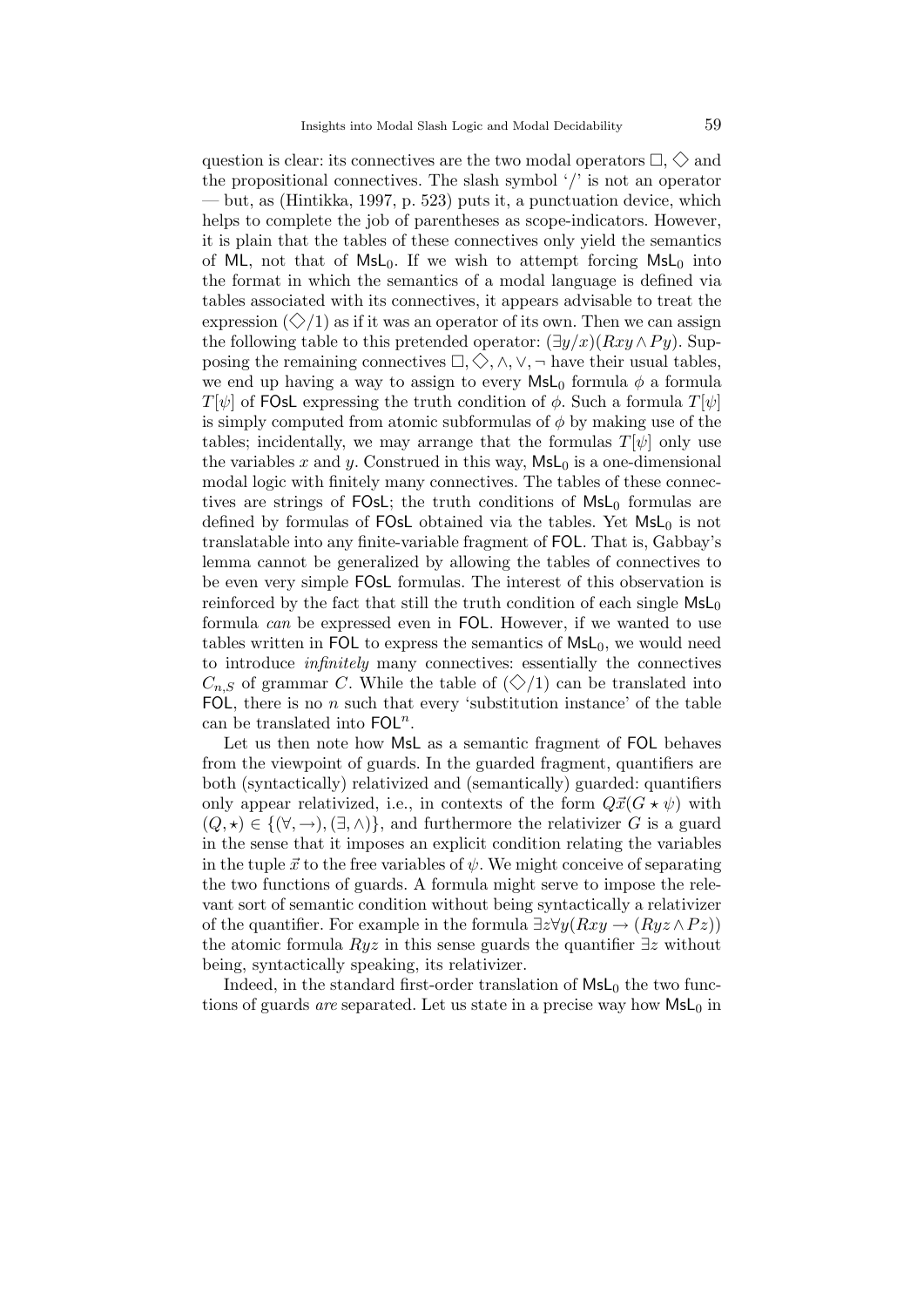this respect differs from ML on the one hand and GF on the other. Let us say that an atomic formula (or a quantifier) appearing in a formula  $\psi$  is ungoverned if in  $\psi$  this atom (respectively this quantifier) does not itself appear in the scope of any quantifier in  $\psi$ . First note that one way to express the *locality* of ML is to say that in its standard firstorder translation, (1) any token of a quantifier  $Qx$  is associated with a unique formula  $(G * \psi)$  where G is the guard of  $Qx$ , (2) the guard is the relativizer of the quantifier, i.e.,  $Qx$  is actually prefixed to the formula  $(G \star \psi)$ , and there are strict syntactic restrictions on where the variable x introduced by the quantifier  $Qx$  may appear in the formula  $\psi$ : (3) x is the only free variable of  $\psi$ , and (4) in  $\psi$  the variable x may only appear in an ungoverned atomic formula or in the guard of an ungoverned quantifier. Now, if we allow the use of binary syntactic structures in the syntax of first-order logic, then by inspecting the translation explained in the proof of Theorem 7.2, it is readily seen that  $MsL<sub>0</sub>$  deviates from ML only in giving up restriction (2) for existential quantifiers. For, in such a translation existential quantifiers may occur in contexts  $\exists x_{i_1} \ldots \exists x_{i_{|S|}} \forall x (\mathsf{R} x_0 x \to C_{n,S}(\xi_1,\ldots,\xi_{n+1}))$ , where each  $\xi_{i_j}$ is of the form  $(G_{i_j} \wedge \psi_{i_j})$  and the context  $(G_{i_j} \wedge \psi_{i_j})$  satisfies restrictions (1), (3) and (4).

The case of  $MsL_0$  suggests, then, that being a relativizer may not be essential for being a guard, insofar as one wishes to consider being guarded as a feature of quantifiers which would explain decidability. On the other hand,  $MsL_0$  retains also the locality properties (3) and (4) of ML, so it is not clear that its decidability can be predicated on its being guarded even in this weaker sense. We may note that from the firstorder perspective, formulas of  $MsL_0$ , like those of ML, serve to impose relational tests on variables introduced by quantifiers, but unlike in the case of ML, in  $MsL_0$  such a test is carried out so to say with a delay: not immediately when a value corresponding to an existentially quantified variable is introduced, but only later it is checked whether this value stands in a suitable relation to a value introduced by the subsequent evaluation of a universal quantifier. For comparison we note that in GF requirements (1) and (2) are retained but constraints (3) and (4) are given up in favor of allowing the variable  $x$  to appear anywhere in the scope of  $Qx$ , as long as G serves to impose an explicit relational condition on x and the free variables of  $\psi$ ; indeed instead of a single variable x a tuple  $\vec{x}$  of variables is allowed. Logic sLGF, again, results from GF by allowing limited deviations of restriction (2). Should sLGF turn out to be decidable, suitable non-relativizing guards might gain some credibility as features weakly explaining decidability in the realm of modal-like logics.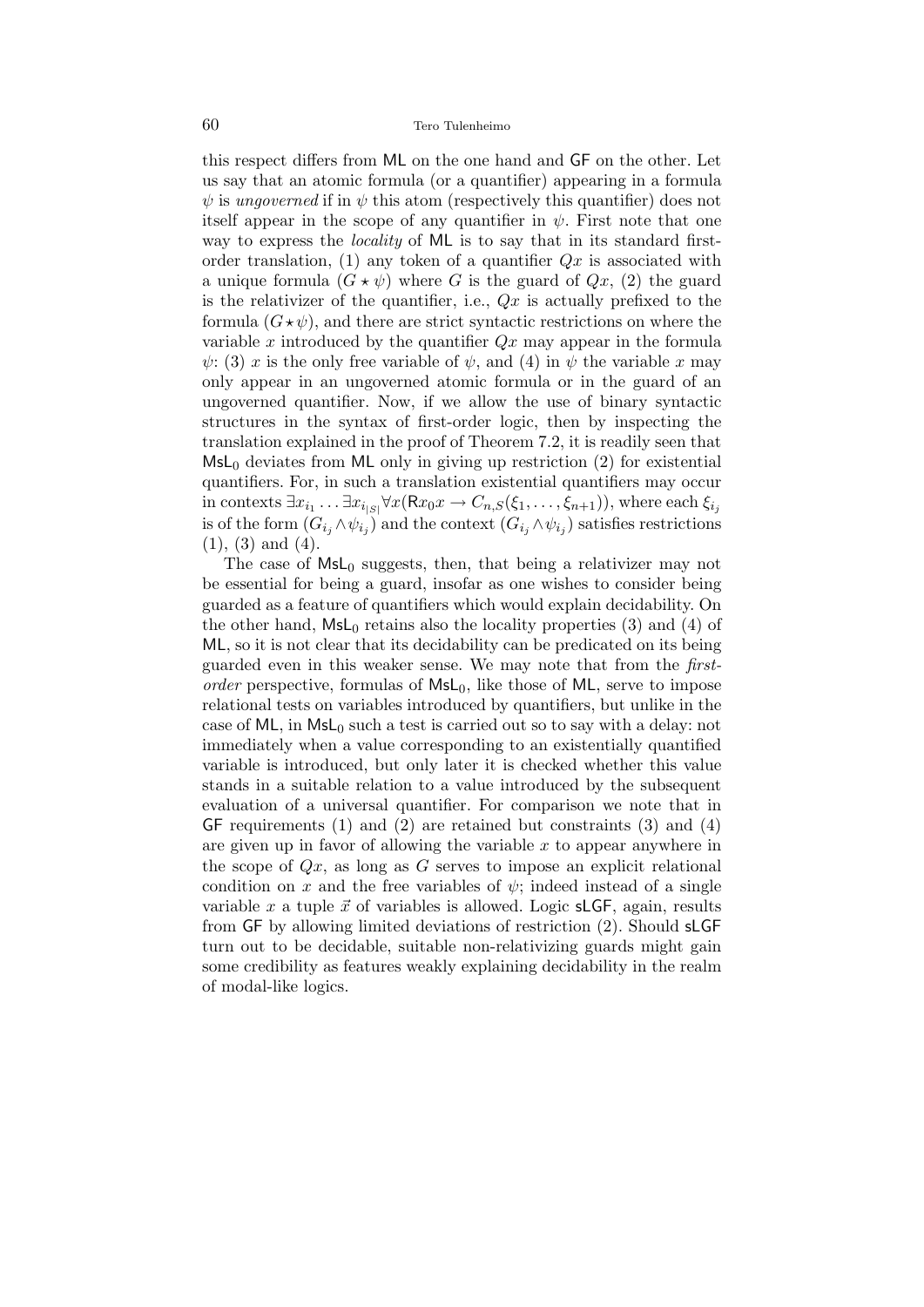#### References

- Andréka, H., Németi, I., and van Benthem, J., 1998, "Modal languages and bounded fragments of predicate logic," J. Phil. Logic, 27:217–74.
- Areces, C., Blackburn, P. & Marx, M., 1999, "A road-map on complexity for hybrid logics." In Lecture Notes in Computer Science, (Vol. 1683, pp. 307–321), Berlin: Springer.
- Barwise, J., 1979, "On branching quantifiers in English," Journal of Philosophical Logic, 8: 4780.
- Berwanger, D. & and Grädel, E., 2001, "Games and model checking for guarded logics." In Logic for Programming, Artificial Intelligence, and Reasoning 8th International Conference, LPAR 2001 Havana, Cuba, December 37, 2001 Proceedings, LNCS Vol. 2250, R. Nieuwenhuis and A. Voronkov(Eds.), Springer, 70–84.
- Blackburn, P., de Rijke, M., & Venema, Y., 2002, Modal Logic, Cambridge: Cambridge University Press.
- Bradfield, J., 2000, "Independence: logics and concurrency." In Lecture Notes in Computer Science, (Vol. 1862, pp. 247–261), London: Springer.
- Bradfield, J., & Fröschle, S., 2002, "Independence-friendly modal logic and true concurrency," Nordic Journal of Computing, 9, 102–117.
- Burgess, J. B., 1982, "Axioms for tense logic I. 'Since' and 'Until'," Notre Dame Journal of Formal Logic 23(4), 367–374.
- Börger, E., Grädel, E., & Gurevich, Y., 1997, The Classical Decision Problem, Berlin: Springer.
- Cameron, P., & Hodges, W., 2001, "Some combinatorics of imperfect information," Journal of Symbolic Logic, 66, 673–684.
- Ebbinghaus, H.-D., & Flum, J., 1999, Finite Model Theory, Berlin: Springer.
- Ehrenfeucht, A., 1959, "Decidability of the theory of the linear ordering relation," Notices of the American Mathematical Society Vol, 6 No. 3, 538–556.
- Emerson, E.A., & Jutla, C., 1988, "The complexity of tree automata and logics of programs." In Proceedings of the 29th IEEE Symposium on Foundations of Computer Science, 368–377.
- Fürer, M., 1981, "Alternation and the Ackermann case of the decision problem," L'Enseignment Mathematique, 27, 137–162.
- Gabbay, D., 1981, "Expressive functional completeness in tense logic." In U. Mönnich (Ed.), Aspects of Philosophical Logic, Reidel, Dordrecht, 91-117.
- Ganzinger, H., Meyer, C., Veanes, M., 1999, "The two-variable guarded fragment with transitive relations." In Fourteenth Annual IEEE Symposium on Logic in Computer Science, Trento, 1999, 24–34.
- Grädel, E., 1999a, "On the restraining power of guards," Journal of Symbolic Logic 64(4), 1719–1742.
- Grädel, E., 1999b, "The decidability of guarded fixed point logic." In J. Gerbrandy, M. Marx, M. de Rijke, and Y. Venema (Eds.), JFAK. Essays Dedicated to Johan van Benthem on the Occasion of his 50th Birthday, Amsterdam UP, 1999.
- Grädel, E., 2001, "Why are modal logics so robustly decidable?" In Current Trends in Theoretical Computer Science. Entering the 21st Century (G. Paun, G. Rozenberg, and A. Salomaa, Eds.), pp. 393–408, Singapore: World Scientific. References to the file retrieved December 3, 2011, from http://www.logic.rwth-aachen.de/pub/graedel/Gr-trends01.ps.
- Grädel, E., Kolaitis, P., and Vardi, M., 1999, "On the decision problem for twovariable first-order logic," Bulletin of Symbolic Logic 3(1), 53–69.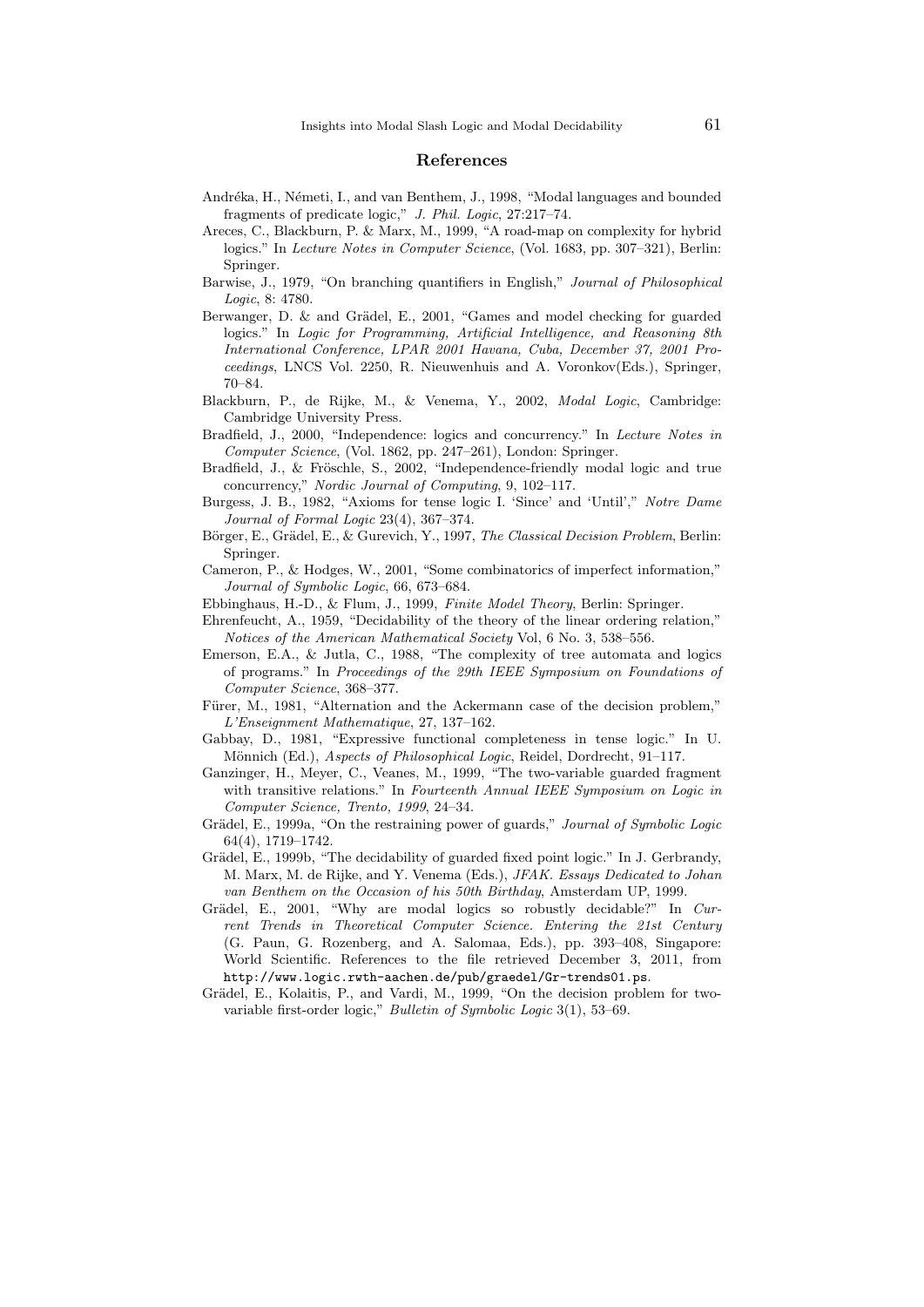#### 62 Tero Tulenheimo

- Grädel, E., and Otto, M., 1999, "On logics with two variables," Theor. Comp. Science 224, 73–113.
- Grädel, E., Otto, M., and Rosen, E., 1997, "Undecidability results on two-variable logics." In Proceedings of 14th Symposium on Theoretical Aspects of Computer Science STACS '97 Lecture Notes in Computer Science No. 1200, Springer, pp. 249-260.
- Grädel, E., & Walukiewicz, I., 2006, "Positional determinacy of games with infinitely many priorities," Logical Methods in Computer Science, 2, 1–22.
- Hintikka, J., 1996, Principles of Mathematics Revisited, Cambridge: Cambridge University Press.

Hintikka, J., 1997. "No Scope for Scope?," Linguistics and Philosophy, 20, 515–544.

- Hintikka, J., and Kulas, J., 1983, The Game of Language: Studies in Game-Theoretical Semantics and Its Applications, Dordrecht: Reidel.
- Hintikka, J., and Kulas, J., 1985, Anaphora and Definite Descriptions: Two Applications of Game-Theoretical Semantics, Dordrecht: Reidel.
- Hintikka, J., & Sandu, G., 1989, "Informational independence as a semantical phenomenon." In J. Fenstad, I. Frolov, & R. Hilpinen (Eds.), Logic, Methodology and Philosophy of Science, (Vol. 8, pp. 571–589), Amsterdam: Elsevier.
- Hodges, W., 1983, "Elementary predicate logic." In Handbook of Philosophical Logic, Vol. 1, D. M. Gabbay, and F. Guenthner (Eds.), Dordrecht: Reidel, pp. 1131.
- Hodges, W., 1997a, "Compositional semantics for a language of imperfect information," Logic Journal of the IGPL, 5, 539–563.
- Hodges, W., 1997b, "Some strange quantifiers." In Lecture Notes in Computer Science, (Vol. 1261, pp. 51–65), London: Springer.
- Hodges, W., 2006, "Logic and Games." In The Stanford Encyclopedia of Philosophy (Summer 2006 Edition), E. Zalta (Ed.), URL  $=$ <http://plato.stanford.edu/archives/sum2006/entries/logic-games/>.
- Hodges, W., 2007, "Logics of Imperfect Information: Why Sets of Assignments?" In Interactive Logic, J. van Benthem, D. M. Gabbay, and B. Löwe (Eds.), Amsterdam: Amsterdam University Press, pp. 117–133.
- Horrocks, I., Hustadt, U., Sattler, U. and Schmidt, R., 2007, "Computational modal logic." In Handbook of Modal Logic, P. Blackburn, J. van Benthem and F. Wolter (Eds.), Elsevier, 181–245.
- Hyttinen, T., & Tulenheimo, T., 2005, "Decidability of IF modal logic of perfect recall." In R. Schmidt, I. Pratt-Hartmann, M. Reynolds, & H. Wansing (Eds.), Advances in Modal Logic, (Vol. 5, pp. 111–131), London: KCL Publications.
- Immerman, N., 1999, *Descriptive Complexity*, New York: Springer.
- Kieronski, E. & Otto, M., 2005, "Small substructures and decidability issues for two-variable first-order logic," Proceedings of 20th IEEE Symposium on Logic in Computer Science LICS 2005, 448–457.
- Ladner, R.E., 1977, "The computational complexity of provability in systems of modal propositional logic," SIAM Journal on Computing, 6(3), 467–480.
- Mann, A.L., Sandu, G., and Sevenster, M., 2011, Independence-Friendly Logic: A Game-Theoretic Approach, Cambridge: Cambridge University Press.
- Rabin, M.O., 1969, "Decidability of second-order theories and automata on infinite trees," Transactions of the American Mathematical Society, vol. 141, 1–35.
- Rabinovich, A., 2010, "Temporal logics over linear time domains are in PSPACE." In RP'10, volume 6227 of Lecture Notes in Computer Science, Springer, 29–50.
- Reynolds, M., 2003, "The complexity of the temporal logic with 'until' over general linear time," Journal of Computer and System Sciences, 66(2), 393–426.